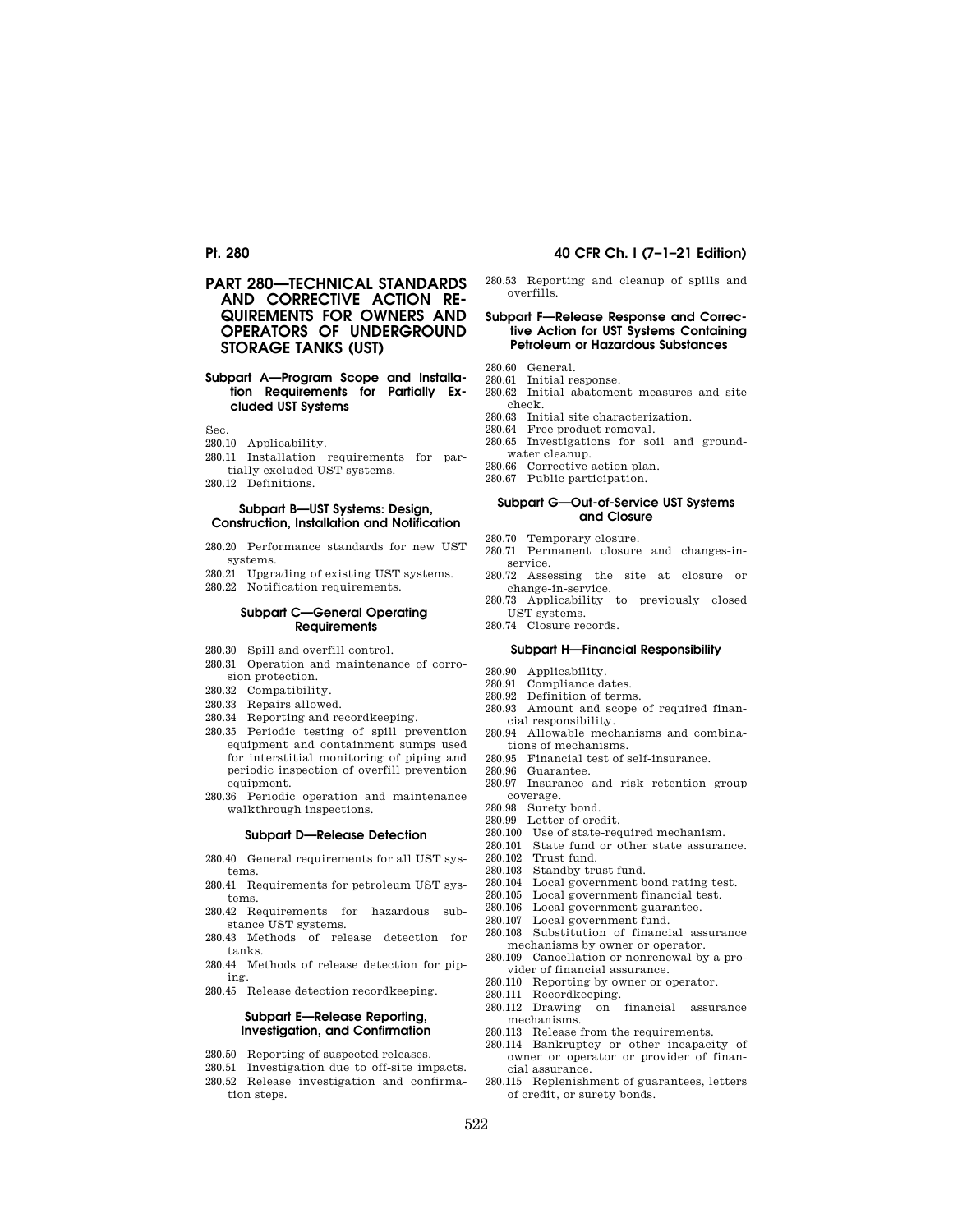280.116 Suspension of enforcement. [Reserved]

# **Subpart I—Lender Liability**

- 280.200 Definitions.
- 280.210 Participation in management.
- 280.220 Ownership of an underground storage tank or underground storage tank system or facility or property on which an underground storage tank or underground storage tank system is located.
- 280.230 Operating an underground storage tank or underground storage tank system.

# **Subpart J—Operator Training**

280.240 General requirement for all UST systems.

- 280.241 Designation of Class A, B, and C operators.
- 280.242 Requirements for operator training.
- 280.243 Timing of operator training. 280.244 Retraining.
- 280.245 Documentation.
- 

#### **Subpart K—UST Systems with Field-Constructed Tanks and Airport Hydrant Fuel Distribution Systems**

- 280.250 Definitions.
- 280.251 General requirements.
- 280.252 Additions, exceptions, and alternatives for UST systems with field-constructed tanks and airport hydrant systems.
- APPENDIX I TO PART 280—NOTIFICATION FOR UNDERGROUND STORAGE TANKS (FORM)
- APPENDIX II TO PART 280—NOTIFICATION OF OWNERSHIP CHANGE FOR UNDERGROUND STORAGE TANKS (FORM)
- APPENDIX III TO PART 280—STATEMENT FOR SHIPPING TICKETS AND INVOICES

AUTHORITY: 42 U.S.C. 6912, 6991, 6991(a), 6991(b), 6991(c), 6991(d), 6991(e), 6991(f), 6991(g), 6991(h), 6991(i).

SOURCE: 80 FR 41623, July 15, 2015, unless otherwise noted.

# **Subpart A—Program Scope and Installation Requirements for Partially Excluded UST Systems**

# **§ 280.10 Applicability.**

(a) The requirements of this part apply to all owners and operators of an UST system as defined in §280.12 except as otherwise provided in paragraphs (b) and (c) of this section.

(1) *Previously deferred UST systems.*  Airport hydrant fuel distribution systems, UST systems with field-constructed tanks, and UST systems that store fuel solely for use by emergency power generators must meet the requirements of this part as follows:

(i) Airport hydrant fuel distribution systems and UST systems with fieldconstructed tanks must meet the requirements in subpart K of this part.

(ii) UST systems that store fuel solely for use by emergency power generators installed on or before October 13, 2015 must meet the subpart D requirements on or before October 13, 2018.

(iii) UST systems that store fuel solely for use by emergency power generators installed after October 13, 2015 must meet all applicable requirements of this part at installation.

(2) Any UST system listed in paragraph (c) of this section must meet the requirements of §280.11.

(b) *Exclusions.* The following UST systems are excluded from the requirements of this part:

(1) Any UST system holding hazardous wastes listed or identified under Subtitle C of the Solid Waste Disposal Act, or a mixture of such hazardous waste and other regulated substances.

(2) Any wastewater treatment tank system that is part of a wastewater treatment facility regulated under Section 402 or 307(b) of the Clean Water Act.

(3) Equipment or machinery that contains regulated substances for operational purposes such as hydraulic lift tanks and electrical equipment tanks.

(4) Any UST system whose capacity is 110 gallons or less.

(5) Any UST system that contains a *de minimis* concentration of regulated substances.

(6) Any emergency spill or overflow containment UST system that is expeditiously emptied after use.

(c) *Partial Exclusions.* Subparts B, C, D, E, G, J, and K of this part do not apply to:

(1) Wastewater treatment tank systems not covered under paragraph (b)(2) of this section;

(2) Aboveground storage tanks associated with:

(i) Airport hydrant fuel distribution systems regulated under subpart K of this part; and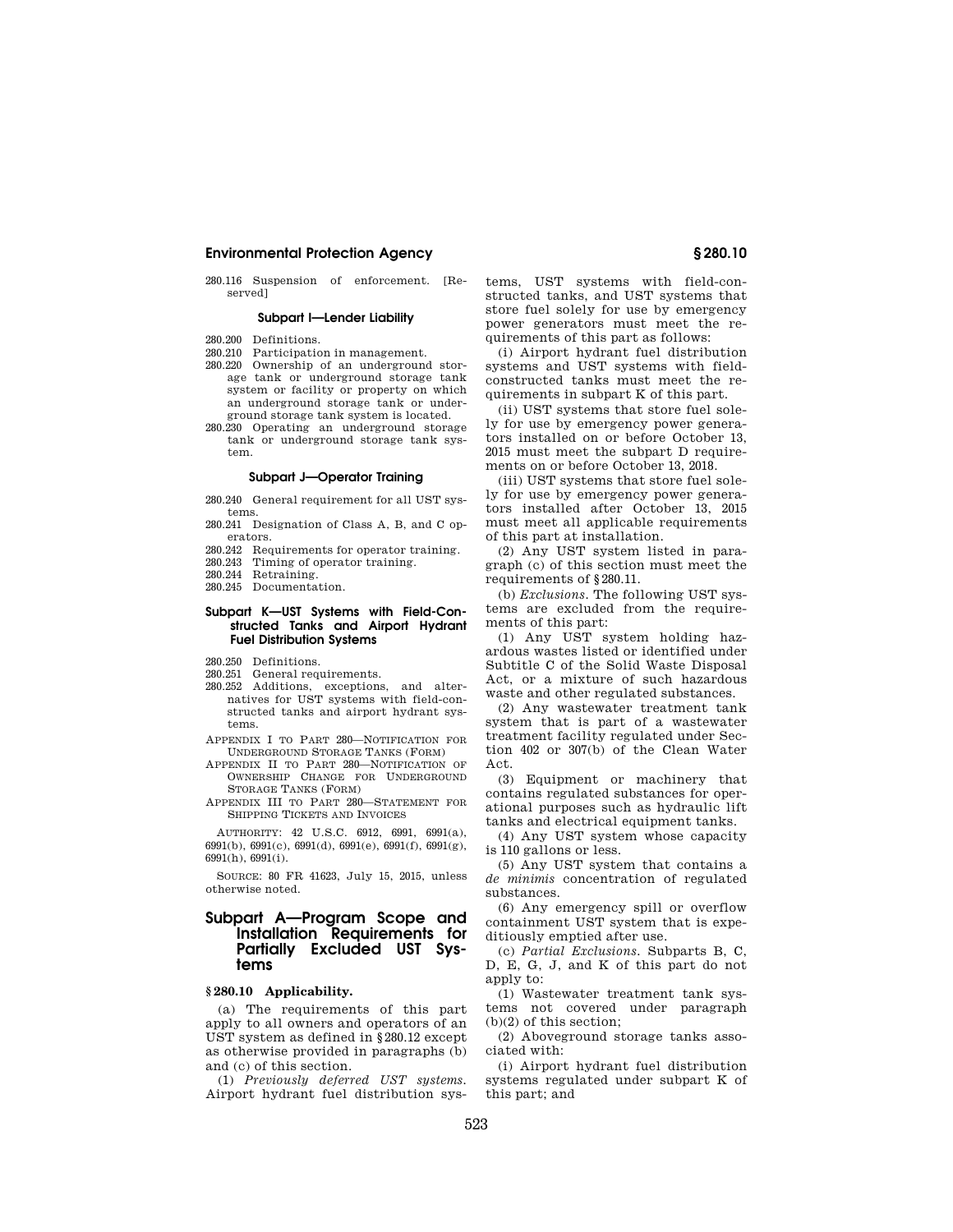(ii) UST systems with field-constructed tanks regulated under subpart K of this part;

(3) Any UST systems containing radioactive material that are regulated under the Atomic Energy Act of 1954 (42 U.S.C. 2011 and following); and

(4) Any UST system that is part of an emergency generator system at nuclear power generation facilities licensed by the Nuclear Regulatory Commission and subject to Nuclear Regulatory Commission requirements regarding design and quality criteria, including but not limited to 10 CFR part 50.

#### **§ 280.11 Installation requirements for partially excluded UST systems.**

(a) Owners and operators must install an UST system listed in  $§280.10(c)(1),$ (3), or (4) storing regulated substances (whether of single or double wall construction) that meets the following requirements:

(1) Will prevent releases due to corrosion or structural failure for the operational life of the UST system;

(2) Is cathodically protected against corrosion, constructed of non-corrodible material, steel clad with a noncorrodible material, or designed in a manner to prevent the release or threatened release of any stored substance; and

(3) Is constructed or lined with material that is compatible with the stored substance.

(b) Notwithstanding paragraph (a) of this section, an UST system without corrosion protection may be installed at a site that is determined by a corrosion expert not to be corrosive enough to cause it to have a release due to corrosion during its operating life. Owners and operators must maintain records that demonstrate compliance with the requirements of this paragraph for the remaining life of the tank.

NOTE TO PARAGRAPHS (a) AND (b). The following codes of practice may be used as guidance for complying with this section:

(A) NACE International Standard Practice SP 0285, ''External Corrosion Control of Underground Storage Tank Systems by Cathodic Protection'';

(B) NACE International Standard Practice SP 0169, ''Control of External Corrosion on Underground or Submerged Metallic Piping Systems'';

# **§ 280.11 40 CFR Ch. I (7–1–21 Edition)**

(C) American Petroleum Institute Recommended Practice 1632, ''Cathodic Protection of Underground Petroleum Storage Tanks and Piping Systems''; or

(D) Steel Tank Institute Recommended Practice R892, ''Recommended Practice for Corrosion Protection of Underground Piping Networks Associated with Liquid Storage and Dispensing Systems''.

# **§ 280.12 Definitions.**

*Aboveground release* means any release to the surface of the land or to surface water. This includes, but is not limited to, releases from the aboveground portion of an UST system and aboveground releases associated with overfills and transfer operations as the regulated substance moves to or from an UST system.

*Ancillary equipment* means any devices including, but not limited to, such devices as piping, fittings, flanges, valves, and pumps used to distribute, meter, or control the flow of regulated substances to and from an UST.

*Belowground release* means any release to the subsurface of the land and to groundwater. This includes, but is not limited to, releases from the belowground portions of an underground storage tank system and belowground releases associated with overfills and transfer operations as the regulated substance moves to or from an underground storage tank.

*Beneath the surface of the ground*  means beneath the ground surface or otherwise covered with earthen materials.

*Cathodic protection* is a technique to prevent corrosion of a metal surface by making that surface the cathode of an electrochemical cell. For example, a tank system can be cathodically protected through the application of either galvanic anodes or impressed current.

*Cathodic protection tester* means a person who can demonstrate an understanding of the principles and measurements of all common types of cathodic protection systems as applied to buried or submerged metal piping and tank systems. At a minimum, such persons must have education and experience in soil resistivity, stray current, structure-to-soil potential, and component electrical isolation measurements of buried metal piping and tank systems.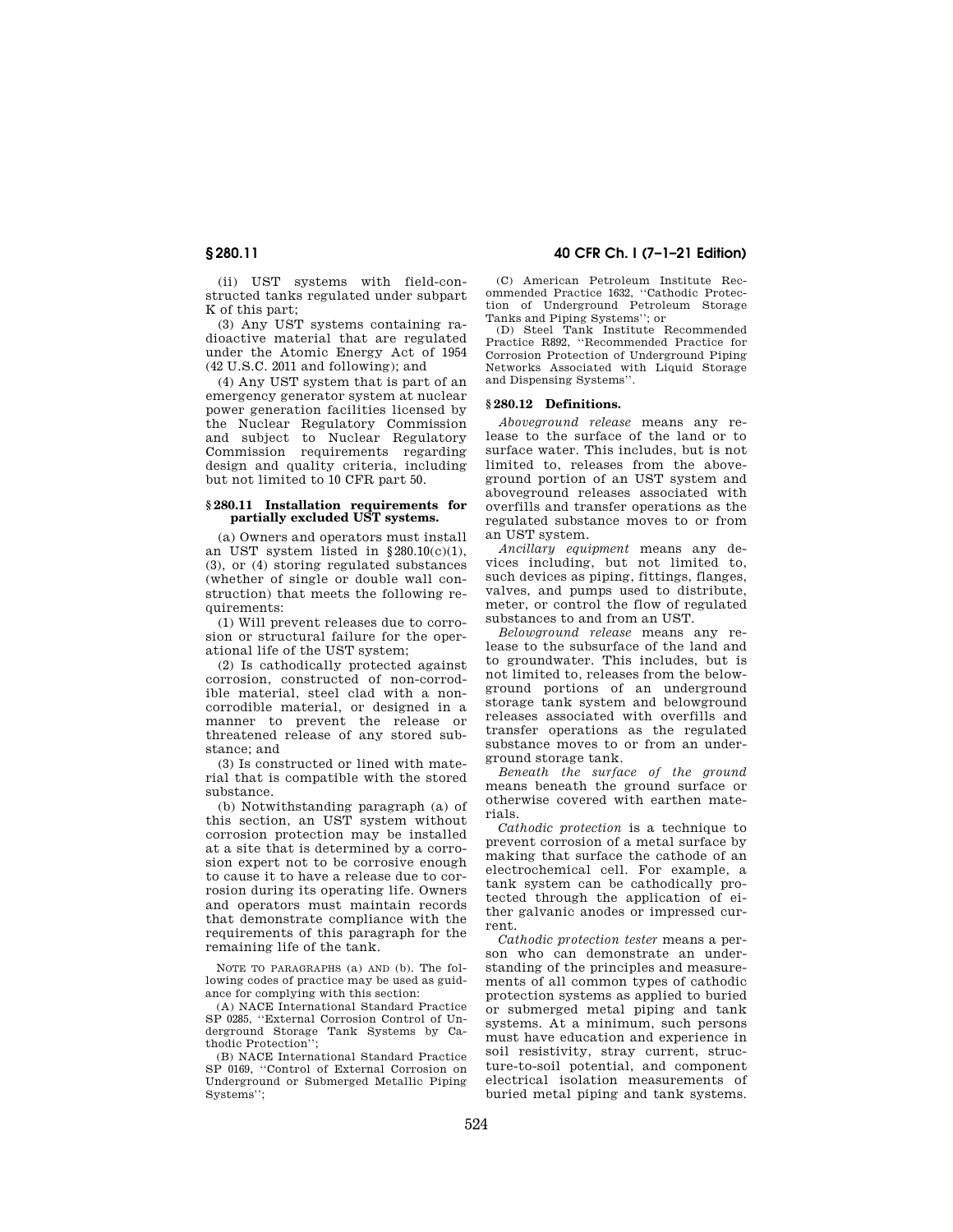*CERCLA* means the Comprehensive Environmental Response, Compensation, and Liability Act of 1980, as amended.

*Class A operator* means the individual who has primary responsibility to operate and maintain the UST system in accordance with applicable requirements established by the implementing agency. The Class A operator typically manages resources and personnel, such as establishing work assignments, to achieve and maintain compliance with regulatory requirements.

*Class B operator* means the individual who has day-to-day responsibility for implementing applicable regulatory requirements established by the implementing agency. The Class B operator typically implements in-field aspects of operation, maintenance, and associated recordkeeping for the UST system.

*Class C operator* means the individual responsible for initially addressing emergencies presented by a spill or release from an UST system. The Class C operator typically controls or monitors the dispensing or sale of regulated substances.

*Compatible* means the ability of two or more substances to maintain their respective physical and chemical properties upon contact with one another for the design life of the tank system under conditions likely to be encountered in the UST.

*Connected piping* means all underground piping including valves, elbows, joints, flanges, and flexible connectors attached to a tank system through which regulated substances flow. For the purpose of determining how much piping is connected to any individual UST system, the piping that joins two UST systems should be allocated equally between them.

*Consumptive use* with respect to heating oil means consumed on the premises.

*Containment Sump* means a liquidtight container that protects the environment by containing leaks and spills of regulated substances from piping, dispensers, pumps and related components in the containment area. Containment sumps may be single walled or secondarily contained and located at the top of tank (tank top or submersible turbine pump sump), underneath the dispenser (under-dispenser containment sump), or at other points in the piping run (transition or intermediate sump).

*Corrosion expert* means a person who, by reason of thorough knowledge of the physical sciences and the principles of engineering and mathematics acquired by a professional education and related practical experience, is qualified to engage in the practice of corrosion control on buried or submerged metal piping systems and metal tanks. Such a person must be accredited or certified as being qualified by the National Association of Corrosion Engineers or be a registered professional engineer who has certification or licensing that includes education and experience in corrosion control of buried or submerged metal piping systems and metal tanks.

*Dielectric material* means a material that does not conduct direct electrical current. Dielectric coatings are used to electrically isolate UST systems from the surrounding soils. Dielectric bushings are used to electrically isolate portions of the UST system (e.g., tank from piping).

*Dispenser* means equipment located aboveground that dispenses regulated substances from the UST system.

*Dispenser system* means the dispenser and the equipment necessary to connect the dispenser to the underground storage tank system.

*Electrical equipment* means underground equipment that contains dielectric fluid that is necessary for the operation of equipment such as transformers and buried electrical cable.

*Excavation zone* means the volume containing the tank system and backfill material bounded by the ground surface, walls, and floor of the pit and trenches into which the UST system is placed at the time of installation.

*Existing tank system* means a tank system used to contain an accumulation of regulated substances or for which installation has commenced on or before December 22, 1988. Installation is considered to have commenced if:

(1) The owner or operator has obtained all federal, state, and local approvals or permits necessary to begin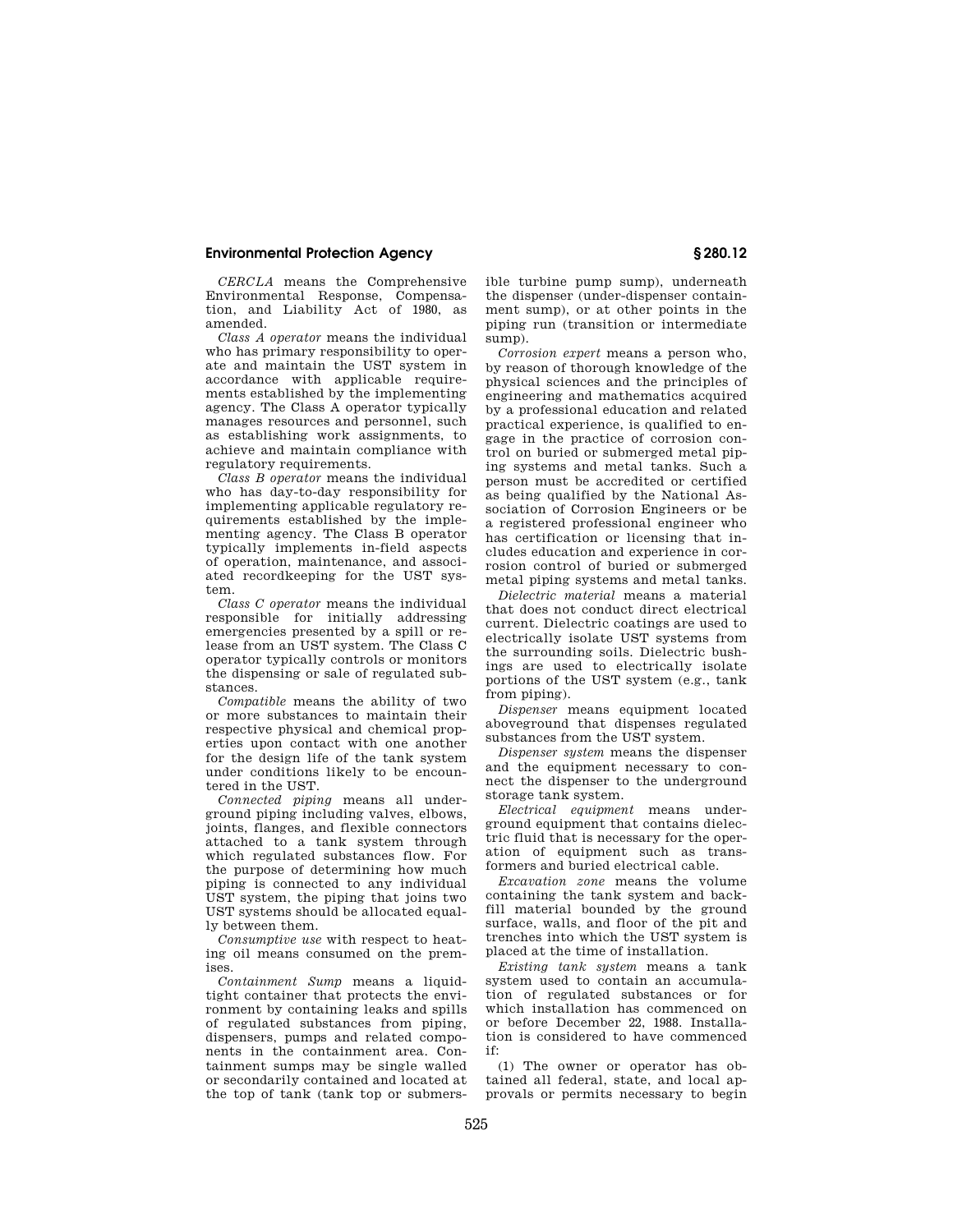physical construction of the site or installation of the tank system; and if,

(2)(i) Either a continuous on-site physical construction or installation program has begun; or,

(ii) The owner or operator has entered into contractual obligations which cannot be cancelled or modified without substantial loss—for physical construction at the site or installation of the tank system to be completed within a reasonable time.

*Farm tank* is a tank located on a tract of land devoted to the production of crops or raising animals, including fish, and associated residences and improvements. A farm tank must be located on the farm property. *Farm* includes fish hatcheries, rangeland and nurseries with growing operations.

*Flow-through process tank* is a tank that forms an integral part of a production process through which there is a steady, variable, recurring, or intermittent flow of materials during the operation of the process. Flow-through process tanks do not include tanks used for the storage of materials prior to their introduction into the production process or for the storage of finished products or by-products from the production process.

*Free product* refers to a regulated substance that is present as a nonaqueous phase liquid (e.g., liquid not dissolved in water).

*Gathering lines* means any pipeline, equipment, facility, or building used in the transportation of oil or gas during oil or gas production or gathering operations.<br>Hazardous

*Hazardous substance UST system*  means an underground storage tank system that contains a hazardous substance defined in section 101(14) of the Comprehensive Environmental Response, Compensation and Liability Act of 1980 (but not including any substance regulated as a hazardous waste under subtitle C) or any mixture of such substances and petroleum, and which is not a petroleum UST system.

*Heating oil* means petroleum that is No. 1, No. 2, No. 4—light, No. 4—heavy, No. 5—light, No. 5—heavy, and No. 6 technical grades of fuel oil; other residual fuel oils (including Navy Special Fuel Oil and Bunker C); and other fuels when used as substitutes for one of

**§ 280.12 40 CFR Ch. I (7–1–21 Edition)** 

these fuel oils. Heating oil is typically used in the operation of heating equipment, boilers, or furnaces.

*Hydraulic lift tank* means a tank holding hydraulic fluid for a closed-loop mechanical system that uses compressed air or hydraulic fluid to operate lifts, elevators, and other similar devices.

*Implementing agency* means EPA, or, in the case of a state with a program approved under section 9004 (or pursuant to a memorandum of agreement with EPA), the designated state or local agency responsible for carrying out an approved UST program.

*Liquid trap* means sumps, well cellars, and other traps used in association with oil and gas production, gathering, and extraction operations (including gas production plants), for the purpose of collecting oil, water, and other liquids. These liquid traps may temporarily collect liquids for subsequent disposition or reinjection into a production or pipeline stream, or may collect and separate liquids from a gas stream.

*Maintenance* means the normal operational upkeep to prevent an underground storage tank system from releasing product.

*Motor fuel* means a complex blend of hydrocarbons typically used in the operation of a motor engine, such as motor gasoline, aviation gasoline, No. 1 or No. 2 diesel fuel, or any blend containing one or more of these substances (for example: motor gasoline blended with alcohol).

*New tank system* means a tank system that will be used to contain an accumulation of regulated substances and for which installation has commenced after December 22, 1988. (See also *Existing Tank System.*)

*Noncommercial purposes* with respect to motor fuel means not for resale.

*On the premises where stored* with respect to heating oil means UST systems located on the same property where the stored heating oil is used.

*Operational life* refers to the period beginning when installation of the tank system has commenced until the time the tank system is properly closed under subpart G.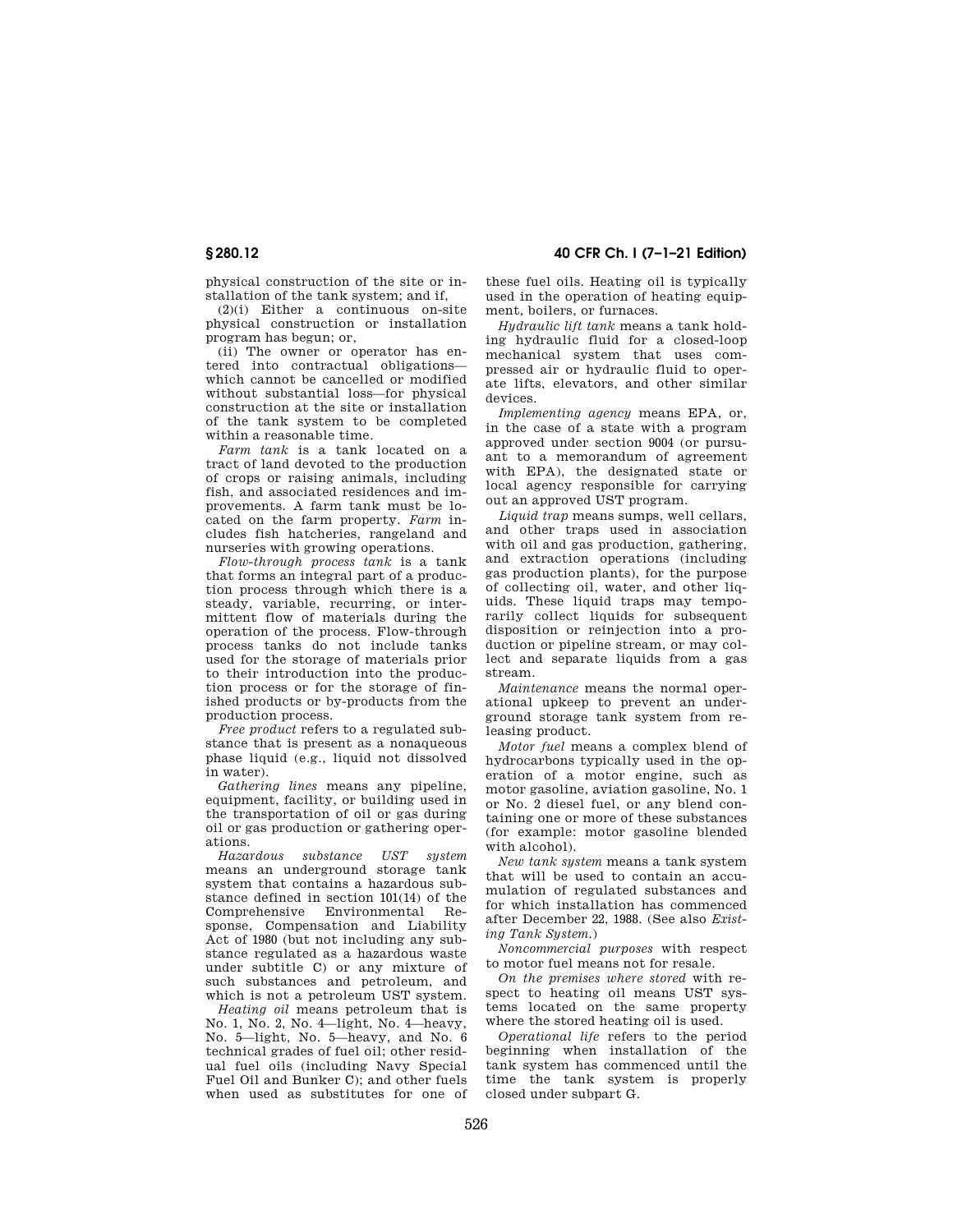*Operator* means any person in control of, or having responsibility for, the daily operation of the UST system.

*Overfill release* is a release that occurs when a tank is filled beyond its capacity, resulting in a discharge of the regulated substance to the environment.

*Owner* means:

(1) In the case of an UST system in use on November 8, 1984, or brought into use after that date, any person who owns an UST system used for storage, use, or dispensing of regulated substances; and

(2) In the case of any UST system in use before November 8, 1984, but no longer in use on that date, any person who owned such UST immediately before the discontinuation of its use.

*Person* means an individual, trust, firm, joint stock company, federal agency, corporation, state, municipality, commission, political subdivision of a state, or any interstate body. Person also includes a consortium, a joint venture, a commercial entity, and the United States Government.

*Petroleum UST system* means an underground storage tank system that contains petroleum or a mixture of petroleum with *de minimis* quantities of other regulated substances. Such systems include those containing motor fuels, jet fuels, distillate fuel oils, residual fuel oils, lubricants, petroleum solvents, and used oils.

*Pipe* or *Piping* means a hollow cylinder or tubular conduit that is constructed of non-earthen materials.

*Pipeline facilities (including gathering lines)* are new and existing pipe rightsof-way and any associated equipment, facilities, or buildings.

*Regulated substance means:* 

(1) Any substance defined in section 101(14) of the Comprehensive Environmental Response, Compensation and Liability Act (CERCLA) of 1980 (but not including any substance regulated as a hazardous waste under subtitle C); and

(2) Petroleum, including crude oil or any fraction thereof that is liquid at standard conditions of temperature and pressure (60 degrees Fahrenheit and 14.7 pounds per square inch absolute). The term regulated substance includes but is not limited to petroleum and petroleum-based substances comprised of a complex blend of hydrocarbons, such as motor fuels, jet fuels, distillate fuel oils, residual fuel oils, lubricants, petroleum solvents, and used oils.

*Release* means any spilling, leaking, emitting, discharging, escaping, leaching or disposing from an UST into groundwater, surface water or subsurface soils.

*Release detection* means determining whether a release of a regulated substance has occurred from the UST system into the environment or a leak has occurred into the interstitial space between the UST system and its secondary barrier or secondary containment around it.

*Repair* means to restore to proper operating condition a tank, pipe, spill prevention equipment, overfill prevention equipment, corrosion protection equipment, release detection equipment or other UST system component that has caused a release of product from the UST system or has failed to function properly.

*Replaced means:* 

(1) For a tank—to remove a tank and install another tank.

(2) For piping—to remove 50 percent or more of piping and install other piping, excluding connectors, connected to a single tank. For tanks with multiple piping runs, this definition applies independently to each piping run.

*Residential tank* is a tank located on property used primarily for dwelling purposes.

*SARA* means the Superfund Amendments and Reauthorization Act of 1986.

*Secondary containment* or *Secondarily contained* means a release prevention and release detection system for a tank or piping. This system has an inner and outer barrier with an interstitial space that is monitored for leaks. This term includes containment sumps when used for interstitial monitoring of piping.

*Septic tank* is a water-tight covered receptacle designed to receive or process, through liquid separation or biological digestion, the sewage discharged from a building sewer. The effluent from such receptacle is distributed for disposal through the soil and settled solids and scum from the tank are pumped out periodically and hauled to a treatment facility.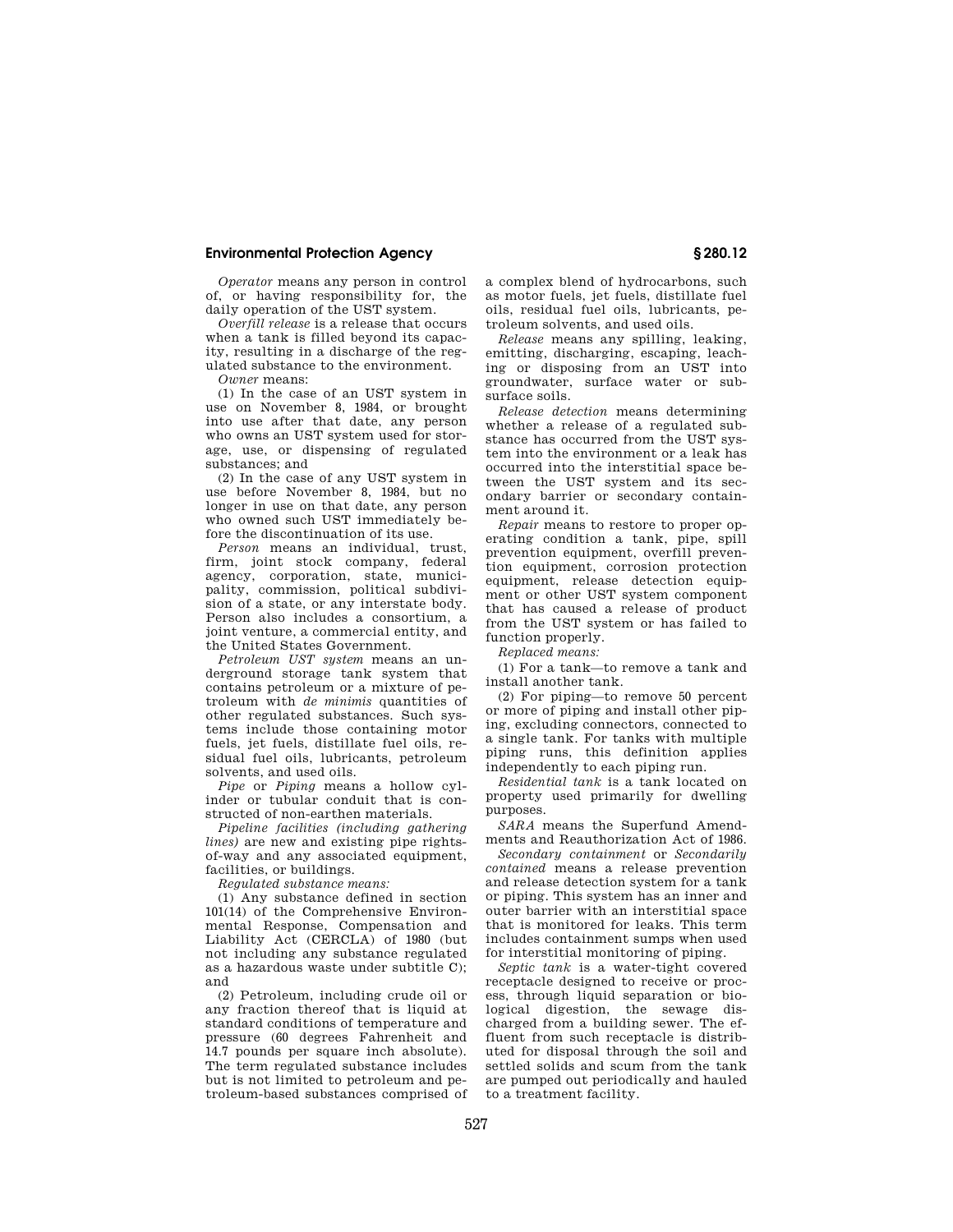*Storm water or wastewater collection system* means piping, pumps, conduits, and any other equipment necessary to collect and transport the flow of surface water run-off resulting from precipitation, or domestic, commercial, or industrial wastewater to and from retention areas or any areas where treatment is designated to occur. The collection of storm water and wastewater does not include treatment except where incidental to conveyance.

*Surface impoundment* is a natural topographic depression, man-made excavation, or diked area formed primarily of earthen materials (although it may be lined with man-made materials) that is not an injection well.

*Tank* is a stationary device designed to contain an accumulation of regulated substances and constructed of non-earthen materials (e.g., concrete, steel, plastic) that provide structural support.

*Training program* means any program that provides information to and evaluates the knowledge of a Class A, Class B, or Class C operator through testing, practical demonstration, or another approach acceptable to the implementing agency regarding requirements for UST systems that meet the requirements of subpart J of this part.

*Under-dispenser containment* or *UDC*  means containment underneath a dispenser system designed to prevent leaks from the dispenser and piping within or above the UDC from reaching soil or groundwater.

*Underground area* means an underground room, such as a basement, cellar, shaft or vault, providing enough space for physical inspection of the exterior of the tank situated on or above the surface of the floor.

*Underground release* means any belowground release.

*Underground storage tank* or *UST*  means any one or combination of tanks (including underground pipes connected thereto) that is used to contain an accumulation of regulated substances, and the volume of which (including the volume of underground pipes connected thereto) is 10 percent or more beneath the surface of the ground. This term does not include any:

# **§ 280.12 40 CFR Ch. I (7–1–21 Edition)**

(1) Farm or residential tank of 1,100 gallons or less capacity used for storing motor fuel for noncommercial purposes;

(2) Tank used for storing heating oil for consumptive use on the premises where stored;

(3) Septic tank;

(4) Pipeline facility (including gathering lines):

(i) Which is regulated under 49 U.S.C. chapter 601; or

(ii) Which is an intrastate pipeline facility regulated under state laws as provided in 49 U.S.C. chapter 601, and which is determined by the Secretary of Transportation to be connected to a pipeline, or to be operated or intended to be capable of operating at pipeline pressure or as an integral part of a pipeline;

(5) Surface impoundment, pit, pond, or lagoon;

(6) Storm water or wastewater collection system;

(7) Flow-through process tank;

(8) Liquid trap or associated gathering lines directly related to oil or gas production and gathering operations; or

(9) Storage tank situated in an underground area (such as a basement, cellar, mineworking, drift, shaft, or tunnel) if the storage tank is situated upon or above the surface of the floor.

Note to the definition of *Underground storage tank* or *UST.* The term *underground storage tank* or *UST* does not include any pipes connected to any tank which is described in paragraphs (1) through (9) of this definition.

*Upgrade* means the addition or retrofit of some systems such as cathodic protection, lining, or spill and overfill controls to improve the ability of an underground storage tank system to prevent the release of product.

*UST system* or *Tank system* means an underground storage tank, connected underground piping, underground ancillary equipment, and containment system, if any.

*Wastewater treatment tank* means a tank that is designed to receive and treat an influent wastewater through physical, chemical, or biological methods.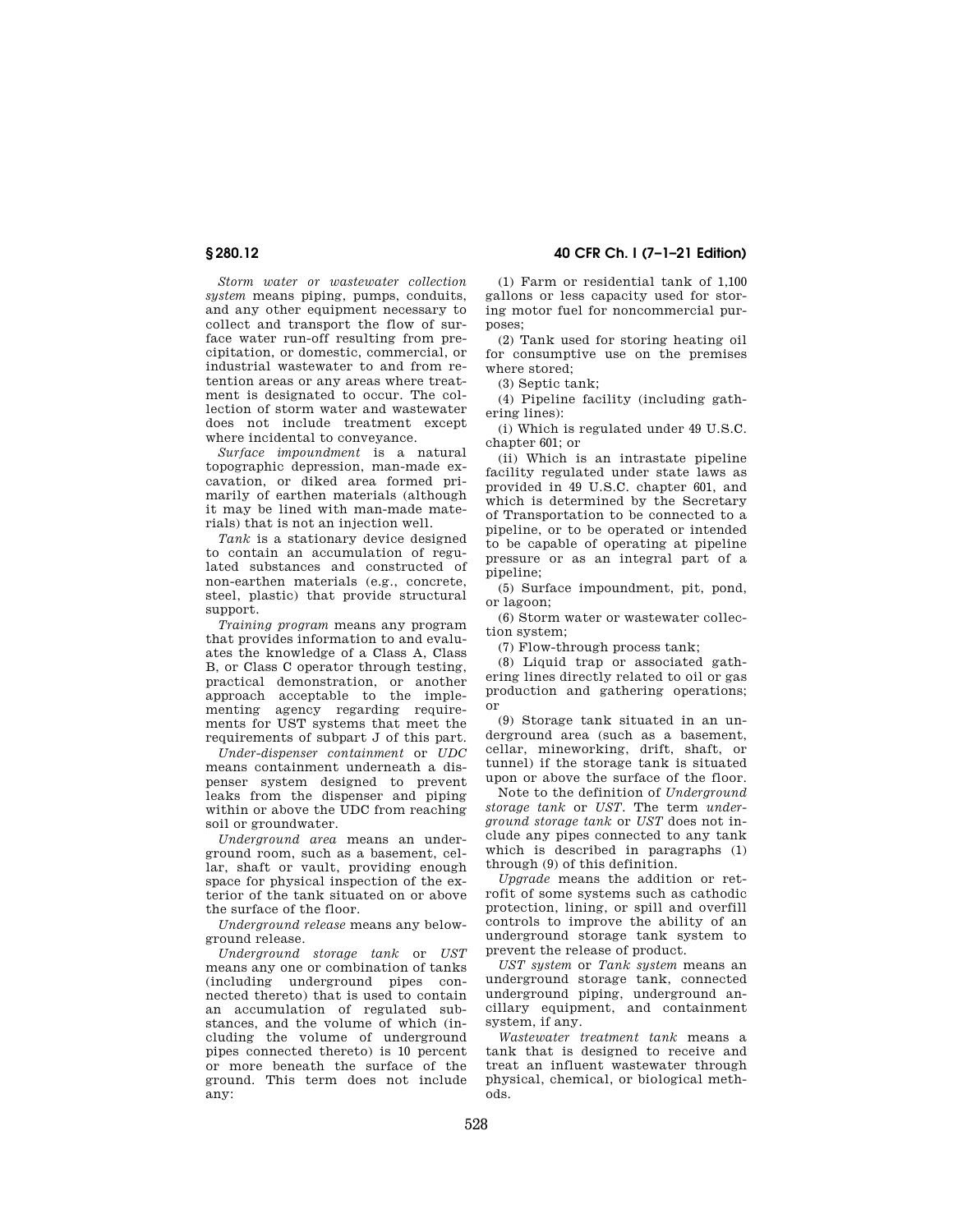# **Subpart B—UST Systems: Design, Construction, Installation and Notification**

### **§ 280.20 Performance standards for new UST systems.**

In order to prevent releases due to structural failure, corrosion, or spills and overfills for as long as the UST system is used to store regulated substances, all owners and operators of new UST systems must meet the following requirements. In addition, except for suction piping that meets the requirements of  $\S 280.41(b)(1)(ii)(A)$ through (E), tanks and piping installed or replaced after April 11, 2016 must be secondarily contained and use interstitial monitoring in accordance with §280.43(g). Secondary containment must be able to contain regulated substances leaked from the primary containment until they are detected and removed and prevent the release of regulated substances to the environment at any time during the operational life of the UST system. For cases where the piping is considered to be replaced, the entire piping run must be secondarily contained.

(a) *Tanks.* Each tank must be properly designed and constructed, and any portion underground that routinely contains product must be protected from corrosion, in accordance with a code of practice developed by a nationally recognized association or independent testing laboratory as specified below:

(1) The tank is constructed of fiberglass-reinforced plastic; or

NOTE TO PARAGRAPH (a)(1). The following codes of practice may be used to comply with paragraph (a)(1) of this section:

(A) Underwriters Laboratories Standard 1316, ''Glass-Fiber-Reinforced Plastic Underground Storage Tanks for Petroleum Products, Alcohols, and Alcohol-Gasoline Mixtures''; or

(B) Underwriter's Laboratories of Canada S615, ''Standard for Reinforced Plastic Underground Tanks for Flammable and Combustible Liquids''.

(2) The tank is constructed of steel and cathodically protected in the following manner:

(i) The tank is coated with a suitable dielectric material;

(ii) Field-installed cathodic protection systems are designed by a corrosion expert;

(iii) Impressed current systems are designed to allow determination of current operating status as required in §280.31(c); and

(iv) Cathodic protection systems are operated and maintained in accordance with §280.31 or according to guidelines established by the implementing agency; or

NOTE TO PARAGRAPH (a)(2). The following codes of practice may be used to comply with paragraph (a)(2) of this section:

(A) Steel Tank Institute ''Specification STI–P3® Specification and Manual for External Corrosion Protection of Underground Steel Storage Tanks'';

(B) Underwriters Laboratories Standard 1746, ''External Corrosion Protection Systems for Steel Underground Storage Tanks'';

(C) Underwriters Laboratories of Canada S603, ''Standard for Steel Underground Tanks for Flammable and Combustible Liquids,'' and S603.1, ''Standard for External Corrosion Protection Systems for Steel Underground Tanks for Flammable and Combustible Liquids,'' and S631, ''Standard for Isolating Bushings for Steel Underground Tanks Protected with External Corrosion Protection Systems'';

(D) Steel Tank Institute Standard F841, ''Standard for Dual Wall Underground Steel Storage Tanks''; or

(E) NACE International Standard Practice SP 0285, ''External Corrosion Control of Underground Storage Tank Systems by Cathodic Protection,'' and Underwriters Laboratories Standard 58, ''Standard for Steel Underground Tanks for Flammable and Combustible Liquids''.

(3) The tank is constructed of steel and clad or jacketed with a non-corrodible material; or

NOTE TO PARAGRAPH (a)(3). The following codes of practice may be used to comply with paragraph (a)(3) of this section:

(A) Underwriters Laboratories Standard 1746, ''External Corrosion Protection Systems for Steel Underground Storage Tanks'';

(B) Steel Tank Institute ACT–100® Specification F894, ''Specification for External Corrosion Protection of FRP Composite Steel Underground Storage Tanks'';

(C) Steel Tank Institute ACT–100–U® Specification F961, ''Specification for External Corrosion Protection of Composite Steel Underground Storage Tanks''; or

(D) Steel Tank Institute Specification F922, ''Steel Tank Institute Specification for Permatank®''.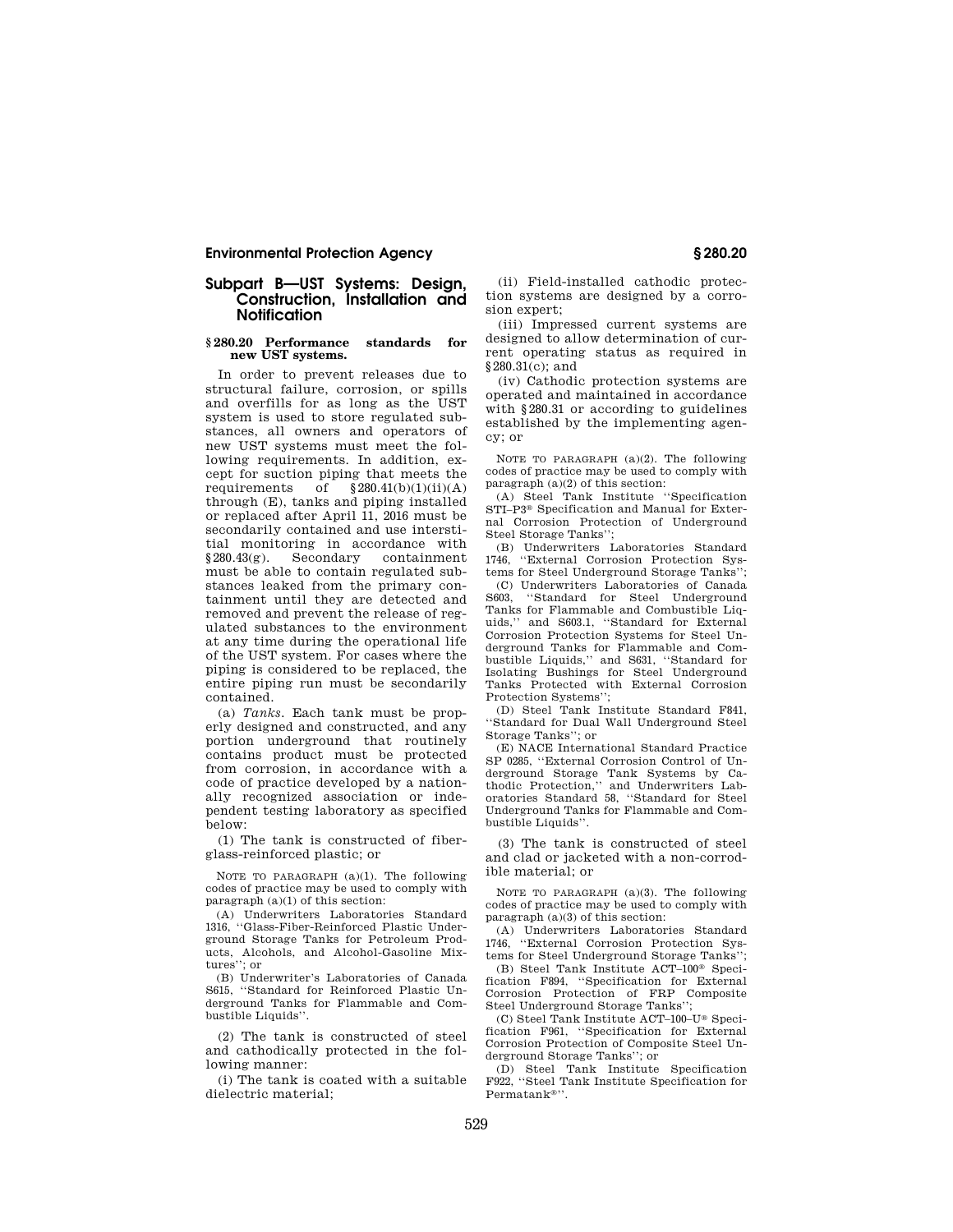(4) The tank is constructed of metal without additional corrosion protection measures provided that:

(i) The tank is installed at a site that is determined by a corrosion expert not to be corrosive enough to cause it to have a release due to corrosion during its operating life; and

(ii) Owners and operators maintain records that demonstrate compliance with the requirements of paragraph  $(a)(4)(i)$  of this section for the remaining life of the tank; or

(5) The tank construction and corrosion protection are determined by the implementing agency to be designed to prevent the release or threatened release of any stored regulated substance in a manner that is no less protective of human health and the environment than paragraphs  $(a)(1)$  through  $(4)$  of this section.

(b) *Piping.* The piping that routinely contains regulated substances and is in contact with the ground must be properly designed, constructed, and protected from corrosion in accordance with a code of practice developed by a nationally recognized association or independent testing laboratory as specified below.

(1) The piping is constructed of a non-corrodible material; or

NOTE TO PARAGRAPH (b)(1). The following codes of practice may be used to comply with paragraph (b)(1) of this section:

(A) Underwriters Laboratories Standard 971, ''Nonmetallic Underground Piping for Flammable Liquids''; or

(B) Underwriters Laboratories of Canada "Standard for Nonmetallic Underground Piping for Flammable and Combustible Liquids''.

(2) The piping is constructed of steel and cathodically protected in the following manner:

(i) The piping is coated with a suitable dielectric material;

(ii) Field-installed cathodic protection systems are designed by a corrosion expert;

(iii) Impressed current systems are designed to allow determination of current operating status as required in §280.31(c); and

(iv) Cathodic protection systems are operated and maintained in accordance with §280.31 or guidelines established by the implementing agency; or

**§ 280.20 40 CFR Ch. I (7–1–21 Edition)** 

NOTE TO PARAGRAPH (b)(2). The following codes of practice may be used to comply with paragraph (b)(2) of this section:

(A) American Petroleum Institute Recommended Practice 1632, ''Cathodic Protection of Underground Petroleum Storage Tanks and Piping Systems'';

(B) Underwriters Laboratories Subject 971A, ''Outline of Investigation for Metallic Underground Fuel Pipe'';

(C) Steel Tank Institute Recommended Practice R892, ''Recommended Practice for Corrosion Protection of Underground Piping Networks Associated with Liquid Storage and Dispensing Systems'';

(D) NACE International Standard Practice SP 0169, ''Control of External Corrosion on Underground or Submerged Metallic Piping Systems''; or

(E) NACE International Standard Practice SP 0285, ''External Corrosion Control of Underground Storage Tank Systems by Cathodic Protection''.

(3) The piping is constructed of metal without additional corrosion protection measures provided that:

(i) The piping is installed at a site that is determined by a corrosion expert to not be corrosive enough to cause it to have a release due to corrosion during its operating life; and

(ii) Owners and operators maintain records that demonstrate compliance with the requirements of paragraph  $(b)(3)(i)$  of this section for the remaining life of the piping; or

(4) The piping construction and corrosion protection are determined by the implementing agency to be designed to prevent the release or threatened release of any stored regulated substance in a manner that is no less protective of human health and the environment than the requirements in paragraphs  $(b)(1)$  through  $(3)$  of this section.

(c) *Spill and overfill prevention equipment.* (1) Except as provided in paragraphs (c)(2) and (3) of this section, to prevent spilling and overfilling associated with product transfer to the UST system, owners and operators must use the following spill and overfill prevention equipment:

(i) Spill prevention equipment that will prevent release of product to the environment when the transfer hose is detached from the fill pipe (for example, a spill catchment basin); and

(ii) Overfill prevention equipment that will: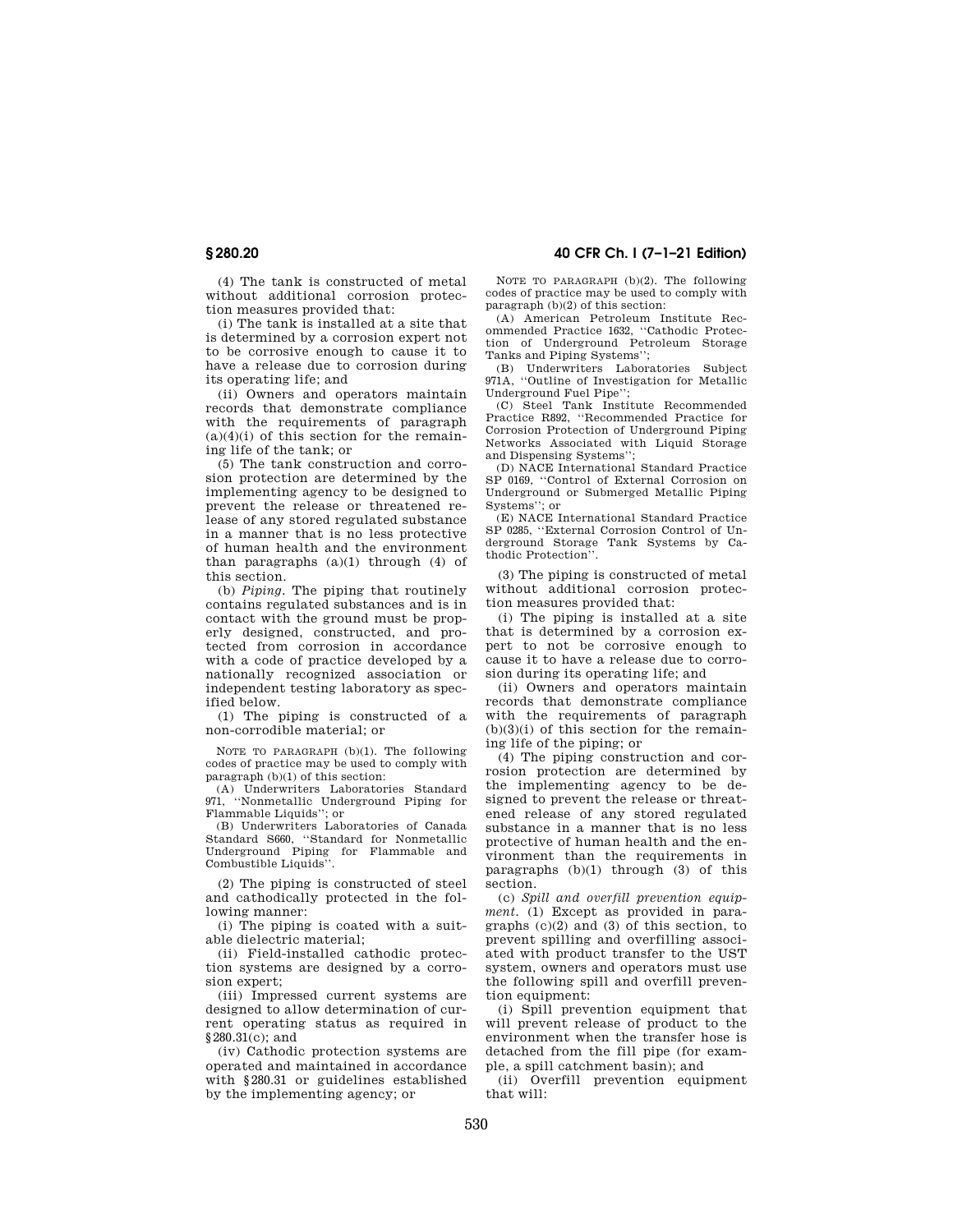(A) Automatically shut off flow into the tank when the tank is no more than 95 percent full; or

(B) Alert the transfer operator when the tank is no more than 90 percent full by restricting the flow into the tank or triggering a high-level alarm; or

(C) Restrict flow 30 minutes prior to overfilling, alert the transfer operator with a high level alarm one minute before overfilling, or automatically shut off flow into the tank so that none of the fittings located on top of the tank are exposed to product due to overfilling.

(2) Owners and operators are not required to use the spill and overfill prevention equipment specified in paragraph (c)(1) of this section if:

(i) Alternative equipment is used that is determined by the implementing agency to be no less protective of human health and the environment than the equipment specified in paragraph  $(c)(1)(i)$  or (ii) of this section; or

(ii) The UST system is filled by transfers of no more than 25 gallons at one time.

(3) Flow restrictors used in vent lines may not be used to comply with para $graph$   $(c)(1)(ii)$  of this section when overfill prevention is installed or replaced after October 13, 2015.

(4) Spill and overfill prevention equipment must be periodically tested or inspected in accordance with §280.35.

(d) *Installation.* The UST system must be properly installed in accordance with a code of practice developed by a nationally recognized association or independent testing laboratory and in accordance with the manufacturer's instructions.

NOTE TO PARAGRAPH (d). Tank and piping system installation practices and procedures described in the following codes of practice may be used to comply with the requirements of paragraph (d) of this section:

(A) American Petroleum Institute Publication 1615, ''Installation of Underground Petroleum Storage System'';

(B) Petroleum Equipment Institute Publication RP100, ''Recommended Practices for Installation of Underground Liquid Storage Systems''; or

(C) National Fire Protection Association Standard 30, ''Flammable and Combustible Liquids Code'' and Standard 30A, ''Code for Motor Fuel Dispensing Facilities and Repair Garages''.

(e) *Certification of installation.* All owners and operators must ensure that one or more of the following methods of certification, testing, or inspection is used to demonstrate compliance with paragraph (d) of this section by providing a certification of compliance on the UST notification form in accordance with §280.22.

(1) The installer has been certified by the tank and piping manufacturers; or

(2) The installer has been certified or licensed by the implementing agency; or

(3) The installation has been inspected and certified by a registered professional engineer with education and experience in UST system installation; or

(4) The installation has been inspected and approved by the implementing agency; or

(5) All work listed in the manufacturer's installation checklists has been completed; or

(6) The owner and operator have complied with another method for ensuring compliance with paragraph (d) of this section that is determined by the implementing agency to be no less protective of human health and the environment.

(f) *Dispenser systems.* Each UST system must be equipped with under-dispenser containment for any new dispenser system installed after April 11, 2016.

(1) A dispenser system is considered new when both the dispenser and the equipment needed to connect the dispenser to the underground storage tank system are installed at an UST facility. The equipment necessary to connect the dispenser to the underground storage tank system includes check valves, shear valves, unburied risers or flexible connectors, or other transitional components that are underneath the dispenser and connect the dispenser to the underground piping.

(2) Under-dispenser containment must be liquid-tight on its sides, bottom, and at any penetrations. Underdispenser containment must allow for visual inspection and access to the components in the containment system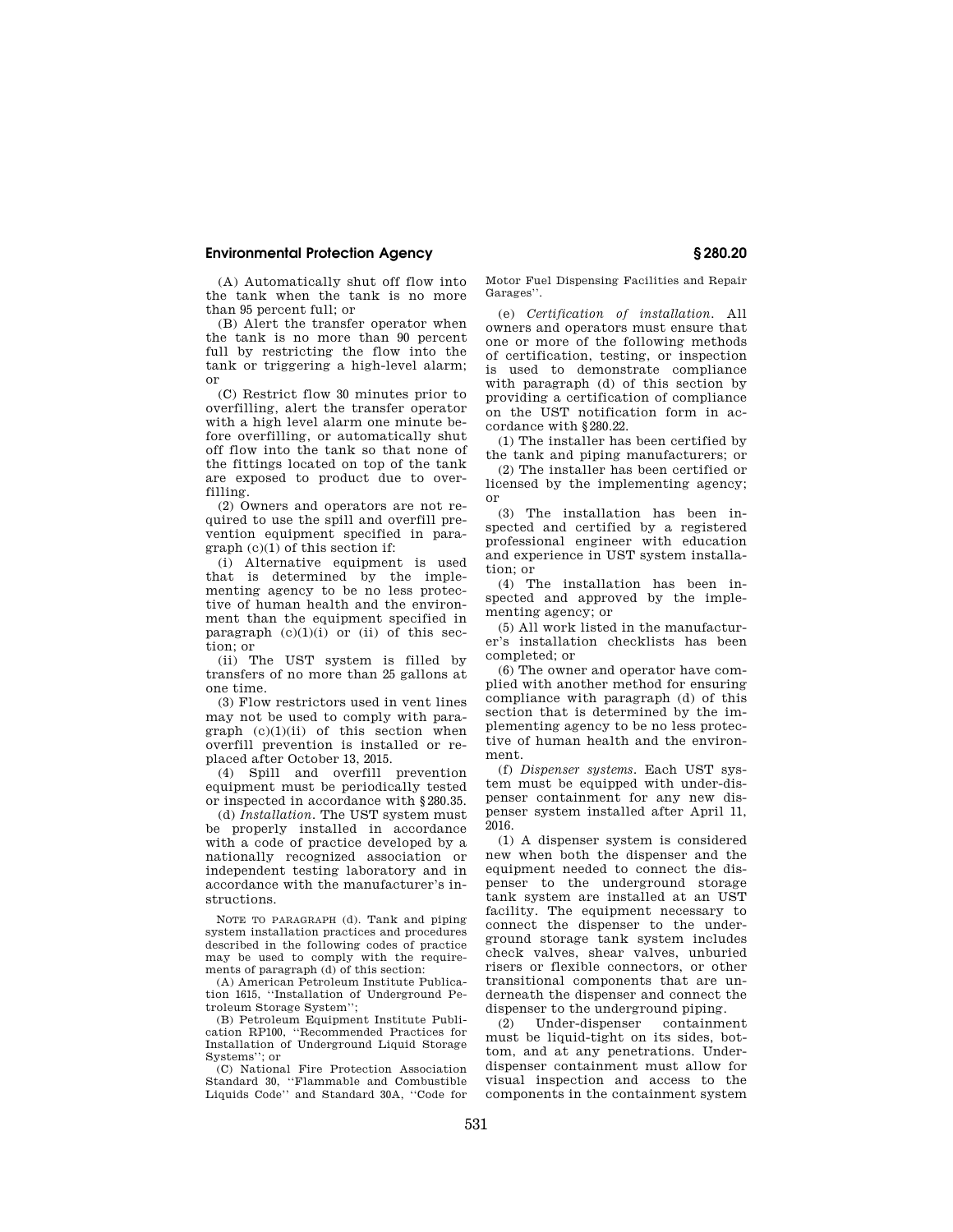or be periodically monitored for leaks from the dispenser system.

#### **§ 280.21 Upgrading of existing UST systems.**

Owners and operators must permanently close (in accordance with subpart G of this part) any UST system that does not meet the new UST system performance standards in §280.20 or has not been upgraded in accordance with paragraphs (b) through (d) of this section. This does not apply to previously deferred UST systems described in subpart K of this part and where an upgrade is determined to be appropriate by the implementing agency.

(a) *Alternatives allowed.* All existing UST systems must comply with one of the following requirements:

(1) New UST system performance standards under §280.20;

(2) The upgrading requirements in paragraphs (b) through (d) of this section; or

(3) Closure requirements under subpart G of this part, including applicable requirements for corrective action under subpart F of this part.

(b) *Tank upgrading requirements.* Steel tanks must be upgraded to meet one of the following requirements in accordance with a code of practice developed by a nationally recognized association or independent testing laboratory:

(1) *Interior lining.* Tanks upgraded by internal lining must meet the following:

(i) The lining was installed in accordance with the requirements of §280.33; and

(ii) Within 10 years after lining, and every 5 years thereafter, the lined tank is internally inspected and found to be structurally sound with the lining still performing in accordance with original design specifications. If the internal lining is no longer performing in accordance with original design specifications and cannot be repaired in accordance with a code of practice developed by a nationally recognized association or independent testing laboratory, then the lined tank must be permanently closed in accordance with subpart G of this part.

(2) *Cathodic protection.* Tanks upgraded by cathodic protection must meet the requirements of  $§280.20(a)(2)(ii)$ , (iii), and (iv) and the integrity of the tank must have been ensured using one of the following methods:

(i) The tank was internally inspected and assessed to ensure that the tank was structurally sound and free of corrosion holes prior to installing the cathodic protection system; or

(ii) The tank had been installed for less than 10 years and is monitored monthly for releases in accordance with §280.43(d) through (i); or

(iii) The tank had been installed for less than 10 years and was assessed for corrosion holes by conducting two tightness tests that meet the requirements of §280.43(c). The first tightness test must have been conducted prior to installing the cathodic protection system. The second tightness test must have been conducted between three and six months following the first operation of the cathodic protection system; or

(iv) The tank was assessed for corrosion holes by a method that is determined by the implementing agency to prevent releases in a manner that is no less protective of human health and the environment than paragraphs  $(b)(2)(i)$  through  $(iii)$  of this section.

(3) *Internal lining combined with cathodic protection.* Tanks upgraded by both internal lining and cathodic protection must meet the following:

(i) The lining was installed in accordance with the requirements of §280.33; and

(ii) The cathodic protection system meets the requirements of  $§280.20(a)(2)(ii)$ , (iii), and (iv).

NOTE TO PARAGRAPH (b). The following historical codes of practice were listed as options for complying with paragraph (b) of this section:

(A) American Petroleum Institute Publication 1631, ''Recommended Practice for the Interior Lining of Existing Steel Underground Storage Tanks'';

(B) National Leak Prevention Association Standard 631, ''Spill Prevention, Minimum 10 Year Life Extension of Existing Steel Underground Tanks by Lining Without the Addition of Cathodic Protection'';

(C) National Association of Corrosion Engineers Standard RP–02–85, ''Control of External Corrosion on Metallic Buried, Partially Buried, or Submerged Liquid Storage Systems''; and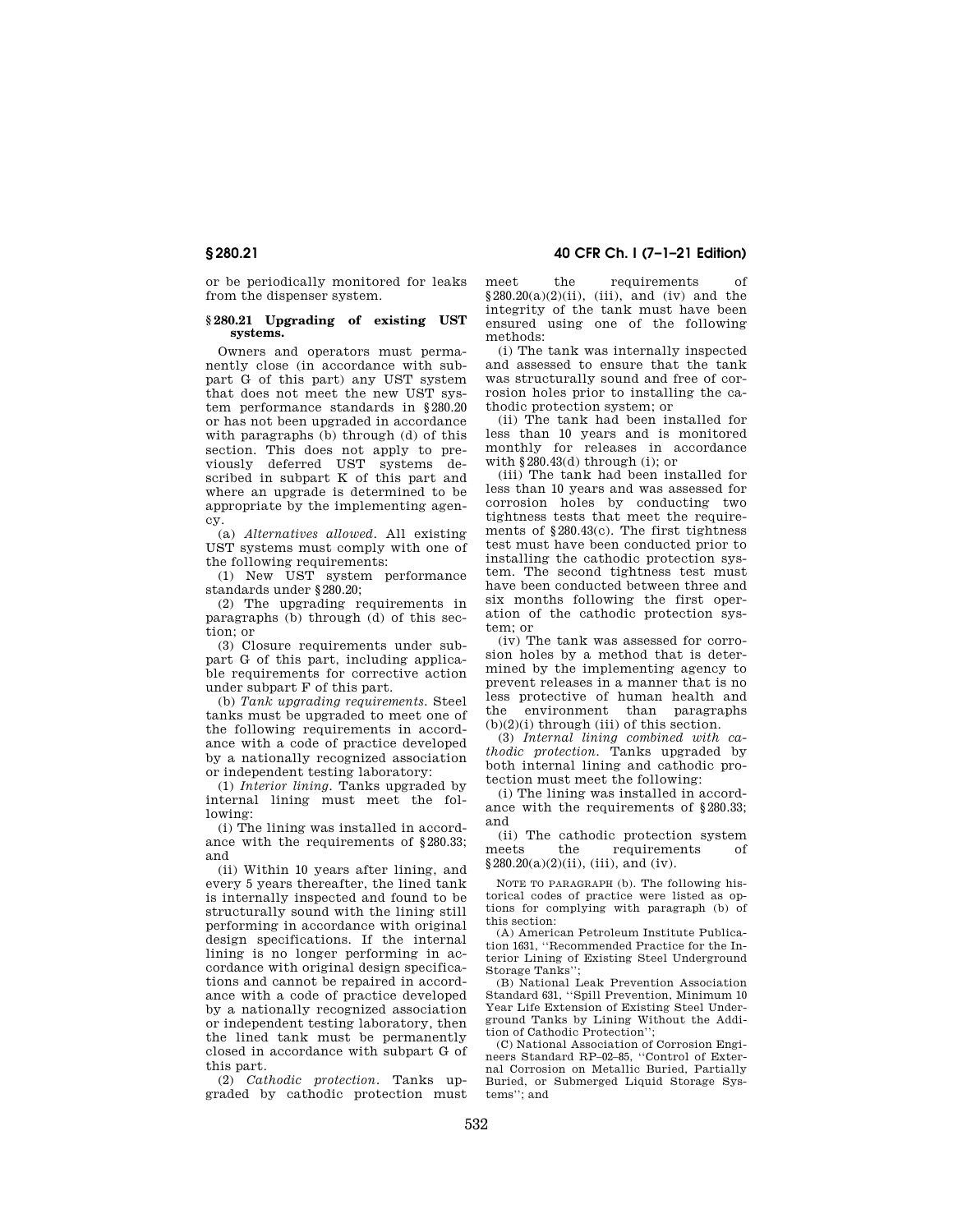(D) American Petroleum Institute Recommended Practice 1632, ''Cathodic Protection of Underground Petroleum Storage Tanks and Piping Systems''.

NOTE TO PARAGRAPH (b)(1)(ii). The following codes of practice may be used to comply with the periodic lining inspection requirement of this section:

(A) American Petroleum Institute Recommended Practice 1631, ''Interior Lining and Periodic Inspection of Underground Storage Tanks'';

(B) National Leak Prevention Association Standard 631, Chapter B ''Future Internal Inspection Requirements for Lined Tanks''; or

(C) Ken Wilcox Associates Recommended Practice, ''Recommended Practice for Inspecting Buried Lined Steel Tanks Using a Video Camera''.

(c) *Piping upgrading requirements.*  Metal piping that routinely contains regulated substances and is in contact with the ground must be cathodically protected in accordance with a code of practice developed by a nationally recognized association or independent testing laboratory and must meet the requirements of  $$280.20(b)(2)(ii)$ , (iii), and (iv).

NOTE TO PARAGRAPH (c). The codes of practice listed in the note following §280.20(b)(2) may be used to comply with this requirement.

(d) *Spill and overfill prevention equipment.* To prevent spilling and overfilling associated with product transfer to the UST system, all existing UST systems must comply with UST system spill and overfill prevention equipment requirements specified in §280.20(c).

# **§ 280.22 Notification requirements.**

(a) After May 8, 1986, an owner must submit notice of a tank system's existence to the implementing agency within 30 days of bringing the underground storage tank system into use. Owners must use the form in appendix I of this part or a state form in accordance with paragraph (c) of this section.

NOTE TO PARAGRAPH (a). Owners and operators of UST systems that were in the ground on or after May 8, 1986, unless taken out of operation on or before January 1, 1974, were required to notify the designated state or local agency in accordance with the Hazardous and Solid Waste Amendments of 1984, Public Law 98–616, on a form published by EPA on November 8, 1985 unless notice was given pursuant to section 103(c) of CERCLA. Owners and operators who have not complied

with the notification requirements may use portions I through X of the notification form contained in appendix I of this part.

(b) Within 30 days of acquisition, any person who assumes ownership of a regulated underground storage tank system, except as described in paragraph (a) of this section, must submit a notice of the ownership change to the implementing agency, using the form in appendix II of this part or a state form in accordance with paragraph (c) of this section.

(c) In states where state law, regulations, or procedures require owners to use forms that differ from those set forth in appendix I and appendix II of this part to fulfill the requirements of this section, the state forms may be submitted in lieu of the forms set forth in appendix I and appendix II. If a state requires that its form be used in lieu of the form presented in appendix I and appendix II, such form must, at a minimum, collect the information prescribed in appendix I and appendix II.

(d) Owners required to submit notices under paragraph (a) or (b) of this section must provide notices to the appropriate implementing agency for each tank they own. Owners may provide notice for several tanks using one notification form, but owners who own tanks located at more than one place of operation must file a separate notification form for each separate place of operation.

(e) All owners and operators of new UST systems must certify in the notification form compliance with the following requirements:

(1) Installation of tanks and piping under §280.20(e);

(2) Cathodic protection of steel tanks and piping under §280.20(a) and (b);

(3) Financial responsibility under subpart H of this part; and

(4) Release detection under §§280.41 and 280.42.

(f) All owners and operators of new UST systems must ensure that the installer certifies in the notification form that the methods used to install the tanks and piping complies with the requirements in §280.20(d).

(g) Beginning October 24, 1988, any person who sells a tank intended to be used as an underground storage tank must notify the purchaser of such tank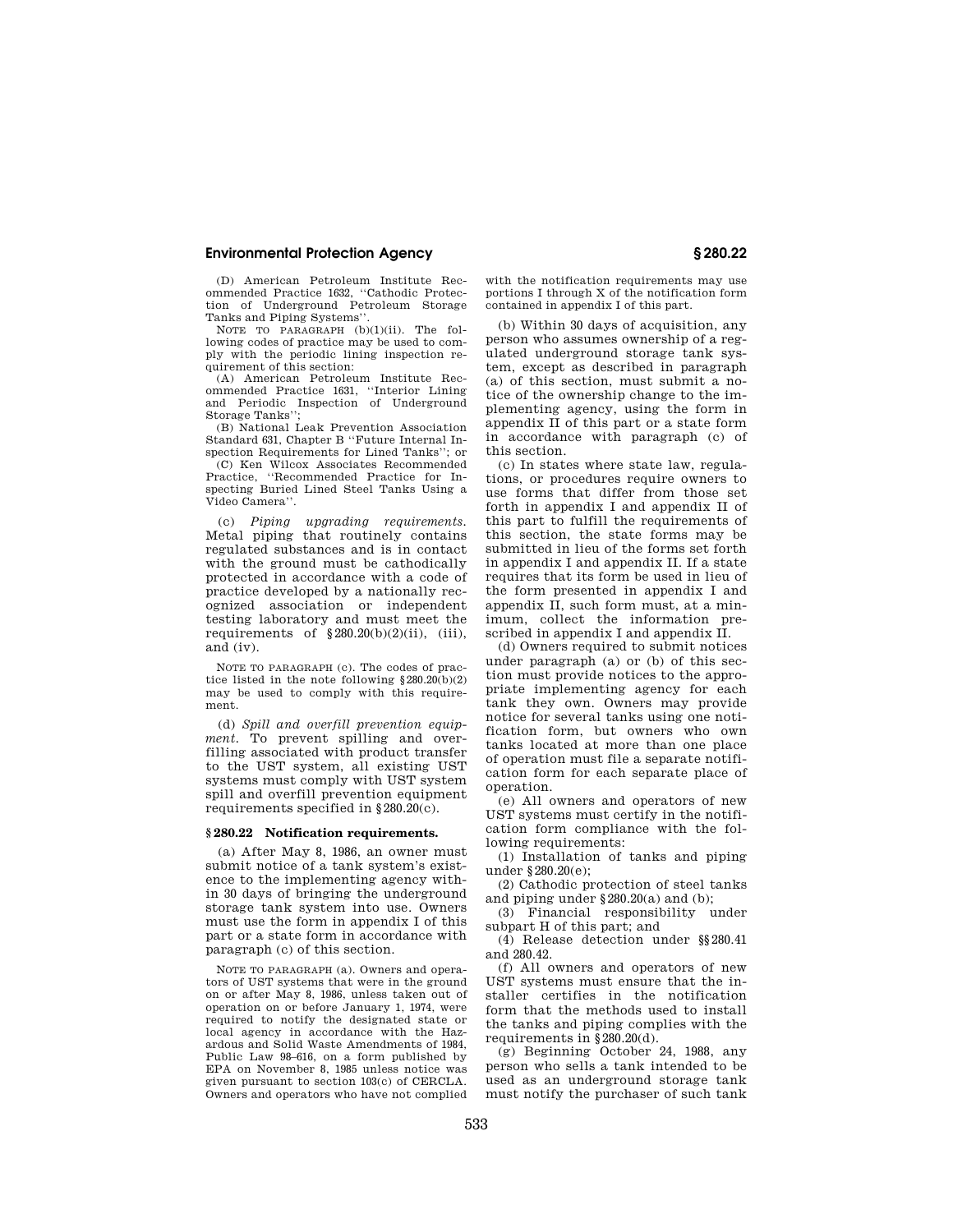of the owner's notification obligations under paragraph (a) of this section. The statement provided in appendix III of this part, when used on shipping tickets and invoices, may be used to comply with this requirement.

# **Subpart C—General Operating Requirements**

# **§ 280.30 Spill and overfill control.**

(a) Owners and operators must ensure that releases due to spilling or overfilling do not occur. The owner and operator must ensure that the volume available in the tank is greater than the volume of product to be transferred to the tank before the transfer is made and that the transfer operation is monitored constantly to prevent overfilling and spilling.

NOTE TO PARAGRAPH (a). The transfer procedures described in National Fire Protection Association Standard 385, ''Standard for Tank Vehicles for Flammable and Combustible Liquids'' or American Petroleum Institute Recommended Practice 1007, ''Loading and Unloading of MC 306/DOT 406 Cargo Tank Motor Vehicles'' may be used to comply with paragraph (a) of this section. Further guidance on spill and overfill prevention appears in American Petroleum Institute Recommended Practice 1621, ''Bulk Liquid Stock Control at Retail Outlets''.

(b) The owner and operator must report, investigate, and clean up any spills and overfills in accordance with §280.53.

#### **§ 280.31 Operation and maintenance of corrosion protection.**

All owners and operators of metal UST systems with corrosion protection must comply with the following requirements to ensure that releases due to corrosion are prevented until the UST system is permanently closed or undergoes a change-in-service pursuant to §280.71:

(a) All corrosion protection systems must be operated and maintained to continuously provide corrosion protection to the metal components of that portion of the tank and piping that routinely contain regulated substances and are in contact with the ground.

(b) All UST systems equipped with cathodic protection systems must be inspected for proper operation by a

**§ 280.30 40 CFR Ch. I (7–1–21 Edition)** 

qualified cathodic protection tester in accordance with the following requirements:

(1) *Frequency.* All cathodic protection systems must be tested within 6 months of installation and at least every 3 years thereafter or according to another reasonable time frame established by the implementing agency; and

(2) *Inspection criteria.* The criteria that are used to determine that cathodic protection is adequate as required by this section must be in accordance with a code of practice developed by a nationally recognized association.

NOTE TO PARAGRAPH (b). The following codes of practice may be used to comply with paragraph (b) of this section:

(A) NACE International Test Method TM 0101, ''Measurement Techniques Related to Criteria for Cathodic Protection of Underground Storage Tank Systems'';

(B) NACE International Test Method TM0497, ''Measurement Techniques Related to Criteria for Cathodic Protection on Underground or Submerged Metallic Piping Systems'';

(C) Steel Tank Institute Recommended Practice R051, ''Cathodic Protection Testing Procedures for STI–P3® USTs'';

(D) NACE International Standard Practice SP 0285, ''External Control of Underground Storage Tank Systems by Cathodic Protection''; or

(E) NACE International Standard Practice SP 0169, ''Control of External Corrosion on Underground or Submerged Metallic Piping Systems''.

(c) UST systems with impressed current cathodic protection systems must also be inspected every 60 days to ensure the equipment is running properly.

(d) For UST systems using cathodic protection, records of the operation of the cathodic protection must be maintained (in accordance with §280.34) to demonstrate compliance with the performance standards in this section. These records must provide the following:

(1) The results of the last three inspections required in paragraph (c) of this section; and

(2) The results of testing from the last two inspections required in paragraph (b) of this section.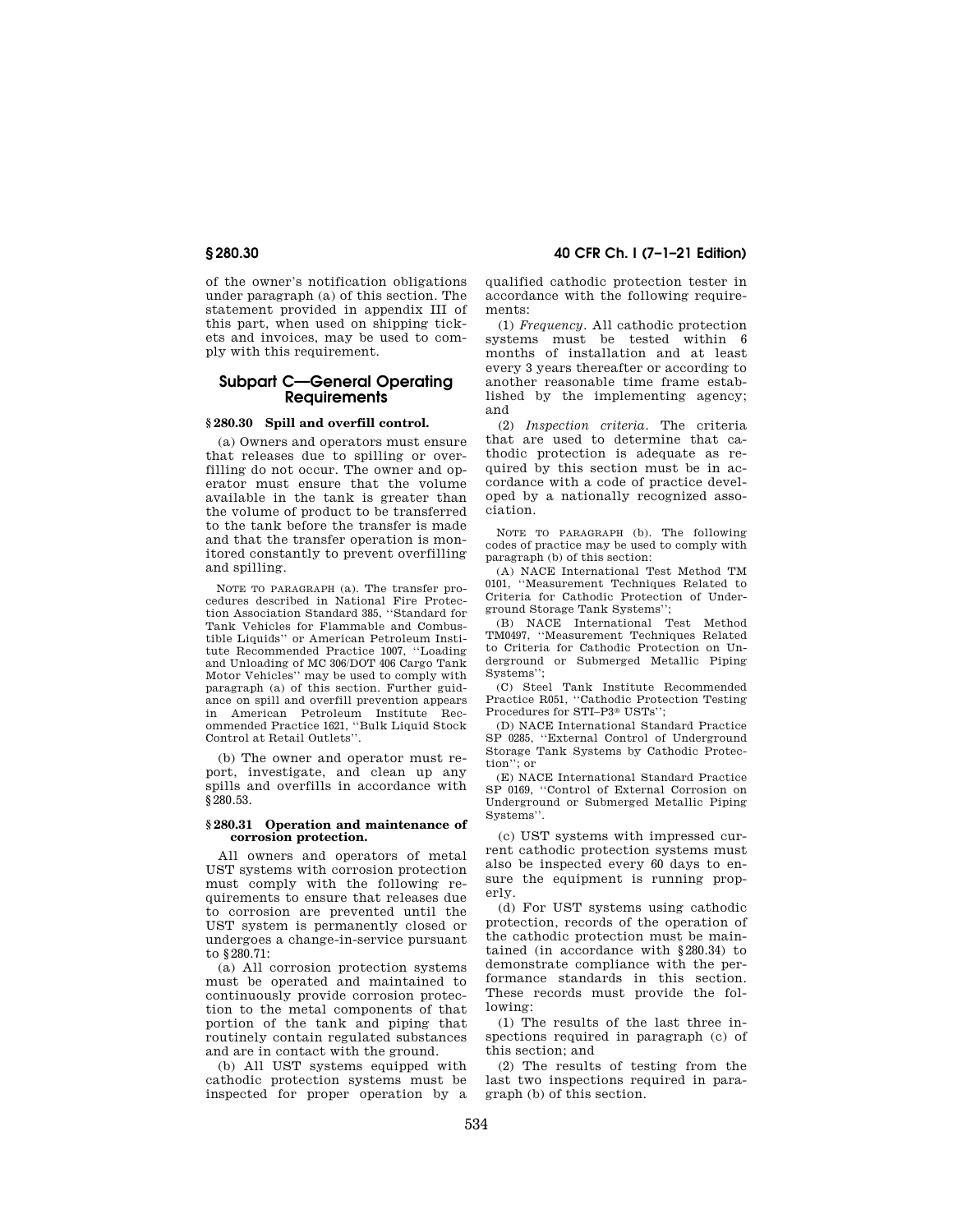# **§ 280.32 Compatibility.**

(a) Owners and operators must use an UST system made of or lined with materials that are compatible with the substance stored in the UST system.

(b) Owners and operators must notify the implementing agency at least 30 days prior to switching to a regulated substance containing greater than 10 percent ethanol, greater than 20 percent biodiesel, or any other regulated substance identified by the implementing agency. In addition, owners and operators with UST systems storing these regulated substances must meet one of the following:

(1) Demonstrate compatibility of the UST system (including the tank, piping, containment sumps, pumping equipment, release detection equipment, spill equipment, and overfill equipment). Owners and operators may demonstrate compatibility of the UST system by using one of the following options:

(i) Certification or listing of UST system equipment or components by a nationally recognized, independent testing laboratory for use with the regulated substance stored; or

(ii) Equipment or component manufacturer approval. The manufacturer's approval must be in writing, indicate an affirmative statement of compatibility, specify the range of biofuel blends the equipment or component is compatible with, and be from the equipment or component manufacturer; or

(2) Use another option determined by the implementing agency to be no less protective of human health and the environment than the options listed in paragraph (b)(1) of this section. (c) Owners and operators must maintain records in accordance with §280.34(b) documenting compliance with paragraph (b) of this section for as long as the UST system is used to store the regulated substance.

NOTE TO §280.32. The following code of practice may be useful in complying with this section: American Petroleum Institute Recommended Practice 1626, ''Storing and Handling Ethanol and Gasoline-Ethanol Blends at Distribution Terminals and Filling Stations<sup>'</sup>

# **§ 280.33 Repairs allowed.**

Owners and operators of UST systems must ensure that repairs will prevent releases due to structural failure or corrosion as long as the UST system is used to store regulated substances. The repairs must meet the following requirements:

(a) Repairs to UST systems must be properly conducted in accordance with a code of practice developed by a nationally recognized association or an independent testing laboratory.

NOTE TO PARAGRAPH (a). The following codes of practice may be used to comply with paragraph (a) of this section:

(A) National Fire Protection Association Standard 30, ''Flammable and Combustible Liquids Code'';

(B) American Petroleum Institute Recommended Practice RP 2200, ''Repairing Crude Oil, Liquified Petroleum Gas, and Product Pipelines'';

(C) American Petroleum Institute Recommended Practice RP 1631, ''Interior Lining and Periodic Inspection of Underground Storage Tanks'';

(D) National Fire Protection Association Standard 326, ''Standard for the Safeguarding of Tanks and Containers for Entry, Cleaning, or Repair'';

(E) National Leak Prevention Association Standard 631, Chapter A, ''Entry, Cleaning, Interior Inspection, Repair, and Lining of Underground Storage Tanks'';

(F) Steel Tank Institute Recommended Practice R972, ''Recommended Practice for the Addition of Supplemental Anodes to STI–P3® Tanks'';

(G) NACE International Standard Practice SP 0285, ''External Control of Underground Storage Tank Systems by Cathodic Protection''; or

(H) Fiberglass Tank and Pipe Institute Recommended Practice T–95–02, ''Remanufacturing of Fiberglass Reinforced Plastic (FRP) Underground Storage Tanks''.

(b) Repairs to fiberglass-reinforced plastic tanks may be made by the manufacturer's authorized representatives or in accordance with a code of practice developed by a nationally recognized association or an independent testing laboratory.

(c) Metal pipe sections and fittings that have released product as a result of corrosion or other damage must be replaced. Non-corrodible pipes and fittings may be repaired in accordance with the manufacturer's specifications.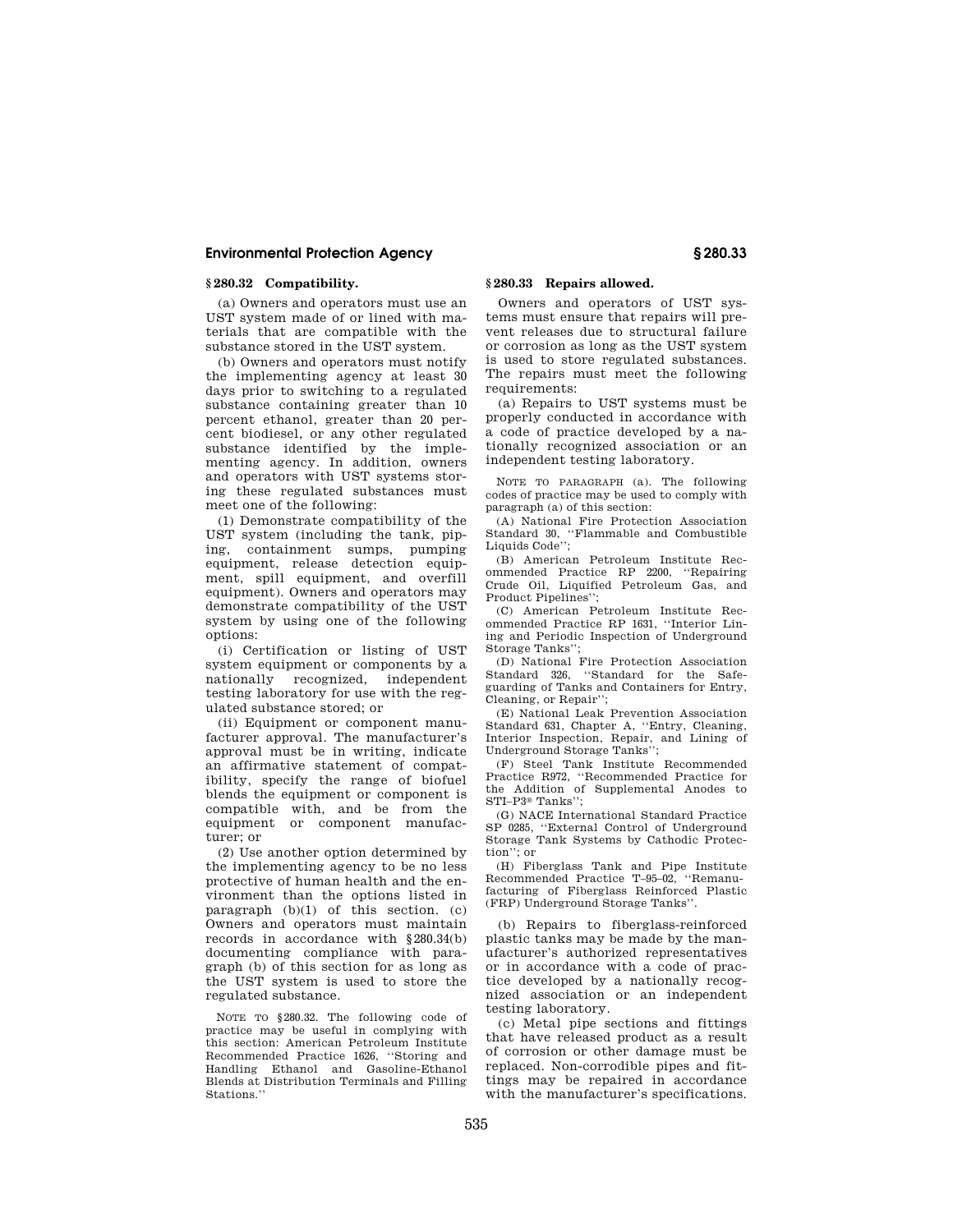(d) Repairs to secondary containment areas of tanks and piping used for interstitial monitoring and to containment sumps used for interstitial monitoring of piping must have the secondary containment tested for tightness according to the manufacturer's instructions, a code of practice developed by a nationally recognized association or independent testing laboratory, or according to requirements established by the implementing agency within 30 days following the date of completion of the repair. All other repairs to tanks and piping must be tightness tested in accordance with §280.43(c) and §280.44(b) within 30 days following the date of the completion of the repair except as provided in paragraphs (d)(1) through (3) of this section:

(1) The repaired tank is internally inspected in accordance with a code of practice developed by a nationally recognized association or an independent testing laboratory; or

(2) The repaired portion of the UST system is monitored monthly for releases in accordance with a method specified in §280.43(d) through (i); or

(3) Another test method is used that is determined by the implementing agency to be no less protective of human health and the environment than those listed in paragraphs  $(d)(1)$ and (2) of this section.

NOTE TO PARAGRAPH (d). The following codes of practice may be used to comply with paragraph (d) of this section:

(A) Steel Tank Institute Recommended Practice R012, ''Recommended Practice for Interstitial Tightness Testing of Existing Underground Double Wall Steel Tanks''; or

(B) Fiberglass Tank and Pipe Institute Protocol, ''Field Test Protocol for Testing the Annular Space of Installed Underground Fiberglass Double and Triple-Wall Tanks with Dry Annular Space''.

(C) Petroleum Equipment Institute Recommended Practice RP1200, ''Recommended Practices for the Testing and Verification of Spill, Overfill, Leak Detection and Secondary Containment Equipment at UST Facilities''.

(e) Within 6 months following the repair of any cathodically protected UST system, the cathodic protection system must be tested in accordance with §280.31(b) and (c) to ensure that it is operating properly.

**§ 280.34 40 CFR Ch. I (7–1–21 Edition)** 

(f) Within 30 days following any repair to spill or overfill prevention equipment, the repaired spill or overfill prevention equipment must be tested or inspected, as appropriate, in accordance with §280.35 to ensure it is operating properly.

(g) UST system owners and operators must maintain records (in accordance with §280.34) of each repair until the UST system is permanently closed or undergoes a change-in-service pursuant to §280.71.

#### **§ 280.34 Reporting and recordkeeping.**

Owners and operators of UST systems must cooperate fully with inspections, monitoring and testing conducted by the implementing agency, as well as requests for document submission, testing, and monitoring by the owner or operator pursuant to section 9005 of Subtitle I of the Solid Waste Disposal Act, as amended.

(a) *Reporting.* Owners and operators must submit the following information to the implementing agency:

(1) Notification for all UST systems (§280.22), which includes certification of installation for new UST systems  $(\S 280.20(e))$  and notification when any person assumes ownership of an UST system (§280.22(b));

(2) Notification prior to UST systems switching to certain regulated substances (§280.32(b));

(3) Reports of all releases including suspected releases (§280.50), spills and overfills (§280.53), and confirmed releases (§280.61);

(4) Corrective actions planned or taken including initial abatement measures (§280.62), initial site characterization (§280.63), free product removal (§280.64), investigation of soil and groundwater cleanup (§280.65), and corrective action plan (§280.66); and

(5) A notification before permanent closure or change-in-service (§280.71).

(b) *Recordkeeping.* Owners and operators must maintain the following information:

(1) A corrosion expert's analysis of site corrosion potential if corrosion protection equipment is not used  $(\S 280.20(a)(4); \S 280.20(b)(3)).$ 

(2) Documentation of operation of corrosion protection equipment  $(\$280.31(d))$ ;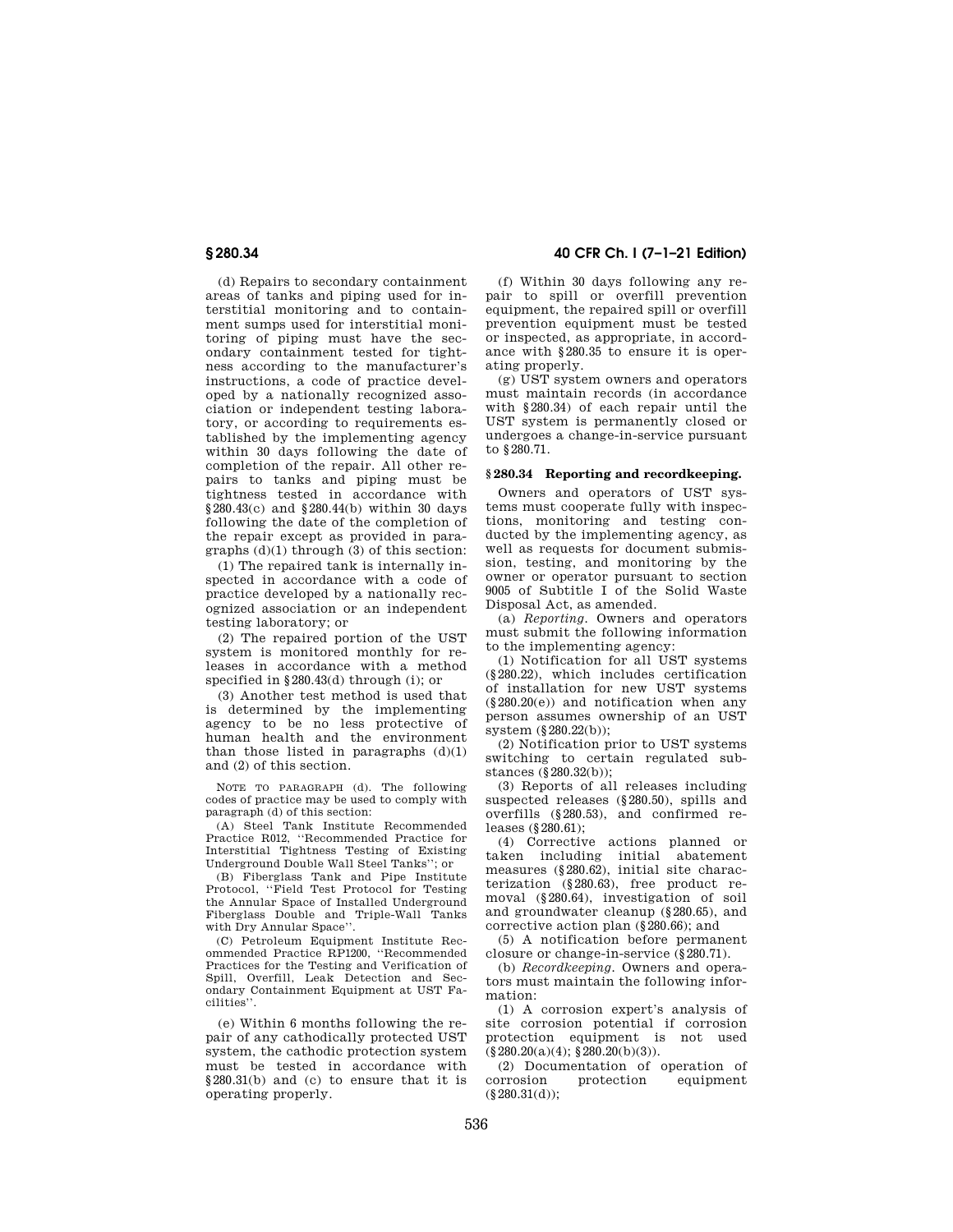(3) Documentation of compatibility for UST systems  $(\S 280.32(c))$ ;

(4) Documentation of UST system repairs (§280.33(g));

(5) Documentation of compliance for spill and overfill prevention equipment and containment sumps used for interstitial monitoring of piping (§280.35(c));

(6) Documentation of periodic walkthrough inspections (§280.36(b));

(7) Documentation of compliance with release detection requirements (§280.45);

(8) Results of the site investigation conducted at permanent closure (§280.74); and

(9) Documentation of operator training (§280.245).

(c) *Availability and maintenance of records.* Owners and operators must keep the records required either:

(1) At the UST site and immediately available for inspection by the implementing agency; or

(2) At a readily available alternative site and be provided for inspection to the implementing agency upon request.

(3) In the case of permanent closure records required under §280.74, owners and operators are also provided with the additional alternative of mailing closure records to the implementing agency if they cannot be kept at the site or an alternative site as indicated in paragraphs (c)(1) and (2) of this section.

#### **§ 280.35 Periodic testing of spill pre**vention equipment and contain**ment sumps used for interstitial monitoring of piping and periodic inspection of overfill prevention equipment.**

(a) Owners and operators of UST systems with spill and overfill prevention equipment and containment sumps used for interstitial monitoring of piping must meet these requirements to ensure the equipment is operating properly and will prevent releases to the environment:

(1) Spill prevention equipment (such as a catchment basin, spill bucket, or other spill containment device) and containment sumps used for interstitial monitoring of piping must prevent releases to the environment by meeting one of the following:

(i) The equipment is double walled and the integrity of both walls is periodically monitored at a frequency not less than the frequency of the walkthrough inspections described in §280.36. Owners and operators must begin meeting paragraph (a)(1)(ii) of this section and conduct a test within 30 days of discontinuing periodic monitoring of this equipment; or

(ii) The spill prevention equipment and containment sumps used for interstitial monitoring of piping are tested at least once every three years to ensure the equipment is liquid tight by using vacuum, pressure, or liquid testing in accordance with one of the following criteria:

(A) Requirements developed by the manufacturer (Note: Owners and operators may use this option only if the manufacturer has developed requirements);

(B) Code of practice developed by a nationally recognized association or independent testing laboratory; or

(C) Requirements determined by the implementing agency to be no less protective of human health and the environment than the requirements listed in paragraphs  $(a)(1)(ii)(A)$  and  $(B)$  of this section.

(2) Overfill prevention equipment must be inspected at least once every three years. At a minimum, the inspection must ensure that overfill prevention equipment is set to activate at the correct level specified in §280.20(c) and will activate when regulated substance reaches that level. Inspections must be conducted in accordance with one of the criteria in paragraph  $(a)(1)(ii)(A)$ through (C) of this section.

NOTE TO PARAGRAPHS  $(a)(1)(ii)$  AND  $(a)(2)$ . The following code of practice may be used to comply with paragraphs (a)(1)(ii) and (a)(2) of this section: Petroleum Equipment<br>Institute Publication RP1200, "Rec-Publication ommended Practices for the Testing and Verification of Spill, Overfill, Leak Detection and Secondary Containment Equipment at UST Facilities''.

(b) Owners and operators must begin meeting these requirements as follows:

(1) For UST systems in use on or before October 13, 2015, the initial spill prevention equipment test, containment sump test and overfill prevention equipment inspection must be conducted not later than October 13, 2018.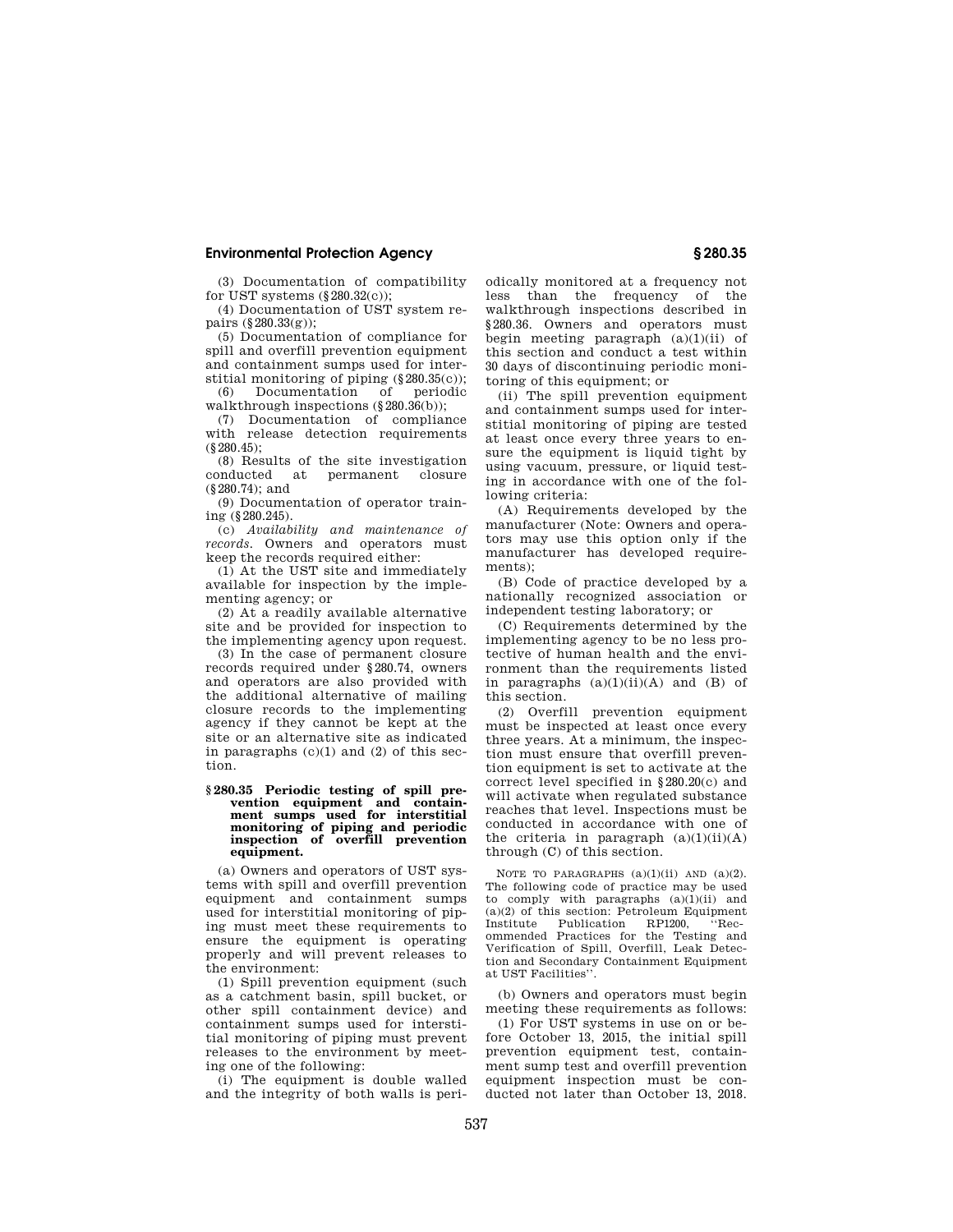**§ 280.36 40 CFR Ch. I (7–1–21 Edition)** 

(2) For UST systems brought into use after October 13, 2015, these requirements apply at installation.

(c) Owners and operators must maintain records as follows (in accordance with §280.34) for spill prevention equipment, containment sumps used for interstitial monitoring of piping, and overfill prevention equipment:

(1) All records of testing or inspection must be maintained for three years; and

(2) For spill prevention equipment and containment sumps used for interstitial monitoring of piping not tested every three years, documentation showing that the prevention equipment is double walled and the integrity of both walls is periodically monitored must be maintained for as long as the equipment is periodically monitored.

#### **§ 280.36 Periodic operation and maintenance walkthrough inspections.**

(a) To properly operate and maintain UST systems, not later than October 13, 2018 owners and operators must meet one of the following:

(1) Conduct a walkthrough inspection that, at a minimum, checks the following equipment as specified below:

(i) Every 30 days (Exception: spill prevention equipment at UST systems receiving deliveries at intervals greater than every 30 days may be checked prior to each delivery):

(A) Spill prevention equipment—visually check for damage; remove liquid or debris; check for and remove obstructions in the fill pipe; check the fill cap to make sure it is securely on the fill pipe; and, for double walled spill prevention equipment with interstitial monitoring, check for a leak in the interstitial area; and

(B) Release detection equipment check to make sure the release detection equipment is operating with no alarms or other unusual operating conditions present; and ensure records of release detection testing are reviewed and current; and

(ii) Annually:

(A) Containment sumps—visually check for damage, leaks to the containment area, or releases to the environment; remove liquid (in contained sumps) or debris; and, for double walled sumps with interstitial monitoring, check for a leak in the interstitial area; and

(B) Hand held release detection equipment—check devices such as tank gauge sticks or groundwater bailers for operability and serviceability;

(2) Conduct operation and maintenance walkthrough inspections according to a standard code of practice developed by a nationally recognized association or independent testing laboratory that checks equipment comparable to paragraph  $(a)(1)$  of this section; or

NOTE TO PARAGRAPH (a)(2). The following code of practice may be used to comply with paragraph (a)(2) of this section: Petroleum Equipment Institute Recommended Practice RP 900, ''Recommended Practices for the Inspection and Maintenance of UST Systems''.

(3) Conduct operation and maintenance walkthrough inspections developed by the implementing agency that checks equipment comparable to paragraph (a)(1) of this section.

(b) Owners and operators must maintain records (in accordance with §280.34) of operation and maintenance walkthrough inspections for one year. Records must include a list of each area checked, whether each area checked was acceptable or needed action taken, a description of actions taken to correct an issue, and delivery records if spill prevention equipment is checked less frequently than every 30 days due to infrequent deliveries.

# **Subpart D—Release Detection**

### **§ 280.40 General requirements for all UST systems.**

(a) Owners and operators of UST systems must provide a method, or combination of methods, of release detection that:

(1) Can detect a release from any portion of the tank and the connected underground piping that routinely contains product;

(2) Is installed and calibrated in accordance with the manufacturer's instructions;

(3) Beginning on October 13, 2018, is operated and maintained, and electronic and mechanical components are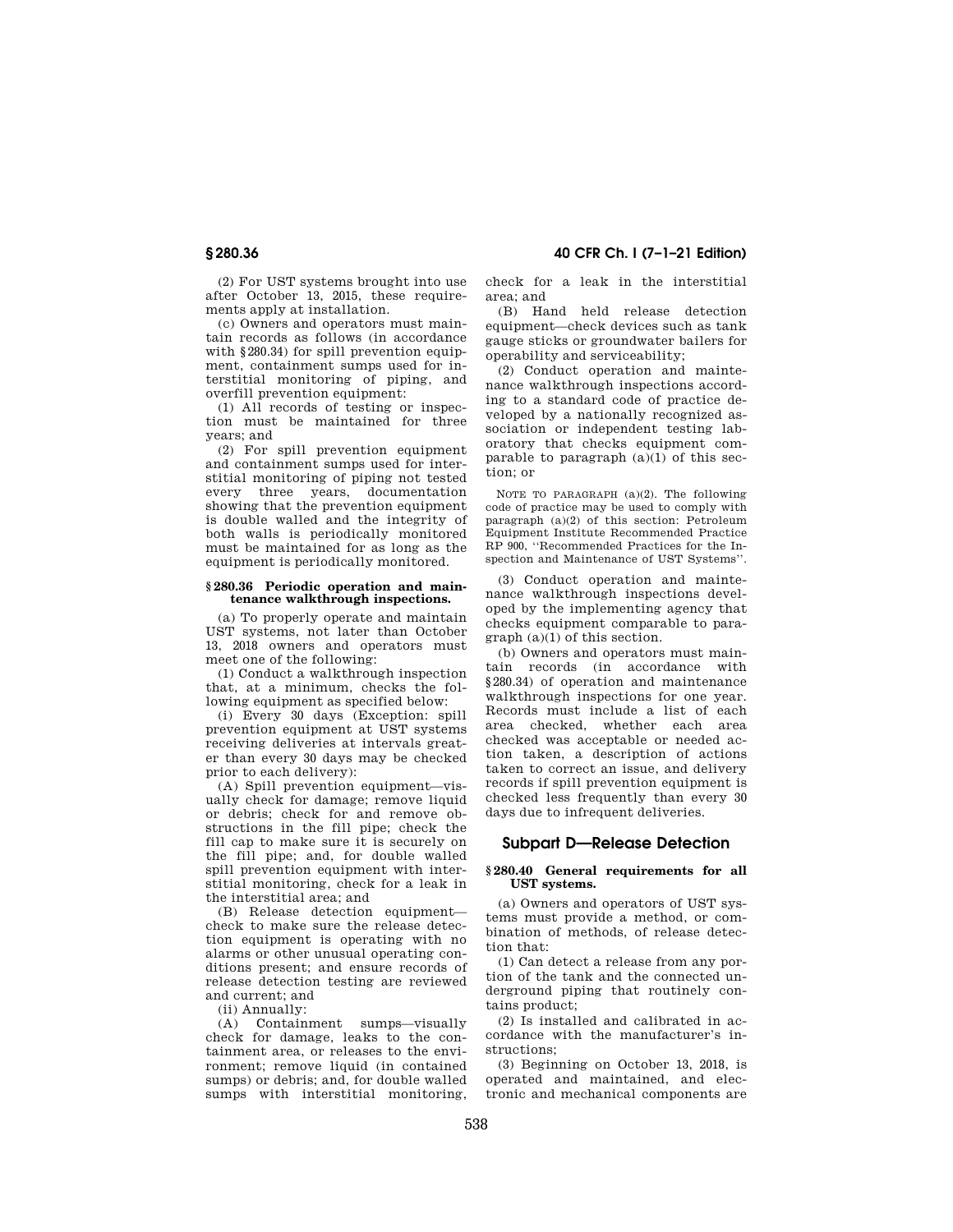tested for proper operation, in accordance with one of the following: manufacturer's instructions; a code of practice developed by a nationally recognized association or independent testing laboratory; or requirements determined by the implementing agency to be no less protective of human health and the environment than the two options listed in paragraphs  $(a)(1)$  and  $(2)$ of this section. A test of the proper operation must be performed at least annually and, at a minimum, as applicable to the facility, cover the following components and criteria:

(i) Automatic tank gauge and other controllers: test alarm; verify system configuration; test battery backup;

(ii) Probes and sensors: inspect for residual buildup; ensure floats move freely; ensure shaft is not damaged; ensure cables are free of kinks and breaks; test alarm operability and communication with controller;

(iii) Automatic line leak detector: test operation to meet criteria in §280.44(a) by simulating a leak;

(iv) Vacuum pumps and pressure gauges: ensure proper communication with sensors and controller; and

(v) Hand-held electronic sampling equipment associated with groundwater and vapor monitoring: ensure proper operation.

NOTE TO PARAGRAPH (a)(3). The following code of practice may be used to comply with paragraph (a)(3) of this section: Petroleum Equipment Institute Publication RP1200, ''Recommended Practices for the Testing and Verification of Spill, Overfill, Leak Detection and Secondary Containment Equipment at UST Facilities''.

(4) Meets the performance requirements in §280.43, §280.44, or subpart K of this part, as applicable, with any performance claims and their manner of determination described in writing by the equipment manufacturer or installer. In addition, the methods listed in §280.43(b), (c), (d), (h), and (i), §280.44(a) and (b), and subpart K of this part, must be capable of detecting the leak rate or quantity specified for that method in the corresponding section of the rule with a probability of detection of 0.95 and a probability of false alarm of 0.05.

(b) When a release detection method operated in accordance with the performance standards in §280.43, §280.44, or subpart K of this part indicates a release may have occurred, owners and operators must notify the implementing agency in accordance with subpart E of this part.

(c) Any UST system that cannot apply a method of release detection that complies with the requirements of this subpart must complete the closure procedures in subpart G of this part. For previously deferred UST systems described in subparts A and K of this part, this requirement applies after the effective dates described in  $§280.10(a)(1)(ii)$  and (iii) and  $§280.251(a)$ .

#### **§ 280.41 Requirements for petroleum UST systems.**

Owners and operators of petroleum UST systems must provide release detection for tanks and piping as follows:

(a) *Tanks.* Tanks must be monitored for releases as follows:

(1) Tanks installed on or before April 11, 2016 must be monitored for releases at least every 30 days using one of the methods listed in §280.43(d) through (i) except that:

(i) UST systems that meet the performance standards in §280.20 or §280.21, and the monthly inventory control requirements in §280.43(a) or (b), may use tank tightness testing (conducted in accordance with §280.43(c)) at least every 5 years until 10 years after the tank was installed; and

(ii) Tanks with capacity of 550 gallons or less and tanks with a capacity of 551 to 1,000 gallons that meet the tank diameter criteria in §280.43(b) may use manual tank gauging (conducted in accordance with §280.43(b)).

(2) Tanks installed after April 11, 2016 must be monitored for releases at least every 30 days in accordance with  $$280.43(g)$ .

(b) *Piping.* Underground piping that routinely contains regulated substances must be monitored for releases in a manner that meets one of the following requirements:

(1) Piping installed on or before April 11, 2016 must meet one of the following:

(i) *Pressurized piping.* Underground piping that conveys regulated substances under pressure must: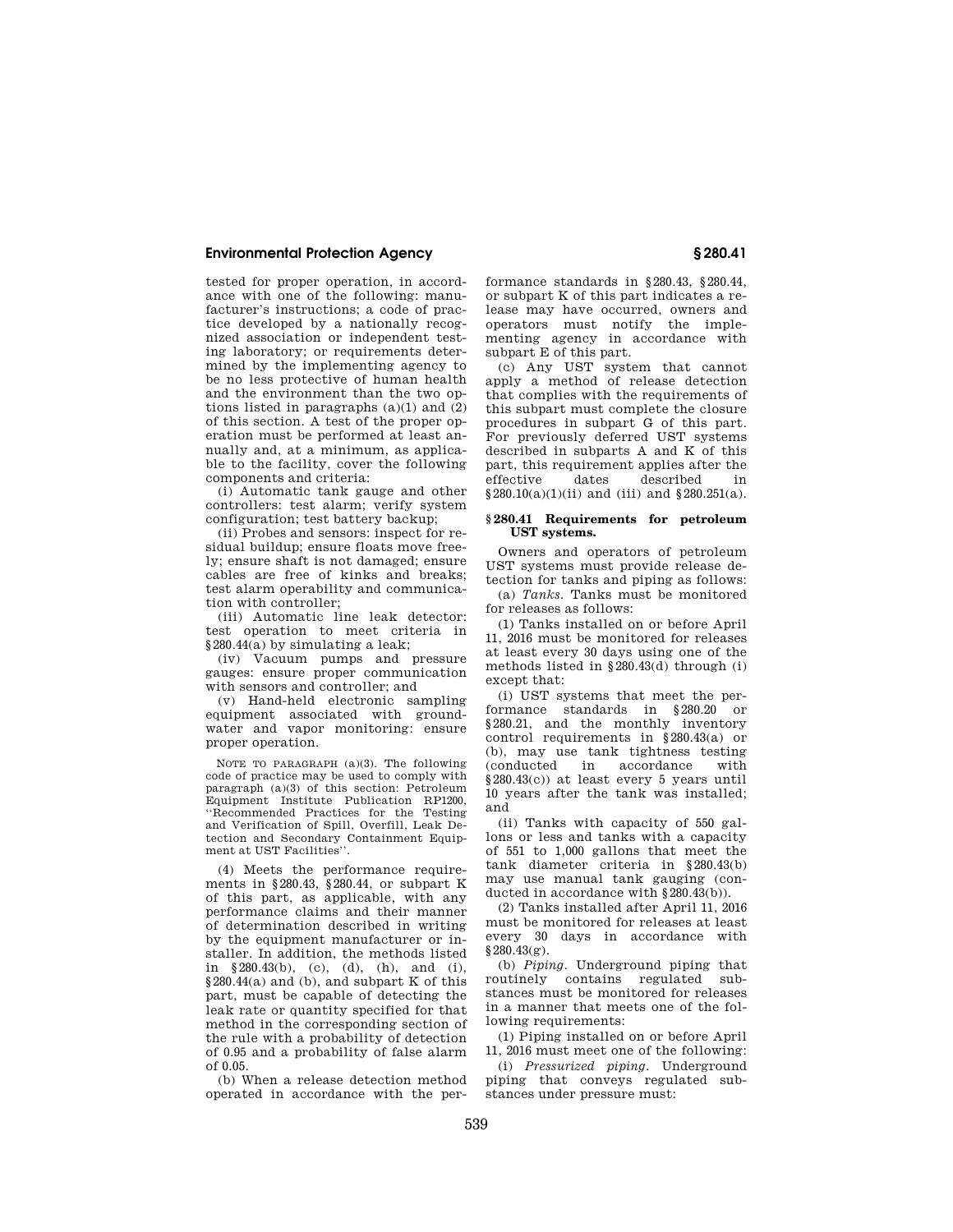**§ 280.42 40 CFR Ch. I (7–1–21 Edition)** 

(A) Be equipped with an automatic line leak detector conducted in accordance with §280.44(a); and

(B) Have an annual line tightness test conducted in accordance with §280.44(b) or have monthly monitoring in accordance §280.44(c).

(ii) *Suction piping.* Underground piping that conveys regulated substances under suction must either have a line tightness test conducted at least every years and in accordance with §280.44(b), or use a monthly monitoring method conducted in accordance with §280.44(c). No release detection is required for suction piping that is designed and constructed to meet the following standards:

(A) The below-grade piping operates at less than atmospheric pressure;

(B) The below-grade piping is sloped so that the contents of the pipe will drain back into the storage tank if the suction is released;

(C) Only one check valve is included in each suction line;

(D) The check valve is located directly below and as close as practical to the suction pump; and

(E) A method is provided that allows compliance with paragraphs  $(b)(1)(ii)(B)$  through  $(D)$  of this section to be readily determined.

(2) Piping installed or replaced after April 11, 2016 must meet one of the following:

(i) Pressurized piping must be monitored for releases at least every 30 days in accordance with §280.43(g) and be equipped with an automatic line leak detector in accordance with §280.44(a)

(ii) Suction piping must be monitored for releases at least every 30 days in accordance with  $§280.43(g)$ . No release detection is required for suction piping that meets paragraphs  $(b)(1)(ii)(A)$  through  $(E)$  of this section.

#### **§ 280.42 Requirements for hazardous substance UST systems.**

Owners and operators of hazardous substance UST systems must provide containment that meets the following requirements and monitor these systems using §280.43(g) at least every 30 days:

(a) Secondary containment systems must be designed, constructed, and installed to:

(1) Contain regulated substances leaked from the primary containment until they are detected and removed;

(2) Prevent the release of regulated substances to the environment at any time during the operational life of the UST system; and

(3) Be checked for evidence of a release at least every 30 days.

NOTE TO PARAGRAPH (a). The provisions of 40 CFR 265.193, Containment and Detection of Releases, may be used to comply with these requirements for tanks installed on or before October 13, 2015.

(b) Double walled tanks must be designed, constructed, and installed to:

(1) Contain a leak from any portion of the inner tank within the outer wall; and

(2) Detect the failure of the inner wall.

(c) External liners (including vaults) must be designed, constructed, and installed to:

(1) Contain 100 percent of the capacity of the largest tank within its boundary;

(2) Prevent the interference of precipitation or groundwater intrusion with the ability to contain or detect a release of regulated substances; and

(3) Surround the tank completely (*i.e.,* it is capable of preventing lateral as well as vertical migration of regulated substances).

(d) Underground piping must be equipped with secondary containment that satisfies the requirements of this section (e.g., trench liners, double walled pipe). In addition, underground piping that conveys regulated substances under pressure must be equipped with an automatic line leak detector in accordance with §280.44(a).

(e) For hazardous substance UST systems installed on or before October 13, 2015 other methods of release detection may be used if owners and operators:

(1) Demonstrate to the implementing agency that an alternate method can detect a release of the stored substance as effectively as any of the methods allowed in §280.43(b) through (i) can detect a release of petroleum;

(2) Provide information to the implementing agency on effective corrective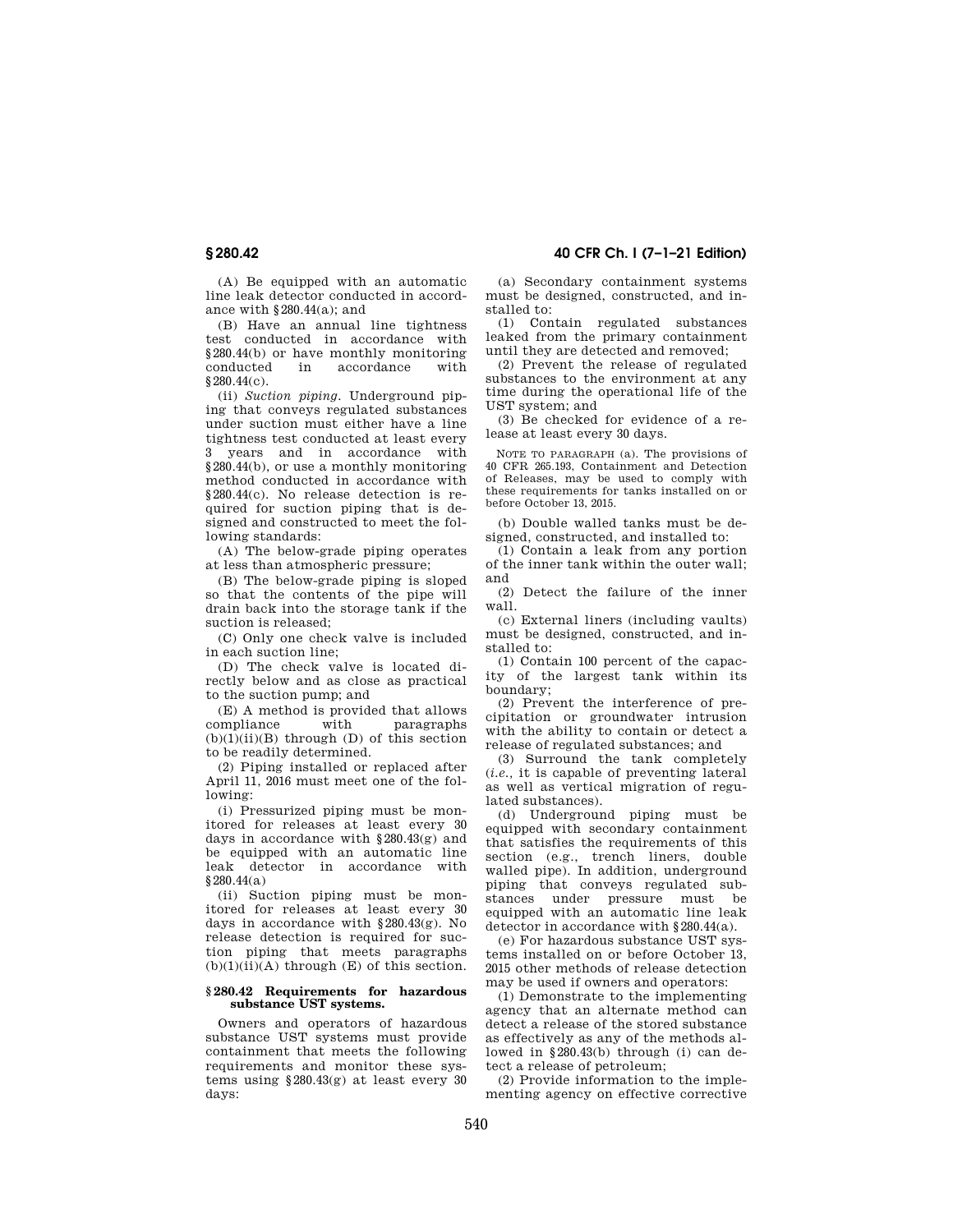action technologies, health risks, and chemical and physical properties of the stored substance, and the characteristics of the UST site; and,

(3) Obtain approval from the implementing agency to use the alternate release detection method before the installation and operation of the new UST system.

#### **§ 280.43 Methods of release detection for tanks.**

Each method of release detection for tanks used to meet the requirements of §280.41 must be conducted in accordance with the following:

(a) *Inventory control.* Product inventory control (or another test of equivalent performance) must be conducted monthly to detect a release of at least 1.0 percent of flow-through plus 130 gallons on a monthly basis in the following manner:

(1) Inventory volume measurements for regulated substance inputs, withdrawals, and the amount still remaining in the tank are recorded each operating day;

(2) The equipment used is capable of measuring the level of product over the full range of the tank's height to the nearest one-eighth of an inch;

(3) The regulated substance inputs are reconciled with delivery receipts by measurement of the tank inventory volume before and after delivery;

(4) Deliveries are made through a drop tube that extends to within one foot of the tank bottom;

(5) Product dispensing is metered and recorded within the local standards for meter calibration or an accuracy of 6 cubic inches for every 5 gallons of product withdrawn; and

(6) The measurement of any water level in the bottom of the tank is made to the nearest one-eighth of an inch at least once a month.

NOTE TO PARAGRAPH (a). Practices described in the American Petroleum Institute Recommended Practice RP 1621, ''Bulk Liquid Stock Control at Retail Outlets'' may be used, where applicable, as guidance in meeting the requirements of this paragraph (a).

(b) *Manual tank gauging.* Manual tank gauging must meet the following requirements:

(1) Tank liquid level measurements are taken at the beginning and ending of a period using the appropriate minimum duration of test value in the table below during which no liquid is added to or removed from the tank;

(2) Level measurements are based on an average of two consecutive stick readings at both the beginning and ending of the period;

(3) The equipment used is capable of measuring the level of product over the full range of the tank's height to the nearest one-eighth of an inch;

(4) A release is suspected and subject to the requirements of subpart E if the variation between beginning and ending measurements exceeds the weekly or monthly standards in the following table:

| Nominal tank capacity                                                                                                                                                                           | Minimum<br>duration of test | Weekly standard<br>(one test)                                                                                                                         | Monthly standard<br>(four test<br>average) |
|-------------------------------------------------------------------------------------------------------------------------------------------------------------------------------------------------|-----------------------------|-------------------------------------------------------------------------------------------------------------------------------------------------------|--------------------------------------------|
| 551-1,000 gallons (when tank diameter is 48 inches)<br>551-1,000 gallons (also requires periodic tank tightness testing)<br>1,001-2,000 gallons (also requires periodic tank tightness testing) |                             | 36 hours    10 gallons    5 gallons<br>58 hours    12 gallons    6 gallons<br>36 hours    13 gallons    7 gallons<br>36 hours  26 gallons  13 gallons |                                            |

(5) Tanks of 550 gallons or less nominal capacity and tanks with a nominal capacity of 551 to 1,000 gallons that meet the tank diameter criteria in the table in paragraph (b)(4) of this section may use this as the sole method of release detection. All other tanks with a nominal capacity of 551 to 2,000 gallons may use the method in place of inventory control in  $\S 280.43(a)$ . Tanks of

greater than 2,000 gallons nominal capacity may not use this method to meet the requirements of this subpart.

(c) *Tank tightness testing.* Tank tightness testing (or another test of equivalent performance) must be capable of detecting a 0.1 gallon per hour leak rate from any portion of the tank that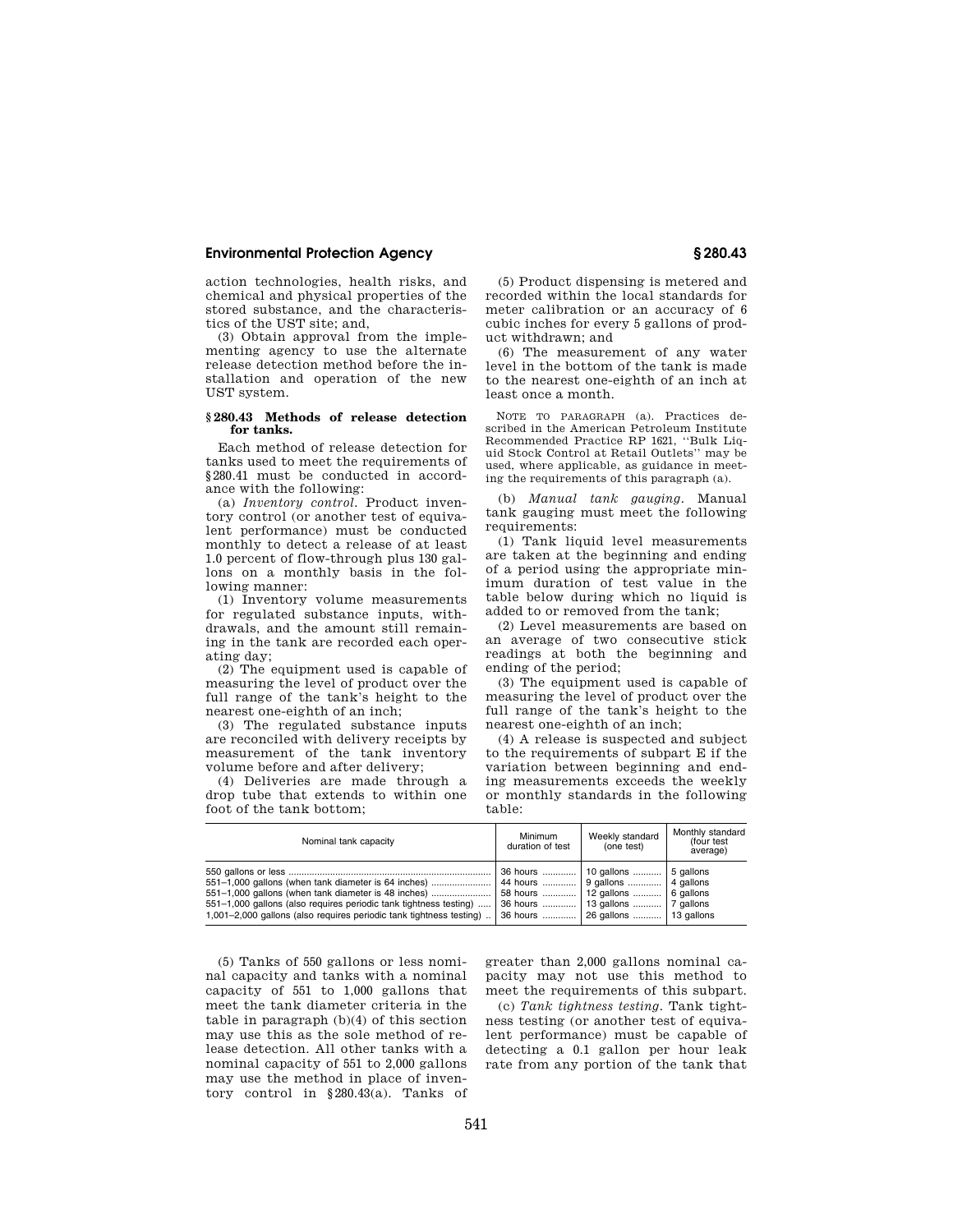routinely contains product while accounting for the effects of thermal expansion or contraction of the product, vapor pockets, tank deformation, evaporation or condensation, and the location of the water table.

(d) *Automatic tank gauging.* Equipment for automatic tank gauging that tests for the loss of product and conducts inventory control must meet the following requirements:

(1) The automatic product level monitor test can detect a 0.2 gallon per hour leak rate from any portion of the tank that routinely contains product;

(2) The automatic tank gauging equipment must meet the inventory control (or other test of equivalent performance) requirements of §280.43(a); and

(3) The test must be performed with the system operating in one of the following modes:

(i) In-tank static testing conducted at least once every 30 days; or

(ii) Continuous in-tank leak detection operating on an uninterrupted basis or operating within a process that allows the system to gather incremental measurements to determine the leak status of the tank at least once every 30 days.

(e) *Vapor monitoring.* Testing or monitoring for vapors within the soil gas of the excavation zone must meet the following requirements:

(1) The materials used as backfill are sufficiently porous (e.g., gravel, sand, crushed rock) to readily allow diffusion of vapors from releases into the excavation area;

(2) The stored regulated substance, or a tracer compound placed in the tank system, is sufficiently volatile (e.g., gasoline) to result in a vapor level that is detectable by the monitoring devices located in the excavation zone in the event of a release from the tank;

(3) The measurement of vapors by the monitoring device is not rendered inoperative by the groundwater, rainfall, or soil moisture or other known interferences so that a release could go undetected for more than 30 days;

(4) The level of background contamination in the excavation zone will not interfere with the method used to detect releases from the tank;

**§ 280.43 40 CFR Ch. I (7–1–21 Edition)** 

(5) The vapor monitors are designed and operated to detect any significant increase in concentration above background of the regulated substance stored in the tank system, a component or components of that substance, or a tracer compound placed in the tank system;

(6) In the UST excavation zone, the site is assessed to ensure compliance with the requirements in paragraphs (e)(1) through (4) of this section and to establish the number and positioning of monitoring wells that will detect releases within the excavation zone from any portion of the tank that routinely contains product; and

(7) Monitoring wells are clearly marked and secured to avoid unauthorized access and tampering.

(f) *Groundwater monitoring.* Testing or monitoring for liquids on the groundwater must meet the following requirements:

(1) The regulated substance stored is immiscible in water and has a specific gravity of less than one;

(2) Groundwater is never more than 20 feet from the ground surface and the hydraulic conductivity of the soil(s) between the UST system and the monitoring wells or devices is not less than 0.01 cm/sec (e.g., the soil should consist of gravels, coarse to medium sands, coarse silts or other permeable materials);

(3) The slotted portion of the monitoring well casing must be designed to prevent migration of natural soils or filter pack into the well and to allow entry of regulated substance on the water table into the well under both high and low groundwater conditions;

(4) Monitoring wells shall be sealed from the ground surface to the top of the filter pack;

(5) Monitoring wells or devices intercept the excavation zone or are as close to it as is technically feasible;

(6) The continuous monitoring devices or manual methods used can detect the presence of at least one-eighth of an inch of free product on top of the groundwater in the monitoring wells;

(7) Within and immediately below the UST system excavation zone, the site is assessed to ensure compliance with the requirements in paragraphs  $(f)(1)$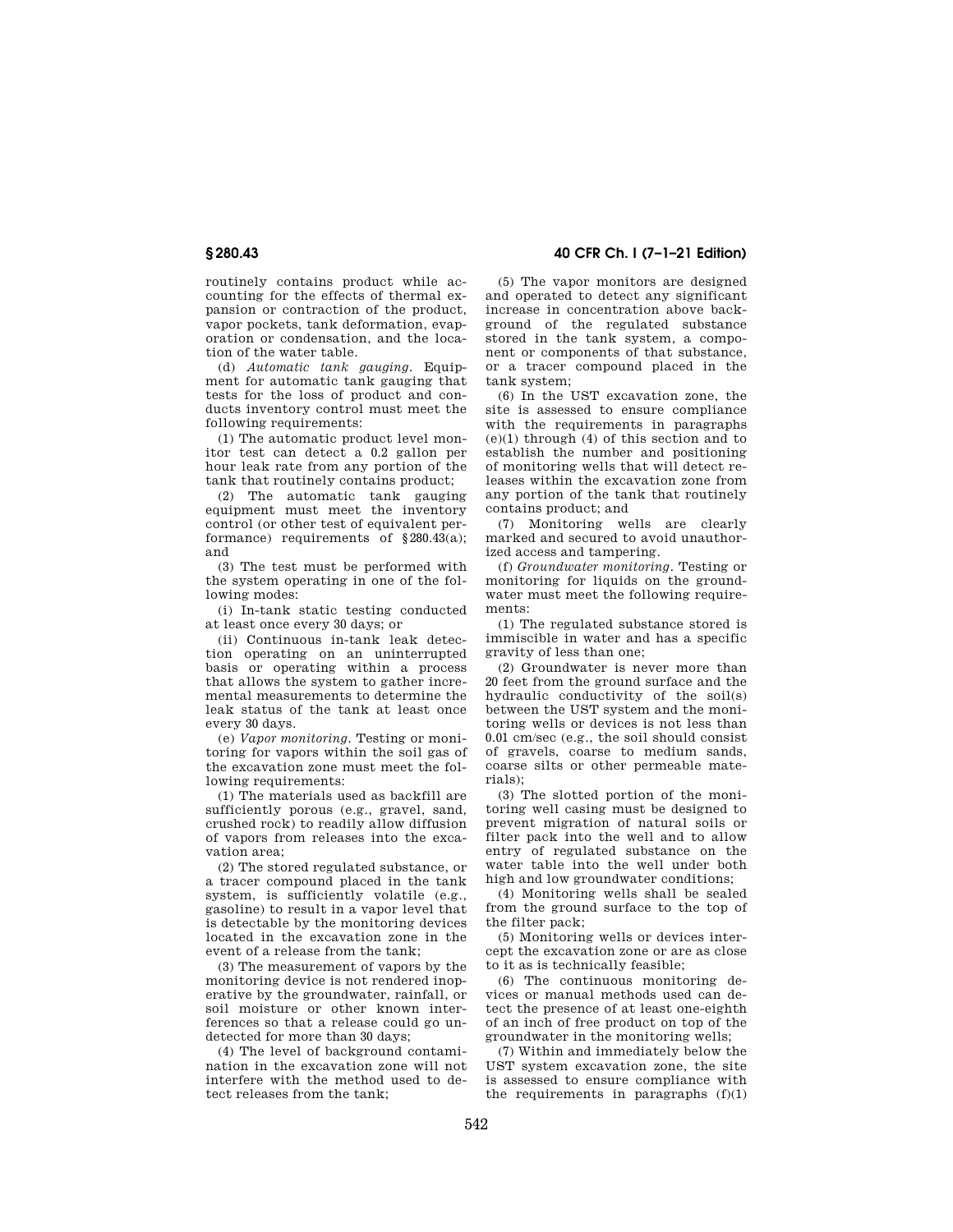through (5) of this section and to establish the number and positioning of monitoring wells or devices that will detect releases from any portion of the tank that routinely contains product; and

(8) Monitoring wells are clearly marked and secured to avoid unauthorized access and tampering.

(g) *Interstitial monitoring.* Interstitial monitoring between the UST system and a secondary barrier immediately around or beneath it may be used, but only if the system is designed, constructed, and installed to detect a leak from any portion of the tank that routinely contains product and also meets one of the following requirements:

(1) For double walled UST systems, the sampling or testing method can detect a leak through the inner wall in any portion of the tank that routinely contains product;

(2) For UST systems with a secondary barrier within the excavation zone, the sampling or testing method used can detect a leak between the UST system and the secondary barrier;

(i) The secondary barrier around or beneath the UST system consists of artificially constructed material that is sufficiently thick and impermeable (at least  $10^{-6}$  cm/sec for the regulated substance stored) to direct a leak to the monitoring point and permit its detection;

(ii) The barrier is compatible with the regulated substance stored so that a leak from the UST system will not cause a deterioration of the barrier allowing a release to pass through undetected;

(iii) For cathodically protected tanks, the secondary barrier must be installed so that it does not interfere with the proper operation of the cathodic protection system;

(iv) The groundwater, soil moisture, or rainfall will not render the testing or sampling method used inoperative so that a release could go undetected for more than 30 days;

(v) The site is assessed to ensure that the secondary barrier is always above the groundwater and not in a 25-year flood plain, unless the barrier and monitoring designs are for use under such conditions; and,

(vi) Monitoring wells are clearly marked and secured to avoid unauthorized access and tampering.

(3) For tanks with an internally fitted liner, an automated device can detect a leak between the inner wall of the tank and the liner, and the liner is compatible with the substance stored.

(h) *Statistical inventory reconciliation.*  Release detection methods based on the application of statistical principles to inventory data similar to those described in  $$280,43(a)$  must meet the following requirements:

(1) Report a quantitative result with a calculated leak rate;

(2) Be capable of detecting a leak rate of 0.2 gallon per hour or a release of 150 gallons within 30 days; and

(3) Use a threshold that does not exceed one-half the minimum detectible leak rate.

(i) *Other methods.* Any other type of release detection method, or combination of methods, can be used if:

(1) It can detect a 0.2 gallon per hour leak rate or a release of 150 gallons within a month with a probability of detection of 0.95 and a probability of false alarm of  $0.05$ ; or

(2) The implementing agency may approve another method if the owner and operator can demonstrate that the method can detect a release as effectively as any of the methods allowed in paragraphs (c) through (h) of this section. In comparing methods, the implementing agency shall consider the size of release that the method can detect and the frequency and reliability with which it can be detected. If the method is approved, the owner and operator must comply with any conditions imposed by the implementing agency on its use to ensure the protection of human health and the environment.

### **§ 280.44 Methods of release detection for piping.**

Each method of release detection for piping used to meet the requirements of §280.41 must be conducted in accordance with the following:

(a) *Automatic line leak detectors.* Methods which alert the operator to the presence of a leak by restricting or shutting off the flow of regulated substances through piping or triggering an audible or visual alarm may be used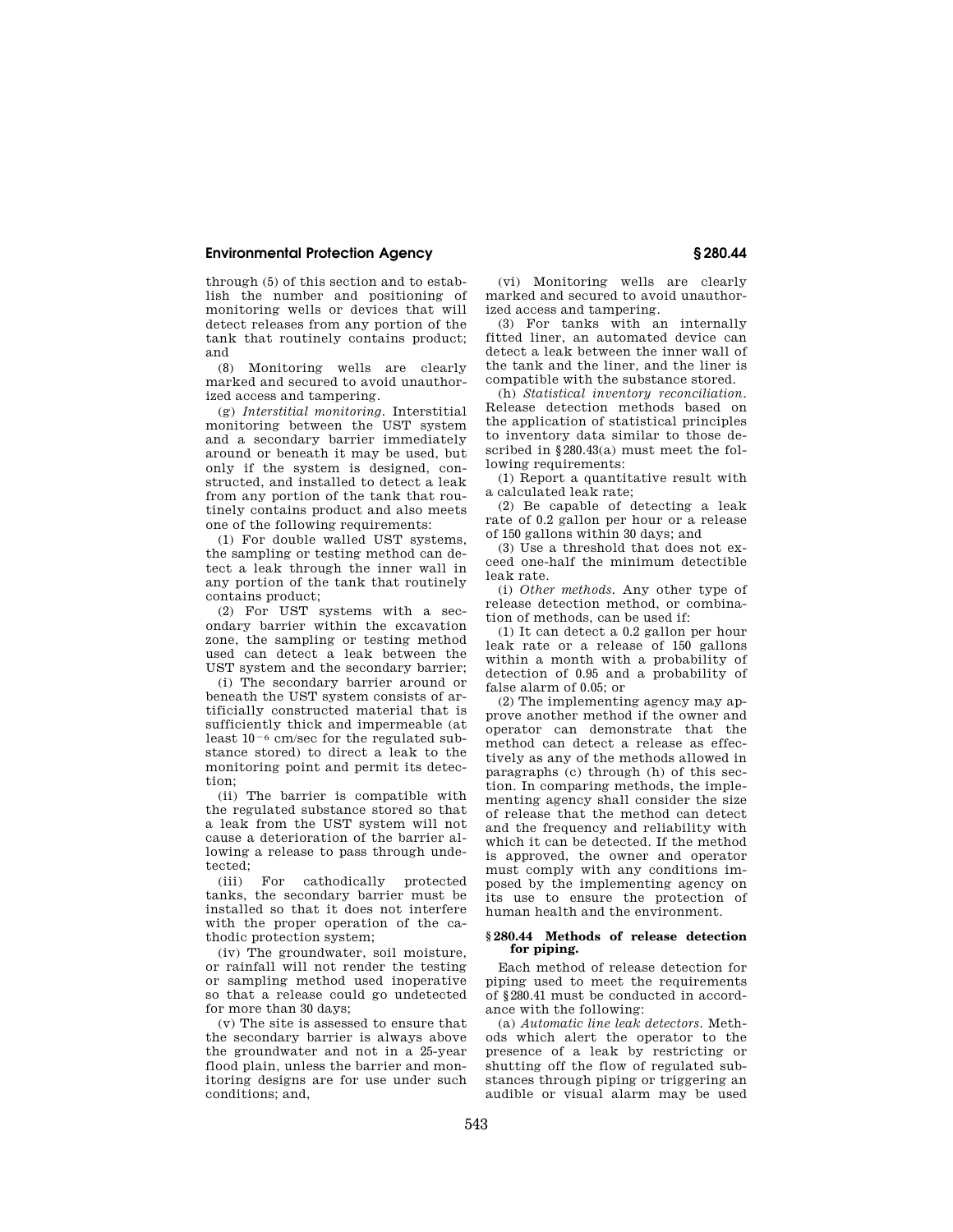only if they detect leaks of 3 gallons per hour at 10 pounds per square inch line pressure within 1 hour. An annual test of the operation of the leak detector must be conducted in accordance with §280.40(a)(3).

(b) *Line tightness testing.* A periodic test of piping may be conducted only if it can detect a 0.1 gallon per hour leak rate at one and one-half times the operating pressure.

(c) *Applicable tank methods.* Except as described in  $$280,41(a)$ , any of the methods in §280.43(e) through (i) may be used if they are designed to detect a release from any portion of the underground piping that routinely contains regulated substances.

#### **§ 280.45 Release detection recordkeeping.**

All UST system owners and operators must maintain records in accordance with §280.34 demonstrating compliance with all applicable requirements of this subpart. These records must include the following:

(a) All written performance claims pertaining to any release detection system used, and the manner in which these claims have been justified or tested by the equipment manufacturer or installer, must be maintained for 5 years, or for another reasonable period of time determined by the implementing agency, from the date of installation. Not later than October 13, 2018, records of site assessments required under  $$280.43(e)(6)$  and  $(f)(7)$ must be maintained for as long as the methods are used. Records of site assessments developed after October 13, 2015 must be signed by a professional engineer or professional geologist, or equivalent licensed professional with experience in environmental engineering, hydrogeology, or other relevant technical discipline acceptable to the implementing agency;

(b) The results of any sampling, testing, or monitoring must be maintained for at least one year, or for another reasonable period of time determined by the implementing agency, except as follows:

(1) The results of annual operation tests conducted in accordance with §280.40(a)(3) must be maintained for three years. At a minimum, the results

**§ 280.45 40 CFR Ch. I (7–1–21 Edition)** 

must list each component tested, indicate whether each component tested meets criteria in  $\S 280.40(a)(3)$  or needs to have action taken, and describe any action taken to correct an issue; and

(2) The results of tank tightness testing conducted in accordance with §280.43(c) must be retained until the next test is conducted; and

(3) The results of tank tightness testing, line tightness testing, and vapor monitoring using a tracer compound placed in the tank system conducted in accordance with §280.252(d) must be retained until the next test is conducted; and

(c) Written documentation of all calibration, maintenance, and repair of release detection equipment permanently located on-site must be maintained for at least one year after the servicing work is completed, or for another reasonable time period determined by the implementing agency. Any schedules of required calibration and maintenance provided by the release detection equipment manufacturer must be retained for five years from the date of installation.

# **Subpart E—Release Reporting, Investigation, and Confirmation**

#### **§ 280.50 Reporting of suspected releases.**

Owners and operators of UST systems must report to the implementing agency within 24 hours, or another reasonable period specified by the implementing agency, and follow the procedures in §280.52 for any of the following conditions:

(a) The discovery by owners and operators or others of released regulated substances at the UST site or in the surrounding area (such as the presence of free product or vapors in soils, basements, sewer and utility lines, and nearby surface water).

(b) Unusual operating conditions observed by owners and operators (such as the erratic behavior of product dispensing equipment, the sudden loss of product from the UST system, an unexplained presence of water in the tank, or liquid in the interstitial space of secondarily contained systems), unless: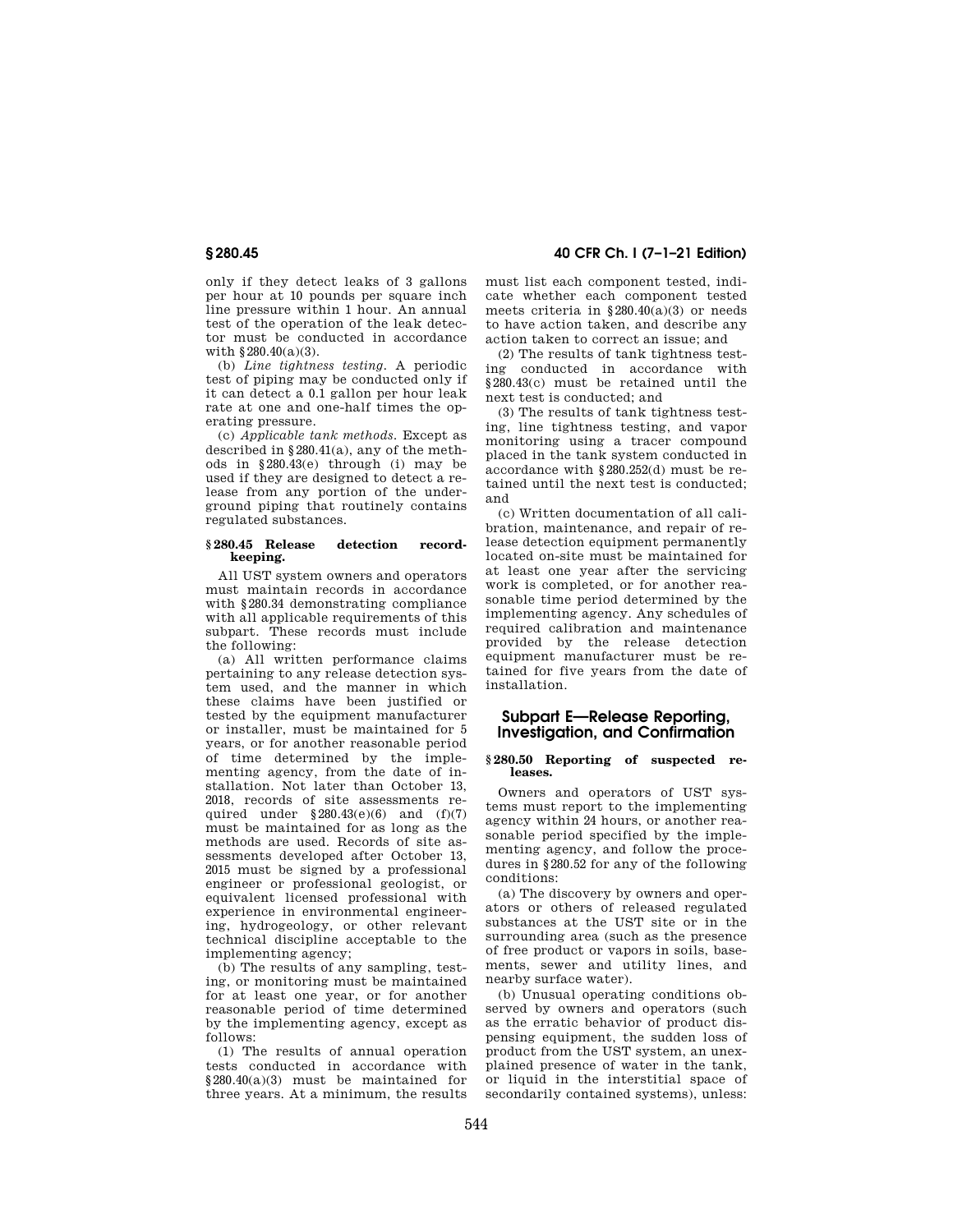(1) The system equipment or component is found not to be releasing regulated substances to the environment;

(2) Any defective system equipment or component is immediately repaired or replaced; and

(3) For secondarily contained systems, except as provided for in  $§280.43(g)(2)(iv)$ , any liquid in the interstitial space not used as part of the interstitial monitoring method (for example, brine filled) is immediately removed.

(c) Monitoring results, including investigation of an alarm, from a release detection method required under §§280.41 and 280.42 that indicate a release may have occurred unless:

(1) The monitoring device is found to be defective, and is immediately repaired, recalibrated or replaced, and additional monitoring does not confirm the initial result;

(2) The leak is contained in the secondary containment and:

(i) Except as provided for in  $\frac{280.43(g)(2)}{iv}$ , any liquid in the interstitial space not used as part of the interstitial monitoring method (for example, brine filled) is immediately removed; and

(ii) Any defective system equipment or component is immediately repaired or replaced;

(3) In the case of inventory control described in §280.43(a), a second month of data does not confirm the initial result or the investigation determines no release has occurred; or

(4) The alarm was investigated and determined to be a non-release event (for example, from a power surge or caused by filling the tank during release detection testing).

#### **§ 280.51 Investigation due to off-site impacts.**

When required by the implementing agency, owners and operators of UST systems must follow the procedures in §280.52 to determine if the UST system is the source of off-site impacts. These impacts include the discovery of regulated substances (such as the presence of free product or vapors in soils, basements, sewer and utility lines, and nearby surface and drinking waters) that has been observed by the implementing agency or brought to its attention by another party.

# **§ 280.52 Release investigation and confirmation steps.**

Unless corrective action is initiated in accordance with subpart F, owners and operators must immediately investigate and confirm all suspected releases of regulated substances requiring reporting under §280.50 within 7 days, or another reasonable time period specified by the implementing agency, using either the following steps or another procedure approved by the implementing agency:

(a) *System test.* Owners and operators must conduct tests (according to the requirements for tightness testing in §§280.43(c) and 280.44(b) or, as appropriate, secondary containment testing described in  $\S 280.33(d)$ ).

(1) The test must determine whether:

(i) A leak exists in that portion of the tank that routinely contains product, or the attached delivery piping; or

(ii) A breach of either wall of the secondary containment has occurred.

(2) If the system test confirms a leak into the interstice or a release, owners and operators must repair, replace, upgrade, or close the UST system. In addition, owners and operators must begin corrective action in accordance with subpart F of this part if the test results for the system, tank, or delivery piping indicate that a release exists.

(3) Further investigation is not required if the test results for the system, tank, and delivery piping do not indicate that a release exists and if environmental contamination is not the basis for suspecting a release.

(4) Owners and operators must conduct a site check as described in paragraph (b) of this section if the test results for the system, tank, and delivery piping do not indicate that a release exists but environmental contamination is the basis for suspecting a release.

(b) *Site check.* Owners and operators must measure for the presence of a release where contamination is most likely to be present at the UST site. In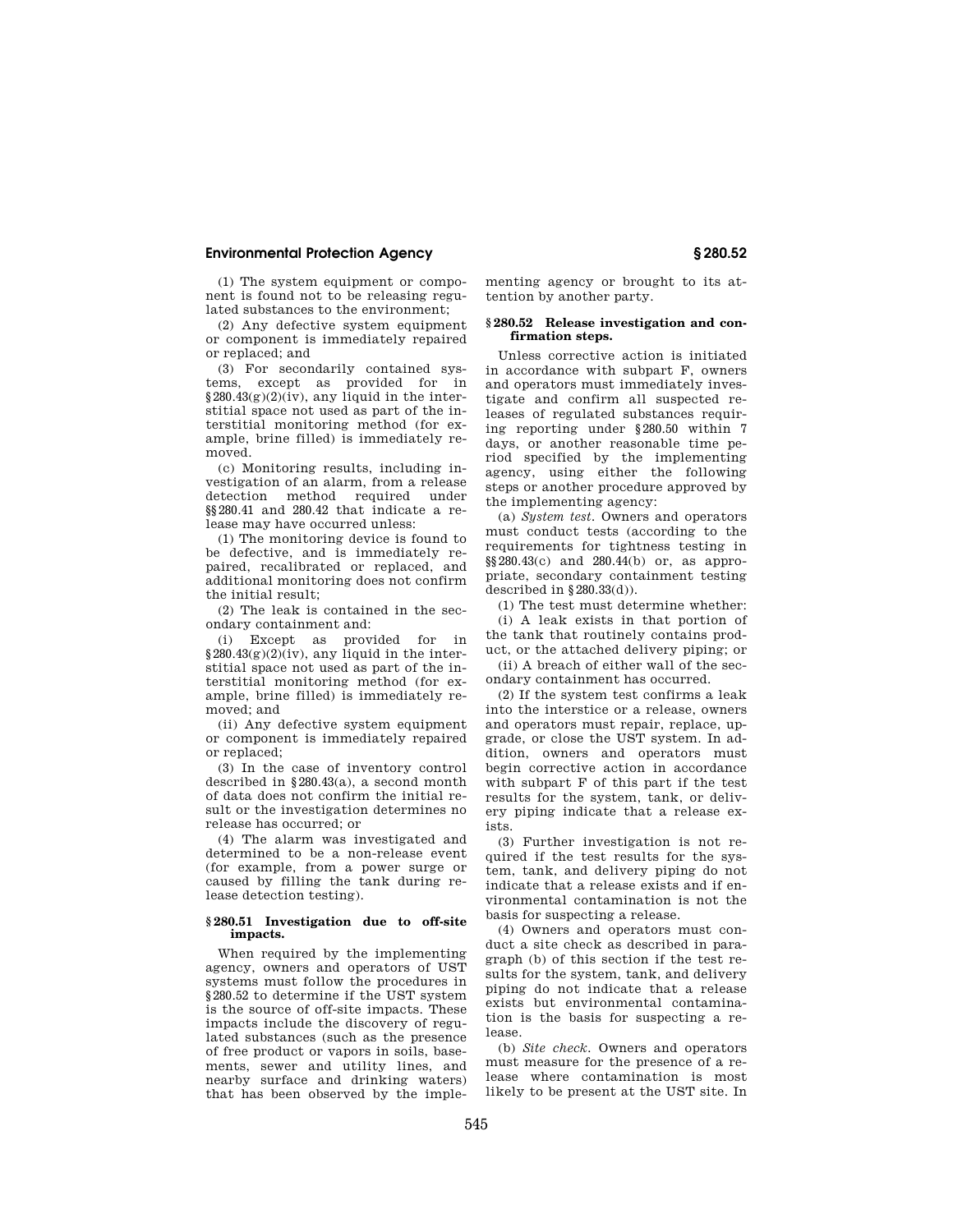selecting sample types, sample locations, and measurement methods, owners and operators must consider the nature of the stored substance, the type of initial alarm or cause for suspicion, the type of backfill, the depth of groundwater, and other factors appropriate for identifying the presence and source of the release.

(1) If the test results for the excavation zone or the UST site indicate that a release has occurred, owners and operators must begin corrective action in accordance with subpart F of this part;

(2) If the test results for the excavation zone or the UST site do not indicate that a release has occurred, further investigation is not required.

# **§ 280.53 Reporting and cleanup of spills and overfills.**

(a) Owners and operators of UST systems must contain and immediately clean up a spill or overfill and report to the implementing agency within 24 hours, or another reasonable time period specified by the implementing agency, and begin corrective action in accordance with subpart F of this part in the following cases:

(1) Spill or overfill of petroleum that results in a release to the environment that exceeds 25 gallons or another reasonable amount specified by the implementing agency, or that causes a sheen on nearby surface water; and

(2) Spill or overfill of a hazardous substance that results in a release to the environment that equals or exceeds its reportable quantity under CERCLA (40 CFR part 302).

NOTE TO PARAGRAPH (a). Pursuant to §§302.6 and 355.40 of this chapter, a release of a hazardous substance equal to or in excess of its reportable quantity must also be reported immediately (rather than within 24 hours) to the National Response Center under sections 102 and 103 of the Comprehensive Environmental Response, Compensation, and Liability Act of 1980 and to appropriate state and local authorities under Title III of the Superfund Amendments and Reauthorization Act of 1986.

(b) Owners and operators of UST systems must contain and immediately clean up a spill or overfill of petroleum that is less than 25 gallons or another reasonable amount specified by the implementing agency, and a spill or over-

**§ 280.53 40 CFR Ch. I (7–1–21 Edition)** 

fill of a hazardous substance that is less than the reportable quantity. If cleanup cannot be accomplished within 24 hours, or another reasonable time period established by the implementing agency, owners and operators must immediately notify the implementing agency.

# **Subpart F—Release Response and Corrective Action for UST Systems Containing Petroleum or Hazardous Substances**

# **§ 280.60 General.**

Owners and operators of petroleum or hazardous substance UST systems must, in response to a confirmed release from the UST system, comply with the requirements of this subpart except for USTs excluded under §280.10(b) and UST systems subject to RCRA Subtitle C corrective action requirements under section 3004(u) of the Resource Conservation and Recovery Act, as amended.

#### **§ 280.61 Initial response.**

Upon confirmation of a release in accordance with §280.52 or after a release from the UST system is identified in any other manner, owners and operators must perform the following initial response actions within 24 hours of a release or within another reasonable period of time determined by the implementing agency:

(a) Report the release to the implementing agency (e.g., by telephone or electronic mail);

(b) Take immediate action to prevent any further release of the regulated substance into the environment; and

(c) Identify and mitigate fire, explosion, and vapor hazards.

### **§ 280.62 Initial abatement measures and site check.**

(a) Unless directed to do otherwise by the implementing agency, owners and operators must perform the following abatement measures:

(1) Remove as much of the regulated substance from the UST system as is necessary to prevent further release to the environment;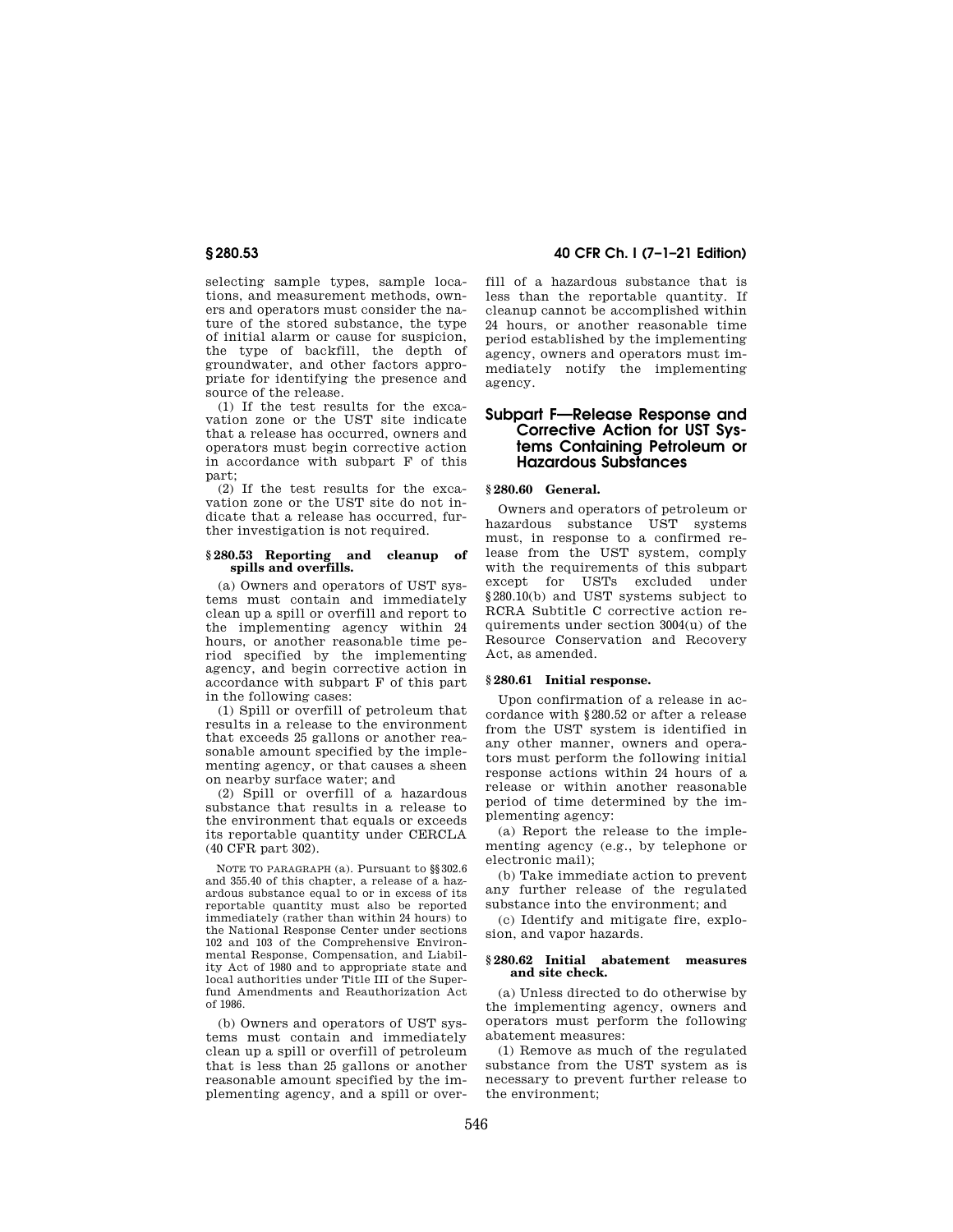(2) Visually inspect any aboveground releases or exposed belowground releases and prevent further migration of the released substance into surrounding soils and groundwater;

(3) Continue to monitor and mitigate any additional fire and safety hazards posed by vapors or free product that have migrated from the UST excavation zone and entered into subsurface structures (such as sewers or basements);

(4) Remedy hazards posed by contaminated soils that are excavated or exposed as a result of release confirmation, site investigation, abatement, or corrective action activities. If these remedies include treatment or disposal of soils, the owner and operator must comply with applicable state and local requirements;

(5) Measure for the presence of a release where contamination is most likely to be present at the UST site, unless the presence and source of the release have been confirmed in accordance with the site check required by §280.52(b) or the closure site assessment of §280.72(a). In selecting sample types, sample locations, and measurement methods, the owner and operator must consider the nature of the stored substance, the type of backfill, depth to groundwater and other factors as appropriate for identifying the presence and source of the release; and

(6) Investigate to determine the possible presence of free product, and begin free product removal as soon as practicable and in accordance with §280.64.

(b) Within 20 days after release confirmation, or within another reasonable period of time determined by the implementing agency, owners and operators must submit a report to the implementing agency summarizing the initial abatement steps taken under paragraph (a) of this section and any resulting information or data.

# **§ 280.63 Initial site characterization.**

(a) Unless directed to do otherwise by the implementing agency, owners and operators must assemble information about the site and the nature of the release, including information gained while confirming the release or completing the initial abatement measures in §§280.60 and 280.61. This information must include, but is not necessarily limited to the following:

(1) Data on the nature and estimated quantity of release;

(2) Data from available sources and/ or site investigations concerning the following factors: Surrounding populations, water quality, use and approximate locations of wells potentially affected by the release, subsurface soil conditions, locations of subsurface sewers, climatological conditions, and land use;

(3) Results of the site check required under §280.62(a)(5); and

(4) Results of the free product investigations required under §280.62(a)(6), to be used by owners and operators to determine whether free product must be recovered under §280.64.

(b) Within 45 days of release confirmation or another reasonable period of time determined by the implementing agency, owners and operators must submit the information collected in compliance with paragraph (a) of this section to the implementing agency in a manner that demonstrates its applicability and technical adequacy, or in a format and according to the schedule required by the implementing agency.

#### **§ 280.64 Free product removal.**

At sites where investigations under §280.62(a)(6) indicate the presence of free product, owners and operators must remove free product to the maximum extent practicable as determined by the implementing agency while continuing, as necessary, any actions initiated under §§280.61 through 280.63, or preparing for actions required under §§280.65 through 280.66. In meeting the requirements of this section, owners and operators must:

(a) Conduct free product removal in a manner that minimizes the spread of contamination into previously uncontaminated zones by using recovery and disposal techniques appropriate to the hydrogeologic conditions at the site, and that properly treats, discharges or disposes of recovery byproducts in compliance with applicable local, state, and federal regulations;

(b) Use abatement of free product migration as a minimum objective for the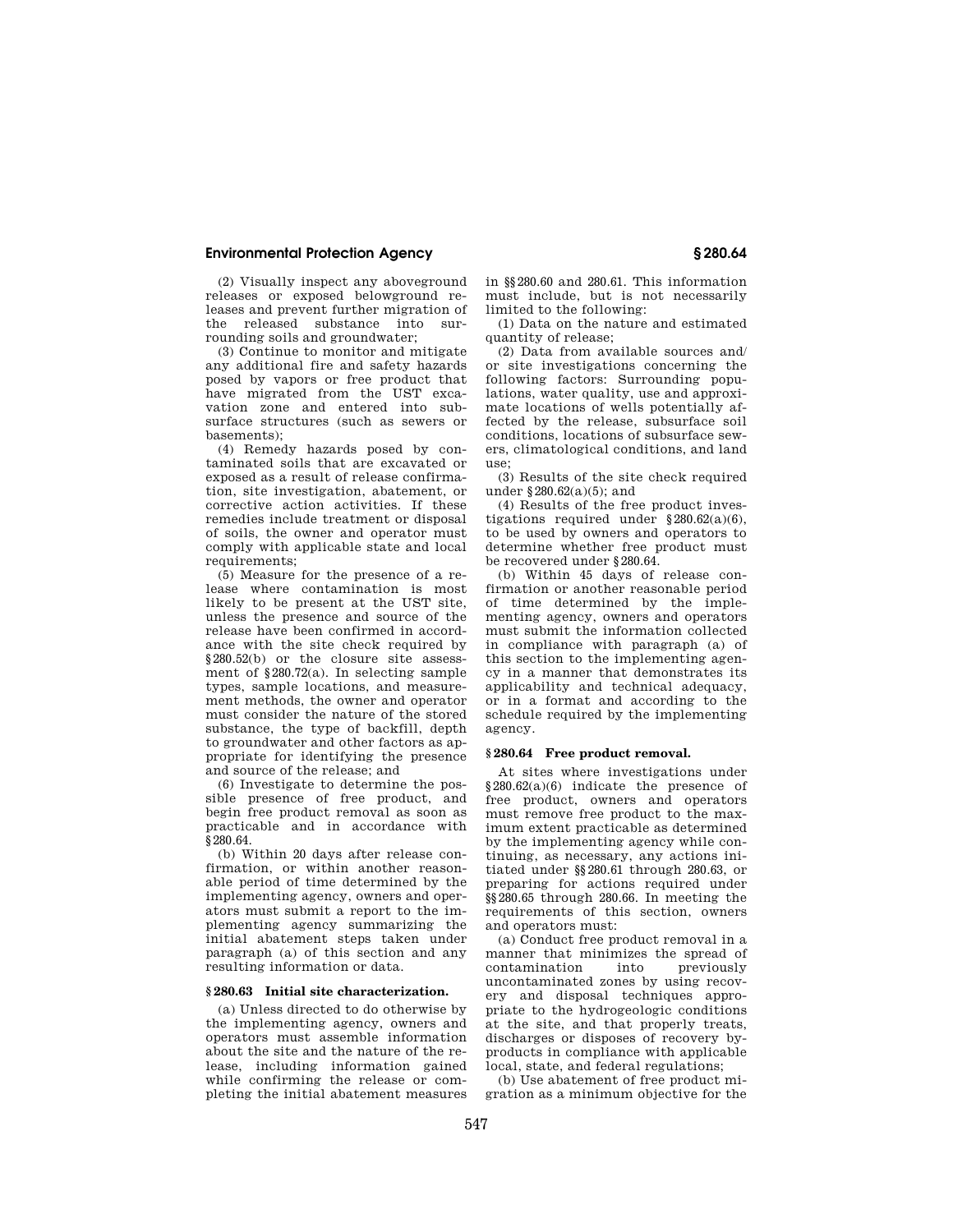design of the free product removal system;

(c) Handle any flammable products in a safe and competent manner to prevent fires or explosions; and

(d) Unless directed to do otherwise by the implementing agency, prepare and submit to the implementing agency, within 45 days after confirming a release, a free product removal report that provides at least the following information:

(1) The name of the person(s) responsible for implementing the free product removal measures;

(2) The estimated quantity, type, and thickness of free product observed or measured in wells, boreholes, and excavations;

(3) The type of free product recovery system used;

(4) Whether any discharge will take place on-site or off-site during the recovery operation and where this discharge will be located;

(5) The type of treatment applied to, and the effluent quality expected from. any discharge;

(6) The steps that have been or are being taken to obtain necessary permits for any discharge; and

(7) The disposition of the recovered free product.

#### **§ 280.65 Investigations for soil and groundwater cleanup.**

(a) In order to determine the full extent and location of soils contaminated by the release and the presence and concentrations of dissolved product contamination in the groundwater, owners and operators must conduct investigations of the release, the release site, and the surrounding area possibly affected by the release if any of the following conditions exist:

(1) There is evidence that groundwater wells have been affected by the release (e.g., as found during release confirmation or previous corrective action measures);

(2) Free product is found to need recovery in compliance with §280.64;

(3) There is evidence that contaminated soils may be in contact with groundwater (e.g., as found during conduct of the initial response measures or investigations required under §§280.60 through 280.64); and

**§ 280.65 40 CFR Ch. I (7–1–21 Edition)** 

(4) The implementing agency requests an investigation, based on the potential effects of contaminated soil or groundwater on nearby surface water and groundwater resources.

(b) Owners and operators must submit the information collected under paragraph (a) of this section as soon as practicable or in accordance with a schedule established by the implementing agency.

#### **§ 280.66 Corrective action plan.**

(a) At any point after reviewing the information submitted in compliance with §§280.61 through 280.63, the implementing agency may require owners and operators to submit additional information or to develop and submit a corrective action plan for responding to contaminated soils and groundwater. If a plan is required, owners and operators must submit the plan according to a schedule and format established by the implementing agency. Alternatively, owners and operators may, after fulfilling the requirements of §§280.61 through 280.63, choose to submit a corrective action plan for responding to contaminated soil and groundwater. In either case, owners and operators are responsible for submitting a plan that provides for adequate protection of human health and the environment as determined by the implementing agency, and must modify their plan as necessary to meet this standard.

(b) The implementing agency will approve the corrective action plan only after ensuring that implementation of the plan will adequately protect human health, safety, and the environment. In making this determination, the implementing agency should consider the following factors as appropriate:

(1) The physical and chemical characteristics of the regulated substance, including its toxicity, persistence, and potential for migration;

(2) The hydrogeologic characteristics of the facility and the surrounding area;

(3) The proximity, quality, and current and future uses of nearby surface water and groundwater;

(4) The potential effects of residual contamination on nearby surface water and groundwater;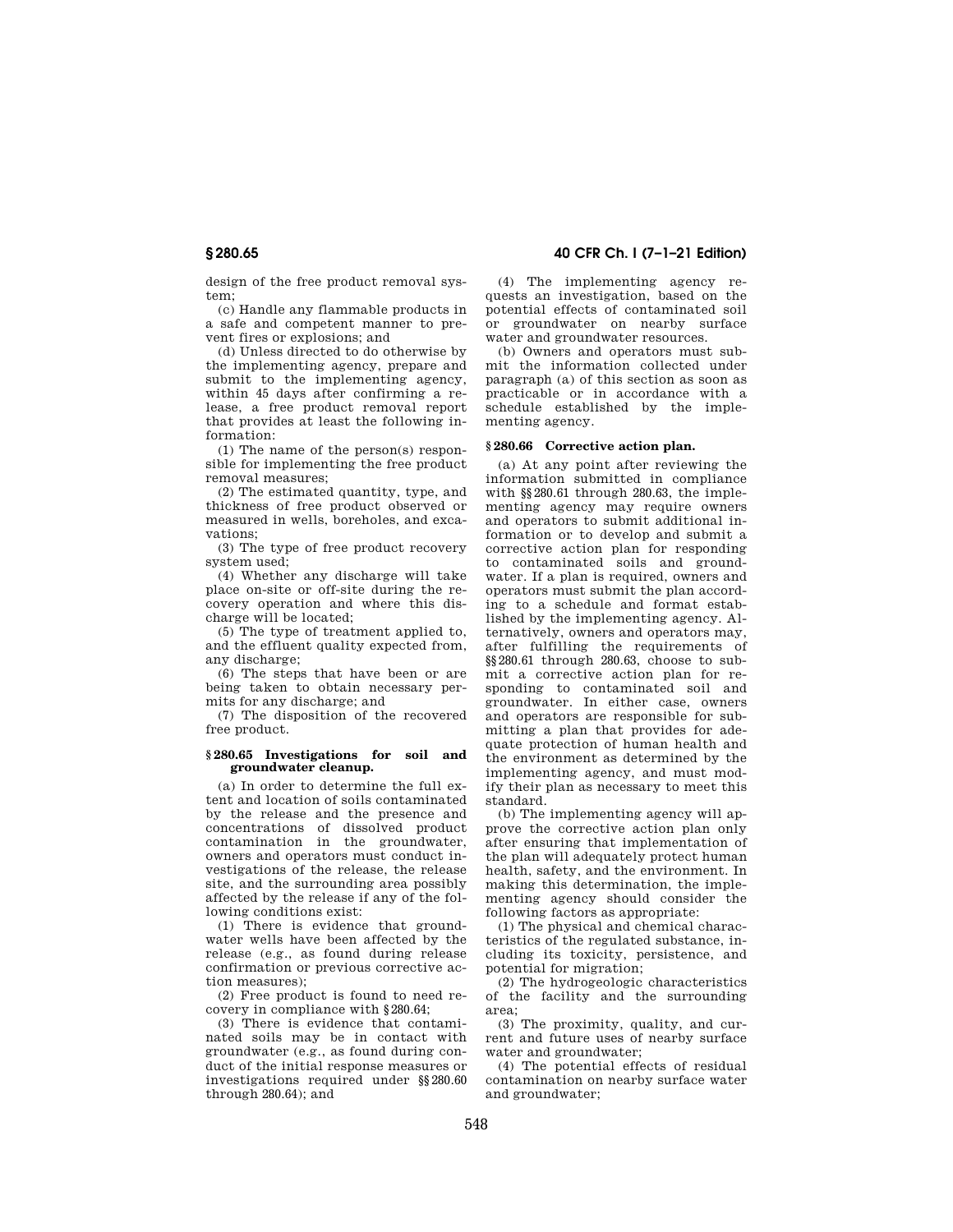(5) An exposure assessment; and

(6) Any information assembled in compliance with this subpart.

(c) Upon approval of the corrective action plan or as directed by the implementing agency, owners and operators must implement the plan, including modifications to the plan made by the implementing agency. They must monitor, evaluate, and report the results of implementing the plan in accordance with a schedule and in a format established by the implementing agency.

(d) Owners and operators may, in the interest of minimizing environmental contamination and promoting more effective cleanup, begin cleanup of soil and groundwater before the corrective action plan is approved provided that they:

(1) Notify the implementing agency of their intention to begin cleanup;

(2) Comply with any conditions imposed by the implementing agency, including halting cleanup or mitigating adverse consequences from cleanup activities; and

(3) Incorporate these self-initiated cleanup measures in the corrective action plan that is submitted to the implementing agency for approval.

# **§ 280.67 Public participation.**

(a) For each confirmed release that requires a corrective action plan, the implementing agency must provide notice to the public by means designed to reach those members of the public directly affected by the release and the planned corrective action. This notice may include, but is not limited to, public notice in local newspapers, block advertisements, public service announcements, publication in a state register, letters to individual households, or personal contacts by field staff.

(b) The implementing agency must ensure that site release information and decisions concerning the corrective action plan are made available to the public for inspection upon request.

(c) Before approving a corrective action plan, the implementing agency may hold a public meeting to consider comments on the proposed corrective action plan if there is sufficient public interest, or for any other reason.

(d) The implementing agency must give public notice that complies with paragraph (a) of this section if implementation of an approved corrective action plan does not achieve the established cleanup levels in the plan and termination of that plan is under consideration by the implementing agency.

# **Subpart G—Out-of-Service UST Systems and Closure**

# **§ 280.70 Temporary closure.**

(a) When an UST system is temporarily closed, owners and operators must continue operation and maintenance of corrosion protection in accordance with §280.31, and any release detection in accordance with subparts D and K of this part. Subparts E and F of this part must be complied with if a release is suspected or confirmed. However, release detection and release detection operation and maintenance testing and inspections in subparts C and D of this part are not required as long as the UST system is empty. The UST system is empty when all materials have been removed using commonly employed practices so that no more than 2.5 centimeters (one inch) of residue, or 0.3 percent by weight of the total capacity of the UST system, remain in the system. In addition, spill and overfill operation and maintenance testing and inspections in subpart C of this part are not required.

(b) When an UST system is temporarily closed for 3 months or more, owners and operators must also comply with the following requirements:

(1) Leave vent lines open and functioning; and

(2) Cap and secure all other lines, pumps, manways, and ancillary equipment.

(c) When an UST system is temporarily closed for more than 12 months, owners and operators must permanently close the UST system if it does not meet either performance standards in §280.20 for new UST systems or the upgrading requirements in §280.21, *except that* the spill and overfill equipment requirements do not have to be met. Owners and operators must permanently close the substandard UST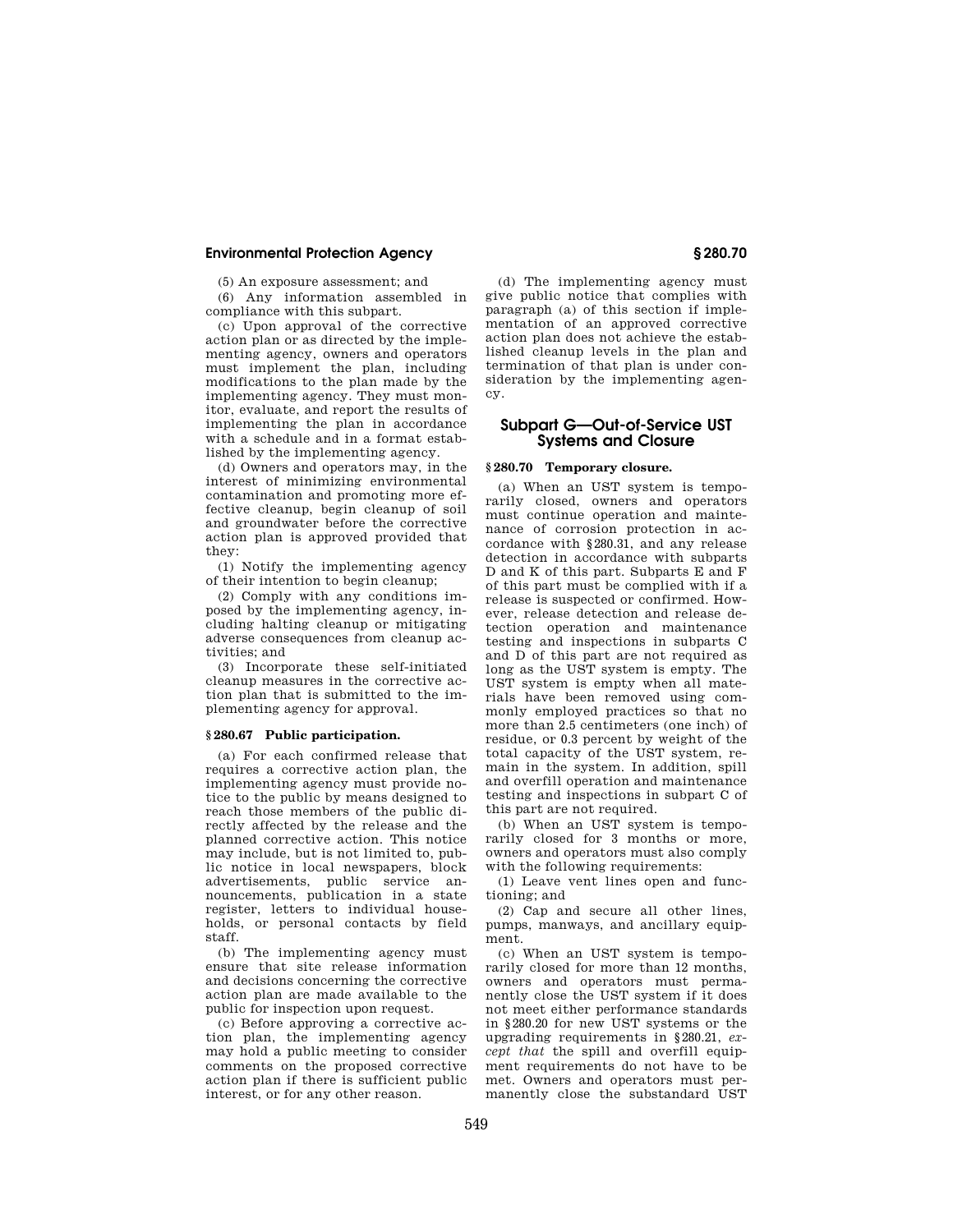systems at the end of this 12-month period in accordance with §§280.71 through 280.74, *unless* the implementing agency provides an extension of the 12 month temporary closure period. Owners and operators must complete a site assessment in accordance with §280.72 before such an extension can be applied for.

#### **§ 280.71 Permanent closure and changes-in-service.**

(a) At least 30 days before beginning either permanent closure or a changein-service under paragraphs (b) and (c) of this section, or within another reasonable time period determined by the implementing agency, owners and operators must notify the implementing agency of their intent to permanently close or make the change-in-service, *unless* such action is in response to corrective action. The required assessment of the excavation zone under §280.72 must be performed after notifying the implementing agency but before completion of the permanent closure or a change-in-service.

(b) To permanently close a tank, owners and operators must empty and clean it by removing all liquids and accumulated sludges. All tanks taken out of service permanently must: be removed from the ground, filled with an inert solid material, or closed in place in a manner approved by the implementing agency.

(c) Continued use of an UST system to store a non-regulated substance is considered a change-in-service. Before a change-in-service, owners and operators must empty and clean the tank by removing all liquid and accumulated sludge and conduct a site assessment in accordance with §280.72.

NOTE TO §280.71. The following cleaning and closure procedures may be used to comply with this section:

(A) American Petroleum Institute Recommended Practice RP 1604, ''Closure of Underground Petroleum Storage Tanks'';

(B) American Petroleum Institute Standard 2015, ''Safe Entry and Cleaning of Petroleum Storage Tanks, Planning and Managing Tank Entry From Decommissioning Through Recommissioning'';

(C) American Petroleum Institute Recommended Practice 2016, ''Guidelines and Procedures for Entering and Cleaning Petroleum Storage Tanks'';

# **§ 280.71 40 CFR Ch. I (7–1–21 Edition)**

(D) American Petroleum Institute Recommended Practice RP 1631, ''Interior Lining and Periodic Inspection of Underground Storage Tanks,'' may be used as guidance for compliance with this section;

(E) National Fire Protection Association Standard 326, ''Standard for the Safeguarding of Tanks and Containers for Entry, Cleaning, or Repair''; and

(F) National Institute for Occupational Safety and Health Publication 80–106, ''Criteria for a Recommended Standard. Working in Confined Space'' may be used as guidance for conducting safe closure procedures at some hazardous substance tanks.

#### **§ 280.72 Assessing the site at closure or change-in-service.**

(a) Before permanent closure or a change-in-service is completed, owners and operators must measure for the presence of a release where contamination is most likely to be present at the UST site. In selecting sample types, sample locations, and measurement methods, owners and operators must consider the method of closure, the nature of the stored substance, the type of backfill, the depth to groundwater, and other factors appropriate for identifying the presence of a release. The requirements of this section are satisfied if one of the external release detection methods allowed in §280.43(e) and (f) is operating in accordance with the requirements in §280.43 at the time of closure, and indicates no release has occurred.

(b) If contaminated soils, contaminated groundwater, or free product as a liquid or vapor is discovered under paragraph (a) of this section, or by any other manner, owners and operators must begin corrective action in accordance with subpart F of this part.

# **§ 280.73 Applicability to previously closed UST systems.**

When directed by the implementing agency, the owner and operator of an UST system permanently closed before December 22, 1988 must assess the excavation zone and close the UST system in accordance with this subpart if releases from the UST may, in the judgment of the implementing agency, pose a current or potential threat to human health and the environment.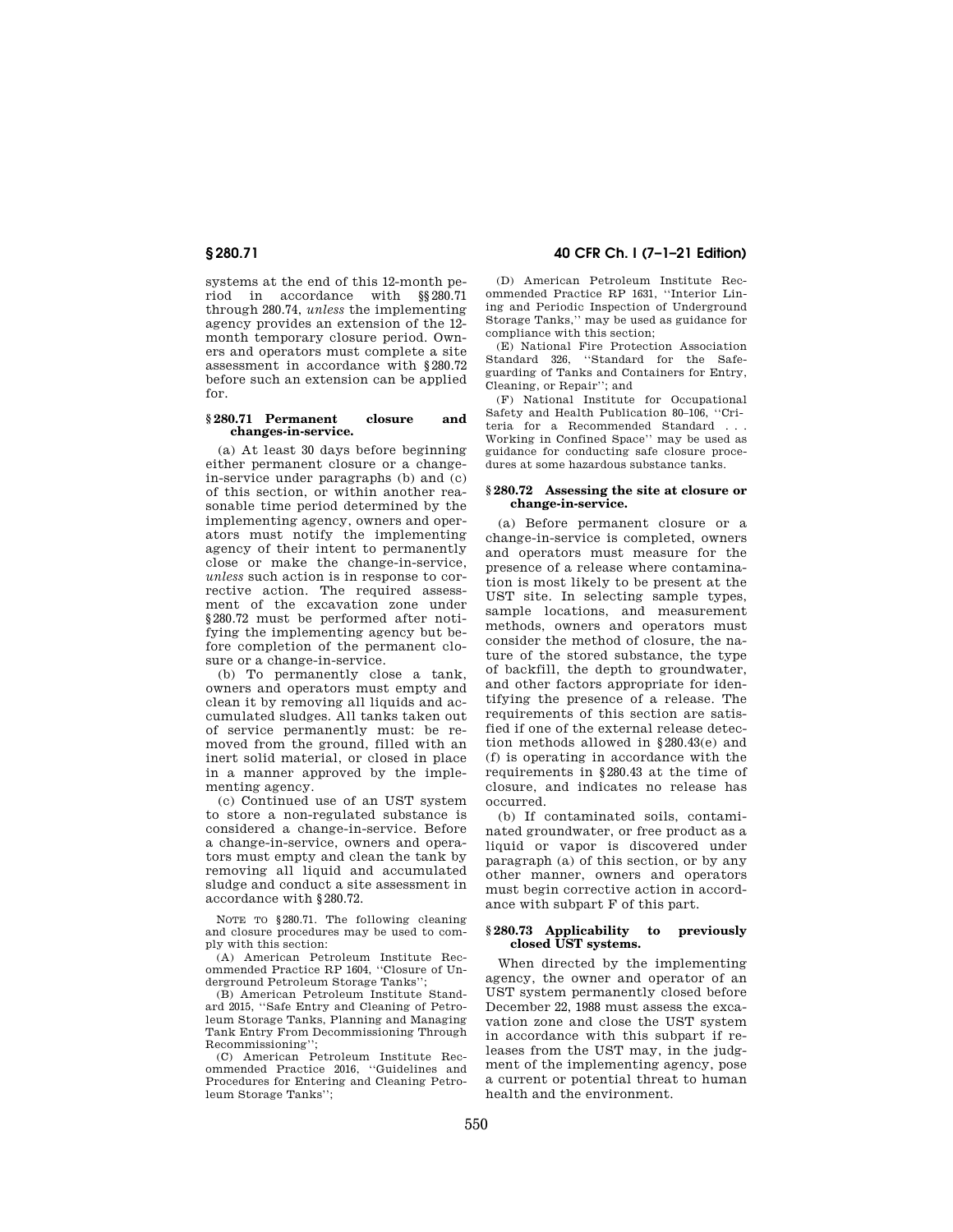# **§ 280.74 Closure records.**

Owners and operators must maintain records in accordance with §280.34 that are capable of demonstrating compliance with closure requirements under this subpart. The results of the excavation zone assessment required in §280.72 must be maintained for at least three years after completion of permanent closure or change-in-service in one of the following ways:

(a) By the owners and operators who took the UST system out of service;

(b) By the current owners and operators of the UST system site; or

(c) By mailing these records to the implementing agency if they cannot be maintained at the closed facility.

# **Subpart H—Financial Responsibility**

### **§ 280.90 Applicability.**

(a) This subpart applies to owners and operators of all petroleum underground storage tank (UST) systems except as otherwise provided in this section.

(b) Owners and operators of petroleum UST systems are subject to these requirements in accordance with §280.91.

(c) State and Federal government entities whose debts and liabilities are the debts and liabilities of a state or the United States are exempt from the requirements of this subpart.

(d) The requirements of this subpart do not apply to owners and operators of any UST system described in §280.10(b),  $(c)(1), (c)(3),$  or  $(c)(4).$ 

(e) If the owner and operator of a petroleum underground storage tank are separate persons, only one person is required to demonstrate financial responsibility; however, both parties are liable in event of noncompliance.

#### **§ 280.91 Compliance dates.**

Owners of petroleum underground storage tanks must comply with the requirements of this subpart. Previously deferred UST systems must comply with the requirements of this subpart according to the schedule in §280.251(a).

# **§ 280.92 Definition of terms.**

When used in this subpart, the following terms shall have the meanings given below:

*Accidental release* means any sudden or nonsudden release of petroleum arising from operating an underground storage tank that results in a need for corrective action and/or compensation for bodily injury or property damage neither expected nor intended by the tank owner or operator.

*Bodily injury* shall have the meaning given to this term by applicable state law; however, this term shall not include those liabilities which, consistent with standard insurance industry practices, are excluded from coverage in liability insurance policies for bodily injury.

*Chief Financial Officer,* in the case of local government owners and operators, means the individual with the overall authority and responsibility for the collection, disbursement, and use of funds by the local government.

*Controlling interest* means direct ownership of at least 50 percent of the voting stock of another entity.

*Director of the Implementing Agency*  means the EPA Regional Administrator, or, in the case of a state with a program approved under section 9004, the Director of the designated state or local agency responsible for carrying out an approved UST program.

*Financial reporting year* means the latest consecutive twelve-month period for which any of the following reports used to support a financial test is prepared:

(1) A 10–K report submitted to the SEC;

(2) An annual report of tangible net worth submitted to Dun and Bradstreet; or

(3) Annual reports submitted to the Energy Information Administration or the Rural Utilities Service.

Note to the definition of *Financial reporting year.* ''Financial reporting year'' may thus comprise a fiscal or a calendar year period.

*Legal defense cost* is any expense that an owner or operator or provider of financial assurance incurs in defending against claims or actions brought: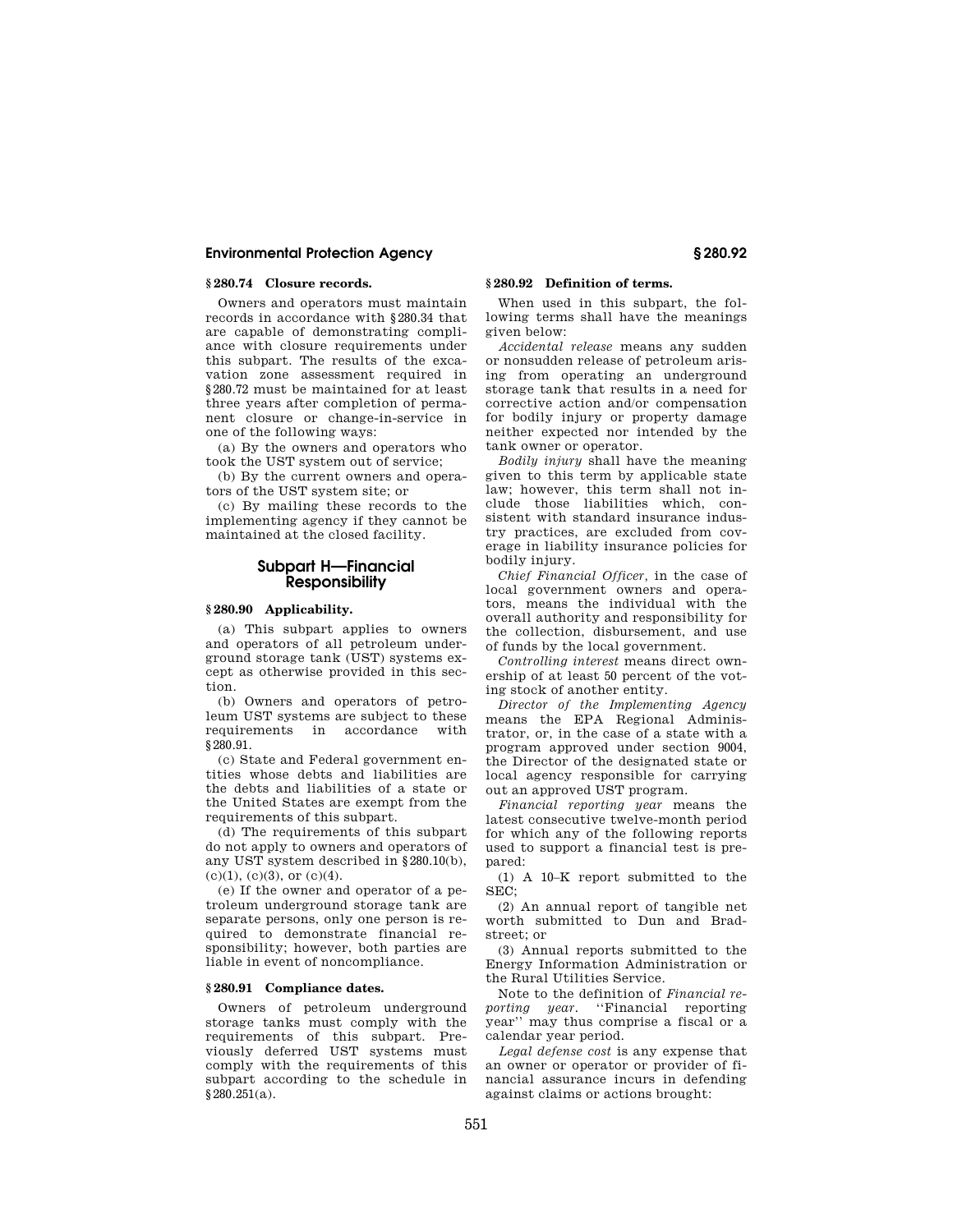(1) By EPA or a state to require corrective action or to recover the costs of corrective action;

(2) By or on behalf of a third party for bodily injury or property damage caused by an accidental release; or

(3) By any person to enforce the terms of a financial assurance mechanism.

*Local government* shall have the meaning given this term by applicable state law and includes Indian tribes. The term is generally intended to include:

(1) Counties, municipalities, townships, separately chartered and operated special districts (including local government public transit systems and redevelopment authorities), and independent school districts authorized as governmental bodies by state charter or constitution; and

(2) Special districts and independent school districts established by counties, municipalities, townships, and other general purpose governments to provide essential services.

*Occurrence* means an accident, including continuous or repeated exposure to conditions, which results in a release from an underground storage tank.

Note to the definition of *Occurrence.*  This definition is intended to assist in the understanding of these regulations and is not intended either to limit the meaning of ''occurrence'' in a way that conflicts with standard insurance usage or to prevent the use of other standard insurance terms in place of ''occurrence.''

*Owner or operator,* when the owner or operator are separate parties, refers to the party that is obtaining or has obtained financial assurances.

*Petroleum marketing facilities* include all facilities at which petroleum is produced or refined and all facilities from which petroleum is sold or transferred to other petroleum marketers or to the public.

*Property damage* shall have the meaning given this term by applicable state law. This term shall not include those liabilities which, consistent with standard insurance industry practices, are excluded from coverage in liability insurance policies for property damage. However, such exclusions for property

**§ 280.92 40 CFR Ch. I (7–1–21 Edition)** 

damage shall not include corrective action associated with releases from tanks which are covered by the policy.

*Provider of financial assurance* means an entity that provides financial assurance to an owner or operator of an underground storage tank through one of the mechanisms listed in §§280.95 through 280.107, including a guarantor, insurer, risk retention group, surety, issuer of a letter of credit, issuer of a state-required mechanism, or a state.

*Substantial business relationship* means the extent of a business relationship necessary under applicable state law to make a guarantee contract issued incident to that relationship valid and enforceable. A guarantee contract is issued ''incident to that relationship'' if it arises from and depends on existing economic transactions between the guarantor and the owner or operator.

*Substantial governmental relationship*  means the extent of a governmental relationship necessary under applicable state law to make an added guarantee contract issued incident to that relationship valid and enforceable. A guarantee contract is issued ''incident to that relationship'' if it arises from a clear commonality of interest in the event of an UST release such as coterminous boundaries, overlapping constituencies, common groundwater aquifer, or other relationship other than monetary compensation that provides a motivation for the guarantor to provide a guarantee.

*Tangible net worth* means the tangible assets that remain after deducting liabilities; such assets do not include intangibles such as goodwill and rights to patents or royalties. For purposes of this definition, ''assets'' means all existing and all probable future economic benefits obtained or controlled by a particular entity as a result of past transactions.

*Termination* under §280.97(b)(1) and (2) means only those changes that could result in a gap in coverage as where the insured has not obtained substitute coverage or has obtained substitute coverage with a different retroactive date than the retroactive date of the original policy.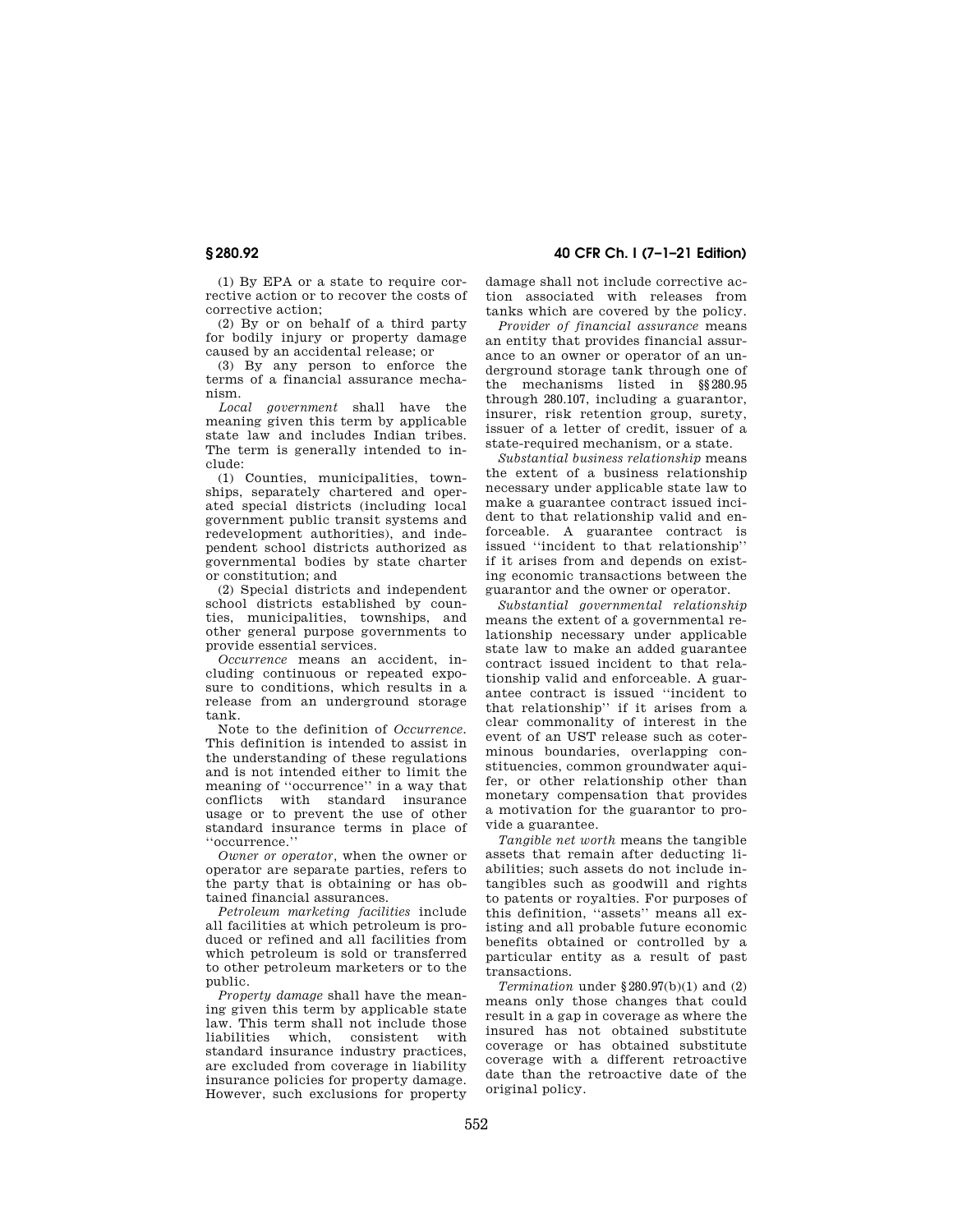#### **§ 280.93 Amount and scope of required financial responsibility.**

(a) Owners or operators of petroleum underground storage tanks must demonstrate financial responsibility for taking corrective action and for compensating third parties for bodily injury and property damage caused by accidental releases arising from the operation of petroleum underground storage tanks in at least the following peroccurrence amounts:

(1) For owners or operators of petroleum underground storage tanks that are located at petroleum marketing facilities, or that handle an average of more than 10,000 gallons of petroleum per month based on annual throughput for the previous calendar year; \$1 million.

(2) For all other owners or operators of petroleum underground storage tanks; \$500,000.

(b) Owners or operators of petroleum underground storage tanks must demonstrate financial responsibility for taking corrective action and for compensating third parties for bodily injury and property damage caused by accidental releases arising from the operation of petroleum underground storage tanks in at least the following annual aggregate amounts:

(1) For owners or operators of 1 to 100 petroleum underground storage tanks, \$1 million; and

(2) For owners or operators of 101 or more petroleum underground storage tanks, \$2 million.

(c) For the purposes of paragraphs (b) and (f) of this section, only, ''a petroleum underground storage tank'' means a single containment unit and does not mean combinations of single containment units.

(d) Except as provided in paragraph (e) of this section, if the owner or operator uses separate mechanisms or separate combinations of mechanisms to demonstrate financial responsibility for:

(1) Taking corrective action;

(2) Compensating third parties for bodily injury and property damage caused by sudden accidental releases; or

(3) Compensating third parties for bodily injury and property damage caused by nonsudden accidental releases, the amount of assurance provided by each mechanism or combination of mechanisms must be in the full amount specified in paragraphs (a) and (b) of this section.

(e) If an owner or operator uses separate mechanisms or separate combinations of mechanisms to demonstrate financial responsibility for different petroleum underground storage tanks, the annual aggregate required shall be based on the number of tanks covered by each such separate mechanism or combination of mechanisms.

(f) Owners or operators shall review the amount of aggregate assurance provided whenever additional petroleum underground storage tanks are acquired or installed. If the number of petroleum underground storage tanks for which assurance must be provided exceeds 100, the owner or operator shall demonstrate financial responsibility in the amount of at least \$2 million of annual aggregate assurance by the anniversary of the date on which the mechanism demonstrating financial responsibility became effective. If assurance is being demonstrated by a combination of mechanisms, the owner or operator shall demonstrate financial responsibility in the amount of at least \$2 million of annual aggregate assurance by the first-occurring effective date anniversary of any one of the mechanisms combined (other than a financial test or guarantee) to provide assurance.

(g) The amounts of assurance required under this section exclude legal defense costs.

(h) The required per-occurrence and annual aggregate coverage amounts do not in any way limit the liability of the owner or operator.

#### **§ 280.94 Allowable mechanisms and combinations of mechanisms.**

(a) Subject to the limitations of paragraphs (b) and (c) of this section:

(1) An owner or operator, including a local government owner or operator, may use any one or combination of the mechanisms listed in §§280.95 through 280.103 to demonstrate financial responsibility under this subpart for one or more underground storage tanks; and

(2) A local government owner or operator may use any one or combination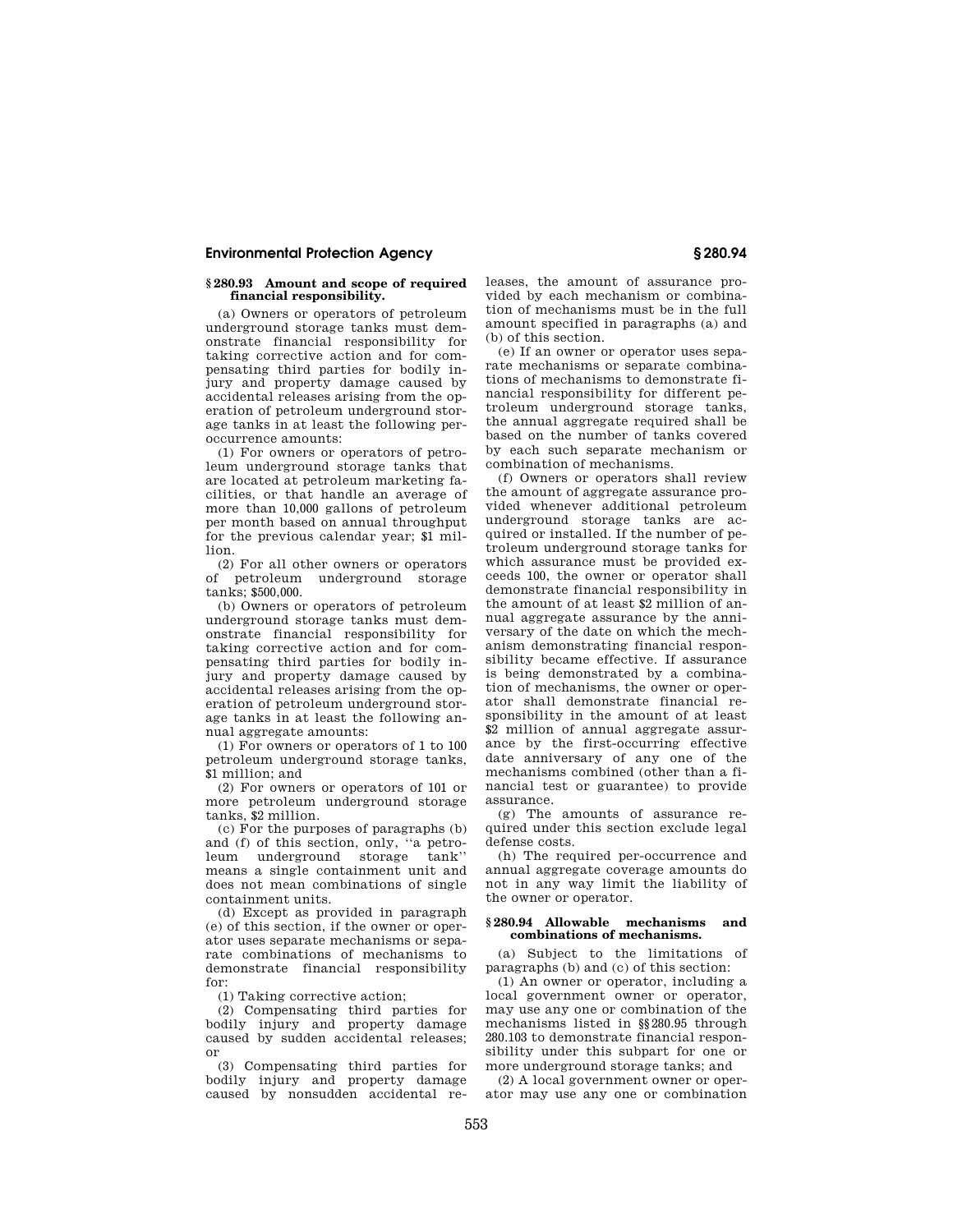of the mechanisms listed in §§280.104 through 280.107 to demonstrate financial responsibility under this subpart for one or more underground storage tanks.

(b) An owner or operator may use a guarantee under §280.96 or surety bond under §280.98 to establish financial responsibility only if the Attorney(s) General of the state(s) in which the underground storage tanks are located has (have) submitted a written statement to the implementing agency that a guarantee or surety bond executed as described in this section is a legally valid and enforceable obligation in that state.

(c) An owner or operator may use self-insurance in combination with a guarantee only if, for the purpose of meeting the requirements of the financial test under this rule, the financial statements of the owner or operator are not consolidated with the financial statements of the guarantor.

#### **§ 280.95 Financial test of self-insurance.**

(a) An owner or operator, and/or guarantor, may satisfy the requirements of §280.93 by passing a financial test as specified in this section. To pass the financial test of self-insurance, the owner or operator, and/or guarantor must meet the criteria of paragraph (b) or (c) of this section based on year-end financial statements for the latest completed fiscal year.

(b)(1) The owner or operator, and/or guarantor, must have a tangible net worth of at least ten times:

(i) The total of the applicable aggregate amount required by §280.93, based on the number of underground storage tanks for which a financial test is used to demonstrate financial responsibility to EPA under this section or to a state implementing agency under a state program approved by EPA under 40 CFR part 281;

(ii) The sum of the corrective action cost estimates, the current closure and post-closure care cost estimates, and amount of liability coverage for which a financial test is used to demonstrate financial responsibility to EPA under 40 CFR 264.101, 264.143, 264.145, 265.143, 265.145, 264.147, and 265.147 or to a state implementing agency under a state

**§ 280.95 40 CFR Ch. I (7–1–21 Edition)** 

program authorized by EPA under 40 CFR part 271; and

(iii) The sum of current plugging and abandonment cost estimates for which a financial test is used to demonstrate financial responsibility to EPA under 40 CFR 144.63 or to a state implementing agency under a state program authorized by EPA under 40 CFR part 145.

(2) The owner or operator, and/or guarantor, must have a tangible net worth of at least \$10 million.

(3) The owner or operator, and/or guarantor, must have a letter signed by the chief financial officer worded as specified in paragraph (d) of this section.

(4) The owner or operator, and/or guarantor, must either:

(i) File financial statements annually with the U.S. Securities and Exchange Commission, the Energy Information Administration, or the Rural Utilities Service; or

(ii) Report annually the firm's tangible net worth to Dun and Bradstreet, and Dun and Bradstreet must have assigned the firm a financial strength rating of 4A or 5A.

(5) The firm's year-end financial statements, if independently audited, cannot include an adverse auditor's opinion, a disclaimer of opinion, or a ''going concern'' qualification.

(c)(1) The owner or operator, and/or guarantor must meet the financial test requirements of  $40$  CFR  $264.147(f)(1)$ . substituting the appropriate amounts specified in  $\S 280.93(b)(1)$  and (2) for the ''amount of liability coverage'' each time specified in that section.

(2) The fiscal year-end financial statements of the owner or operator, and/or guarantor, must be examined by an independent certified public accountant and be accompanied by the accountant's report of the examination.

(3) The firm's year-end financial statements cannot include an adverse auditor's opinion, a disclaimer of opinion, or a ''going concern'' qualification.

(4) The owner or operator, and/or guarantor, must have a letter signed by the chief financial officer, worded as specified in paragraph (d) of this section.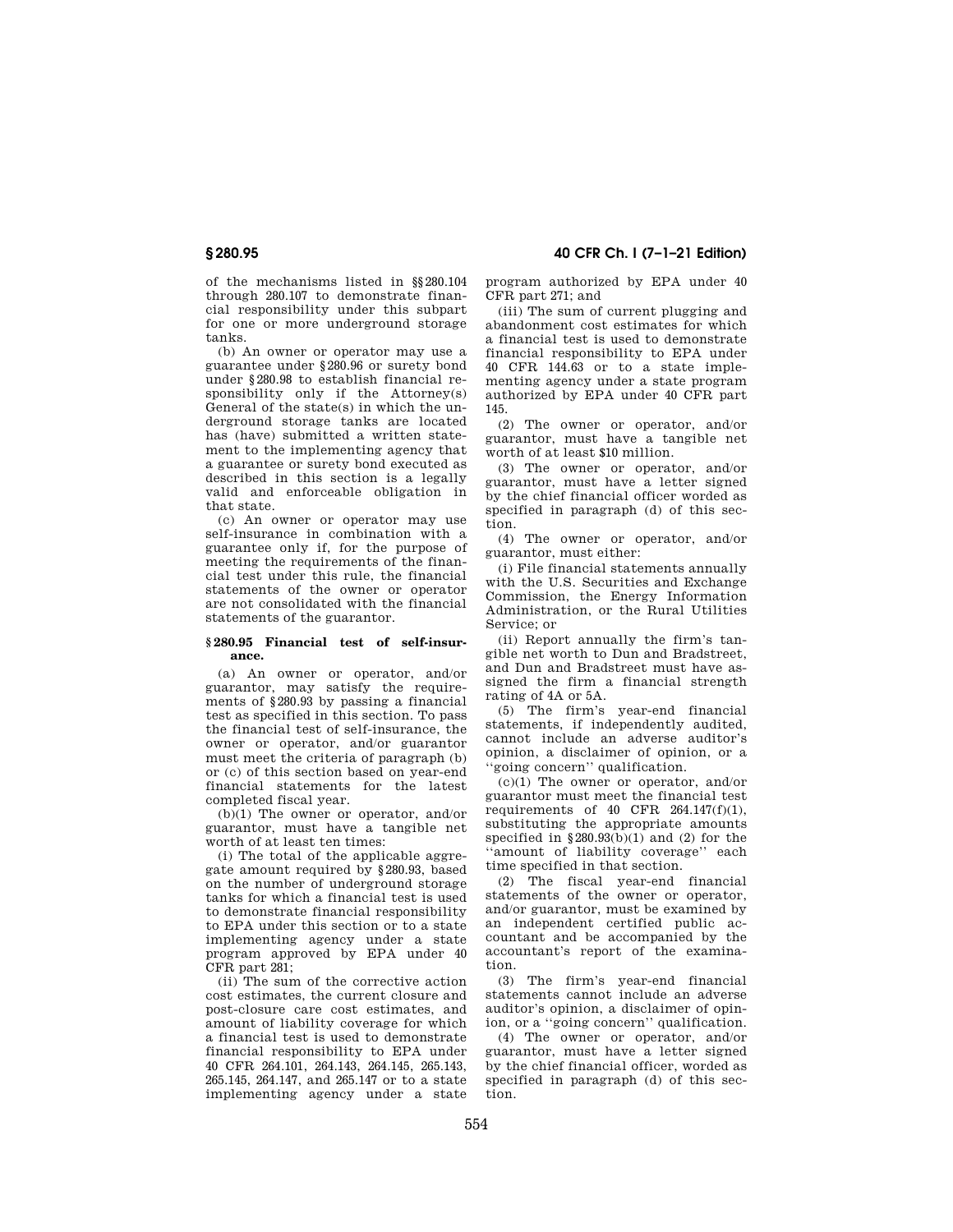# **Environmental Protection Agency**

(5) If the financial statements of the owner or operator, and/or guarantor, are not submitted annually to the U.S. Securities and Exchange Commission, the Energy Information Administration or the Rural Utilities Service, the owner or operator, and/or guarantor, must obtain a special report by an independent certified public accountant stating that:

(i) He has compared the data that the letter from the chief financial officer specifies as having been derived from the latest year-end financial statements of the owner or operator, and/or guarantor, with the amounts in such financial statements; and

(ii) In connection with that comparison, no matters came to his attention which caused him to believe that the specified data should be adjusted.

(d) To demonstrate that it meets the financial test under paragraph (b) or (c) of this section, the chief financial officer of the owner or operator, or guarantor, must sign, within 120 days of the close of each financial reporting year, as defined by the twelve-month period for which financial statements used to support the financial test are prepared, a letter worded exactly as follows, except that the instructions in brackets are to be replaced by the relevant information and the brackets deleted:

#### Letter From Chief Financial Officer

I am the chief financial officer of [insert: name and address of the owner or operator, or guarantor]. This letter is in support of the use of [insert: ''the financial test of self-insurance,'' and/or ''guarantee''] to demonstrate financial responsibility for [insert: ''taking corrective action'' and/or ''compensating third parties for bodily injury and property damage''] caused by [insert: ''sudden accidental releases'' or ''nonsudden accidental releases'' or ''accidental releases''] in the amount of at least [insert: dollar amount] per occurrence and [insert: dollar amount] annual aggregate arising from operating (an) underground storage tank(s).

Underground storage tanks at the following facilities are assured by this financial test or a financial test under an authorized State program by this [insert: ''owner or operator,'' and/or ''guarantor'']: [List for each facility: the name and address of the facility where tanks assured by this financial test are located, and whether tanks are assured by this financial test or a financial test under a State program approved under 40 CFR part 281. If separate mechanisms or combinations of mechanisms are being used to assure any of the tanks at this facility, list each tank assured by this financial test or a financial test under a State program authorized under 40 CFR part 281 by the tank identification number provided in the notification submitted pursuant to 40 CFR 280.22 or the corresponding State requirements.]

A [insert: ''financial test,'' and/or 'guarantee''] is also used by this [insert: "owner or operator," or "guarantor''] to demonstrate evidence of financial responsibility in the following amounts under other EPA regulations or state programs authorized by EPA under 40 CFR parts 271 and 145:

|                                             | $s$ $\qquad$ |
|---------------------------------------------|--------------|
| Post-Closure Care (§§ 264.145 and 265.145)  | s            |
| Liability Coverage (§§ 264.147 and 265.147) | $\sim$       |
| Corrective Action $(\S 264.101(b))$         | s            |
| Plugging and Abandonment $(\S144.63)$       | s            |
|                                             | $s_{-}$      |
|                                             | $\sim$       |
|                                             | $\sim$       |
|                                             | $s_{-}$      |
| Plugging and Abandonment                    | s            |
|                                             | $\sim$       |
|                                             |              |

This [insert: ''owner or operator,'' or ''guarantor''] has not received an adverse opinion, a disclaimer of opinion, or a ''going concern'' qualification from an independent auditor on his financial statements for the latest completed fiscal year.

[Fill in the information for Alternative I if the criteria of paragraph (b) of §280.95 are being used to demonstrate compliance with the financial test requirements. Fill in the information for Alternative II if the criteria of paragraph (c) of §280.95 are being used to demonstrate compliance with the financial test requirements.]

1. Amount of annual UST aggregate coverage being assured by a financial test,

| 2. Amount of corrective action, closure     |                                                                                                                                                                                                                                |
|---------------------------------------------|--------------------------------------------------------------------------------------------------------------------------------------------------------------------------------------------------------------------------------|
| and post-closure care costs, liability cov- |                                                                                                                                                                                                                                |
| erage, and plugging and abandonment         |                                                                                                                                                                                                                                |
| costs covered by a financial test, and/or   |                                                                                                                                                                                                                                |
|                                             | \$                                                                                                                                                                                                                             |
|                                             | s and the set of the set of the set of the set of the set of the set of the set of the set of the set of the set of the set of the set of the set of the set of the set of the set of the set of the set of the set of the set |
|                                             | s.                                                                                                                                                                                                                             |
|                                             |                                                                                                                                                                                                                                |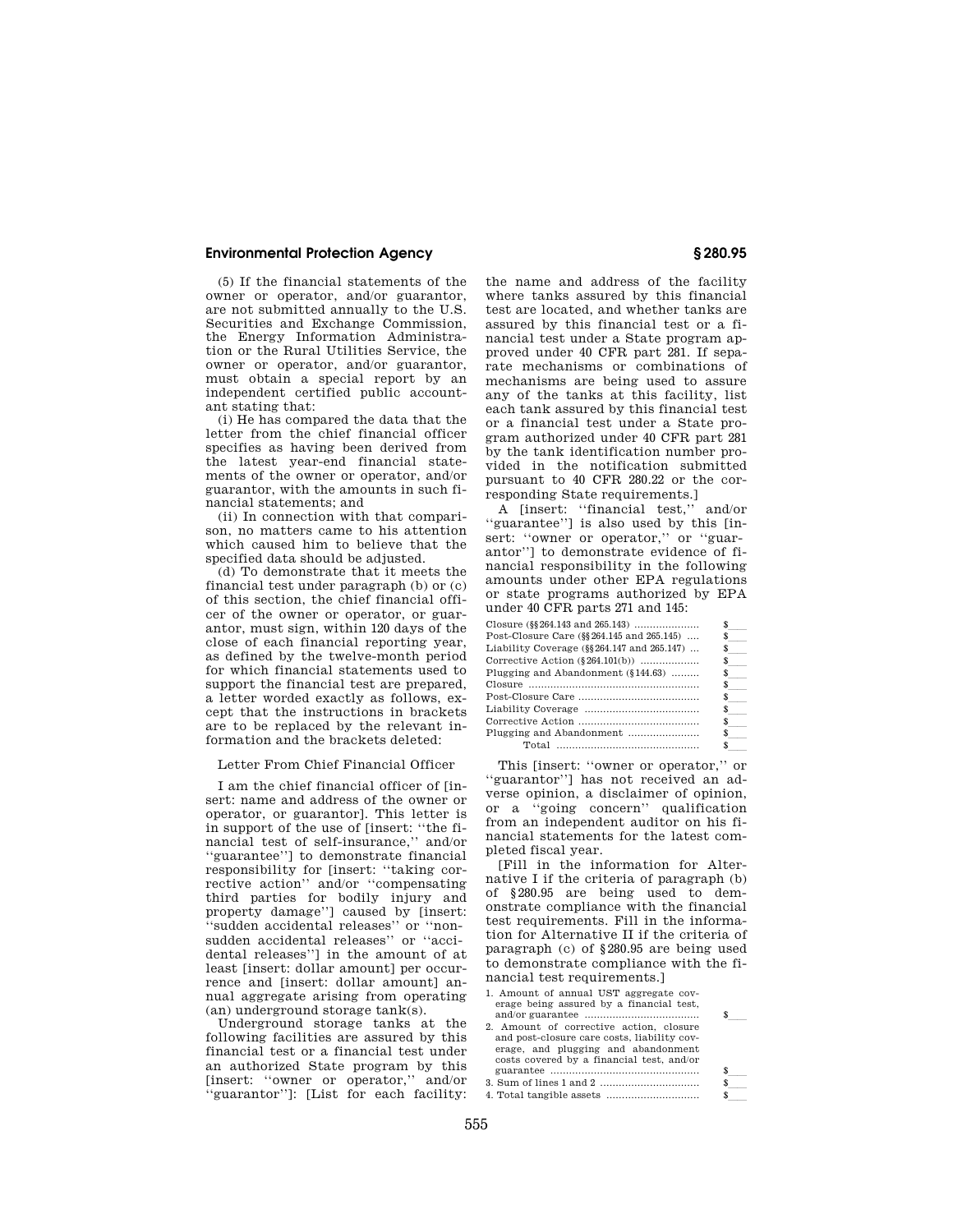- 5. Total liabilities [if any of the amount reported on line 3 is included in total liabilities, you may deduct that amount from this line and add that amount to
- line 6] ...................................................... \$ll 6. Tangible net worth [subtract line 5 from line 4] ...................................................... \$ll

- 7. Is line 6 at least \$10 million? .................. l l 8. Is line 6 at least 10 times line 3? ............. l l 9. Have financial statements for the latest fiscal year been filed with the Securities
- and Exchange Commission? .................... l l 10. Have financial statements for the latest fiscal year been filed with the Energy
- Information Administration? .................. l l 11. Have financial statements for the latest fiscal year been filed with the Rural
- Utilities Service? .................................... l l 12. Has financial information been provided to Dun and Bradstreet, and has Dun and Bradstreet provided a financial strength rating of 4A or 5A? [Answer ''Yes'' only if both criteria have been met.].
- Alternative II 1. Amount of annual UST aggregate coverage being assured by a test, and/or
- guarantee ................................................ \$ll 2. Amount of corrective action, closure and post-closure care costs, liability coverage, and plugging and abandonment costs covered by a financial test, and/or
- guarantee ................................................ \$ll 3. Sum of lines 1 and 2 ................................ \$ll
- 4. Total tangible assets .............................. \$ll 5. Total liabilities [if any of the amount reported on line 3 is included in total liabilities, you may deduct that amount from this line and add that amount to line 6] ...................................................... \$ll 6. Tangible net worth [subtract line 5 from
- line 4] ...................................................... \$ll 7. Total assets in the U.S. [required only if less than 90 percent of assets are located in the U.S.] .............................................. \$ll

8. Is line 6 at least \$10 million?

| 0.18 11110 0 at 10ast 310 1111111011:                                                        |                     |
|----------------------------------------------------------------------------------------------|---------------------|
| 9. Is line 6 at least 6 times line $3$ ?<br>10. Are at least 90 percent of assets located    |                     |
| in the U.S.? IIf "No." complete line 11.1<br>11. Is line 7 at least 6 times line 3? [Fill in |                     |
| either lines 12-15 or lines 16-18:]                                                          |                     |
|                                                                                              | Yes No              |
|                                                                                              | $s$ <sub>____</sub> |
|                                                                                              | $S_{-}$             |
| 14. Net working capital [subtract line 13                                                    |                     |
|                                                                                              | $\mathbf{s}$        |
|                                                                                              | Yes No              |
| 15. Is line 14 at least 6 times line 3?<br>16. Current bond rating of most recent            |                     |
|                                                                                              |                     |
|                                                                                              |                     |
|                                                                                              |                     |
| 19. Have financial statements for the lat-                                                   |                     |
| est fiscal year been filed with the SEC.                                                     |                     |

the Energy Information Administration, or the Rural Utilities Service? ............

[If ''No,'' please attach a report from an independent certified public accountant certifying that there are no material differences between the data as reported in lines 4–18 above and the

# **§ 280.96 40 CFR Ch. I (7–1–21 Edition)**

financial statements for the latest fiscal year.]

[For both Alternative I and Alternative II complete the certification with this statement.]

I hereby certify that the wording of this letter is identical to the wording specified in 40 CFR 280.95(d) as such regulations were constituted on the date shown immediately below.

[Signature]

Yes No

Yes No

[Name]

[Title]

[Date]

(e) If an owner or operator using the test to provide financial assurance finds that he or she no longer meets the requirements of the financial test based on the year-end financial statements, the owner or operator must obtain alternative coverage within 150 days of the end of the year for which financial statements have been prepared.

(f) The Director of the implementing agency may require reports of financial condition at any time from the owner or operator, and/or guarantor. If the Director finds, on the basis of such reports or other information, that the owner or operator, and/or guarantor, no longer meets the financial test requirements of  $$280.95(b)$  or (c) and (d), the owner or operator must obtain alternate coverage within 30 days after notification of such a finding.

(g) If the owner or operator fails to obtain alternate assurance within 150 days of finding that he or she no longer meets the requirements of the financial test based on the year-end financial statements, or within 30 days of notification by the Director of the implementing agency that he or she no longer meets the requirements of the financial test, the owner or operator must notify the Director of such failure within 10 days.

# **§ 280.96 Guarantee.**

(a) An owner or operator may satisfy the requirements of §280.93 by obtaining a guarantee that conforms to the requirements of this section. The guarantor must be:

(1) A firm that:

(i) Possesses a controlling interest in the owner or operator;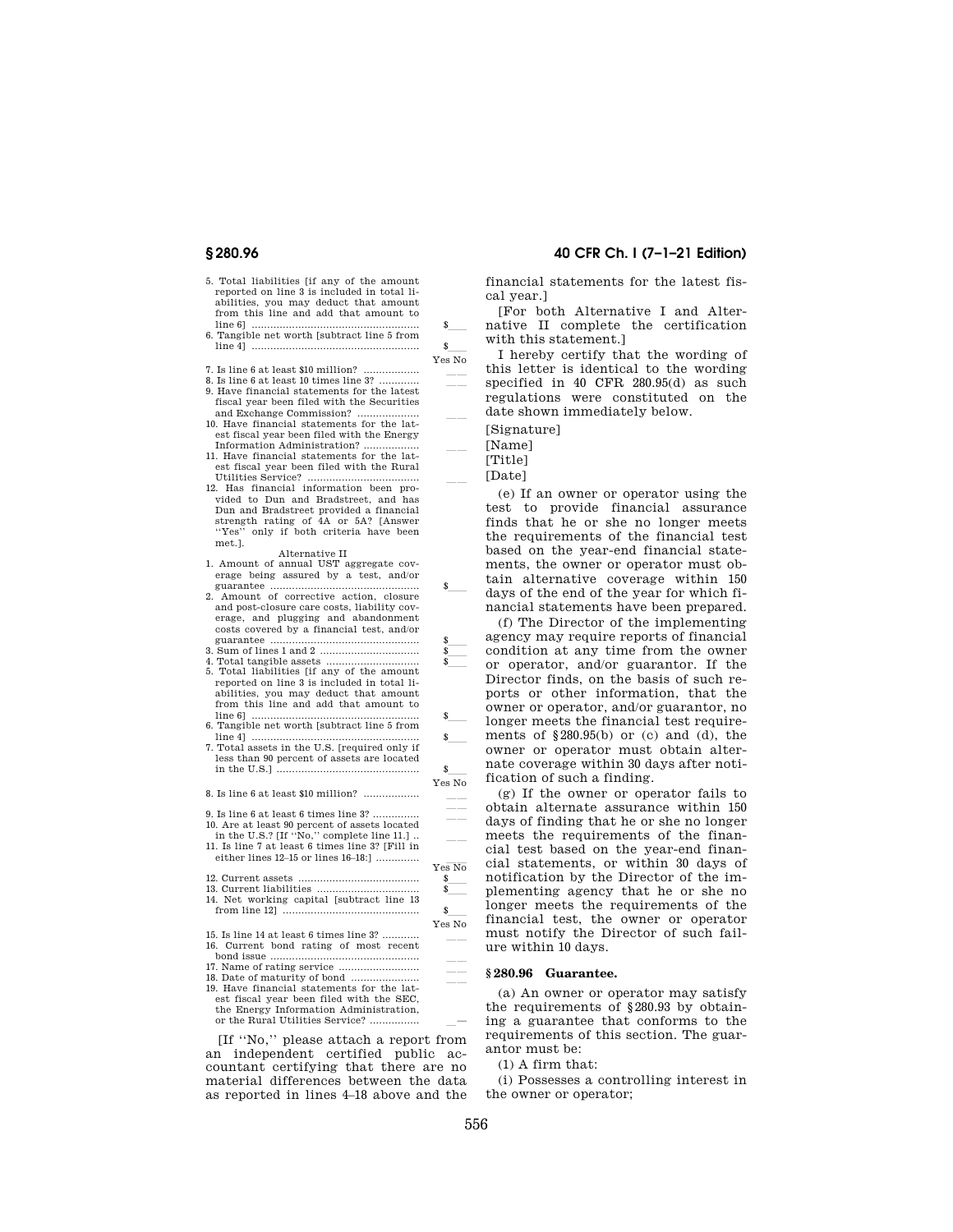(ii) Possesses a controlling interest in a firm described under paragraph  $(a)(1)(i)$  of this section: or,

(iii) Is controlled through stock ownership by a common parent firm that possesses a controlling interest in the owner or operator; or,

(2) A firm engaged in a substantial business relationship with the owner or operator and issuing the guarantee as an act incident to that business relationship.

(b) Within 120 days of the close of each financial reporting year the guarantor must demonstrate that it meets the financial test criteria of §280.95 based on year-end financial statements for the latest completed financial reporting year by completing the letter from the chief financial officer described in §280.95(d) and must deliver the letter to the owner or operator. If the guarantor fails to meet the requirements of the financial test at the end of any financial reporting year, within 120 days of the end of that financial reporting year the guarantor shall send by certified mail, before cancellation or nonrenewal of the guarantee, notice to the owner or operator. If the Director of the implementing agency notifies the guarantor that he no longer meets the requirements of the financial test of  $§280.95(b)$  or (c) and (d), the guarantor must notify the owner or operator within 10 days of receiving such notification from the Director. In both cases, the guarantee will terminate no less than 120 days after the date the owner or operator receives the notification, as evidenced by the return receipt. The owner or operator must obtain alternative coverage as specified in §280.114(e).

(c) The guarantee must be worded as follows, except that instructions in brackets are to be replaced with the relevant information and the brackets deleted:

Guarantee

Guarantee made this [date] by [name of guaranteeing entity], a business entity organized under the laws of the state of [name of state], herein referred to as guarantor, to [the state implementing agency] and to any and all third parties, and obligees, on behalf of [owner or operator] of [business address].

Recitals.

(1) Guarantor meets or exceeds the financial test criteria of 40 CFR 280.95(b) or (c) and (d) and agrees to comply with the requirements for guarantors as specified in 40 CFR 280.96(b).

(2) [Owner or operator] owns or operates the following underground storage tank(s) covered by this guarantee: [List the number of tanks at each facility and the name(s) and address(es) of the facility(ies) where the tanks are located. If more than one instrument is used to assure different tanks at any one facility, for each tank covered by this instrument, list the tank identification number provided in the notification submitted pursuant to 40 CFR 280.22 or the corresponding state requirement, and the name and address of the facility.] This guarantee satisfies 40 CFR part 280, subpart H requirements for assuring funding for [insert: ''taking corrective action'' and/or ''compensating third parties for bodily injury and property damage caused by'' either ''sudden accidental releases'' or ''nonsudden accidental releases'' or ''accidental releases''; if coverage is different for different tanks or locations, indicate the type of coverage applicable to each tank or location] arising from operating the above-identified underground storage tank(s) in the amount of [insert dollar amount] per occurrence and [insert dollar amount] annual aggregate.

(3) [Insert appropriate phrase: ''On behalf of our subsidiary'' (if guarantor is corporate parent of the owner or operator); ''On behalf of our affiliate'' (if guarantor is a related firm of the owner or operator); or ''Incident to our business relationship with'' (if guarantor is providing the guarantee as an incident to a substantial business relationship with owner or operator)] [owner or operator], guarantor guarantees to [implementing agency] and to any and all third parties that:

In the event that [owner or operator] fails to provide alternative coverage within 60 days after receipt of a notice of cancellation of this guarantee and the [Director of the implementing agency] has determined or suspects that a release has occurred at an underground storage tank covered by this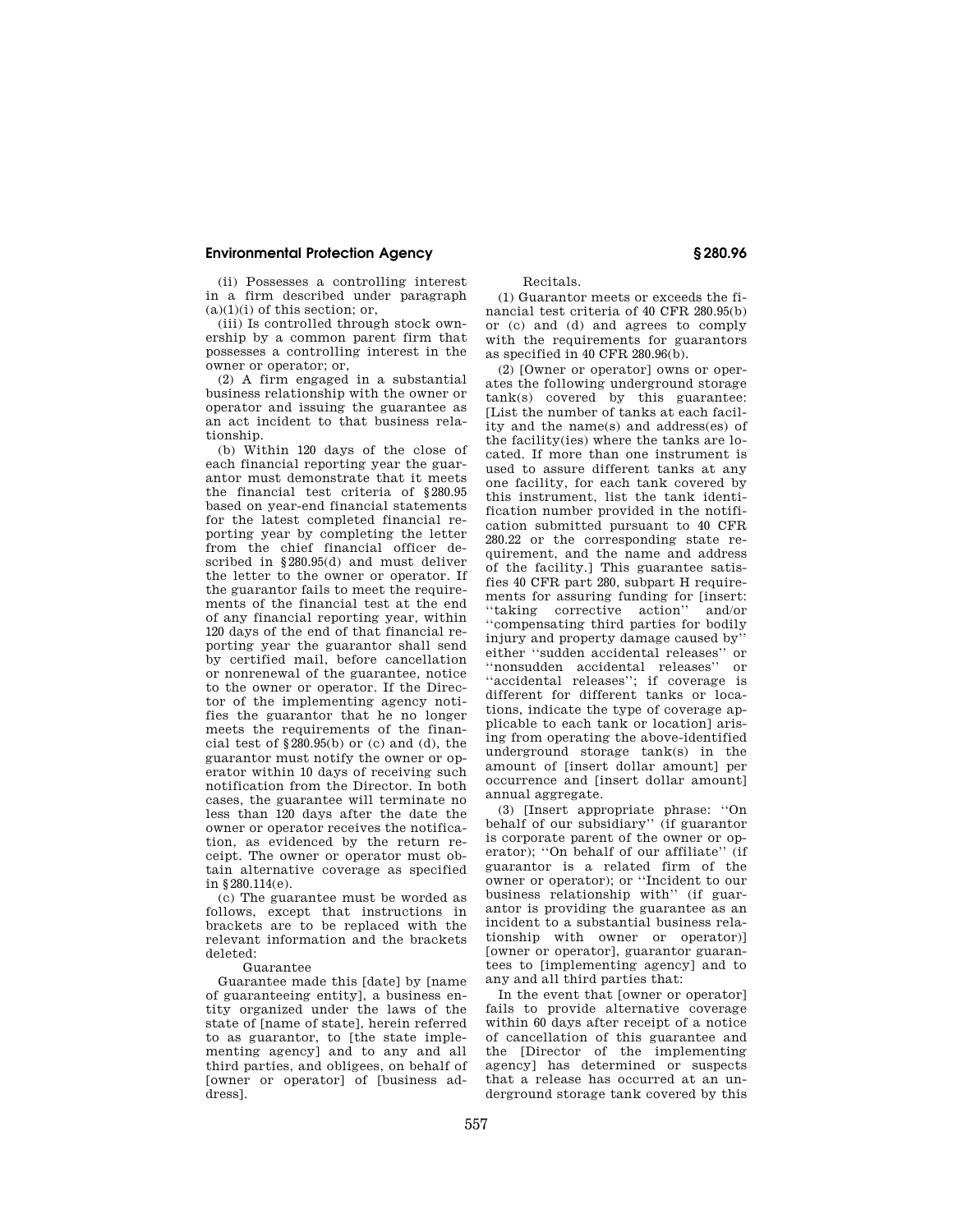guarantee, the guarantor, upon instructions from the [Director], shall fund a standby trust fund in accordance with the provisions of 40 CFR 280.112, in an amount not to exceed the coverage limits specified above.

In the event that the [Director] determines that [owner or operator] has failed to perform corrective action for releases arising out of the operation of the above-identified tank(s) in accordance with 40 CFR part 280, subpart F, the guarantor upon written instructions from the [Director] shall fund a standby trust in accordance with the provisions of 40 CFR 280.112, in an amount not to exceed the coverage limits specified above.

If [owner or operator] fails to satisfy a judgment or award based on a determination of liability for bodily injury or property damage to third parties caused by [''sudden'' and/or ''nonsudden''] accidental releases arising from the operation of the above-identified tank(s), or fails to pay an amount agreed to in settlement of a claim arising from or alleged to arise from such injury or damage, the guarantor, upon written instructions from the [Director], shall fund a standby trust in accordance with the provisions of 40 CFR 280.112 to satisfy such judgment(s), award(s), or settlement agreement(s) up to the limits of coverage specified above.

(4) Guarantor agrees that if, at the end of any fiscal year before cancellation of this guarantee, the guarantor fails to meet the financial test criteria of 40 CFR 280.95(b) or (c) and (d), guarantor shall send within 120 days of such failure, by certified mail, notice to [owner or operator]. The guarantee will terminate 120 days from the date of receipt of the notice by [owner or operator], as evidenced by the return receipt.

(5) Guarantor agrees to notify [owner or operator] by certified mail of a voluntary or involuntary proceeding under Title 11 (Bankruptcy), U.S. Code naming guarantor as debtor, within 10 days after commencement of the proceeding.

(6) Guarantor agrees to remain bound under this guarantee notwithstanding any modification or alteration of any

**§ 280.96 40 CFR Ch. I (7–1–21 Edition)** 

obligation of [owner or operator] pursuant to 40 CFR part 280.

(7) Guarantor agrees to remain bound under this guarantee for so long as [owner or operator] must comply with the applicable financial responsibility requirements of 40 CFR part 280, subpart H for the above-identified tank(s), except that guarantor may cancel this guarantee by sending notice by certified mail to [owner or operator], such cancellation to become effective no earlier than 120 days after receipt of such notice by [owner or operator], as evidenced by the return receipt.

(8) The guarantor's obligation does not apply to any of the following:

(a) Any obligation of [insert owner or operator] under a workers' compensation, disability benefits, or unemployment compensation law or other similar law;

(b) Bodily injury to an employee of [insert owner or operator] arising from, and in the course of, employment by [insert owner or operator];

(c) Bodily injury or property damage arising from the ownership, maintenance, use, or entrustment to others of any aircraft, motor vehicle, or watercraft;

(d) Property damage to any property owned, rented, loaded to, in the care, custody, or control of, or occupied by [insert owner or operator] that is not the direct result of a release from a petroleum underground storage tank;

(e) Bodily damage or property damage for which [insert owner or operator] is obligated to pay damages by reason of the assumption of liability in a contract or agreement other than a contract or agreement entered into to meet the requirements of 40 CFR 280.93.

(9) Guarantor expressly waives notice of acceptance of this guarantee by [the implementing agency], by any or all third parties, or by [owner or operator].

I hereby certify that the wording of this guarantee is identical to the wording specified in 40 CFR 280.96(c) as such regulations were constituted on the effective date shown immediately below. Effective date:

[Name of guarantor]

[Authorized signature for guarantor] [Name of person signing]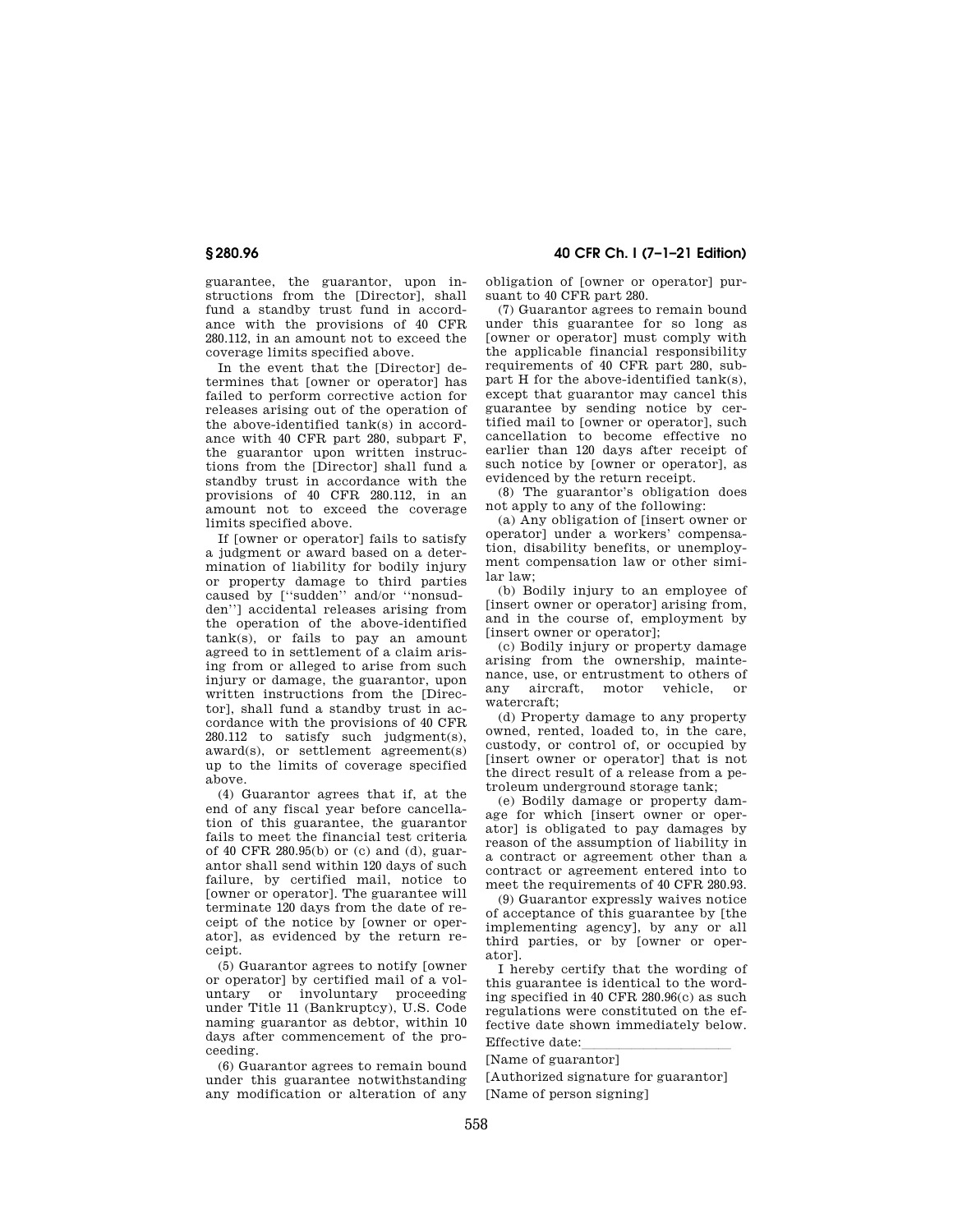[Title of person signing]

lllalla sin anno 1980. I se anno 1980 anno 1980 anno 1980 anno 1980 anno 1980 anno 1980.

Signature of witness or notary:

(d) An owner or operator who uses a guarantee to satisfy the requirements of §280.93 must establish a standby trust fund when the guarantee is obtained. Under the terms of the guarantee, all amounts paid by the guarantor under the guarantee will be deposited directly into the standby trust fund in accordance with instructions from the Director of the implementing agency under §280.112. This standby trust fund must meet the requirements specified in §280.103.

## **§ 280.97 Insurance and risk retention group coverage.**

(a) An owner or operator may satisfy the requirements of §280.93 by obtaining liability insurance that conforms to the requirements of this section from a qualified insurer or risk retention group. Such insurance may be in the form of a separate insurance policy or an endorsement to an existing insurance policy.

(b) Each insurance policy must be amended by an endorsement worded as specified in paragraph (b)(1) of this section, or evidenced by a certificate of insurance worded as specified in paragraph (b)(2) of this section, except that instructions in brackets must be replaced with the relevant information and the brackets deleted:

(1) Endorsement.

Name: [name of each covered location] llland av den stadsmannsna og stadsmannsna og stadsmannsna og stadsmannsna og stadsmannsna og stadsmannsna og

Address: [address of each covered location] llland av den stadsmannsna og stadsmannsna og stadsmannsna og stadsmannsna og stadsmannsna og stadsmannsna og

Policy Number:

lllalla sin anno 1980. I se anno 1980 anno 1980 anno 1980 anno 1980 anno 1980 anno 1980. Period of Coverage: [current policy period] llland i senator and a senator and a senator and a senator and a senator and a senator and

llland av den stadsmannsna og stadsmannsna og stadsmannsna og stadsmannsna og stadsmannsna og stadsmannsna og Address of [Insurer or Risk Retention] Group]: llland av den stadsmannsna og stadsmannsna og stadsmannsna og stadsmannsna og stadsmannsna og stadsmannsna og

llland av den stadsmannsna og stadsmannsna og stadsmannsna og stadsmannsna og stadsmannsna og stadsmannsna og

lllalla sin anno 1980. I se anno 1980 anno 1980 anno 1980 anno 1980 anno 1980 anno 1980.

Address of Insured:

Name of Insured:

llendorsement:

1. This endorsement certifies that the policy to which the endorsement is attached provides liability insurance covering the following underground storage tanks:

llland av den stadsmannsna og stadsmannsna og stadsmannsna og stadsmannsna og stadsmannsna og stadsmannsna og

llland av den stadsmannsna og stadsmannsna og stadsmannsna og stadsmannsna og stadsmannsna og stadsmannsna og

[List the number of tanks at each facility and the name(s) and address(es) of the facility(ies) where the tanks are located. If more than one instrument is used to assure different tanks at any one facility, for each tank covered by this instrument, list the tank identification number provided in the notification submitted pursuant to 40 CFR 280.22, or the corresponding state requirement, and the name and address of the facility.] for [insert: ''taking corrective action'' and/or ''compensating third parties for bodily injury and property damage caused by'' either ''sudden accidental releases'' or ''nonsudden accidental releases'' or ''accidental releases''; in accordance with and subject to the limits of liability, exclusions, conditions, and other terms of the policy; if coverage is different for different tanks or locations, indicate the type of coverage applicable to each tank or location] arising from operating the underground storage tank(s) identified above.

The limits of liability are [insert the dollar amount of the ''each Occurrence'' and ''annual aggregate'' limits of the Insurer's or Group's liability; if the amount of coverage is different for different types of coverage or for different underground storage tanks or locations, indicate the amount of coverage for each type of coverage and/or for each underground storage tank or location], exclusive of legal defense costs, which are subject to a separate limit under the policy. This coverage is provided under [policy number]. The effective date of said policy is [date].

2. The insurance afforded with respect to such occurrences is subject to all of the terms and conditions of the policy; provided, however, that any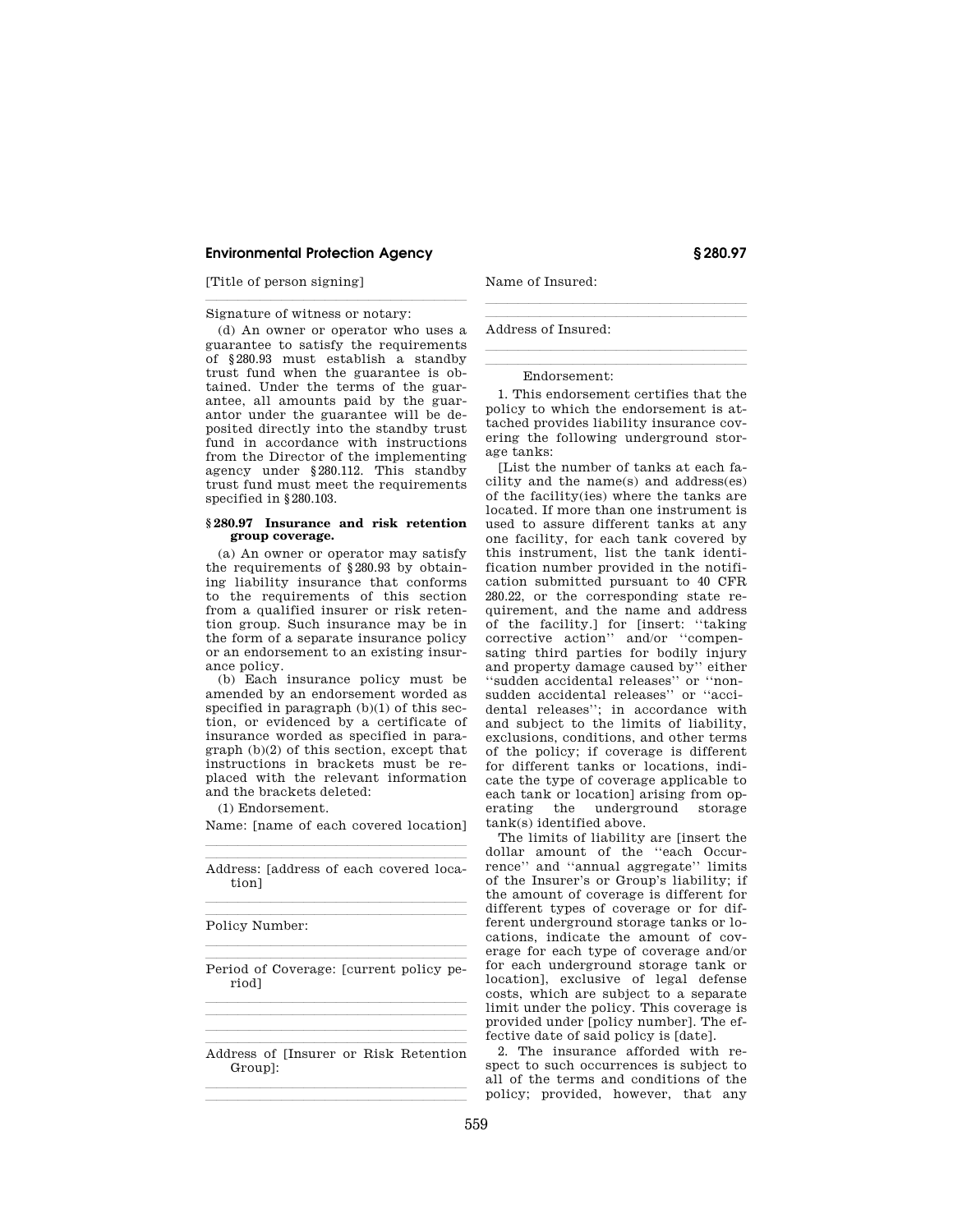provisions inconsistent with subsections (a) through (e) of this Paragraph 2 are hereby amended to conform with subsections (a) through (e);

a. Bankruptcy or insolvency of the insured shall not relieve the [''Insurer'' or ''Group''] of its obligations under the policy to which this endorsement is attached.

b. The [''Insurer'' or ''Group''] is liable for the payment of amounts within any deductible applicable to the policy to the provider of corrective action or a damaged third-party, with a right of reimbursement by the insured for any such payment made by the [''Insurer'' or ''Group'']. This provision does not apply with respect to that amount of any deductible for which coverage is demonstrated under another mechanism or combination of mechanisms as specified in 40 CFR 280.95–280.102 and 280.104–280.107.

c. Whenever requested by [a Director of an implementing agency], the [''Insurer'' or ''Group''] agrees to furnish to [the Director] a signed duplicate original of the policy and all endorsements.

d. Cancellation or any other termination of the insurance by the [''Insurer" or "Group"], except for nonpayment of premium or misrepresentation by the insured, will be effective only upon written notice and only after the expiration of 60 days after a copy of such written notice is received by the insured. Cancellation for non-payment of premium or misrepresentation by the insured will be effective only upon written notice and only after expiration of a minimum of 10 days after a copy of such written notice is received by the insured.

[Insert for claims-made policies:

e. The insurance covers claims otherwise covered by the policy that are reported to the ["Insurer" or "Group"] within six months of the effective date of cancellation or non-renewal of the policy except where the new or renewed policy has the same retroactive date or a retroactive date earlier than that of the prior policy, and which arise out of any covered occurrence that commenced after the policy retroactive date, if applicable, and prior to such policy renewal or termination date. Claims reported during such extended reporting period are subject to the

**§ 280.97 40 CFR Ch. I (7–1–21 Edition)** 

terms, conditions, limits, including limits of liability, and exclusions of the policy.]

I hereby certify that the wording of this instrument is identical to the wording in 40 CFR 280.97(b)(1) and that the [''Insurer'' or ''Group''] is [''licensed to transact the business of insurance or eligible to provide insurance as an excess or surplus lines insurer in one or more states''].

[Signature of authorized representative of Insurer or Risk Retention Group]

[Name of person signing]

[Title of person signing], Authorized Representative of [name of Insurer or Risk Retention Group]

[Address of Representative]

(2) *Certificate of Insurance.* 

Name: [name of each covered location] llland av den stadsmannsna og stadsmannsna og stadsmannsna og stadsmannsna og stadsmannsna og stadsmannsna og

Address: [address of each covered location] llland av den stadsmannsna og stadsmannsna og stadsmannsna og stadsmannsna og stadsmannsna og stadsmannsna og

Policy Number:

Endorsement (if applicable):

llland av den stadsmannsna og stadsmannsna og stadsmannsna og stadsmannsna og stadsmannsna og stadsmannsna og Period of Coverage: [current policy period]

llland av den stadsmannsna og stadsmannsna og stadsmannsna og stadsmannsna og stadsmannsna og stadsmannsna og

lllalla sin anno 1980. I se anno 1980 anno 1980 anno 1980 anno 1980 anno 1980 anno 1980. Name of [Insurer or Risk Retention Group]:

llland i senator and a senator and a senator and a senator and a senator and a senator and Address of [Insurer or Risk Retention Group]:

lllalla sin anno 1980. I se anno 1980 anno 1980 anno 1980 anno 1980 anno 1980 anno 1980.

llland av den stadsmannsna og stadsmannsna og stadsmannsna og stadsmannsna og stadsmannsna og stadsmannsna og

lllalla sin anno 1980. I se anno 1980 anno 1980 anno 1980 anno 1980 anno 1980 anno 1980. lllalla sin anno 1980. I se anno 1980 anno 1980 anno 1980 anno 1980 anno 1980 anno 1980.

Name of Insured:

Address of Insured:

**Certification:** 

1. [Name of Insurer or Risk Retention Group], [the ''Insurer'' or ''Group''], as identified above, hereby certifies that it has issued liability insurance covering the following underground storage tank(s):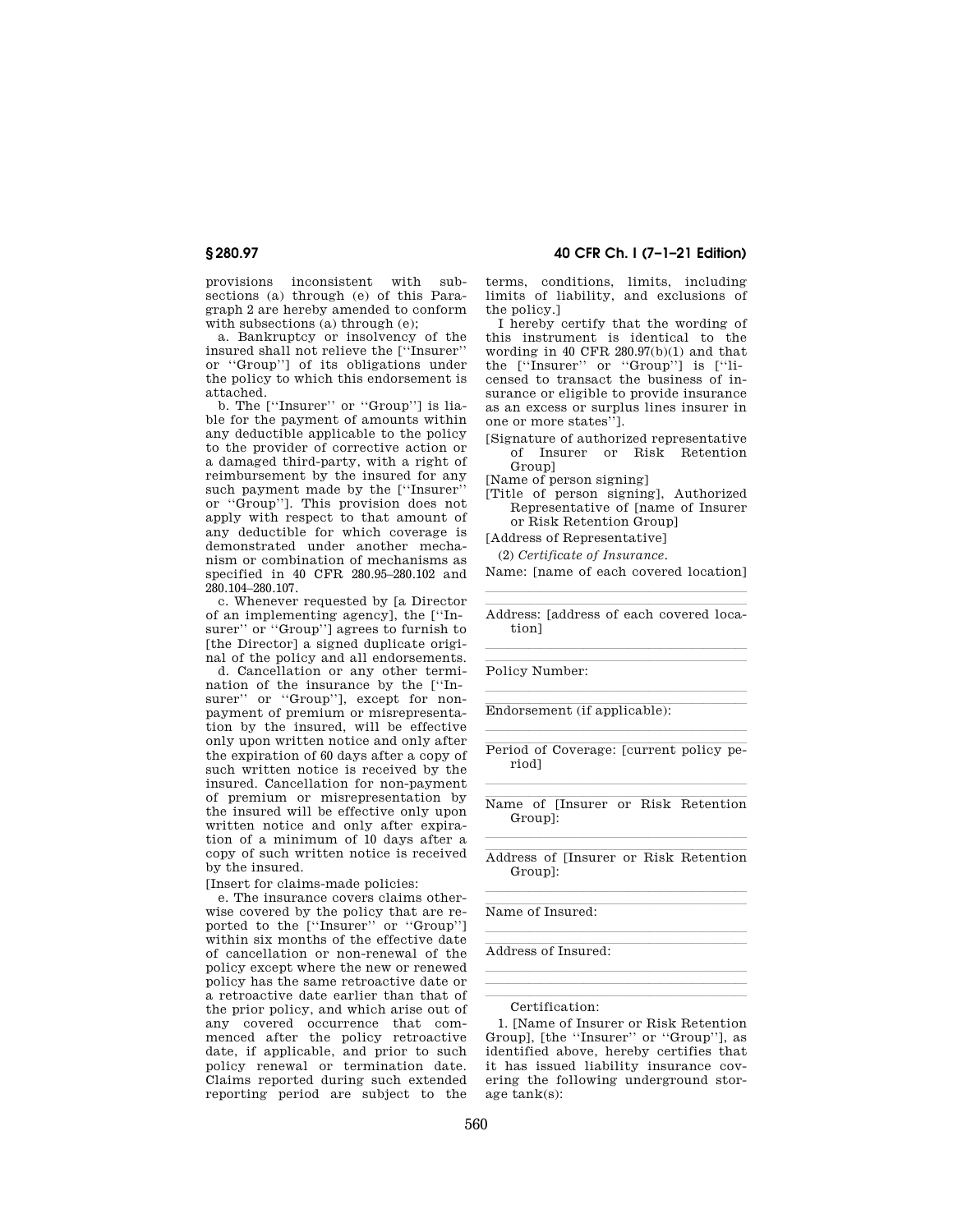[List the number of tanks at each facility and the name(s) and address(es) of the facility(ies) where the tanks are located. If more than one instrument is used to assure different tanks at any one facility, for each tank covered by this instrument, list the tank identification number provided in the notification submitted pursuant to 40 CFR 280.22, or the corresponding state requirement, and the name and address of the facility.] for [insert: ''taking corrective action'' and/or ''compensating third parties for bodily injury and property damage caused by'' either ''sudden accidental releases'' or ''nonsudden accidental releases'' or ''accidental releases''; in accordance with and subject to the limits of liability, exclusions, conditions, and other terms of the policy; if coverage is different for different tanks or locations, indicate the type of coverage applicable to each tank or location] arising from op-<br>erating the underground storage underground storage tank(s) identified above.

The limits of liability are [insert the dollar amount of the "each occur-<br>rence" and "annual aggregate" limits and "annual aggregate" limits of the Insurer's or Group's liability; if the amount of coverage is different for different types of coverage or for different underground storage tanks or locations, indicate the amount of coverage for each type of coverage and/or for each underground storage tank or location], exclusive of legal defense costs, which are subject to a separate limit under the policy. This coverage is provided under [policy number]. The effective date of said policy is [date].

2. The [''Insurer'' or ''Group''] further certifies the following with respect to the insurance described in Paragraph 1:

a. Bankruptcy or insolvency of the insured shall not relieve the [''Insurer'' or ''Group''] of its obligations under the policy to which this certificate applies.

b. The [''Insurer'' or ''Group''] is liable for the payment of amounts within any deductible applicable to the policy to the provider of corrective action or a damaged third-party, with a right of reimbursement by the insured for any such payment made by the [''Insurer'' or ''Group'']. This provision does not apply with respect to that amount of any deductible for which coverage is

demonstrated under another mechanism or combination of mechanisms as specified in 40 CFR 280.95–280.102 and 280.104–280.107.

c. Whenever requested by [a Director of an implementing agency], the [''Insurer" or "Group"] agrees to furnish to [the Director] a signed duplicate original of the policy and all endorsements.

d. Cancellation or any other termination of the insurance by the [''Insurer" or "Group"], except for nonpayment of premium or misrepresentation by the insured, will be effective only upon written notice and only after the expiration of 60 days after a copy of such written notice is received by the insured. Cancellation for non-payment of premium or misrepresentation by the insured will be effective only upon written notice and only after expiration of a minimum of 10 days after a copy of such written notice is received by the insured.

[Insert for claims-made policies]:

e. The insurance covers claims otherwise covered by the policy that are reported to the [''Insurer'' or ''Group''] within six months of the effective date of cancellation or non-renewal of the policy except where the new or renewed policy has the same retroactive date or a retroactive date earlier than that of the prior policy, and which arise out of any covered occurrence that commenced after the policy retroactive date, if applicable, and prior to such policy renewal or termination date. Claims reported during such extended reporting period are subject to the terms, conditions, limits, including limits of liability, and exclusions of the policy.]

I hereby certify that the wording of this instrument is identical to the wording in 40 CFR  $280.97(b)(2)$  and that the [''Insurer'' or ''Group''] is [''licensed to transact the business of insurance, or eligible to provide insurance as an excess or surplus lines insurer, in one or more states''].

[Signature of authorized representative of Insurer]

[Type name]

[Title], Authorized Representative of [name of Insurer or Risk Retention Group]

[Address of Representative]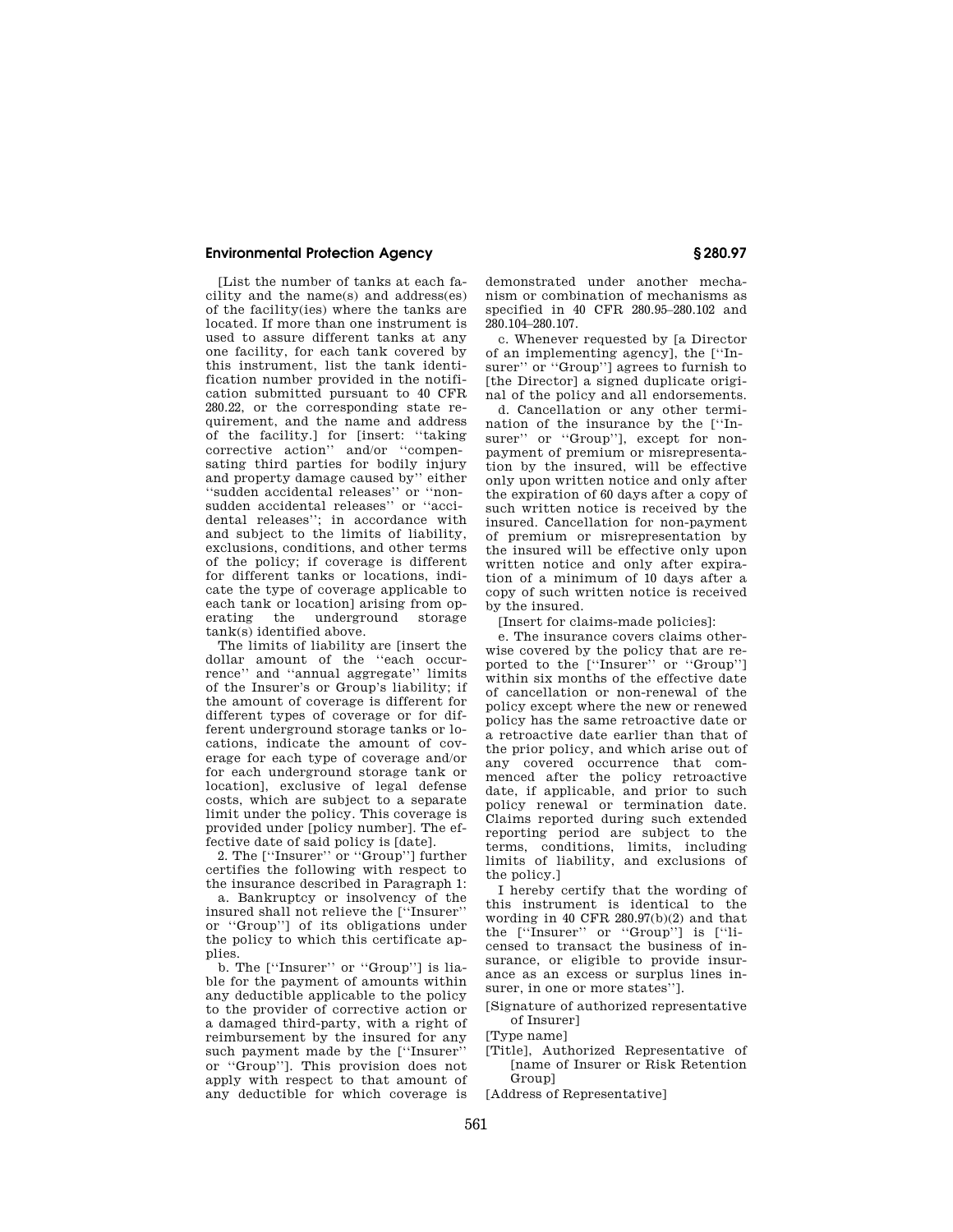(c) Each insurance policy must be issued by an insurer or a risk retention group that, at a minimum, is licensed to transact the business of insurance or eligible to provide insurance as an excess or surplus lines insurer in one or more states.

# **§ 280.98 Surety bond.**

(a) An owner or operator may satisfy the requirements of §280.93 by obtaining a surety bond that conforms to the requirements of this section. The surety company issuing the bond must be among those listed as acceptable sureties on federal bonds in the latest Circular 570 of the U.S. Department of the Treasury.

(b) The surety bond must be worded as follows, except that instructions in brackets must be replaced with the relevant information and the brackets deleted:

#### Performance Bond

Date bond executed:

Period of coverage:

Principal: [legal name and business address of owner or operator]

Type of organization: [insert "individual,'' ''joint venture,'' ''partnership,'' or ''corporation'']

State of incorporation (if applicable):

Surety(ies):  $[name(s)$  and business address(es)]

Scope of Coverage: [List the number of tanks at each facility and the name(s) and address(es) of the facility(ies) where the tanks are located. If more than one instrument is used to assure different tanks at any one facility, for each tank covered by this instrument, list the tank identification number provided in the notification submitted pursuant to 40 CFR 280.22, or the corresponding state requirement, and the name and address of the facility. List the coverage guaranteed by the bond: ''taking corrective action'' and/or ''compensating third parties for bodily injury and

# **§ 280.98 40 CFR Ch. I (7–1–21 Edition)**

property damage caused by'' either 'sudden accidental releases" or ''nonsudden accidental releases'' or ''accidental releases'' ''arising from operating the underground storage Tank''].

Penal sums of bond: Per occurrence \$

Annual aggregate \$

Surety's bond number:

Know All Persons by These Presents, that we, the Principal and Surety(ies), hereto are firmly bound to [the implementing agency], in the above penal sums for the payment of which we bind ourselves, our heirs, executors, administrators, successors, and assigns jointly and severally; provided that, where the Surety(ies) are corporations acting as co-sureties, we, the Sureties, bind ourselves in such sums jointly and severally only for the purpose of allowing a joint action or actions against any or all of us, and for all other purposes each Surety binds itself, jointly and severally with the Principal, for the payment of such sums only as is set forth opposite the name of such Surety, but if no limit of liability is indicated, the limit of liability shall be the full amount of the penal sums.

Whereas said Principal is required under Subtitle I of the Solid Waste Disposal Act, as amended, to provide financial assurance for [insert: ''taking corrective action'' and/or ''compensating third parties for bodily injury and property damage caused by'' either ''sudden accidental releases'' or ''nonsudden accidental releases" or "accidental releases''; if coverage is different for different tanks or locations, indicate the type of coverage applicable to each tank or location] arising from operating the underground storage tanks identified above, and

Whereas said Principal shall establish a standby trust fund as is required when a surety bond is used to provide such financial assurance;

Now, therefore, the conditions of the obligation are such that if the Principal shall faithfully [''take corrective action, in accordance with 40 CFR part 280, subpart F and the Director of the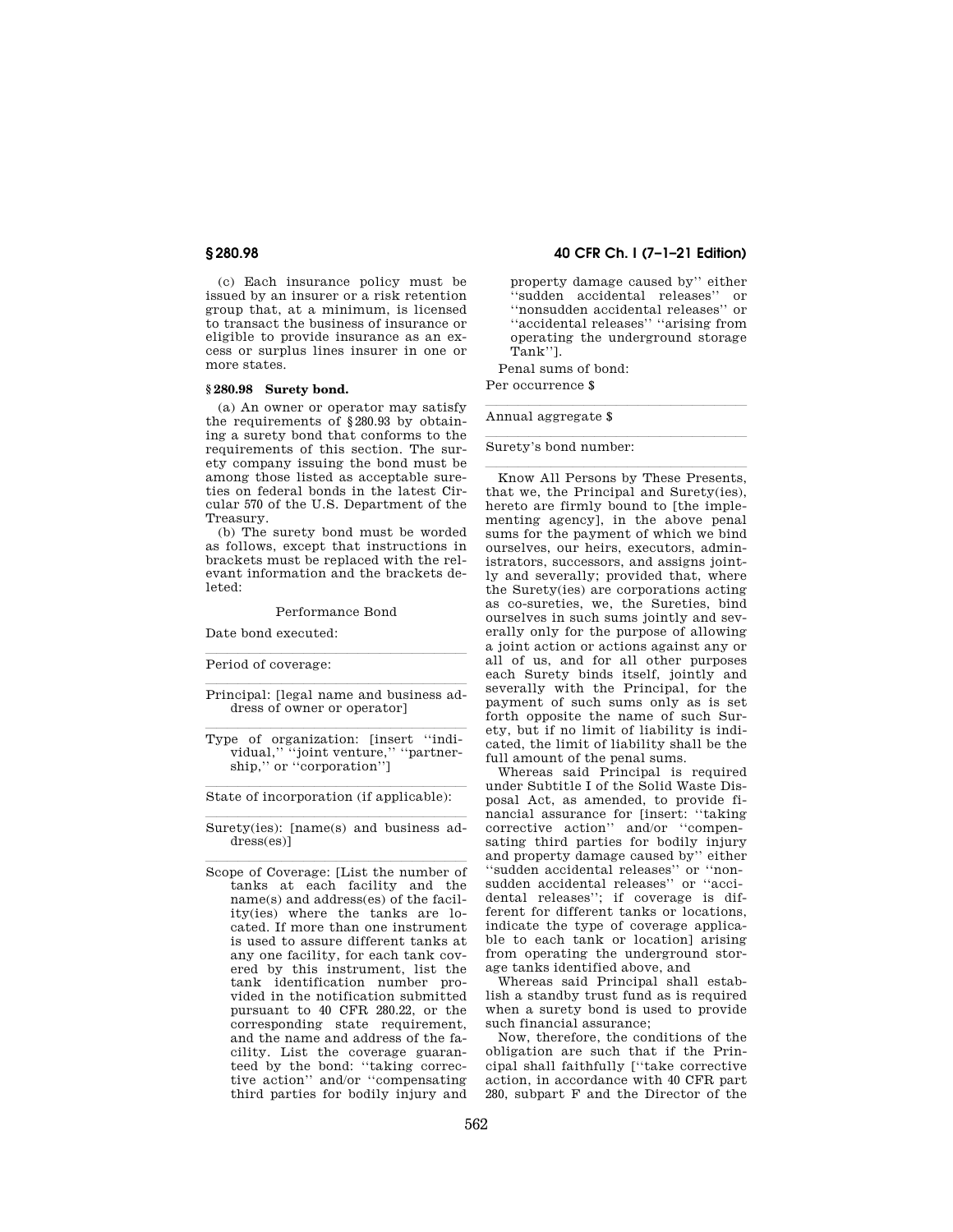state implementing agency's instructions for,'' and/or ''compensate injured third parties for bodily injury and property damage caused by'' either 'sudden accidental releases'' or "nonsudden accidental releases" or "accidental releases''] arising from operating the tank(s) identified above, or if the Principal shall provide alternate financial assurance, as specified in 40 CFR part 280, subpart H, within 120 days after the date the notice of cancellation is received by the Principal from the Surety(ies), then this obligation shall be null and void; otherwise it is to remain in full force and effect.

Such obligation does not apply to any of the following:

(a) Any obligation of [insert owner or operator] under a workers' compensation, disability benefits, or unemployment compensation law or other similar law;

(b) Bodily injury to an employee of [insert owner or operator] arising from, and in the course of, employment by [insert owner or operator];

(c) Bodily injury or property damage arising from the ownership, maintenance, use, or entrustment to others of any aircraft, motor vehicle, or watercraft;

(d) Property damage to any property owned, rented, loaned to, in the care, custody, or control of, or occupied by [insert owner or operator] that is not the direct result of a release from a petroleum underground storage tank;

(e) Bodily injury or property damage for which [insert owner or operator] is obligated to pay damages by reason of the assumption of liability in a contract or agreement other than a contract or agreement entered into to meet the requirements of 40 CFR 280.93.

The Surety(ies) shall become liable on this bond obligation only when the Principal has failed to fulfill the conditions described above.

Upon notification by [the Director of the implementing agency] that the Principal has failed to [''take corrective action, in accordance with 40 CFR part 280, subpart F and the Director's instructions,'' and/or ''compensate injured third parties''] as guaranteed by this bond, the Surety(ies) shall either perform [''corrective action in accordance with 40 CFR part 280 and the Director's instructions,'' and/or ''thirdparty liability compensation''] or place funds in an amount up to the annual aggregate penal sum into the standby trust fund as directed by [the Regional Administrator or the Director] under 40 CFR 280.112.

Upon notification by [the Director] that the Principal has failed to provide alternate financial assurance within 60 days after the date the notice of cancellation is received by the Principal from the Surety(ies) and that [the Director] has determined or suspects that a release has occurred, the Surety(ies) shall place funds in an amount not exceeding the annual aggregate penal sum into the standby trust fund as directed by [the Director] under 40 CFR 280.112.

The Surety(ies) hereby waive(s) notification of amendments to applicable laws, statutes, rules, and regulations and agrees that no such amendment shall in any way alleviate its (their) obligation on this bond.

The liability of the Surety(ies) shall not be discharged by any payment or succession of payments hereunder, unless and until such payment or payments shall amount in the annual aggregate to the penal sum shown on the face of the bond, but in no event shall the obligation of the Surety(ies) hereunder exceed the amount of said annual aggregate penal sum.

The Surety(ies) may cancel the bond by sending notice of cancellation by certified mail to the Principal, provided, however, that cancellation shall not occur during the 120 days beginning on the date of receipt of the notice of cancellation by the Principal, as evidenced by the return receipt.

The Principal may terminate this bond by sending written notice to the Surety(ies).

In Witness Thereof, the Principal and Surety(ies) have executed this Bond and have affixed their seals on the date set forth above.

The persons whose signatures appear below hereby certify that they are authorized to execute this surety bond on behalf of the Principal and Surety(ies) and that the wording of this surety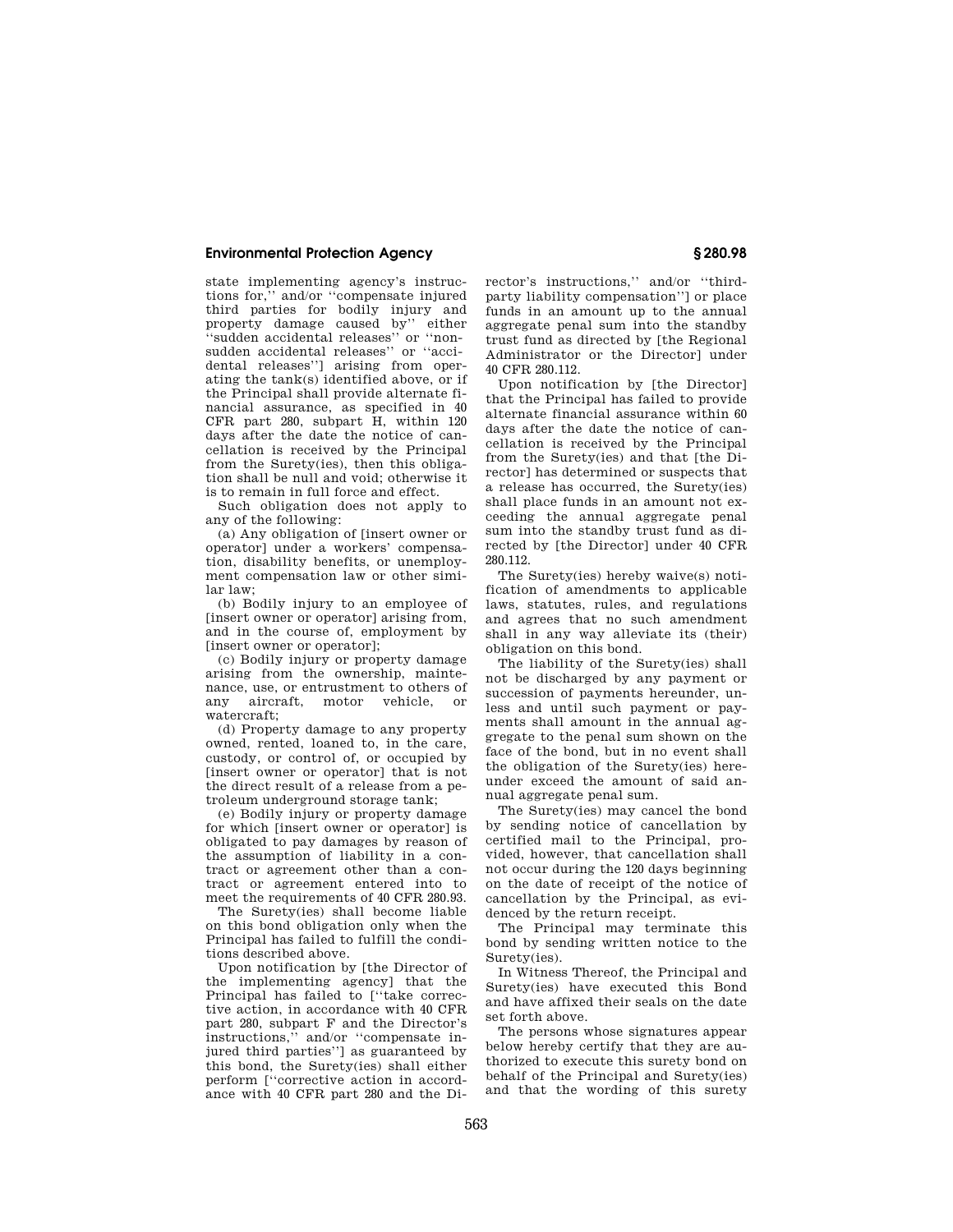bond is identical to the wording specified in 40 CFR 280.98(b) as such regulations were constituted on the date this bond was executed.

Principal

[Signature(s)] [Names(s)] [Title(s)] [Corporate seal]

Corporate Surety(ies)

[Name and address] [State of Incorporation: ] [Liability limit: \$ [Signature(s)] [Names(s) and title(s)] [Corporate seal]

[For every co-surety, provide signature(s), corporate seal, and other information in the same manner as for Surety above.]

Bond premium:  $\frac{1}{\epsilon}$   $\frac{1}{\epsilon}$  (c) Under the terms of the bond, the surety will become liable on the bond obligation when the owner or operator fails to perform as guaranteed by the bond. In all cases, the surety's liability is limited to the per-occurrence and annual aggregate penal sums.

(d) The owner or operator who uses a surety bond to satisfy the requirements of §280.93 must establish a standby trust fund when the surety bond is acquired. Under the terms of the bond, all amounts paid by the surety under the bond will be deposited directly into the standby trust fund in accordance with instructions from the Director under §280.112. This standby trust fund must meet the requirements specified in §280.103.

#### **§ 280.99 Letter of credit.**

(a) An owner or operator may satisfy the requirements of §280.93 by obtaining an irrevocable standby letter of credit that conforms to the requirements of this section. The issuing institution must be an entity that has the authority to issue letters of credit in each state where used and whose letter-of-credit operations are regulated and examined by a federal or state agency.

(b) The letter of credit must be worded as follows, except that instructions in brackets are to be replaced with the

**§ 280.99 40 CFR Ch. I (7–1–21 Edition)** 

relevant information and the brackets deleted:

Irrevocable Standby Letter of Credit

[Name and address of issuing institution]

[Name and address of Director(s) of state implementing agency(ies)]

Dear Sir or Madam: We hereby establish our Irrevocable Standby Letter of<br>Credit No. in your favor, at the re-Credit No. \_\_\_\_\_ in your favor, at the request and for the account of [owner or operator name] of [address] up to the aggregate amount of [in words] U.S. dollars (\$[insert dollar amount]), available upon presentation [insert, if more than one Director of a state implementing agency is a beneficiary, ''by any one of you''] of

(1) your sight draft, bearing reference

to this letter of credit, No.  $\qquad$  and (2) your signed statement reading as follows: ''I certify that the amount of the draft is payable pursuant to regulations issued under authority of Subtitle I of the Solid Waste Disposal Act, as amended.''

This letter of credit may be drawn on to cover [insert: ''taking corrective action'' and/or ''compensating third parties for bodily injury and property damage caused by'' either ''sudden accidental releases'' or ''nonsudden accidental releases'' or ''accidental releases''] arising from operating the underground storage tank(s) identified below in the amount of [in words] \$[insert dollar amount] per occurrence and [in words] \$[insert dollar amount] annual aggregate:

[List the number of tanks at each facility and the name(s) and address(es) of the facility(ies) where the tanks are located. If more than one instrument is used to assure different tanks at any one facility, for each tank covered by this instrument, list the tank identification number provided in the notification submitted pursuant to 40 CFR 280.22, or the corresponding state requirement, and the name and address of the facility.]

The letter of credit may not be drawn on to cover any of the following:

(a) Any obligation of [insert owner or operator] under a workers' compensation, disability benefits, or unemployment compensation law or other similar law;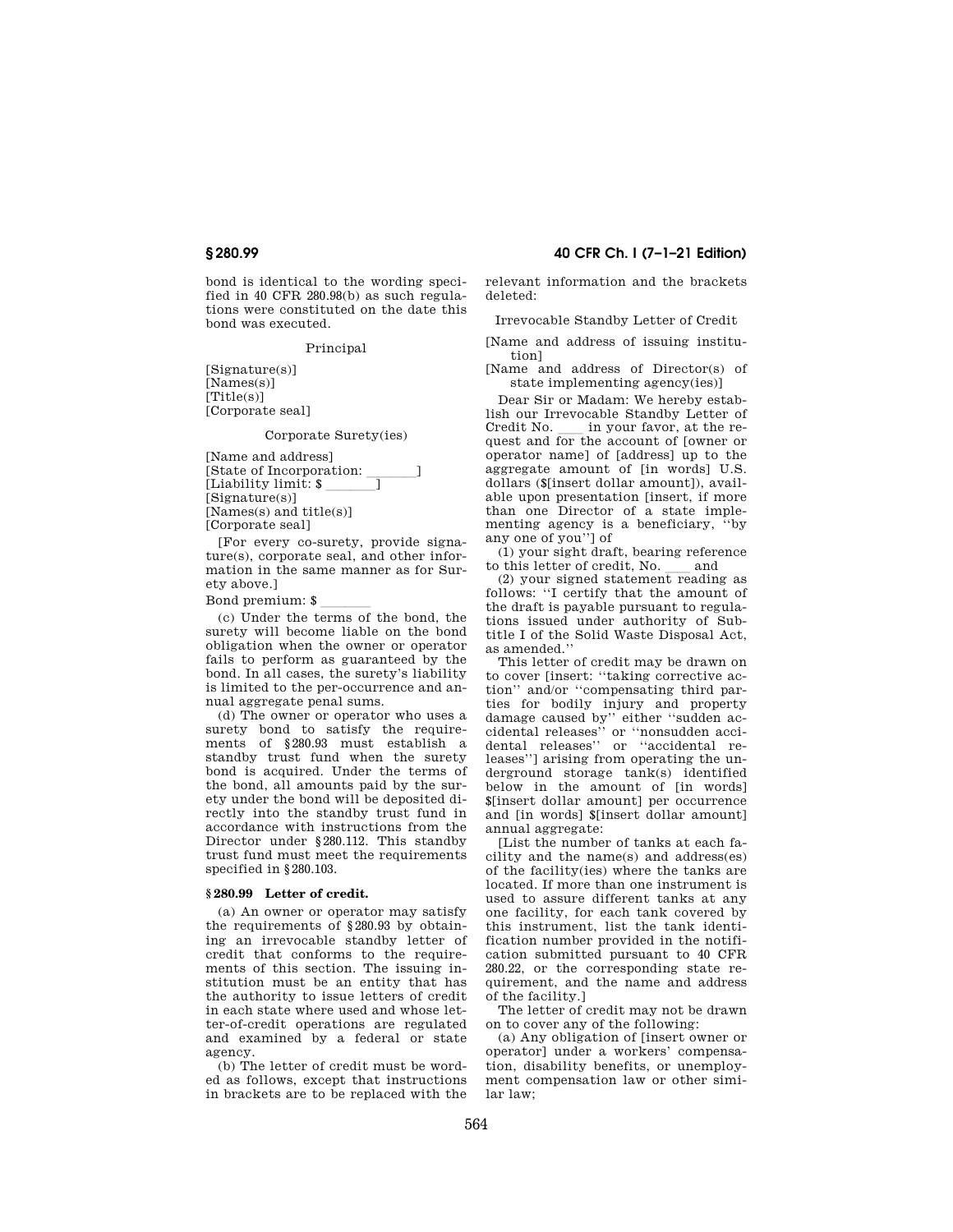(b) Bodily injury to an employee of [insert owner or operator] arising from, and in the course of, employment by [insert owner or operator];

(c) Bodily injury or property damage arising from the ownership, maintenance, use, or entrustment to others of any aircraft, motor vehicle, or watercraft;

(d) Property damage to any property owned, rented, loaned to, in the care, custody, or control of, or occupied by [insert owner or operator] that is not the direct result of a release from a petroleum underground storage tank;

(e) Bodily injury or property damage for which [insert owner or operator] is obligated to pay damages by reason of the assumption of liability in a contract or agreement other than a contract or agreement entered into to meet the requirements of 40 CFR 280.93.

This letter of credit is effective as of [date] and shall expire on [date], but such expiration date shall be automatically extended for a period of [at least the length of the original term] on [expiration date] and on each successive expiration date, unless, at least 120 days before the current expiration date, we notify [owner or operator] by certified mail that we have decided not to extend this letter of credit beyond the current expiration date. In the event that [owner or operator] is so notified, any unused portion of the credit shall be available upon presentation of your sight draft for 120 days after the date of receipt by [owner or operator], as shown on the signed return receipt.

Whenever this letter of credit is drawn on under and in compliance with the terms of this credit, we shall duly honor such draft upon presentation to us, and we shall deposit the amount of the draft directly into the standby trust fund of [owner or operator] in accordance with your instructions.

We certify that the wording of this letter of credit is identical to the wording specified in 40 CFR 280.99(b) as such regulations were constituted on the date shown immediately below.

[Signature(s) and title(s) of official(s) of issuing institution]

[Date]

This credit is subject to [insert ''the most recent edition of the Uniform Customs and Practice for Documentary Credits, published and copyrighted by the International Chamber of Commerce,'' or ''the Uniform Commercial Code''].

(c) An owner or operator who uses a letter of credit to satisfy the requirements of §280.93 must also establish a standby trust fund when the letter of credit is acquired. Under the terms of the letter of credit, all amounts paid pursuant to a draft by the Director of the implementing agency will be deposited by the issuing institution directly into the standby trust fund in accordance with instructions from the Director under §280.112. This standby trust fund must meet the requirements specified in §280.103.

(d) The letter of credit must be irrevocable with a term specified by the issuing institution. The letter of credit must provide that credit be automatically renewed for the same term as the original term, unless, at least 120 days before the current expiration date, the issuing institution notifies the owner or operator by certified mail of its decision not to renew the letter of credit. Under the terms of the letter of credit, the 120 days will begin on the date when the owner or operator receives the notice, as evidenced by the return receipt.

## **§ 280.100 Use of state-required mechanism.**

(a) For underground storage tanks located in a state that does not have an approved program, and where the state requires owners or operators of underground storage tanks to demonstrate financial responsibility for taking corrective action and/or for compensating third parties for bodily injury and property damage, an owner or operator may use a state-required financial mechanism to meet the requirements of §280.93 if the Regional Administrator determines that the state mechanism is at least equivalent to the financial mechanisms specified in this subpart.

(b) The Regional Administrator will evaluate the equivalency of a state-required mechanism principally in terms of: certainty of the availability of funds for taking corrective action and/ or for compensating third parties; the amount of funds that will be made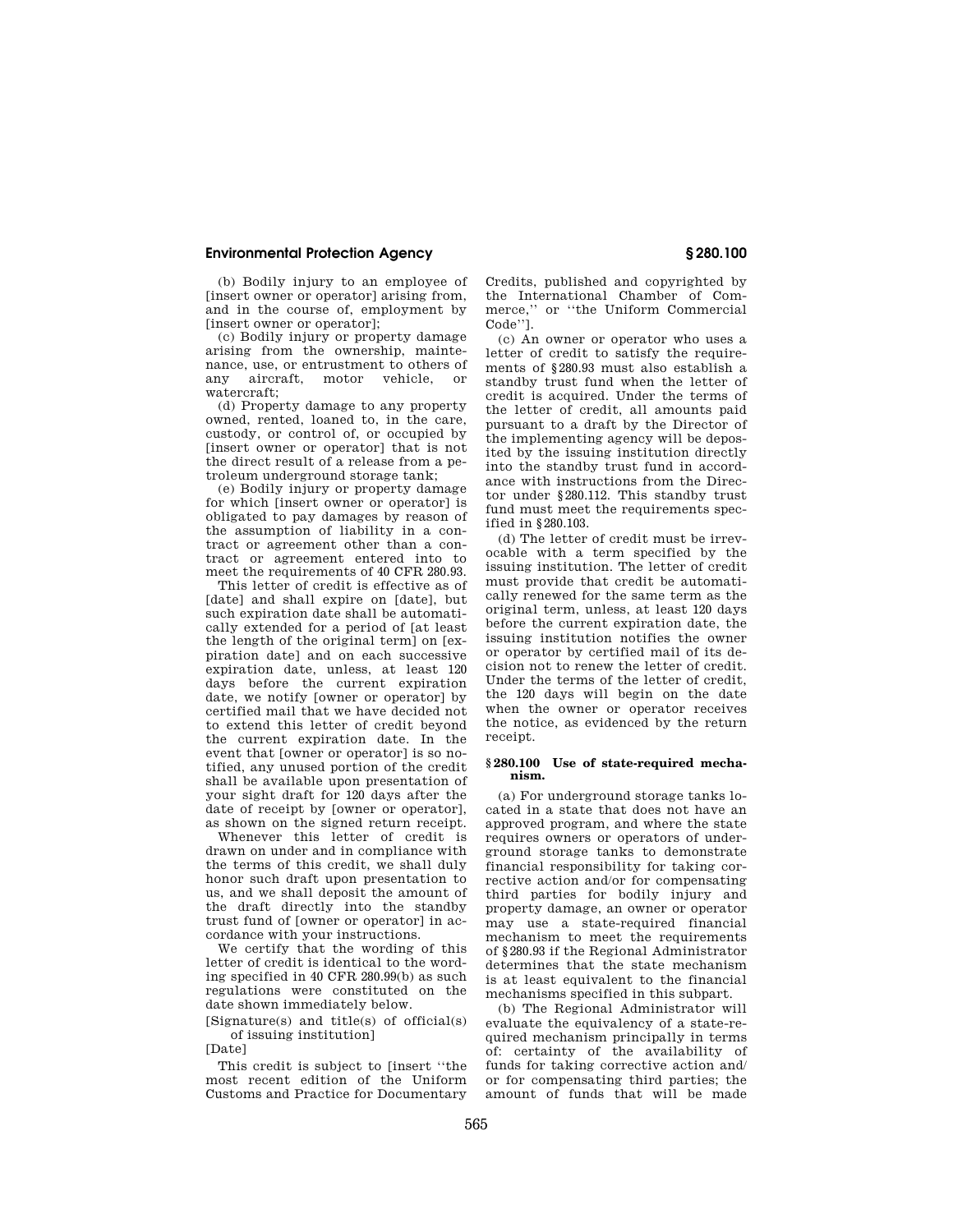available; and the types of costs covered. The Regional Administrator may also consider other factors as is necessary.

(c) The state, an owner or operator, or any other interested party may submit to the Regional Administrator a written petition requesting that one or more of the state-required mechanisms be considered acceptable for meeting the requirements of §280.93. The submission must include copies of the appropriate state statutory and regulatory requirements and must show the amount of funds for corrective action and/or for compensating third parties assured by the mechanism(s). The Regional Administrator may require the petitioner to submit additional information as is deemed necessary to make this determination.

(d) Any petition under this section may be submitted on behalf of all of the state's underground storage tank owners and operators.

(e) The Regional Administrator will notify the petitioner of his determination regarding the mechanism's acceptability in lieu of financial mechanisms specified in this subpart. Pending this determination, the owners and operators using such mechanisms will be deemed to be in compliance with the requirements of §280.93 for underground storage tanks located in the state for the amounts and types of costs covered by such mechanisms.

## **§ 280.101 State fund or other state assurance.**

(a) An owner or operator may satisfy the requirements of §280.93 for underground storage tanks located in a state, where EPA is administering the requirements of this subpart, which assures that monies will be available from a state fund or state assurance program to cover costs up to the limits specified in §280.93 or otherwise assures that such costs will be paid if the Regional Administrator determines that the state's assurance is at least equivalent to the financial mechanisms specified in this subpart.

(b) The Regional Administrator will evaluate the equivalency of a state fund or other state assurance principally in terms of: Certainty of the availability of funds for taking correc-

# **§ 280.101 40 CFR Ch. I (7–1–21 Edition)**

tive action and/or for compensating third parties; the amount of funds that will be made available; and the types of costs covered. The Regional Administrator may also consider other factors as is necessary.

(c) The state must submit to the Regional Administrator a description of the state fund or other state assurance to be supplied as financial assurance, along with a list of the classes of underground storage tanks to which the funds may be applied. The Regional Administrator may require the state to submit additional information as is deemed necessary to make a determination regarding the acceptability of the state fund or other state assurance. Pending the determination by the Regional Administrator, the owner or operator of a covered class of USTs will be deemed to be in compliance with the requirements of §280.93 for the amounts and types of costs covered by the state fund or other state assurance.

(d) The Regional Administrator will notify the state of his determination regarding the acceptability of the state's fund or other assurance in lieu of financial mechanisms specified in this subpart. Within 60 days after the Regional Administrator notifies a state that a state fund or other state assurance is acceptable, the state must provide to each owner or operator for which it is assuming financial responsibility a letter or certificate describing the nature of the state's assumption of responsibility. The letter or certificate from the state must include, or have attached to it, the following information: the facility's name and address and the amount of funds for corrective action and/or for compensating third parties that is assured by the state. The owner or operator must maintain this letter or certificate on file as proof of financial responsibility in accordance with §280.111(b)(8).

# **§ 280.102 Trust fund.**

(a) An owner or operator may satisfy the requirements of §280.93 by establishing a trust fund that conforms to the requirements of this section. The trustee must be an entity that has the authority to act as a trustee and whose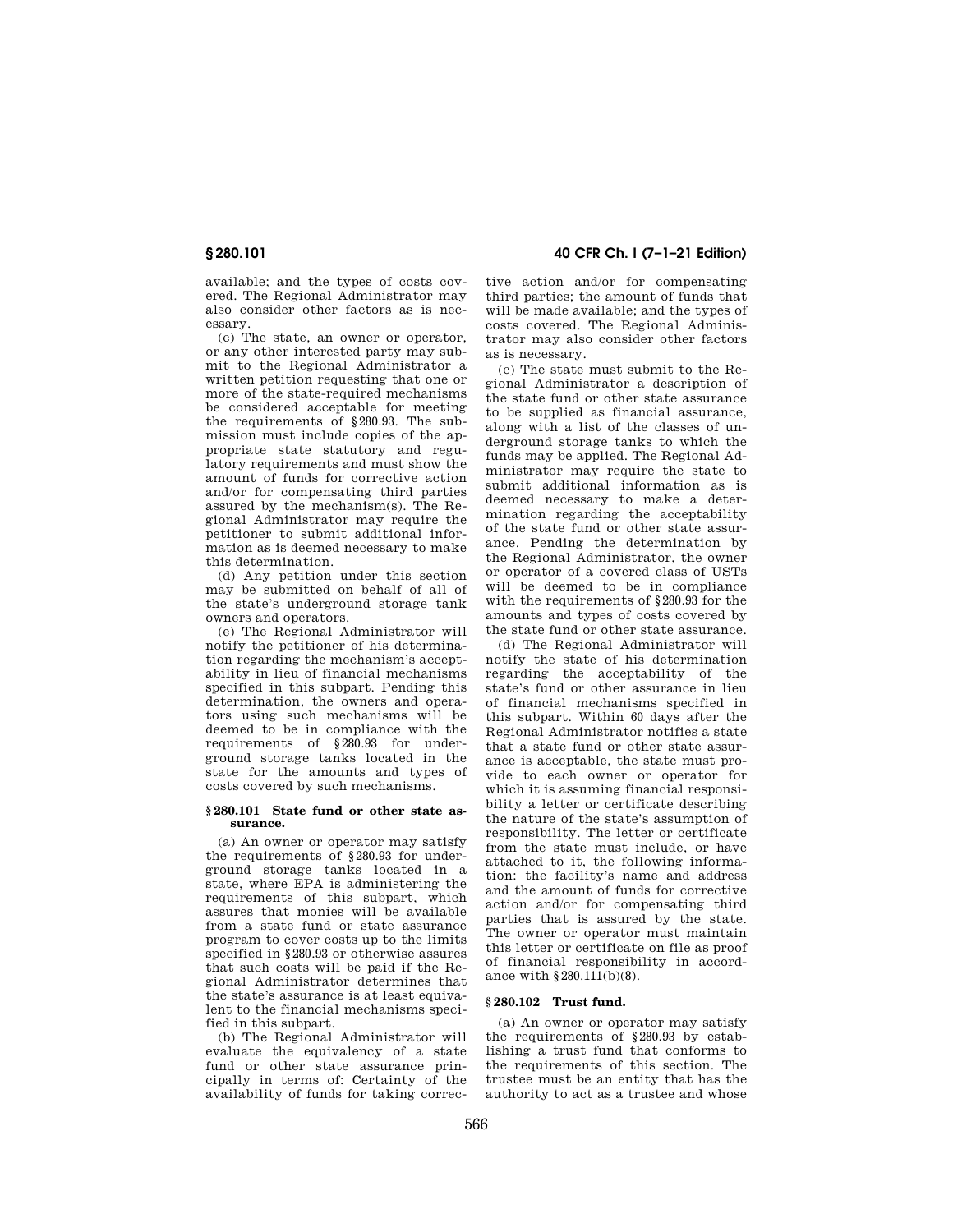trust operations are regulated and examined by a federal agency or an agency of the state in which the fund is established.

(b) The wording of the trust agreement must be identical to the wording specified in §280.103(b)(1), and must be accompanied by a formal certification of acknowledgement as specified in  $§ 280.103(b)(2)$ .

(c) The trust fund, when established, must be funded for the full required amount of coverage, or funded for part of the required amount of coverage and used in combination with other mechanism(s) that provide the remaining required coverage.

(d) If the value of the trust fund is greater than the required amount of coverage, the owner or operator may submit a written request to the Director of the implementing agency for release of the excess.

(e) If other financial assurance as specified in this subpart is substituted for all or part of the trust fund, the owner or operator may submit a written request to the Director of the implementing agency for release of the excess.

(f) Within 60 days after receiving a request from the owner or operator for release of funds as specified in paragraph (d) or (e) of this section, the Director of the implementing agency will instruct the trustee to release to the owner or operator such funds as the Director specifies in writing.

# **§ 280.103 Standby trust fund.**

(a) An owner or operator using any one of the mechanisms authorized by §§280.96, 280.98, or 280.99 must establish a standby trust fund when the mechanism is acquired. The trustee of the standby trust fund must be an entity that has the authority to act as a trustee and whose trust operations are regulated and examined by a Federal agency or an agency of the state in which the fund is established.

(b)(1) The standby trust agreement, or trust agreement, must be worded as follows, except that instructions in brackets are to be replaced with the relevant information and the brackets deleted:

## Trust Agreement

Trust agreement, the ''Agreement,'' entered into as of [date] by and between [name of the owner or operator], a [name of state] [insert ''corporation,'' "partnership," "association," or "pro-<br>prietorship"] the "Grantor" and prietorship''], the "Grantor," [name of corporate trustee], [insert]<br>"Incorporated in the state of", "Incorporated in the state of  $\ldots$ "<br>or "a national bank"], the "Trustee."

Whereas, the United States Environmental Protection Agency, ''EPA,'' an agency of the United States Government, has established certain regulations applicable to the Grantor, requiring that an owner or operator of an underground storage tank shall provide assurance that funds will be available when needed for corrective action and third-party compensation for bodily injury and property damage caused by sudden and nonsudden accidental releases arising from the operation of the underground storage tank. The attached Schedule A lists the number of tanks at each facility and the name(s) and address(es) of the facility(ies) where the tanks are located that are covered by the [insert ''standby'' where trust agreement is standby trust agreement] trust agreement.

[Whereas, the Grantor has elected to establish [insert either ''a guarantee,'' ''surety bond,'' or ''letter of credit''] to provide all or part of such financial assurance for the underground storage tanks identified herein and is required to establish a standby trust fund able to accept payments from the instrument (This paragraph is only applicable to the standby trust agreement.)];

Whereas, the Grantor, acting through its duly authorized officers, has selected the Trustee to be the trustee under this agreement, and the Trustee is willing to act as trustee;

Now, therefore, the Grantor and the Trustee agree as follows:

## Section 1. Definitions

As used in this Agreement:

(a) The term ''Grantor'' means the owner or operator who enters into this Agreement and any successors or assigns of the Grantor.

(b) The term ''Trustee'' means the Trustee who enters into this Agreement and any successor Trustee.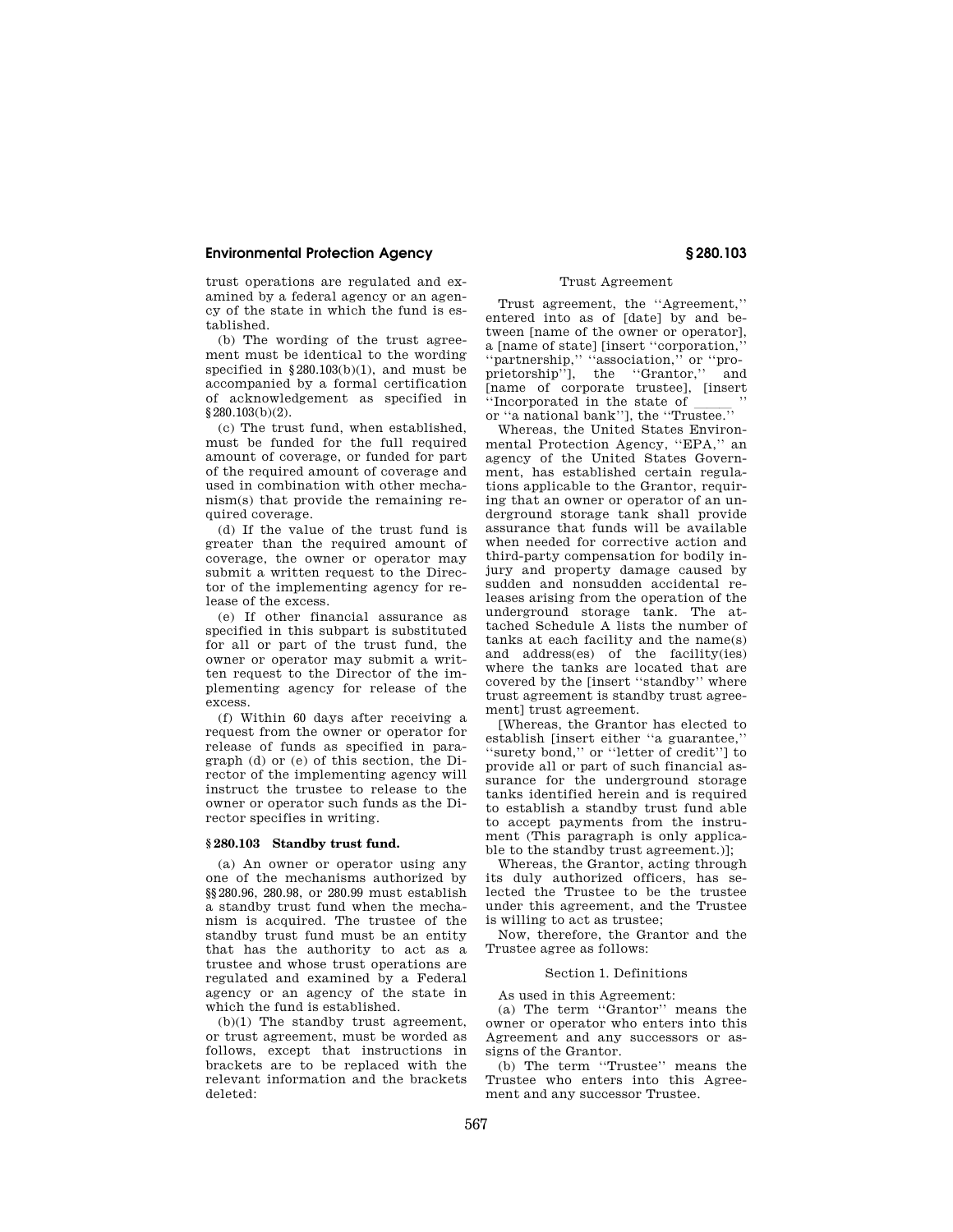# Section 2. Identification of the Financial Assurance Mechanism

This Agreement pertains to the [identify the financial assurance mechanism, either a guarantee, surety bond, or letter of credit, from which the standby trust fund is established to receive payments (This paragraph is only applicable to the standby trust agreement.)].

## Section 3. Establishment of Fund

The Grantor and the Trustee hereby establish a trust fund, the ''Fund,'' for the benefit of [implementing agency]. The Grantor and the Trustee intend that no third party have access to the Fund except as herein provided. [The Fund is established initially as a standby to receive payments and shall not consist of any property.] Payments made by the provider of financial assurance pursuant to [the Director of the implementing agency's] instruction are transferred to the Trustee and are referred to as the Fund, together with all earnings and profits thereon, less any payments or distributions made by the Trustee pursuant to this Agreement. The Fund shall be held by the Trustee, IN TRUST, as hereinafter provided. The Trustee shall not be responsible nor shall it undertake any responsibility for the amount or adequacy of, nor any duty to collect from the Grantor as provider of financial assurance, any payments necessary to discharge any liability of the Grantor established by [the state implementing agency]

# Section 4. Payment for [''Corrective Action'' and/or ''Third-Party Liability Claims'']

The Trustee shall make payments from the Fund as [the Director of the implementing agency] shall direct, in writing, to provide for the payment of the costs of [insert: ''taking corrective action'' and/or ''compensating third parties for bodily injury and property damage caused by'' either ''sudden accidental releases'' or ''nonsudden accidental Releases'' or ''accidental releases''] arising from operating the tanks covered by the financial assurance mechanism identified in this Agreement.

# **§ 280.103 40 CFR Ch. I (7–1–21 Edition)**

The Fund may not be drawn upon to cover any of the following:

(a) Any obligation of [insert owner or operator] under a workers' compensation, disability benefits, or unemployment compensation law or other similar law;

(b) Bodily injury to an employee of [insert owner or operator] arising from, and in the course of employment by [insert owner or operator];

(c) Bodily injury or property damage arising from the ownership, maintenance, use, or entrustment to others of any aircraft, motor vehicle, or watercraft;

(d) Property damage to any property owned, rented, loaned to, in the care, custody, or control of, or occupied by [insert owner or operator] that is not the direct result of a release from a petroleum underground storage tank;

(e) Bodily injury or property damage for which [insert owner or operator] is obligated to pay damages by reason of the assumption of liability in a contract or agreement other than a contract or agreement entered into to meet the requirements of 40 CFR 280.93.

The Trustee shall reimburse the Grantor, or other persons as specified by [the Director], from the Fund for corrective action expenditures and/or third-party liability claims in such amounts as [the Director] shall direct in writing. In addition, the Trustee shall refund to the Grantor such amounts as [the Director] specifies in writing. Upon refund, such funds shall no longer constitute part of the Fund as defined herein.

## Section 5. Payments Comprising the Fund

Payments made to the Trustee for the Fund shall consist of cash and securities acceptable to the Trustee.

## Section 6. Trustee Management

The Trustee shall invest and reinvest the principal and income of the Fund and keep the Fund invested as a single fund, without distinction between principal and income, in accordance with general investment policies and guidelines which the Grantor may communicate in writing to the Trustee from time to time, subject, however, to the provisions of this Section. In investing,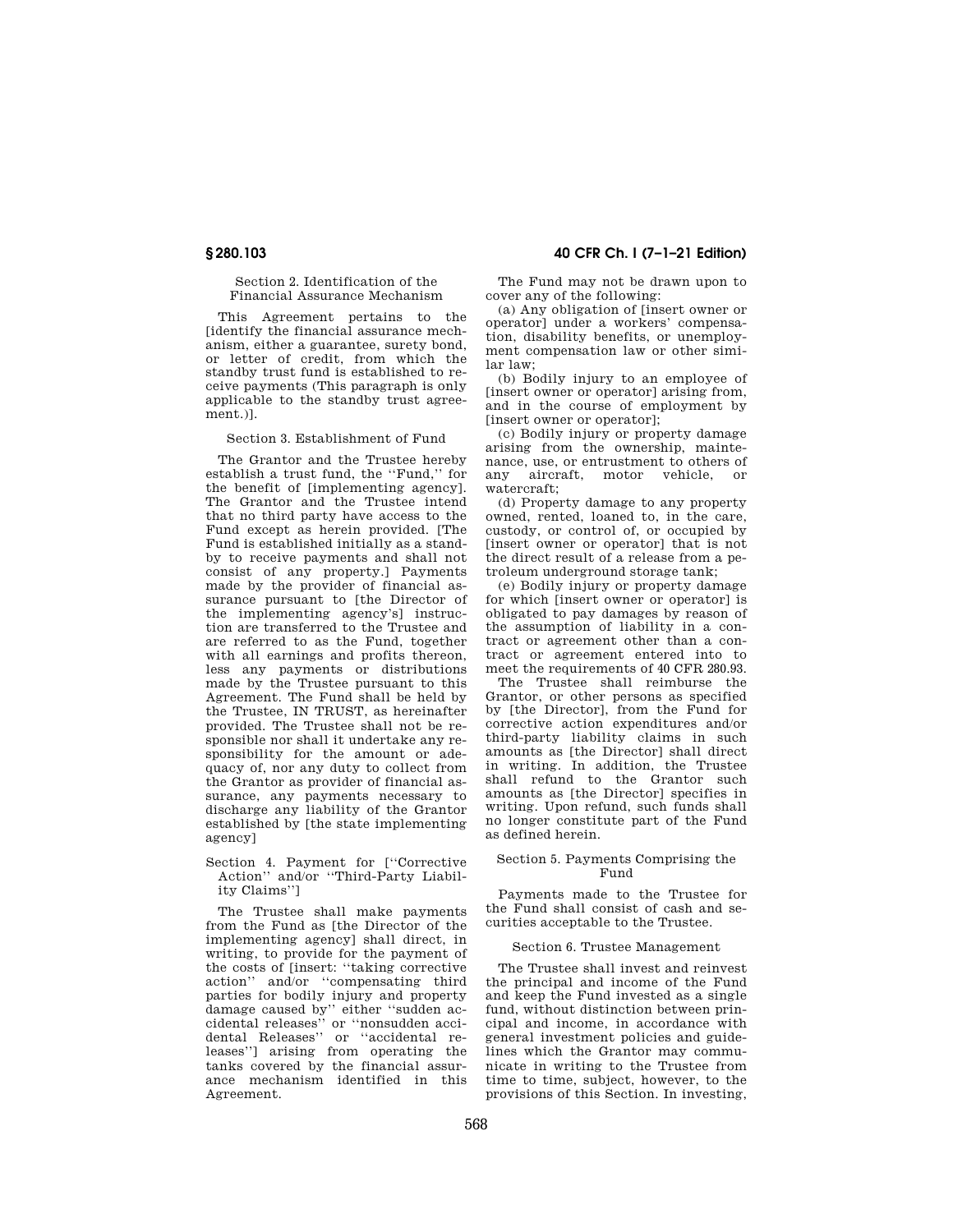reinvesting, exchanging, selling, and managing the Fund, the Trustee shall discharge his duties with respect to the trust fund solely in the interest of the beneficiaries and with the care, skill, prudence, and diligence under the circumstances then prevailing which persons of prudence, acting in a like capacity and familiar with such matters, would use in the conduct of an enterprise of a like character and with like aims; except that:

(i) Securities or other obligations of the Grantor, or any other owner or operator of the tanks, or any of their affiliates as defined in the Investment Company Act of 1940, as amended, 15 U.S.C. 80a–2(a), shall not be acquired or held, unless they are securities or other obligations of the federal or a state government;

(ii) The Trustee is authorized to invest the Fund in time or demand deposits of the Trustee, to the extent insured by an agency of the federal or state government; and

(iii) The Trustee is authorized to hold cash awaiting investment or distribution uninvested for a reasonable time and without liability for the payment of interest thereon.

## Section 7. Commingling and Investment

The Trustee is expressly authorized in its discretion:

(a) To transfer from time to time any or all of the assets of the Fund to any common, commingled, or collective trust fund created by the Trustee in which the Fund is eligible to participate, subject to all of the provisions thereof, to be commingled with the assets of other trusts participating therein; and

(b) To purchase shares in any investment company registered under the Investment Company Act of 1940, 15 U.S.C. 80a–1 *et seq.,* including one which may be created, managed, underwritten, or to which investment advice is rendered or the shares of which are sold by the Trustee. The Trustee may vote such shares in its discretion.

## Section 8. Express Powers of Trustee

Without in any way limiting the powers and discretions conferred upon the Trustee by the other provisions of this Agreement or by law, the Trustee is expressly authorized and empowered:

(a) To sell, exchange, convey, transfer, or otherwise dispose of any property held by it, by public or private sale. No person dealing with the Trustee shall be bound to see to the application of the purchase money or to inquire into the validity or expediency of any such sale or other disposition;

(b) To make, execute, acknowledge, and deliver any and all documents of transfer and conveyance and any and all other instruments that may be necessary or appropriate to carry out the powers herein granted;

(c) To register any securities held in the Fund in its own name or in the name of a nominee and to hold any security in bearer form or in book entry, or to combine certificates representing such securities with certificates of the same issue held by the Trustee in other fiduciary capacities, or to deposit or arrange for the deposit of such securities in a qualified central depository even though, when so deposited, such securities may be merged and held in bulk in the name of the nominee of such depository with other securities deposited therein by another person, or to deposit or arrange for the deposit of any securities issued by the United States Government, or any agency or instrumentality thereof, with a Federal Reserve bank, but the books and records of the Trustee shall at all times show that all such securities are part of the Fund;

(d) To deposit any cash in the Fund in interest-bearing accounts maintained or savings certificates issued by the Trustee, in its separate corporate capacity, or in any other banking institution affiliated with the Trustee, to the extent insured by an agency of the federal or state government; and

(e) To compromise or otherwise adjust all claims in favor of or against the Fund.

### Section 9. Taxes and Expenses

All taxes of any kind that may be assessed or levied against or in respect of the Fund and all brokerage commissions incurred by the Fund shall be paid from the Fund. All other expenses incurred by the Trustee in connection with the administration of this Trust.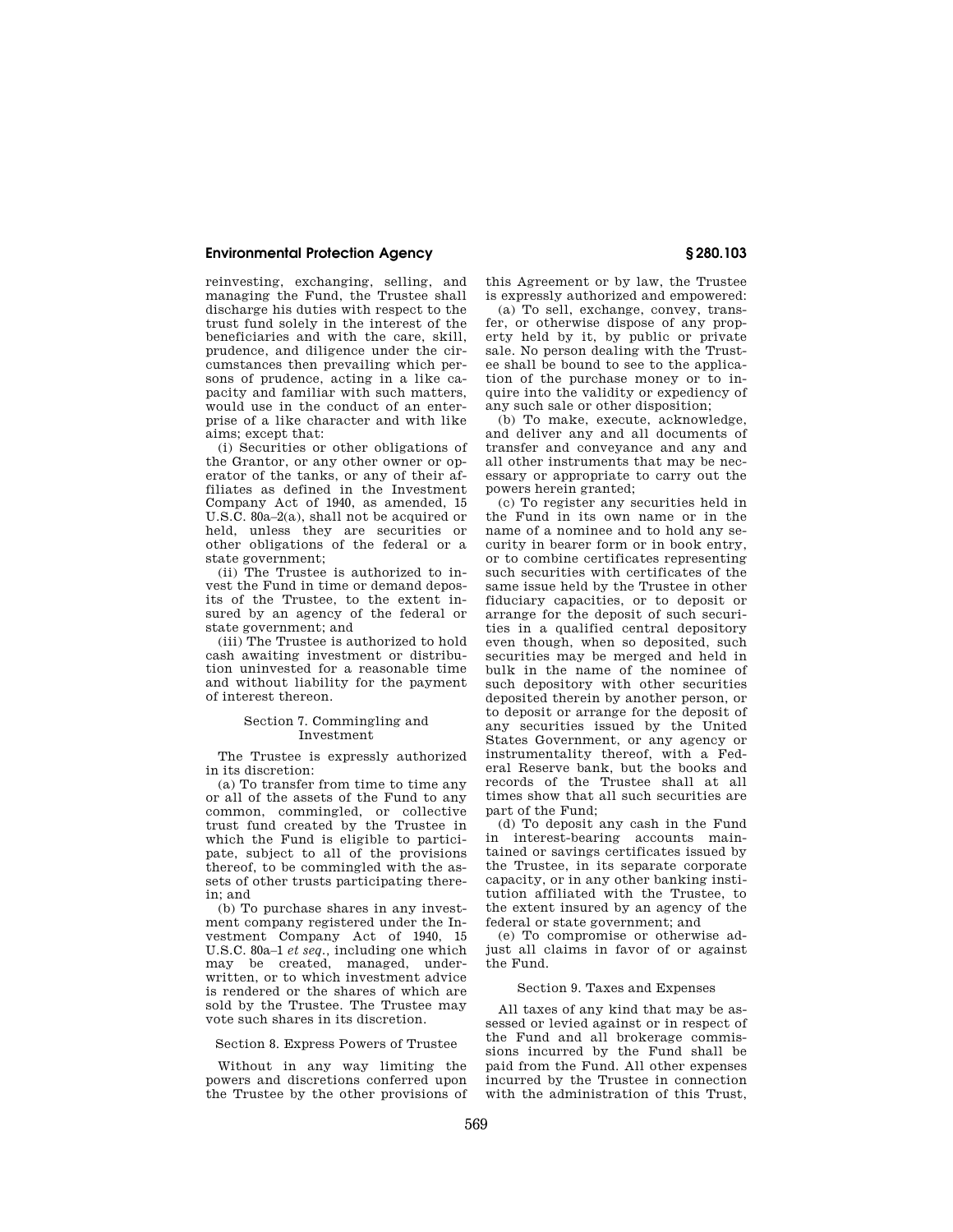including fees for legal services rendered to the Trustee, the compensation of the Trustee to the extent not paid directly by the Grantor, and all other proper charges and disbursements of the Trustee shall be paid from the Fund.

Section 10. Advice of Counsel

The Trustee may from time to time consult with counsel, who may be counsel to the Grantor, with respect to any questions arising as to the construction of this Agreement or any action to be taken hereunder. The Trustee shall be fully protected, to the extent permitted by law, in acting upon the advice of counsel.

Section 11. Trustee Compensation

The Trustee shall be entitled to reasonable compensation for its services as agreed upon in writing from time to time with the Grantor.

### Section 12. Successor Trustee

The Trustee may resign or the Grantor may replace the Trustee, but such resignation or replacement shall not be effective until the Grantor has appointed a successor trustee and this successor accepts the appointment. The successor trustee shall have the same powers and duties as those conferred upon the Trustee hereunder. Upon the successor trustee's acceptance of the appointment, the Trustee shall assign, transfer, and pay over to the successor trustee the funds and properties then constituting the Fund. If for any reason the Grantor cannot or does not act in the event of the resignation of the Trustee, the Trustee may apply to a court of competent jurisdiction for the appointment of a successor trustee or for instructions. The successor trustee shall specify the date on which it assumes administration of the trust in writing sent to the Grantor and the present Trustee by certified mail 10 days before such change becomes effective. Any expenses incurred by the Trustee as a result of any of the acts contemplated by this Section shall be paid as provided in Section 9.

# **§ 280.103 40 CFR Ch. I (7–1–21 Edition)**

Section 13. Instructions to the Trustee

All orders, requests, and instructions by the Grantor to the Trustee shall be in writing, signed by such persons as are designated in the attached Schedule B or such other designees as the Grantor may designate by amendment to Schedule B. The Trustee shall be fully protected in acting without inquiry in accordance with the Grantor's orders, requests, and instructions. All orders, requests, and instructions by [the Director of the implementing agency] to the Trustee shall be in writing, signed by [the Director], and the Trustee shall act and shall be fully protected in acting in accordance with such orders, requests, and instructions. The Trustee shall have the right to assume, in the absence of written notice to the contrary, that no event constituting a change or a termination of the authority of any person to act on behalf of the Grantor or [the director] hereunder has occurred. The Trustee shall have no duty to act in the absence of such orders, requests, and instructions from the Grantor and/or [the Director], except as provided for herein.

# Section 14. Amendment of Agreement

This Agreement may be amended by an instrument in writing executed by the Grantor and the Trustee, or by the Trustee and [the Director of the implementing agency] if the Grantor ceases to exist.

# Section 15. Irrevocability and Termination

Subject to the right of the parties to amend this Agreement as provided in Section 14, this Trust shall be irrevocable and shall continue until terminated at the written direction of the Grantor and the Trustee, or by the Trustee and [the Director of the implementing agency], if the Grantor ceases to exist. Upon termination of the Trust, all remaining trust property, less final trust administration expenses, shall be delivered to the Grantor.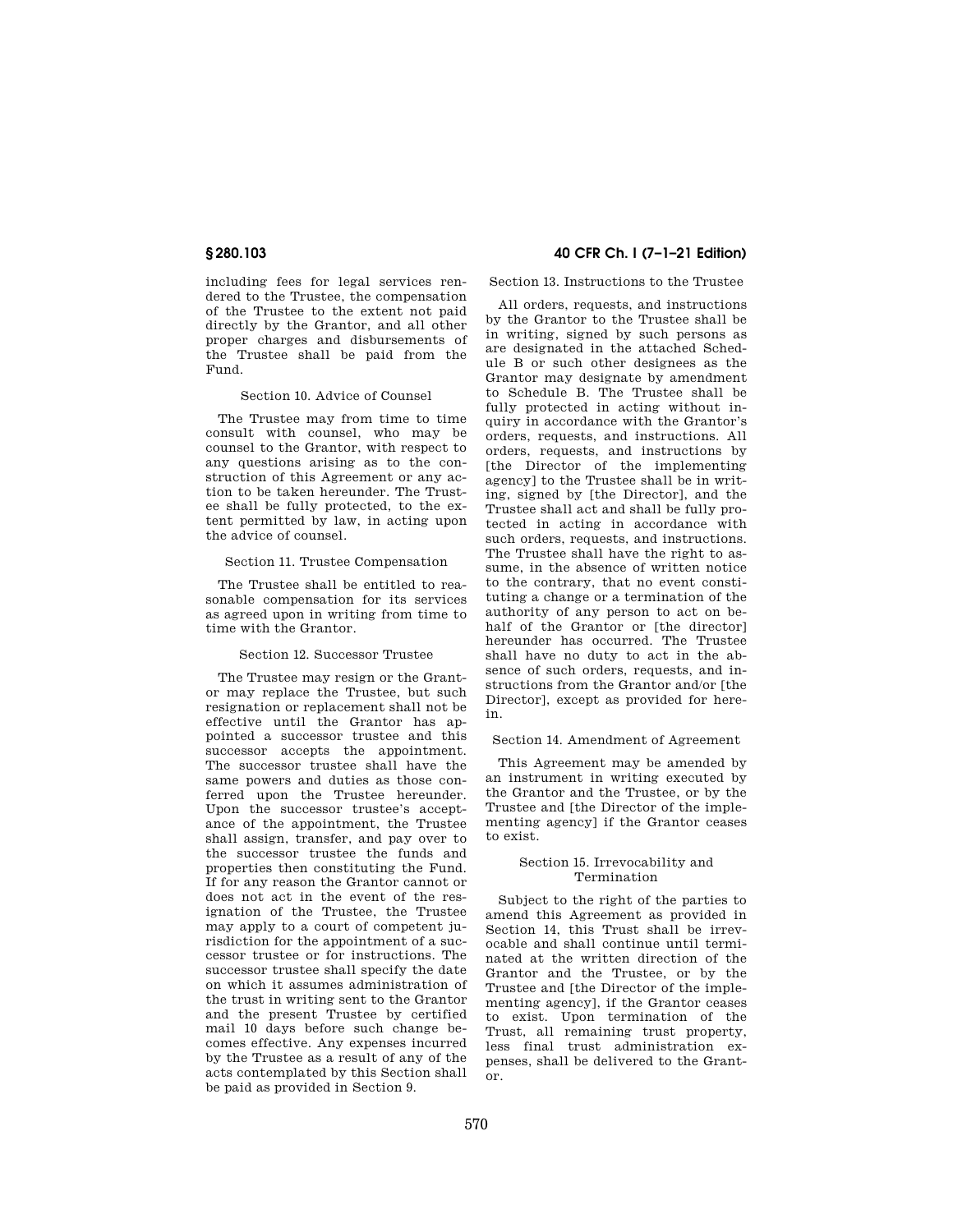# Section 16. Immunity and Indemnification

The Trustee shall not incur personal liability of any nature in connection with any act or omission, made in good faith, in the administration of this Trust, or in carrying out any directions by the Grantor or [the Director of the implementing agency] issued in accordance with this Agreement. The Trustee shall be indemnified and saved harmless by the Grantor, from and against any personal liability to which the Trustee may be subjected by reason of any act or conduct in its official capacity, including all expenses reasonably incurred in its defense in the event the Grantor fails to provide such defense.

## Section 17. Choice of Law

This Agreement shall be administered, construed, and enforced according to the laws of the state of [insert name of state], or the Comptroller of the Currency in the case of National Association banks.

# Section 18. Interpretation

As used in this Agreement, words in the singular include the plural and words in the plural include the singular. The descriptive headings for each section of this Agreement shall not affect the interpretation or the legal efficacy of this Agreement.

In Witness whereof the parties have caused this Agreement to be executed by their respective officers duly authorized and their corporate seals (if applicable) to be hereunto affixed and attested as of the date first above written. The parties below certify that the wording of this Agreement is identical to the wording specified in 40 CFR 280.103(b)(1) as such regulations were constituted on the date written above. [Signature of Grantor]

[Name of the Grantor]

[Title]

Attest:

[Signature of Trustee] [Name of the Trustee] [Title] [Seal] [Signature of Witness] [Name of the Witness]

[Title] [Seal]

(2) The standby trust agreement, or trust agreement must be accompanied by a formal certification of acknowledgement similar to the following. State requirements may differ on the proper content of this acknowledgment.

State of

# **County of**

On this  $[date]$ , before me personally came [owner or operator] to me known, who, being by me duly sworn, did depose and say that she/he resides at [address], that she/he is [title] of [corporation], the corporation described in and which executed the above instrument; that she/he knows the seal of said corporation; that the seal affixed to such instrument is such corporate seal; that it was so affixed by order of the Board of Directors of said corporation; and that she/he signed her/his name thereto by like order.

[Signature of Notary Public] [Name of Notary Public]

(c) The Director of the implementing agency will instruct the trustee to refund the balance of the standby trust fund to the provider of financial assurance if the Director determines that no additional corrective action costs or third-party liability claims will occur as a result of a release covered by the financial assurance mechanism for which the standby trust fund was established.

(d) An owner or operator may establish one trust fund as the depository mechanism for all funds assured in compliance with this rule.

## **§ 280.104 Local government bond rating test.**

(a) A general purpose local government owner or operator and/or local government serving as a guarantor may satisfy the requirements of §280.93 by having a currently outstanding issue or issues of general obligation bonds of \$1 million or more, excluding refunded obligations, with a Moody's rating of Aaa, Aa, A, or Baa, or a Standard & Poor's rating of AAA, AA, A, or BBB. Where a local government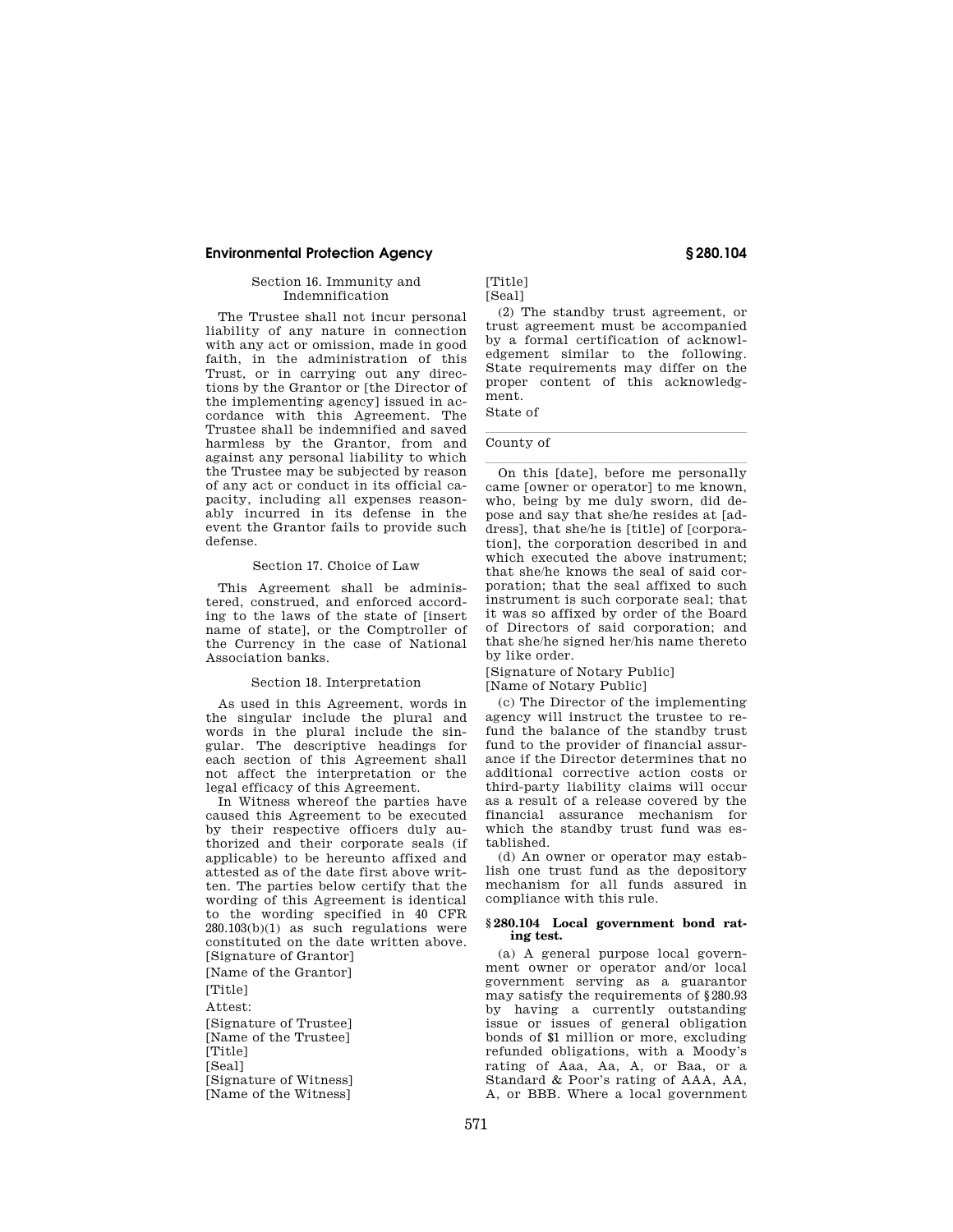has multiple outstanding issues, or where a local government's bonds are rated by both Moody's and Standard and Poor's, the lowest rating must be used to determine eligibility. Bonds that are backed by credit enhancement other than municipal bond insurance may not be considered in determining the amount of applicable bonds outstanding.

(b) A local government owner or operator or local government serving as a guarantor that is not a general-purpose local government and does not have the legal authority to issue general obligation bonds may satisfy the requirements of §280.93 by having a currently outstanding issue or issues of revenue bonds of \$1 million or more, excluding refunded issues, and by also having a Moody's rating of Aaa, Aa, A, or Baa, or a Standard & Poor's rating of AAA, AA, A, or BBB as the lowest rating for any rated revenue bond issued by the local government. Where bonds are rated by both Moody's and Standard & Poor's, the lower rating for each bond must be used to determine eligibility. Bonds that are backed by credit enhancement may not be considered in determining the amount of applicable bonds outstanding.

(c) The local government owner or operator and/or guarantor must maintain a copy of its bond rating published within the last 12 months by Moody's or Standard & Poor's.

(d) To demonstrate that it meets the local government bond rating test, the chief financial officer of a general pur-

**§ 280.104 40 CFR Ch. I (7–1–21 Edition)** 

pose local government owner or operator and/or guarantor must sign a letter worded exactly as follows, except that the instructions in brackets are to be replaced by the relevant information and the brackets deleted:

## Letter from Chief Financial Officer

I am the chief financial officer of [insert: name and address of local government owner or operator, or guarantor]. This letter is in support of the use of the bond rating test to demonstrate financial responsibility for [insert: ''taking corrective action'' and/or ''compensating third parties for bodily injury and property damage''] caused by [insert: ''sudden accidental releases'' or ''nonsudden accidental releases'' or ''accidental releases''] in the amount of at least [insert: dollar amount] per occurrence and [insert: dollar amount] annual aggregate arising from operating (an) underground storage  $tank(s)$ .

Underground storage tanks at the following facilities are assured by this bond rating test: [List for each facility: the name and address of the facility where tanks are assured by the bond rating test].

The details of the issue date, maturity, outstanding amount, bond rating, and bond rating agency of all outstanding bond issues that are being used by [name of local government owner or operator, or guarantor] to demonstrate financial responsibility are as follows:

| Issue date | Maturity date | Outstanding amount | Bond rating                    | Rating agency |
|------------|---------------|--------------------|--------------------------------|---------------|
|            |               |                    | [Moody's or Standard & Poor's] |               |

The total outstanding obligation of [insert amount], excluding refunded bond issues, exceeds the minimum amount of \$1 million. All outstanding general obligation bonds issued by this government that have been rated by Moody's or Standard & Poor's are rated as at least investment grade (Moody's Baa or Standard & Poor's BBB) based on the most recent ratings published within the last 12 months. Neither rating service has provided notification within the last 12 months of downgrading of bond ratings below investment grade or of withdrawal of bond rating other than for repayment of outstanding bond issues.

I hereby certify that the wording of this letter is identical to the wording specified in 40 CFR 280.104(d) as such regulations were constituted on the date shown immediately below.

[Date] [Signature] [Name]

[Title]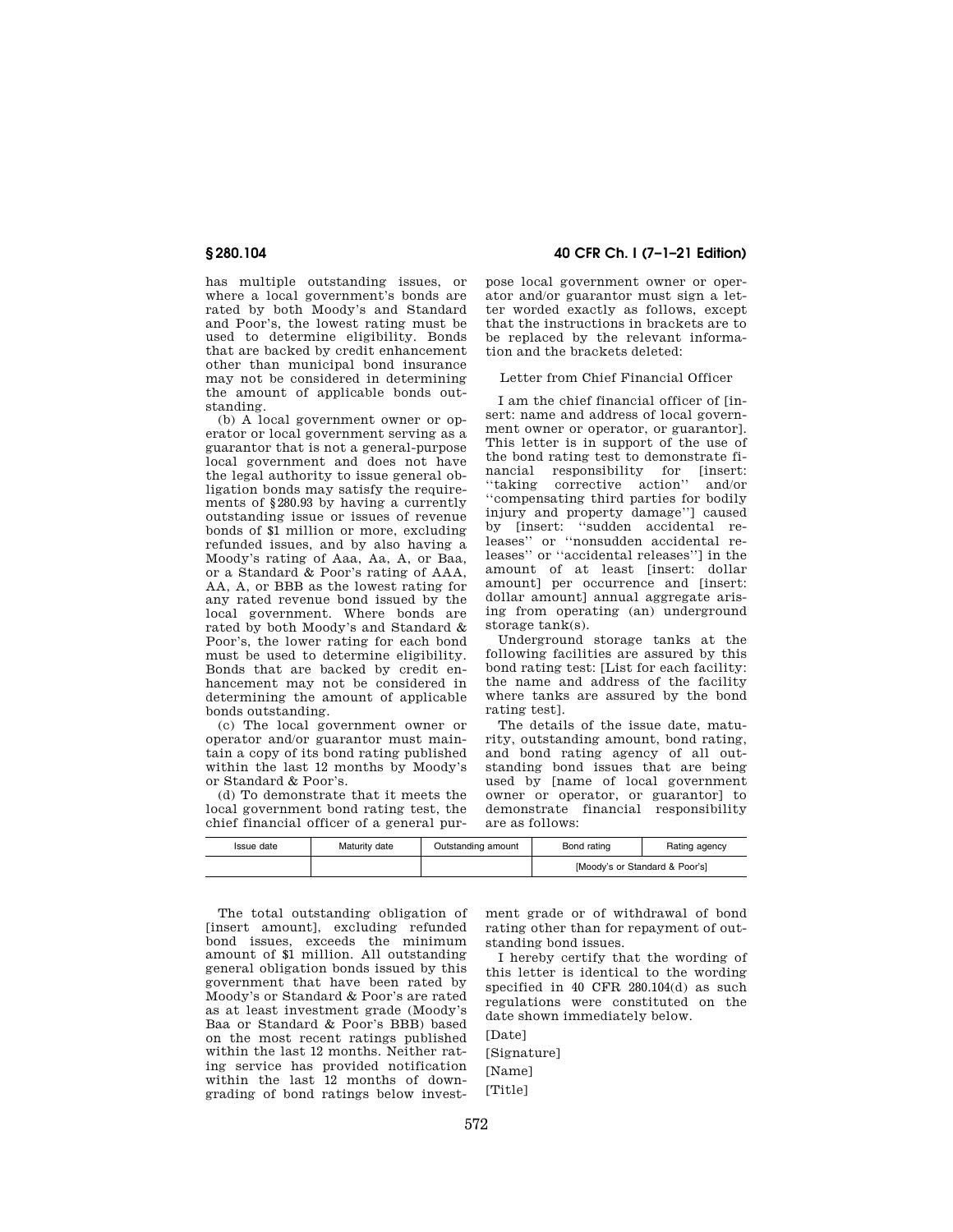(e) To demonstrate that it meets the local government bond rating test, the chief financial officer of local government owner or operator and/or guarantor other than a general purpose government must sign a letter worded exactly as follows, except that the instructions in brackets are to be replaced by the relevant information and the brackets deleted:

# Letter from Chief Financial Officer

I am the chief financial officer of [insert: name and address of local government owner or operator, or guarantor]. This letter is in support of the use of the bond rating test to demonstrate financial responsibility for [insert: ''taking corrective action'' and/or ''compensating third parties for bodily injury and property damage''] caused by [insert: ''sudden accidental releases'' or ''nonsudden accidental releases'' or ''accidental releases''] in the

amount of at least [insert: dollar amount] per occurrence and [insert: dollar amount] annual aggregate arising from operating (an) underground storage tank(s). This local government is not organized to provide general governmental services and does not have the legal authority under state law or constitutional provisions to issue general obligation debt.

Underground storage tanks at the following facilities are assured by this bond rating test: [List for each facility: the name and address of the facility where tanks are assured by the bond rating test].

The details of the issue date, maturity, outstanding amount, bond rating, and bond rating agency of all outstanding revenue bond issues that are being used by [name of local government owner or operator, or guarantor] to demonstrate financial responsibility are as follows:

| Issue date | Maturity date | Outstanding amount | Bond rating                    | Rating agency |
|------------|---------------|--------------------|--------------------------------|---------------|
|            |               |                    | [Moody's or Standard & Poor's] |               |

The total outstanding obligation of [insert amount], excluding refunded bond issues, exceeds the minimum amount of \$1 million. All outstanding revenue bonds issued by this government that have been rated by Moody's or Standard & Poor's are rated as at least investment grade (Moody's Baa or Standard & Poor's BBB) based on the most recent ratings published within the last 12 months. The revenue bonds listed are not backed by third-party credit enhancement or insured by a municipal bond insurance company. Neither rating service has provided notification within the last 12 months of downgrading of bond ratings below investment grade or of withdrawal of bond rating other than for repayment of outstanding bond issues.

I hereby certify that the wording of this letter is identical to the wording specified in 40 CFR 280.104(e) as such regulations were constituted on the date shown immediately below.

[Date] [Signature] [Name]

[Title]

(f) The Director of the implementing agency may require reports of financial condition at any time from the local government owner or operator, and/or local government guarantor. If the Director finds, on the basis of such reports or other information, that the local government owner or operator, and/or guarantor, no longer meets the local government bond rating test requirements of §280.104, the local government owner or operator must obtain alternative coverage within 30 days after notification of such a finding.

(g) If a local government owner or operator using the bond rating test to provide financial assurance finds that it no longer meets the bond rating test requirements, the local government owner or operator must obtain alternative coverage within 150 days of the change in status.

(h) If the local government owner or operator fails to obtain alternate assurance within 150 days of finding that it no longer meets the requirements of the bond rating test or within 30 days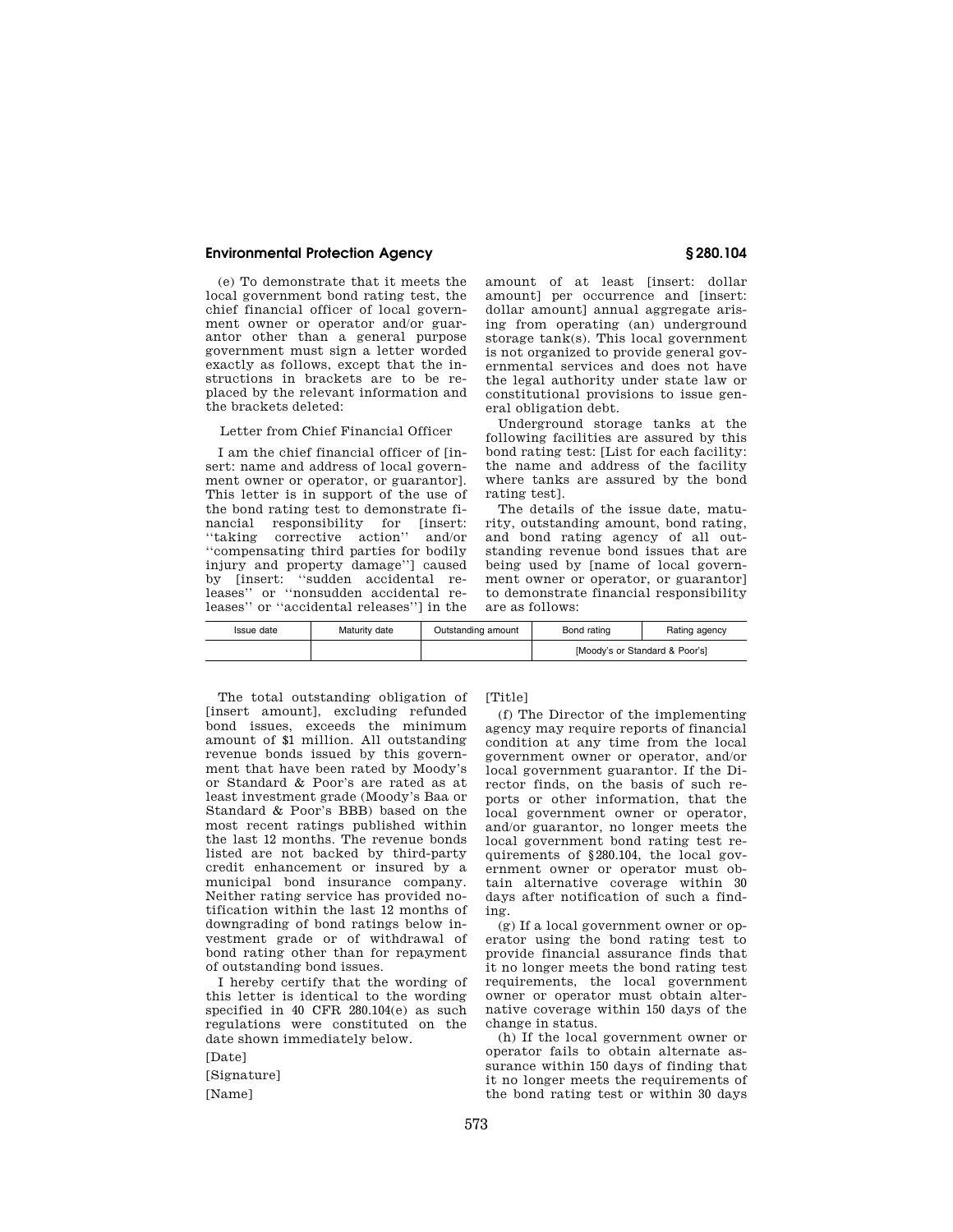of notification by the Director of the implementing agency that it no longer meets the requirements of the bond rating test, the owner or operator must notify the Director of such failure within 10 days.

## **§ 280.105 Local government financial test.**

(a) A local government owner or operator may satisfy the requirements of §280.93 by passing the financial test specified in this section. To be eligible to use the financial test, the local government owner or operator must have the ability and authority to assess and levy taxes or to freely establish fees and charges. To pass the local government financial test, the owner or operator must meet the criteria of paragraphs (b)(2) and (3) of this section based on year-end financial statements for the latest completed fiscal year.

(b)(1) The local government owner or operator must have the following information available, as shown in the yearend financial statements for the latest completed fiscal year:

(i) *Total revenues.* Consists of the sum of general fund operating and non-operating revenues including net local taxes, licenses and permits, fines and forfeitures, revenues from use of money and property, charges for services, investment earnings, sales (property, publications, etc.), intergovernmental revenues (restricted and unrestricted), and total revenues from all other governmental funds including enterprise, debt service, capital projects, and special revenues, but excluding revenues to funds held in a trust or agency capacity. For purposes of this test, the calculation of total revenues shall exclude all transfers between funds under the direct control of the local government using the financial test (interfund transfers), liquidation of investments, and issuance of debt.

(ii) *Total expenditures.* Consists of the sum of general fund operating and nonoperating expenditures including public safety, public utilities, transportation, public works, environmental protection, cultural and recreational, community development, revenue sharing, employee benefits and compensation, office management, planning and zoning, capital projects, interest pay-

# **§ 280.105 40 CFR Ch. I (7–1–21 Edition)**

ments on debt, payments for retirement of debt principal, and total expenditures from all other governmental funds including enterprise, debt service, capital projects, and special revenues. For purposes of this test, the calculation of total expenditures shall exclude all transfers between funds under the direct control of the local government using the financial test (interfund transfers).

(iii) *Local revenues.* Consists of total revenues (as defined in paragraph  $(b)(1)(i)$  of this section) minus the sum of all transfers from other governmental entities, including all monies received from Federal, state, or local government sources.

(iv) *Debt service.* Consists of the sum of all interest and principal payments on all long-term credit obligations and all interest-bearing short-term credit obligations. Includes interest and principal payments on general obligation bonds, revenue bonds, notes, mortgages, judgments, and interest bearing warrants. Excludes payments on noninterest-bearing short-term obligations, interfund obligations, amounts owed in a trust or agency capacity, and advances and contingent loans from other governments.

(v) *Total funds.* Consists of the sum of cash and investment securities from all funds, including general, enterprise, debt service, capital projects, and special revenue funds, but excluding employee retirement funds, at the end of the local government's financial reporting year. Includes Federal securities, Federal agency securities, state and local government securities, and other securities such as bonds, notes and mortgages. For purposes of this test, the calculation of total funds shall exclude agency funds, private trust funds, accounts receivable, value of real property, and other non-security assets.

(vi) Population consists of the number of people in the area served by the local government.

(2) The local government's year-end financial statements, if independently audited, cannot include an adverse auditor's opinion or a disclaimer of opinion. The local government cannot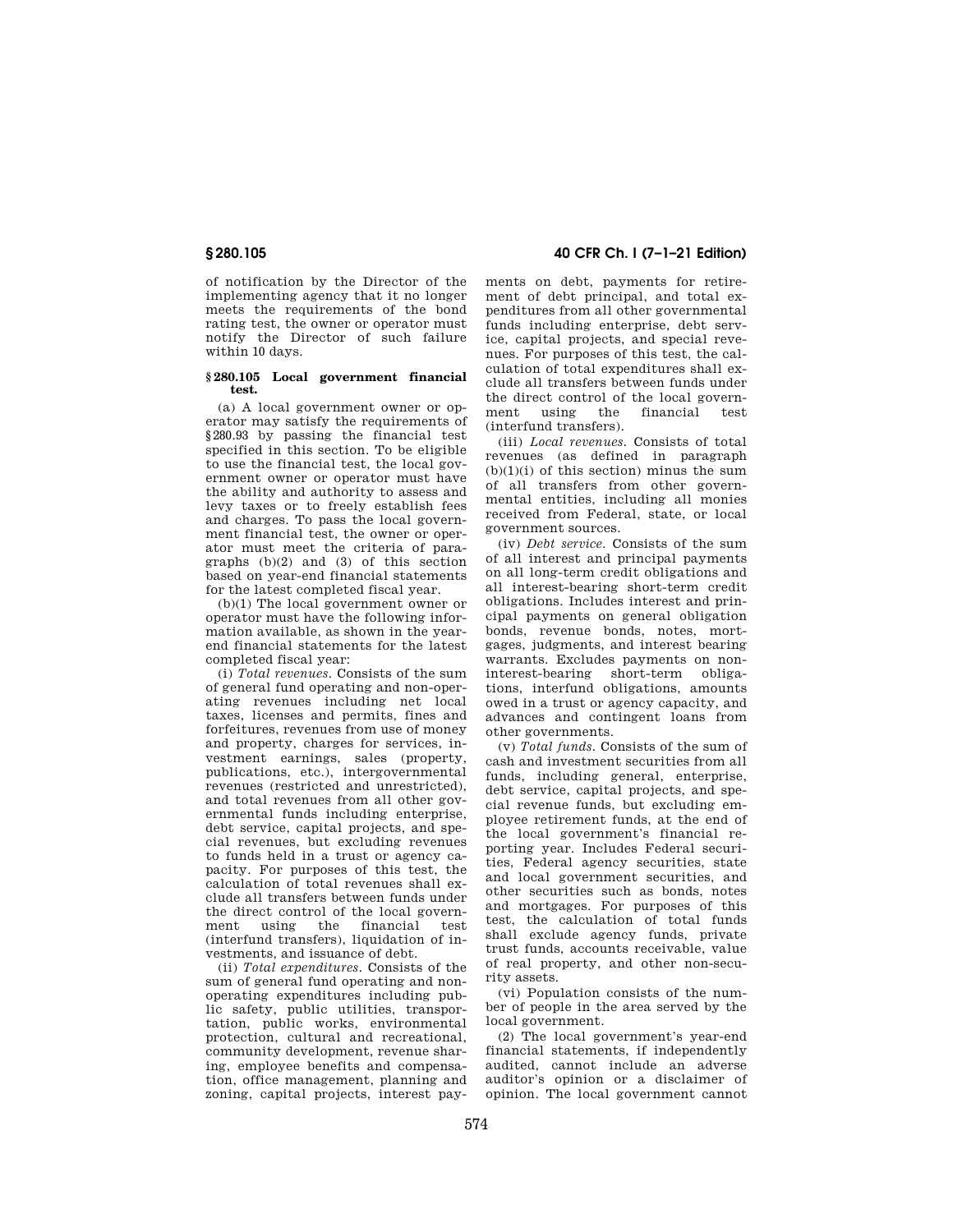have outstanding issues of general obligation or revenue bonds that are rated as less than investment grade.

(3) The local government owner or operator must have a letter signed by the chief financial officer worded as specified in paragraph (c) of this section.

(c) To demonstrate that it meets the financial test under paragraph (b) of this section, the chief financial officer of the local government owner or operator, must sign, within 120 days of the close of each financial reporting year, as defined by the twelve-month period for which financial statements used to support the financial test are prepared, a letter worded exactly as follows, except that the instructions in brackets are to be replaced by the relevant information and the brackets deleted:

# Letter From Chief Financial Officer

I am the chief financial officer of [insert: name and address of the owner or operator]. This letter is in support of the use of the local government financial test to demonstrate financial responsibility for [insert: ''taking corrective action'' and/or ''compensating third parties for bodily injury and property damage''] caused by [insert: ''sudden accidental releases'' or ''nonsudden accidental releases'' or ''accidental releases''] in the amount of at least [insert: dollar amount] per occurrence and [insert: dollar amount] annual aggregate arising from operating [an] underground storage tank[s].

Underground storage tanks at the following facilities are assured by this financial test [List for each facility: the name and address of the facility where tanks assured by this financial test are located. If separate mechanisms or combinations of mechanisms are being used to assure any of the tanks at this facility, list each tank assured by this financial test by the tank identification number provided in the notification submitted pursuant to 40 CFR 280.22 or the corresponding state requirements.]

This owner or operator has not received an adverse opinion, or a disclaimer of opinion from an independent auditor on its financial statements for the latest completed fiscal year. Any outstanding issues of general obliga-

tion or revenue bonds, if rated, have a Moody's rating of Aaa, Aa, A, or Baa or a Standard and Poor's rating of AAA, AA, A, or BBB; if rated by both firms, the bonds have a Moody's rating of Aaa, Aa, A, or Baa and a Standard and Poor's rating of AAA, AA, A, or BBB.

## Worksheet for Municipal Financial Test

## Part I: Basic Information

## 1. Total Revenues

a. Revenues (dollars)

Value of revenues excludes liquidation of investments and issuance of debt. Value includes all general fund operating and non-operating revenues, as well as all revenues from all other governmental funds including enterprise, debt service, capital projects, and special revenues, but excluding revenues to funds held in a trust or agency capacity.

- b. Subtract interfund transfers (dollars)
- c. Total Revenues (dollars)

## 2. Total Expenditures

## a. Expenditures (dollars)

Value consists of the sum of general fund operating and non-operating expenditures including interest payments on debt, payments for retirement of debt principal, and total expenditures from all other governmental funds including enterprise, debt service, capital projects, and special revenues.

b. Subtract interfund transfers (dollars)

# $\overline{\text{c. Total}}$  Expenditures (dollars)

#### 3. Local Revenues

a. Total Revenues (from 1c) (dol-

lars)\_\_\_\_\_\_\_<br>b. Subtract total intergovernmental transfers (dollars)

c. Local Revenues (dollars)

#### 4. Debt Service

a. Interest and fiscal charges (dollars)

- b. Add debt retirement (dollars)<br>
a Estal Debt Service (dellars)
- c. Total Debt Service (dollars)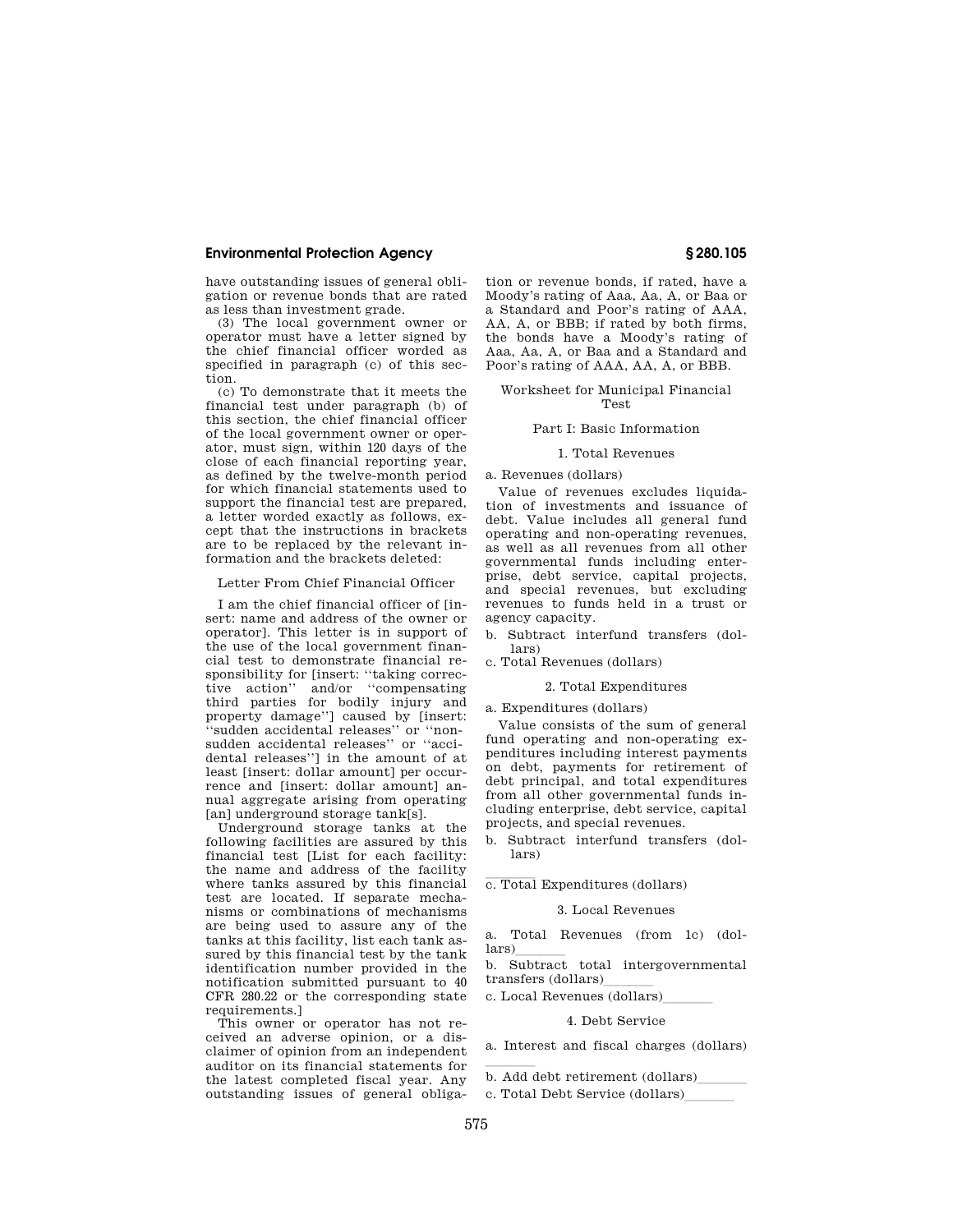5. Total Funds (Dollars) (Sum of amounts held as cash and investment securities from all funds, excluding amounts held for employee retirement funds, agency funds, and trust funds)

6. Population (Persons)

Part II: Application of Test

7. Total Revenues to Population

- a. Total Revenues (from 1c)
- b. Population (from  $6$ )
- c. Divide 7a by 7b
- d. Subtract 417
- e. Divide by 5,212
- f. Multiply by 4.095

8. Total Expenses to Population

- a. Total Expenses (from 2c)
- $b.$  Population (from  $6$ )
- c. Divide 8a by 8b
- d. Subtract 524
- e. Divide by 5,401
- f. Multiply by 4.095

9. Local Revenues to Total Revenues

- a. Local Revenues (from 3c)
- b. Total Revenues (from 1c)\_\_\_
- c. Divide 9a by 9b
- d. Subtract .695
- e. Divide by .205
- f. Multiply by 2.840

10. Debt Service to Population

- a. Debt Service (from 4c)
- $b.$  Population (from  $6$ )
- c. Divide 10a by 10b
- d. Subtract 51
- e. Divide by 1,038
- f. Multiply by  $-1.866$

11. Debt Service to Total Revenues

- a. Debt Service (from 4c)
- b. Total Revenues (from 1c)
- c. Divide 11a by 11b
- d. Subtract  $.068$ <br>e. Divide by  $.259$
- e. Divide by  $.259$ <br>f. Multiply by  $.259$
- f. Multiply by  $-3.533$

# **§ 280.105 40 CFR Ch. I (7–1–21 Edition)**

12. Total Revenues to Total Expenses

- a. Total Revenues (from 1c)
- b. Total Expenses (from 2c)
- c. Divide 12a by 12b
- d. Subtract .910
- e. Divide by .899
- f. Multiply by 3.458

13. Funds Balance to Total Revenues

- a. Total Funds (from 5)
- b. Total Revenues (from 1c)
- c. Divide 13a by 13b
- d. Subtract .891
- e. Divide by 9.156
- f. Multiply by 3.270

14. Funds Balance to Total Expenses

- a. Total Funds (from 5)
- b. Total Expenses (from 2c)
- c. Divide 14a by 14b
- d. Subtract .866
- e. Divide by 6.409
- f. Multiply by 3.270
- 15. Total Funds to Population
- a. Total Funds (from 5)
- b. Population (from  $6$ )
- c. Divide 15a by 15b
- d. Subtract 270
- e. Divide by 4,548
- f. Multiply by  $1.866$
- 16. Add 7f + 8f + 9f + 10f + 11f + 12f + 13f  $+ 14f + 15f + 4.937$

I hereby certify that the financial index shown on line 16 of the worksheet is greater than zero and that the wording of this letter is identical to the wording specified in 40 CFR 280.105(c) as such regulations were constituted on the date shown immediately below. [Date]

[Signature]

[Name]

[Title]

(d) If a local government owner or operator using the test to provide financial assurance finds that it no longer meets the requirements of the financial test based on the year-end financial statements, the owner or operator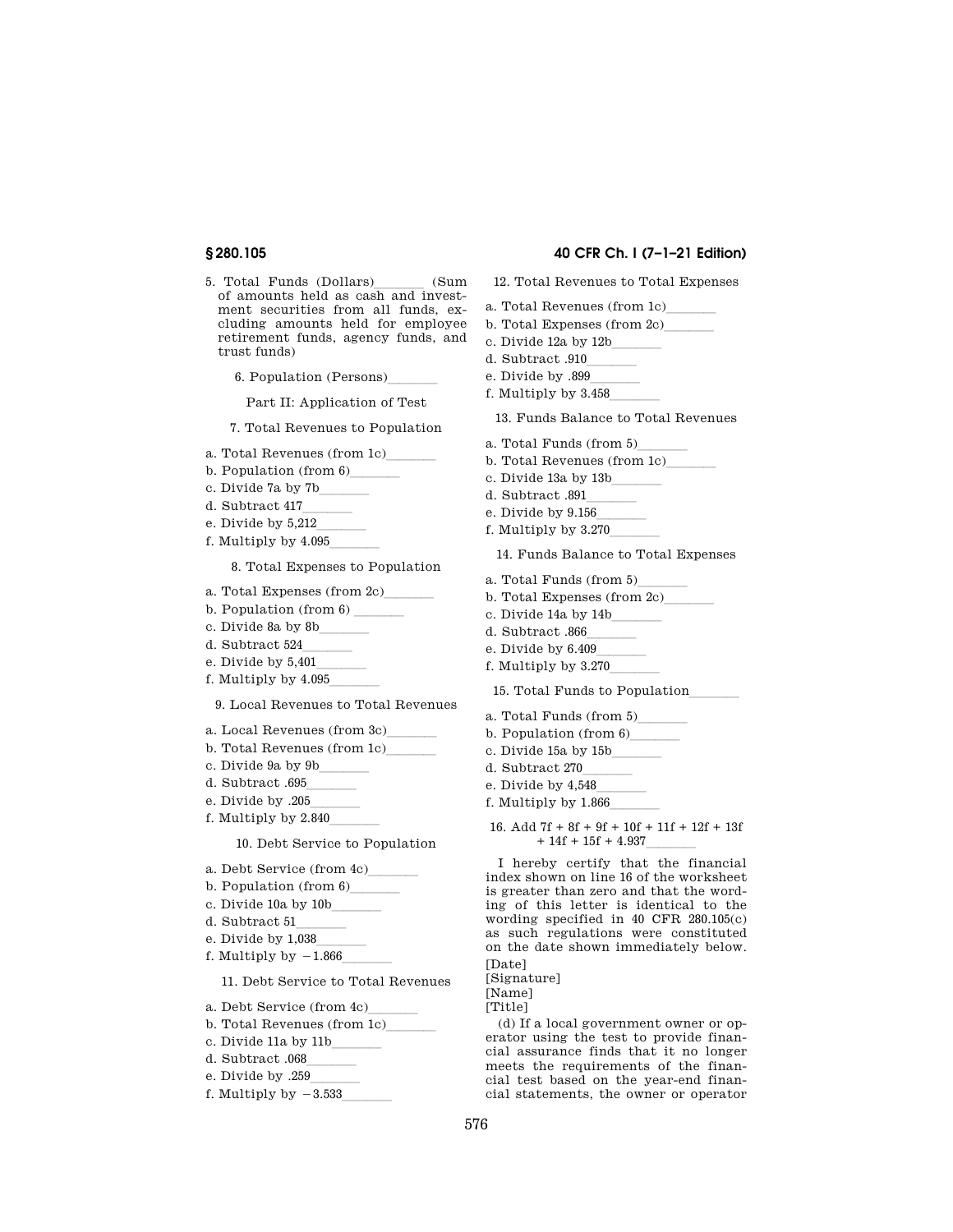must obtain alternative coverage within 150 days of the end of the year for which financial statements have been prepared.

(e) The Director of the implementing agency may require reports of financial condition at any time from the local government owner or operator. If the Director finds, on the basis of such reports or other information, that the local government owner or operator no longer meets the financial test requirements of §280.105(b) and (c), the owner or operator must obtain alternate coverage within 30 days after notification of such a finding.

(f) If the local government owner or operator fails to obtain alternate assurance within 150 days of finding that it no longer meets the requirements of the financial test based on the year-end financial statements or within 30 days of notification by the Director of the implementing agency that it no longer meets the requirements of the financial test, the owner or operator must notify the Director of such failure within 10 days.

## **§ 280.106 Local government guarantee.**

(a) A local government owner or operator may satisfy the requirements of §280.93 by obtaining a guarantee that conforms to the requirements of this section. The guarantor must be either the state in which the local government owner or operator is located or a local government having a ''substantial governmental relationship'' with the owner and operator and issuing the guarantee as an act incident to that relationship. A local government acting as the guarantor must:

(1) Demonstrate that it meets the bond rating test requirement of §280.104 and deliver a copy of the chief financial officer's letter as contained in §280.104(d) and (e) to the local government owner or operator; or

(2) Demonstrate that it meets the worksheet test requirements of §280.105 and deliver a copy of the chief financial officer's letter as contained in §280.105(c) to the local government owner or operator; or

(3) Demonstrate that it meets the local government fund requirements of  $§280.107(a)$ , (b), or (c) and deliver a copy of the chief financial officer's letter as

contained in §280.107 to the local government owner or operator.

(b) If the local government guarantor is unable to demonstrate financial assurance under any of §§280.104, 280.105, or 280.107(a), (b), or (c), at the end of the financial reporting year, the guarantor shall send by certified mail, before cancellation or non-renewal of the guarantee, notice to the owner or operator. The guarantee will terminate no less than 120 days after the date the owner or operator receives the notification, as evidenced by the return receipt. The owner or operator must obtain alternative coverage as specified in §280.114(e).

(c) The guarantee agreement must be worded as specified in paragraph (d) or (e) of this section, depending on which of the following alternative guarantee arrangements is selected:

(1) If, in the default or incapacity of the owner or operator, the guarantor guarantees to fund a standby trust as directed by the Director of the implementing agency, the guarantee shall be worded as specified in paragraph (d) of this section.

(2) If, in the default or incapacity of the owner or operator, the guarantor guarantees to make payments as directed by the Director of the implementing agency for taking corrective action or compensating third parties for bodily injury and property damage, the guarantee shall be worded as specified in paragraph (e) of this section.

(d) If the guarantor is a state, the local government guarantee with standby trust must be worded exactly as follows, except that instructions in brackets are to be replaced with relevant information and the brackets deleted:

## Local Government Guarantee With Standby Trust Made by a State

Guarantee made this [date] by [name of state], herein referred to as guarantor, to [the state implementing agency] and to any and all third parties, and obliges, on behalf of [local government owner or operator].

## Recitals

(1) Guarantor is a state.

(2) [Local government owner or operator] owns or operates the following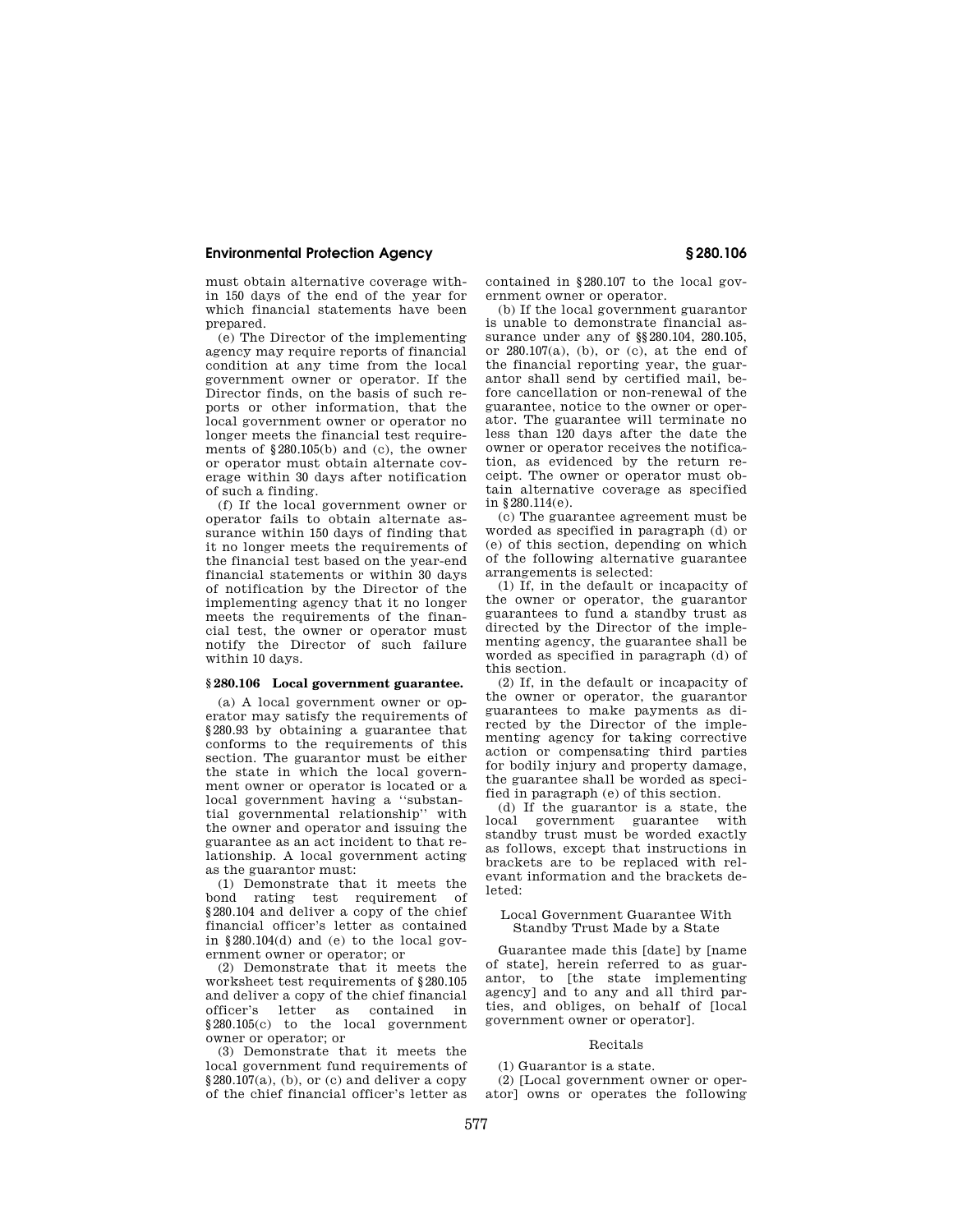underground storage tank(s) covered by this guarantee: [List the number of tanks at each facility and the name(s) and address(es) of the facility(ies) where the tanks are located. If more than one instrument is used to assure different tanks at any one facility, for each tank covered by this instrument, list the tank identification number provided in the notification submitted pursuant to 40 CFR part 280 or the corresponding state requirement, and the name and address of the facility.] This guarantee satisfies 40 CFR part 280, subpart H requirements for assuring funding for [insert: ''taking corrective action'' and/or ''compensating third parties for bodily injury and property damage caused by'' either ''sudden accidental releases'' or ''nonsudden accidental releases'' or ''accidental releases''; if coverage is different for different tanks or locations, indicate the type of coverage applicable to each tank or location] arising from operating the above-identified underground storage tank(s) in the amount of [insert dollar amount] per occurrence and [insert dollar amount] annual aggregate.

(3) Guarantor guarantees to [implementing agency] and to any and all third parties that:

In the event that [local government owner or operator] fails to provide alternative coverage within 60 days after receipt of a notice of cancellation of this guarantee and the [Director of the implementing agency] has determined or suspects that a release has occurred at an underground storage tank covered by this guarantee, the guarantor, upon instructions from the [Director] shall fund a standby trust fund in accordance with the provisions of 40 CFR 280.112, in an amount not to exceed the coverage limits specified above.

In the event that the [Director] determines that [local government owner or operator] has failed to perform corrective action for releases arising out of the operation of the above-identified tank(s) in accordance with 40 CFR part 280, subpart F, the guarantor upon written instructions from the [Director] shall fund a standby trust fund in accordance with the provisions of 40 CFR 280.112, in an amount not to ex-

**§ 280.106 40 CFR Ch. I (7–1–21 Edition)** 

ceed the coverage limits specified above.

If [owner or operator] fails to satisfy a judgment or award based on a determination of liability for bodily injury or property damage to third parties caused by [''sudden'' and/or ''nonsudden''] accidental releases arising from the operation of the above-identified  $tank(s)$ , or fails to pay an amount agreed to in settlement of a claim arising from or alleged to arise from such injury or damage, the guarantor, upon written instructions from the [Director], shall fund a standby trust in accordance with the provisions of 40 CFR  $280.112$  to satisfy such judgment(s), award(s), or settlement agreement(s) up to the limits of coverage specified above.

(4) Guarantor agrees to notify [owner or operator] by certified mail of a voluntary or involuntary proceeding under Title 11 (Bankruptcy), U.S. Code naming guarantor as debtor, within 10 days after commencement of the proceeding.

(5) Guarantor agrees to remain bound under this guarantee notwithstanding any modification or alteration of any obligation of [owner or operator] pursuant to 40 CFR part 280.

(6) Guarantor agrees to remain bound under this guarantee for so long as [local government owner or operator] must comply with the applicable financial responsibility requirements of 40 CFR part 280, subpart H for the above identified tank(s), except that guarantor may cancel this guarantee by sending notice by certified mail to [owner or operator], such cancellation to become effective no earlier than 120 days after receipt of such notice by [owner or operator], as evidenced by the return receipt.

(7) The guarantor's obligation does not apply to any of the following:

(a) Any obligation of [local government owner or operator] under a workers' compensation, disability benefits, or unemployment compensation law or other similar law;

(b) Bodily injury to an employee of [insert: local government owner or operator] arising from, and in the course of, employment by [insert: local government owner or operator];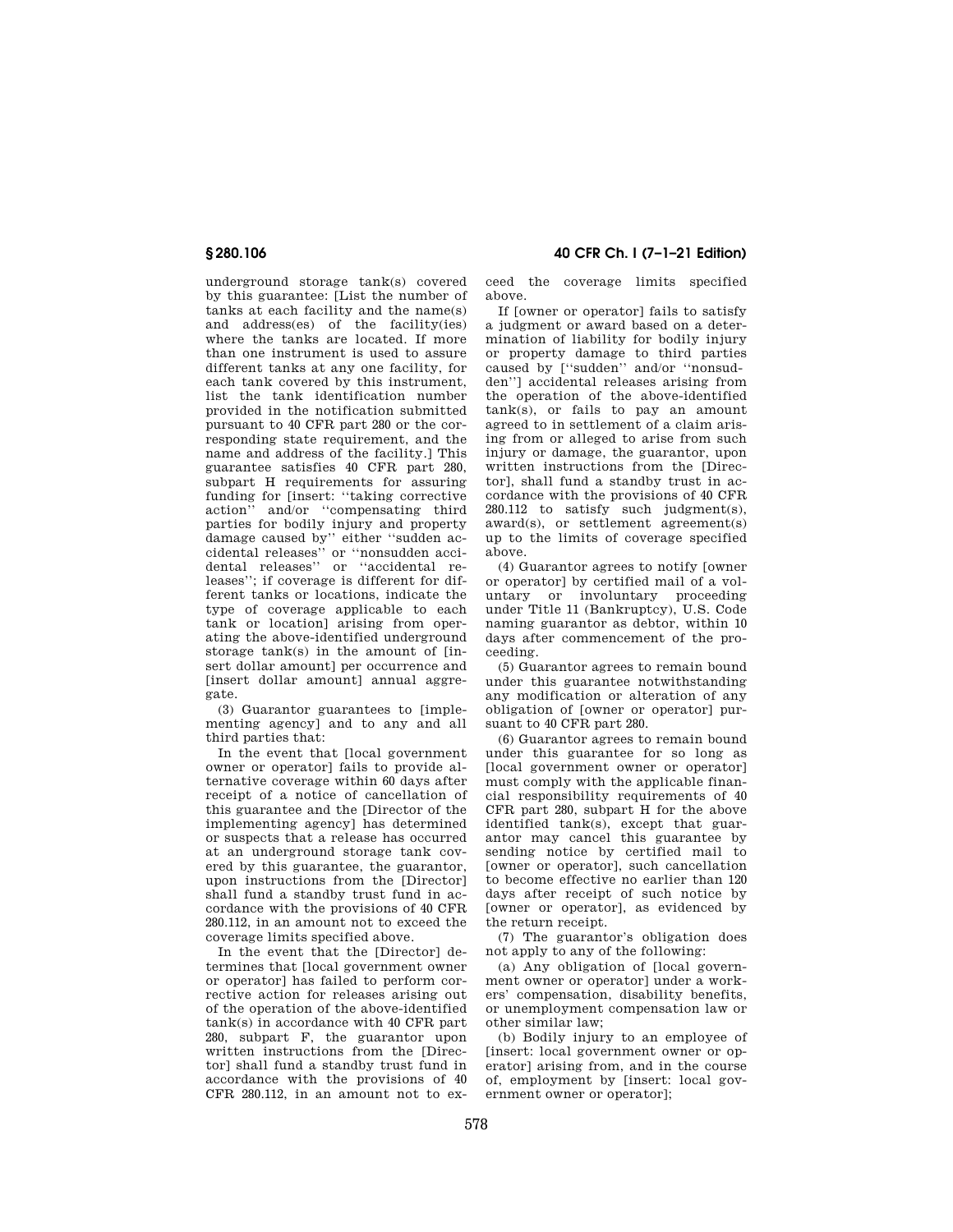(c) Bodily injury or property damage arising from the ownership, maintenance, use, or entrustment to others of any aircraft, motor vehicle, or watercraft;

(d) Property damage to any property owned, rented, loaned to, in the care, custody, or control of, or occupied by [insert: local government owner or operator] that is not the direct result of a release from a petroleum underground storage tank;

(e) Bodily damage or property damage for which [insert owner or operator] is obligated to pay damages by reason of the assumption of liability in a contract or agreement other than a contract or agreement entered into to meet the requirements of 40 CFR 280.93.

(8) Guarantor expressly waives notice of acceptance of this guarantee by [the implementing agency], by any or all third parties, or by [local government owner or operator],

I hereby certify that the wording of this guarantee is identical to the wording specified in 40 CFR 280.106(d) as such regulations were constituted on the effective date shown immediately below.

Effective date:

[Name of guarantor]

[Authorized signature for guarantor]

[Name of person signing]

[Title of person signing]

Signature of witness or notary:

If the guarantor is a local government, the local government guarantee with standby trust must be worded exactly as follows, except that instructions in brackets are to be replaced with relevant information and the brackets deleted:

Local Government Guarantee With Standby Trust Made by a Local Government

Guarantee made this [date] by [name of guaranteeing entity], a local government organized under the laws of [name of state], herein referred to as guarantor, to [the state implementing agency] and to any and all third parties, and obliges, on behalf of [local government owner or operator].

## Recitals

(1) Guarantor meets or exceeds [select one: the local government bond rating test requirements of 40 CFR 280.104, the local government financial test requirements of 40 CFR 280.105, or the local government fund under 40 CFR 280.107(a), 280.107(b), or 280.107(c)].

(2) [Local government owner or operator] owns or operates the following underground storage tank(s) covered by this guarantee: [List the number of tanks at each facility and the name(s) and address(es) of the facility(ies) where the tanks are located. If more than one instrument is used to assure different tanks at any one facility, for each tank covered by this instrument, list the tank identification number provided in the notification submitted pursuant to 40 CFR part 280 or the corresponding state requirement, and the name and address of the facility.] This guarantee satisfies 40 CFR part 280, subpart H requirements for assuring funding for [insert: "taking corrective<br>action" and/or "compensating third and/or "compensating third parties for bodily injury and property damage caused by'' either ''sudden accidental Releases'' or ''nonsudden accidental releases'' or ''accidental Releases''; if coverage is different for different tanks or locations, indicate the type of coverage applicable to each tank or location] arising from operating the above-identified underground storage tank(s) in the amount of [insert dollar amount] per occurrence and [insert: dollar amount] annual aggregate.

(3) Incident to our substantial governmental relationship with [local government owner or operator], guarantor guarantees to [implementing agency] and to any and all third parties that:

In the event that [local government owner or operator] fails to provide alternative coverage within 60 days after receipt of a notice of cancellation of this guarantee and the [Director of the implementing agency] has determined or suspects that a release has occurred at an underground storage tank covered by this guarantee, the guarantor, upon instructions from the [Director] shall fund a standby trust fund in accordance with the provisions of 40 CFR 280.112, in an amount not to exceed the coverage limits specified above.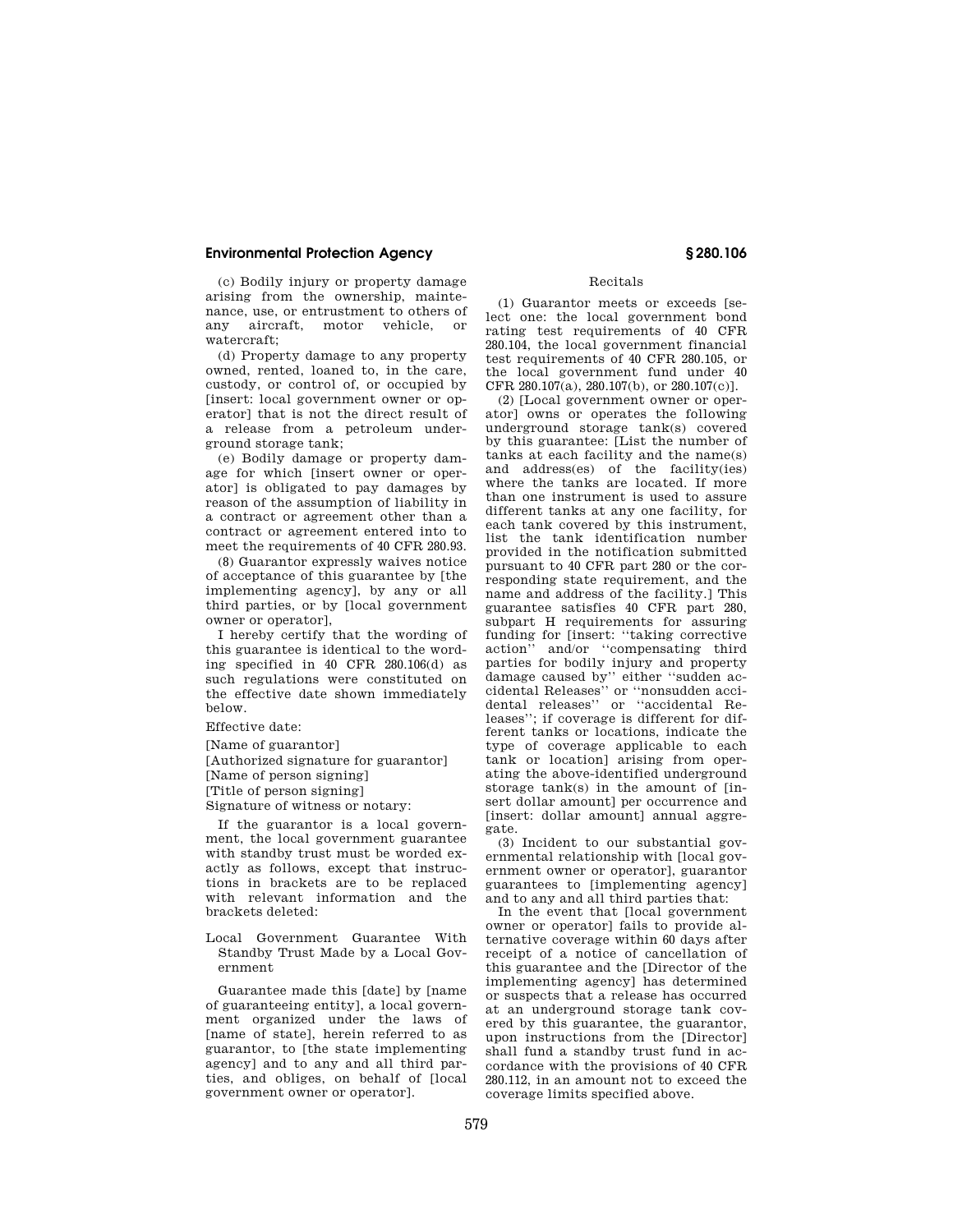In the event that the [Director] determines that [local government owner or operator] has failed to perform corrective action for releases arising out of the operation of the above-identified tank(s) in accordance with 40 CFR part 280, subpart F, the guarantor upon written instructions from the [Director] shall fund a standby trust fund in accordance with the provisions of 40 CFR 280.112, in an amount not to exceed the coverage limits specified above.

If [owner or operator] fails to satisfy a judgment or award based on a determination of liability for bodily injury or property damage to third parties caused by [''sudden'' and/or ''nonsudden''] accidental releases arising from the operation of the above-identified  $tank(s)$ , or fails to pay an amount agreed to in settlement of a claim arising from or alleged to arise from such injury or damage, the guarantor, upon written instructions from the [Director], shall fund a standby trust in accordance with the provisions of 40 CFR 280.112 to satisfy such judgment(s), award(s), or settlement agreement(s) up to the limits of coverage specified above.

(4) Guarantor agrees that, if at the end of any fiscal year before cancellation of this guarantee, the guarantor fails to meet or exceed the requirements of the financial responsibility mechanism specified in paragraph (1), guarantor shall send within 120 days of such failure, by certified mail, notice to [local government owner or operator], as evidenced by the return receipt.

(5) Guarantor agrees to notify [owner or operator] by certified mail of a voluntary or involuntary proceeding under Title 11 (Bankruptcy), U.S. Code naming guarantor as debtor, within 10 days after commencement of the proceeding.

(6) Guarantor agrees to remain bound under this guarantee notwithstanding any modification or alteration of any obligation of [owner or operator] pursuant to 40 CFR part 280.

(7) Guarantor agrees to remain bound under this guarantee for so long as [local government owner or operator] must comply with the applicable financial responsibility requirements of 40

# **§ 280.106 40 CFR Ch. I (7–1–21 Edition)**

CFR part 280, subpart H for the above identified tank(s), except that guarantor may cancel this guarantee by sending notice by certified mail to [owner or operator], such cancellation to become effective no earlier than 120 days after receipt of such notice by [owner or operator], as evidenced by the return receipt.

(8) The guarantor's obligation does not apply to any of the following:

(a) Any obligation of [local government owner or operator] under a workers' compensation, disability benefits, or unemployment compensation law or other similar law;

(b) Bodily injury to an employee of [insert: local government owner or operator] arising from, and in the course of, employment by [insert: local government owner or operator];

(c) Bodily injury or property damage arising from the ownership, maintenance, use, or entrustment to others of any aircraft, motor vehicle, or watercraft;

(d) Property damage to any property owned, rented, loaned to, in the care, custody, or control of, or occupied by [insert: local government owner or operator] that is not the direct result of a release from a petroleum underground storage tank;

(e) Bodily damage or property damage for which [insert: owner or operator] is obligated to pay damages by reason of the assumption of liability in a contract or agreement other than a contract or agreement entered into to meet the requirements of 40 CFR 280.93.

(9) Guarantor expressly waives notice of acceptance of this guarantee by [the implementing agency], by any or all third parties, or by [local government owner or operator].

I hereby certify that the wording of this guarantee is identical to the wording specified in 40 CFR 280.106(d) as such regulations were constituted on the effective date shown immediately below.

Effective date:

[Name of guarantor]

[Authorized signature for guarantor] [Name of person signing]

[Title of person signing]

Signature of witness or notary:

(e) If the guarantor is a state, the local government guarantee without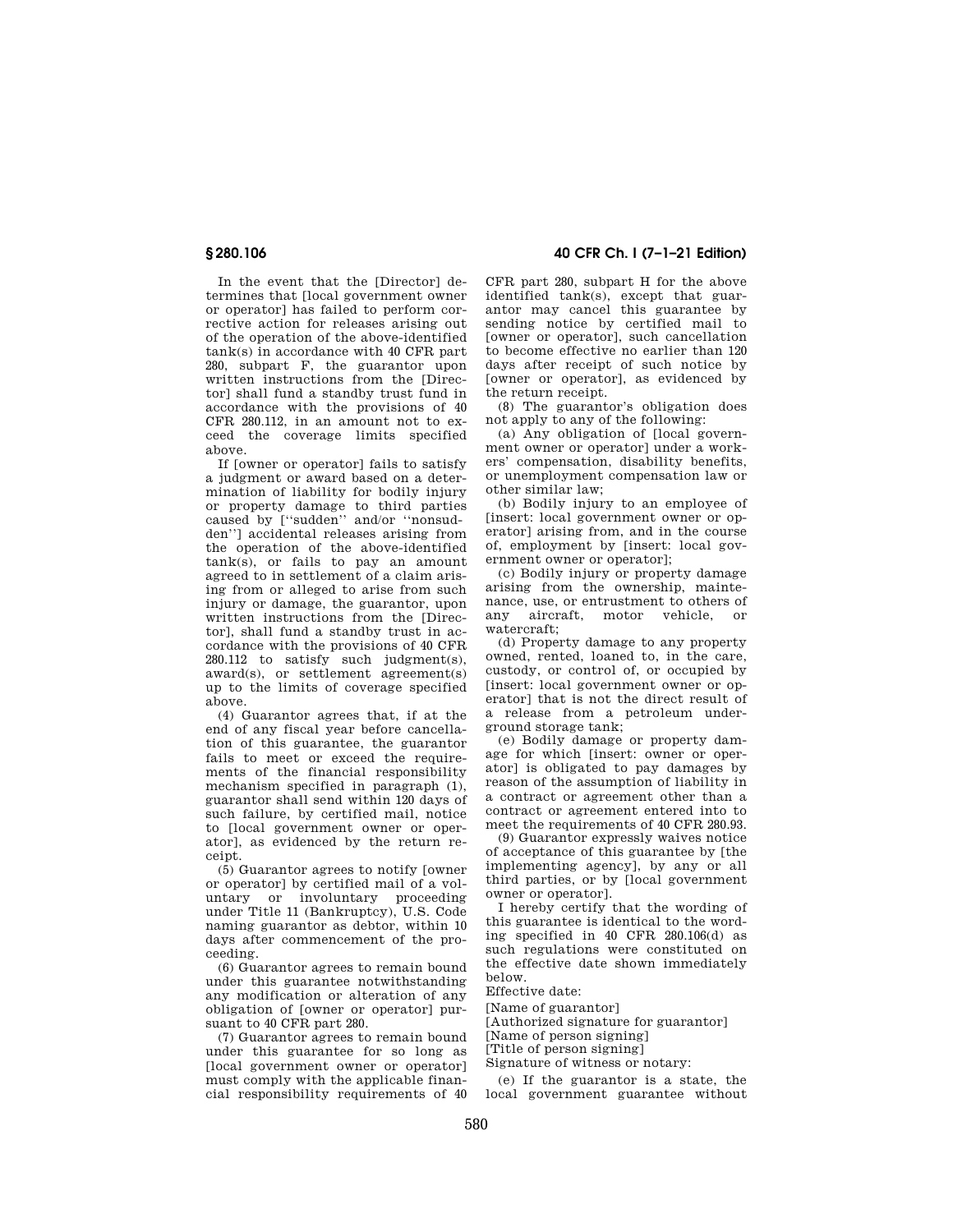standby trust must be worded exactly as follows, except that instructions in brackets are to be replaced with relevant information and the brackets deleted:

## Local Government Guarantee Without Standby Trust Made by a State

Guarantee made this [date] by [name of state], herein referred to as guarantor, to [the state implementing agency] and to any and all third parties, and obliges, on behalf of [local government owner or operator].

#### Recitals

(1) Guarantor is a state.

(2) [Local government owner or operator] owns or operates the following underground storage tank(s) covered by this guarantee: [List the number of tanks at each facility and the name(s) and address(es) of the facility(ies) where the tanks are located. If more than one instrument is used to assure different tanks at any one facility, for each tank covered by this instrument. list the tank identification number provided in the notification submitted pursuant to 40 CFR part 280 or the corresponding state requirement, and the name and address of the facility.] This guarantee satisfies 40 CFR part 280, subpart H requirements for assuring funding for [insert: ''taking corrective action'' and/or ''compensating third parties for bodily injury and property damage caused by'' either ''sudden accidental releases'' or ''nonsudden accidental releases'' or ''accidental releases''; if coverage is different for different tanks or locations, indicate the type of coverage applicable to each tank or location] arising from operating the above-identified underground storage tank(s) in the amount of [insert: dollar amount] per occurrence and [insert: dollar amount] annual aggregate.

(3) Guarantor guarantees to [implementing agency] and to any and all third parties and obliges that:

In the event that [local government owner or operator] fails to provide alternative coverage within 60 days after receipt of a notice of cancellation of this guarantee and the [Director of the implementing agency] has determined or suspects that a release has occurred

at an underground storage tank covered by this guarantee, the guarantor, upon written instructions from the [Director] shall make funds available to pay for corrective actions and compensate third parties for bodily injury and property damage in an amount not to exceed the coverage limits specified above.

In the event that the [Director] determines that [local government owner or operator] has failed to perform corrective action for releases arising out of the operation of the above-identified tank(s) in accordance with 40 CFR part 280, subpart F, the guarantor upon written instructions from the [Director] shall make funds available to pay for corrective actions in an amount not to exceed the coverage limits specified above.

If [owner or operator] fails to satisfy a judgment or award based on a determination of liability for bodily injury or property damage to third parties caused by [''sudden'' and/or ''nonsudden''] accidental releases arising from the operation of the above-identified  $tank(s)$ , or fails to pay an amount agreed to in settlement of a claim arising from or alleged to arise from such injury or damage, the guarantor, upon written instructions from the [Director], shall make funds available to compensate third parties for bodily injury and property damage in an amount not to exceed the coverage limits specified above.

(4) Guarantor agrees to notify [owner or operator] by certified mail of a voluntary or involuntary proceeding under Title 11 (Bankruptcy), U.S. Code naming guarantor as debtor, within 10 days after commencement of the proceeding.

(5) Guarantor agrees to remain bound under this guarantee notwithstanding any modification or alteration of any obligation of [owner or operator] pursuant to 40 CFR part 280.

(6) Guarantor agrees to remain bound under this guarantee for so long as [local government owner or operator] must comply with the applicable financial responsibility requirements of 40 CFR part 280, subpart H for the above identified tank(s), except that guarantor may cancel this guarantee by sending notice by certified mail to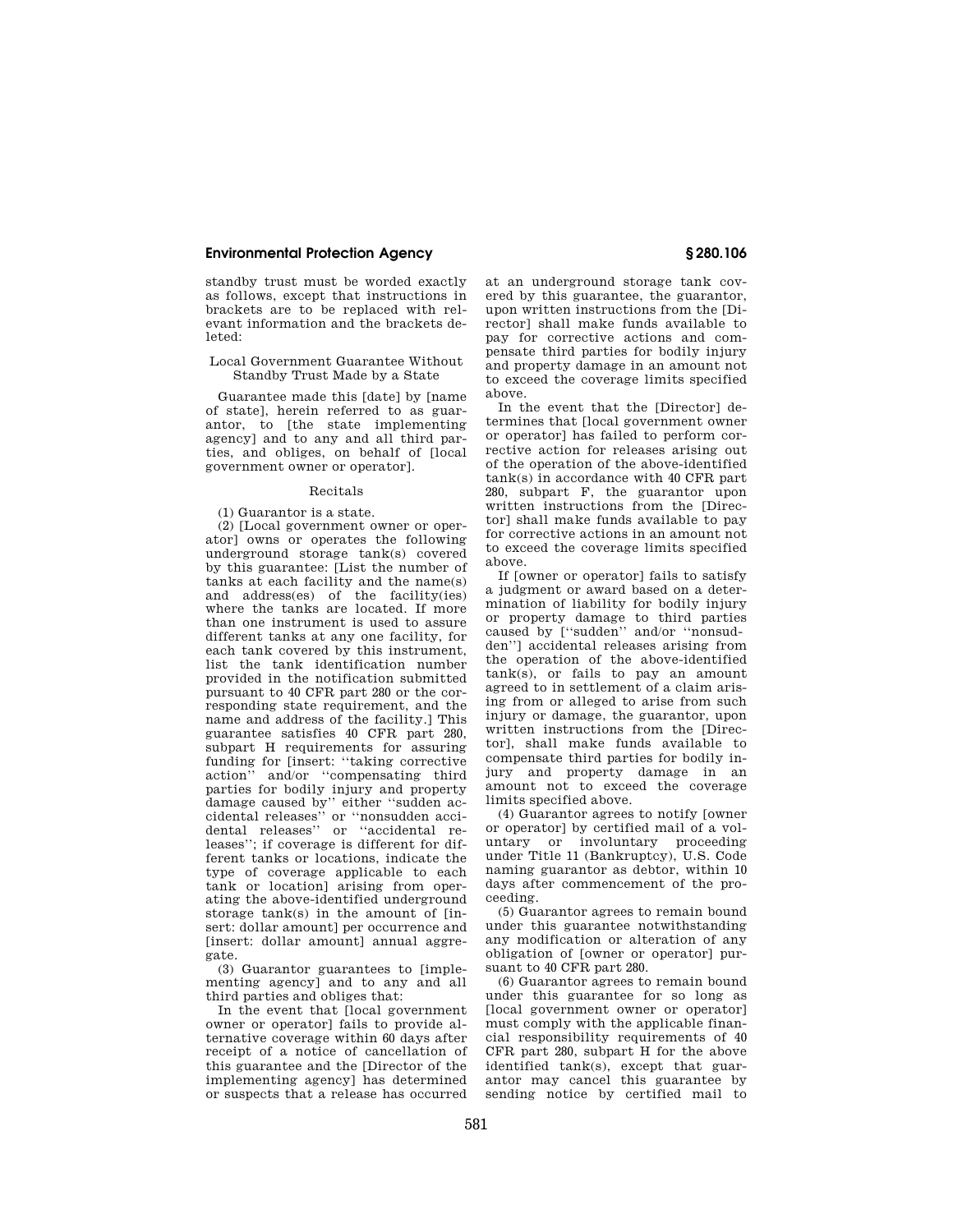[owner or operator], such cancellation to become effective no earlier than 120 days after receipt of such notice by [owner or operator], as evidenced by the return receipt. If notified of a probable release, the guarantor agrees to remain bound to the terms of this guarantee for all charges arising from the release, up to the coverage limits specified above, notwithstanding the cancellation of the guarantee with respect to future releases.

(7) The guarantor's obligation does not apply to any of the following:

(a) Any obligation of [local government owner or operator] under a workers' compensation disability benefits, or unemployment compensation law or other similar law;

(b) Bodily injury to an employee of [insert local government owner or operator] arising from, and in the course of, employment by [insert: local government owner or operator];

(c) Bodily injury or property damage arising from the ownership, maintenance, use, or entrustment to others of any aircraft, motor vehicle, or watercraft;

(d) Property damage to any property owned, rented, loaned to, in the care, custody, or control of, or occupied by [insert: local government owner or operator] that is not the direct result of a release from a petroleum underground storage tank;

(e) Bodily damage or property damage for which [insert: owner or operator] is obligated to pay damages by reason of the assumption of liability in a contract or agreement other than a contract or agreement entered into to meet the requirements of 40 CFR 280.93.

(8) Guarantor expressly waives notice of acceptance of this guarantee by [the implementing agency], by any or all third parties, or by [local government owner or operator].

I hereby certify that the wording of this guarantee is identical to the wording specified in 40 CFR 280.106(e) as such regulations were constituted on the effective date shown immediately below.

Effective date:

[Name of guarantor]

[Authorized signature for guarantor]

[Name of person signing]

[Title of person signing]

# **§ 280.106 40 CFR Ch. I (7–1–21 Edition)**

Signature of witness or notary:

If the guarantor is a local government, the local government guarantee without standby trust must be worded exactly as follows, except that instructions in brackets are to be replaced with relevant information and the brackets deleted:

Local Government Guarantee Without Standby Trust Made by a Local Government

Guarantee made this [date] by [name of guaranteeing entity], a local government organized under the laws of [name of state], herein referred to as guarantor, to [the state implementing agency] and to any and all third parties, and obliges, on behalf of [local government owner or operator].

## Recitals

(1) Guarantor meets or exceeds [select one: the local government bond rating test requirements of 40 CFR 280.104, the local government financial test requirements of 40 CFR 280.105, the local government fund under 40 CFR 280.107(a), 280.107(b), or 280.107(c)].

(2) [Local government owner or operator] owns or operates the following underground storage tank(s) covered by this guarantee: [List the number of tanks at each facility and the name(s) and address(es) of the facility(ies) where the tanks are located. If more than one instrument is used to assure different tanks at any one facility, for each tank covered by this instrument, list the tank identification number provided in the notification submitted pursuant to 40 CFR part 280 or the corresponding state requirement, and the name and address of the facility.] This guarantee satisfies 40 CFR part 280, subpart H requirements for assuring funding for [insert: ''taking corrective action'' and/or ''compensating third parties for bodily injury and property damage caused by'' either ''sudden accidental releases'' or ''nonsudden accidental releases'' or ''accidental releases''; if coverage is different for different tanks or locations, indicate the type of coverage applicable to each tank or location] arising from operating the above-identified underground storage tank(s) in the amount of [insert: dollar amount] per occurrence and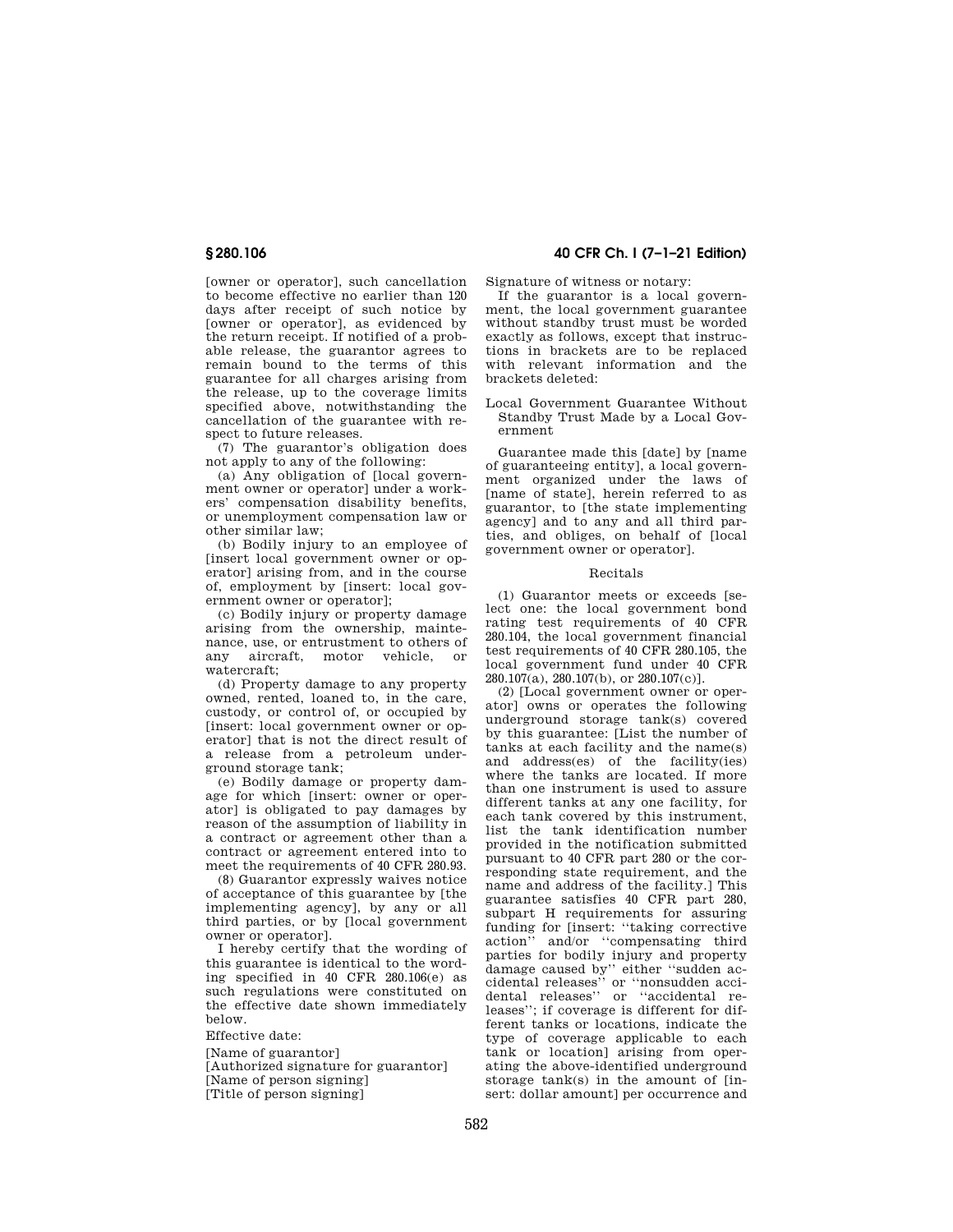[insert: dollar amount] annual aggregate.

 $(3)$  Incident to our substantial governmental relationship with [local government owner or operator], guarantor guarantees to [implementing agency] and to any and all third parties and obliges that:

In the event that [local government owner or operator] fails to provide alternative coverage within 60 days after receipt of a notice of cancellation of this guarantee and the [Director of the implementing agency] has determined or suspects that a release has occurred at an underground storage tank covered by this guarantee, the guarantor, upon written instructions from the [Director] shall make funds available to pay for corrective actions and compensate third parties for bodily injury and property damage in an amount not to exceed the coverage limits specified above.

In the event that the [Director] determines that [local government owner or operator] has failed to perform corrective action for releases arising out of the operation of the above-identified tank(s) in accordance with 40 CFR part 280, subpart F, the guarantor upon written instructions from the [Director] shall make funds available to pay for corrective actions in an amount not to exceed the coverage limits specified above.

If [owner or operator] fails to satisfy a judgment or award based on a determination of liability for bodily injury or property damage to third parties caused by [''sudden'' and/or ''nonsudden''] accidental releases arising from the operation of the above-identified  $tank(s)$ , or fails to pay an amount agreed to in settlement of a claim arising from or alleged to arise from such injury or damage, the guarantor, upon written instructions from the [Director], shall make funds available to compensate third parties for bodily injury and property damage in an amount not to exceed the coverage limits specified above.

(4) Guarantor agrees that if at the end of any fiscal year before cancellation of this guarantee, the guarantor fails to meet or exceed the requirements of the financial responsibility mechanism specified in paragraph (1), guarantor shall send within 120 days of such failure, by certified mail, notice to [local government owner or operator], as evidenced by the return receipt.

(5) Guarantor agrees to notify [owner or operator] by certified mail of a voluntary or involuntary proceeding under Title 11 (Bankruptcy), U.S. Code naming guarantor as debtor, within 10 days after commencement of the proceeding.

(6) Guarantor agrees to remain bound under this guarantee notwithstanding any modification or alteration of any obligation of [owner or operator] pursuant to 40 CFR part 280.

(7) Guarantor agrees to remain bound under this guarantee for so long as [local government owner or operator] must comply with the applicable financial responsibility requirements of 40 CFR part 280, subpart H for the above identified tank(s), except that guarantor may cancel this guarantee by sending notice by certified mail to [owner or operator], such cancellation to become effective no earlier than 120 days after receipt of such notice by [owner or operator], as evidenced by the return receipt. If notified of a probable release, the guarantor agrees to remain bound to the terms of this guarantee for all charges arising from the release, up to the coverage limits specified above, notwithstanding the cancellation of the guarantee with respect to future releases.

(8) The guarantor's obligation does not apply to any of the following:

(a) Any obligation of [local government owner or operator] under a workers' compensation disability benefits, or unemployment compensation law or other similar law;

(b) Bodily injury to an employee of [insert: local government owner or operator] arising from, and in the course of, employment by [insert: local government owner or operator];

(c) Bodily injury or property damage arising from the ownership, maintenance, use, or entrustment to others of any aircraft, motor vehicle, or watercraft;

(d) Property damage to any property owned, rented, loaned to, in the care, custody, or control of, or occupied by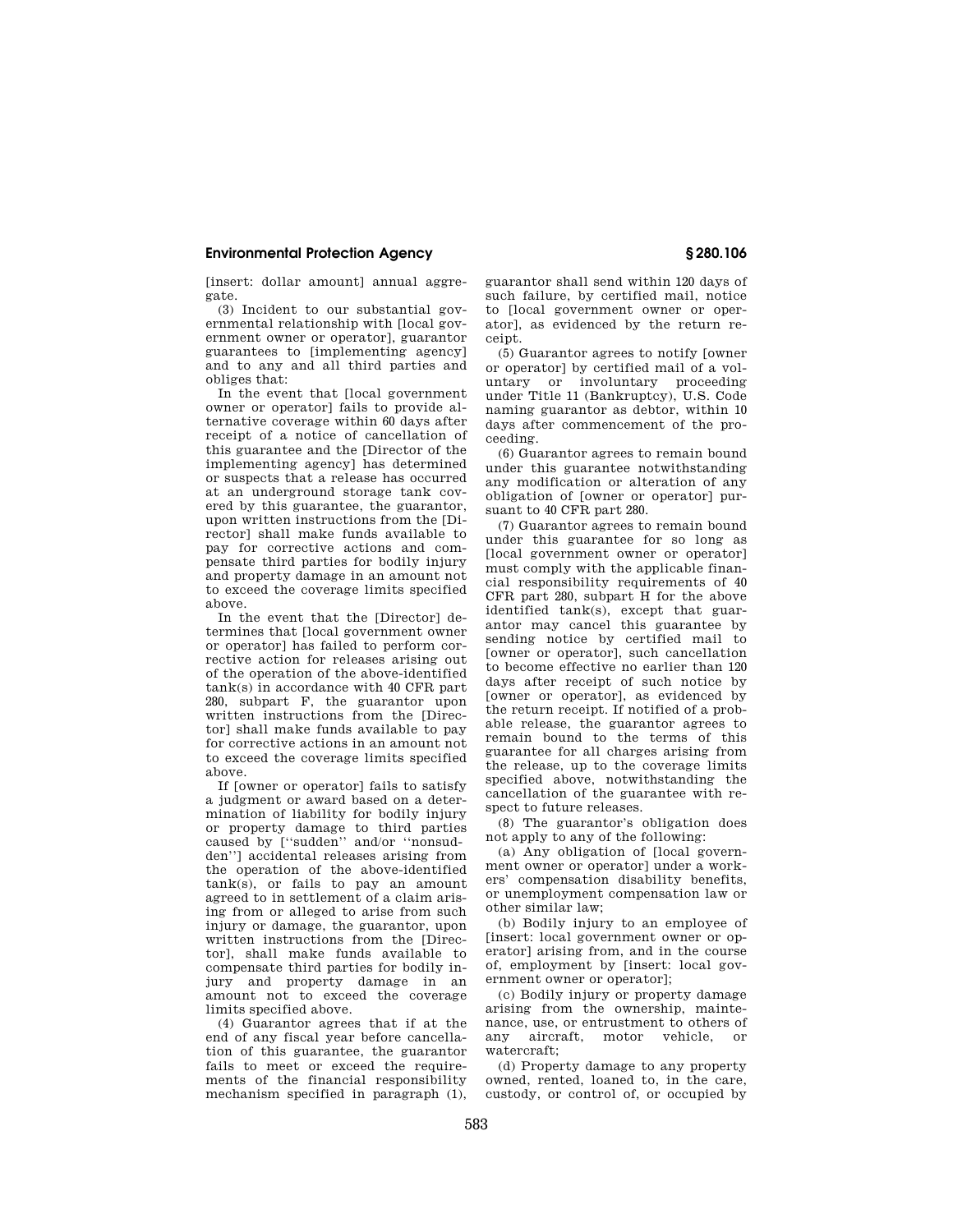[insert: local government owner or operator] that is not the direct result of a release from a petroleum underground storage tank;

(e) Bodily damage or property damage for which [insert: owner or operator] is obligated to pay damages by reason of the assumption of liability in a contract or agreement other than a contract or agreement entered into to meet the requirements of 40 CFR 280.93.

(9) Guarantor expressly waives notice of acceptance of this guarantee by [the implementing agency], by any or all third parties, or by [local government owner or operator],

I hereby certify that the wording of this guarantee is identical to the wording specified in 40 CFR 280.106(e) as such regulations were constituted on the effective date shown immediately below.

Effective date:

[Name of guarantor] [Authorized signature for guarantor] [Name of person signing] [Title of person signing] Signature of witness or notary:

## **§ 280.107 Local government fund.**

A local government owner or operator may satisfy the requirements of §280.93 by establishing a dedicated fund account that conforms to the requirements of this section. Except as specified in paragraph (b) of this section, a dedicated fund may not be commingled with other funds or otherwise used in normal operations. A dedicated fund will be considered eligible if it meets one of the following requirements:

(a) The fund is dedicated by state constitutional provision, or local government statute, charter, ordinance, or order to pay for taking corrective action and for compensating third parties for bodily injury and property damage caused by accidental releases arising from the operation of petroleum underground storage tanks and is funded for the full amount of coverage required under §280.93, or funded for part of the required amount of coverage and used in combination with other mechanism(s) that provide the remaining coverage; or

(b) The fund is dedicated by state constitutional provision, or local government statute, charter, ordinance, or

# **§ 280.107 40 CFR Ch. I (7–1–21 Edition)**

order as a contingency fund for general emergencies, including taking corrective action and compensating third parties for bodily injury and property damage caused by accidental releases arising from the operation of petroleum underground storage tanks, and is funded for five times the full amount of coverage required under §280.93, or funded for part of the required amount of coverage and used in combination with other mechanism(s) that provide the remaining coverage. If the fund is funded for less than five times the amount of coverage required under §280.93, the amount of financial responsibility demonstrated by the fund may not exceed one-fifth the amount in the fund; or

(c) The fund is dedicated by state constitutional provision, or local government statute, charter, ordinance or order to pay for taking corrective action and for compensating third parties for bodily injury and property damage caused by accidental releases arising from the operation of petroleum underground storage tanks. A payment is made to the fund once every year for seven years until the fund is fully-funded. This seven year period is hereafter referred to as the ''pay-in-period.'' The amount of each payment must be determined by this formula:

# $TF - CF$

# Y

Where TF is the total required financial assurance for the owner or operator, CF is the current amount in the fund, and Y is the number of years remaining in the pay-in-period; and,

(1) The local government owner or operator has available bonding authority, approved through voter referendum (if such approval is necessary prior to the issuance of bonds), for an amount equal to the difference between the required amount of coverage and the amount held in the dedicated fund. This bonding authority shall be available for taking corrective action and for compensating third parties for bodily injury and property damage caused by accidental releases arising from the operation of petroleum underground storage tanks; or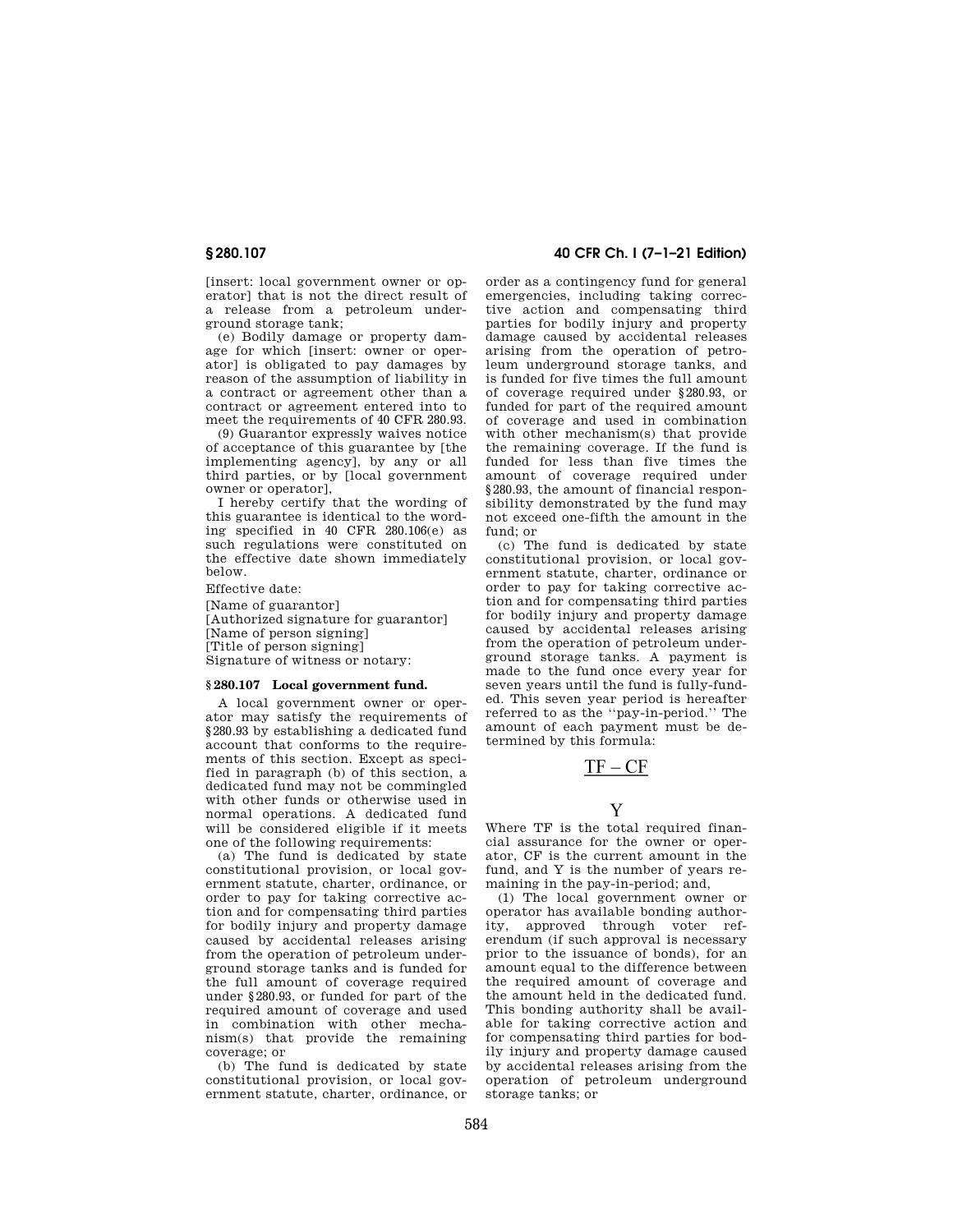(2) The local government owner or operator has a letter signed by the appropriate state attorney general stating that the use of the bonding authority will not increase the local government's debt beyond the legal debt ceilings established by the relevant state laws. The letter must also state that prior voter approval is not necessary before use of the bonding authority.

(d) To demonstrate that it meets the requirements of the local government fund, the chief financial officer of the local government owner or operator and/or guarantor must sign a letter worded exactly as follows, except that the instructions in brackets are to be replaced by the relevant information and the brackets deleted:

Letter from Chief Financial Officer

I am the chief financial officer of [insert: name and address of local government owner or operator, or guarantor]. This letter is in support of the use of the local government fund mechanism to demonstrate financial responsibility for [insert: ''taking corrective action'' and/or ''compensating third parties for bodily injury and property damage''] caused by [insert: ''sudden accidental releases'' or ''nonsudden accidental releases'' or ''accidental releases''] in the amount of at least [insert: dollar amount] per occurrence and [insert: dollar amount] annual aggregate arising from operating (an) underground storage tank(s).

Underground storage tanks at the following facilities are assured by this local government fund mechanism: [List for each facility: The name and address of the facility where tanks are assured by the local government fund].

[Insert: ''The local government fund is funded for the full amount of coverage required under §280.93, or funded for part of the required amount of coverage and used in combination with other mechanism(s) that provide the remaining coverage.'' or ''The local government fund is funded for five times the full amount of coverage required under §280.93, or funded for part of the required amount of coverage and used in combination with other mechanisms(s) that provide the remaining coverage,'' or ''A payment is made to the fund once every year for seven

years until the fund is fully-funded and [name of local government owner or operator] has available bonding authority, approved through voter referendum, of an amount equal to the difference between the required amount of coverage and the amount held in the dedicated fund'' or ''A payment is made to the fund once every year for seven years until the fund is fully-funded and I have attached a letter signed by the State Attorney General stating that (1) the use of the bonding authority will not increase the local government's debt beyond the legal debt ceilings established by the relevant state laws and (2) that prior voter approval is not necessary before use of the bonding authority''].

The details of the local government fund are as follows:

Amount in Fund (market value of fund at close of last fiscal year):

[If fund balance is incrementally funded as specified in §280.107(c), insert:

Amount added to fund in the most recently completed fiscal year:

Number of years remaining in the pay-

in-period: \_\_\_\_\_\_\_\_]<br>A copy of the state constitutional provision, or local government statute, charter, ordinance or order dedicating the fund is attached.

I hereby certify that the wording of this letter is identical to the wording specified in 40 CFR 280.107(d) as such regulations were constituted on the date shown immediately below.

[Date] [Signature] [Name] [Title]

## **§ 280.108 Substitution of financial assurance mechanisms by owner or operator.**

(a) An owner or operator may substitute any alternate financial assurance mechanisms as specified in this subpart, provided that at all times he maintains an effective financial assurance mechanism or combination of mechanisms that satisfies the requirements of §280.93.

(b) After obtaining alternate financial assurance as specified in this subpart, an owner or operator may cancel a financial assurance mechanism by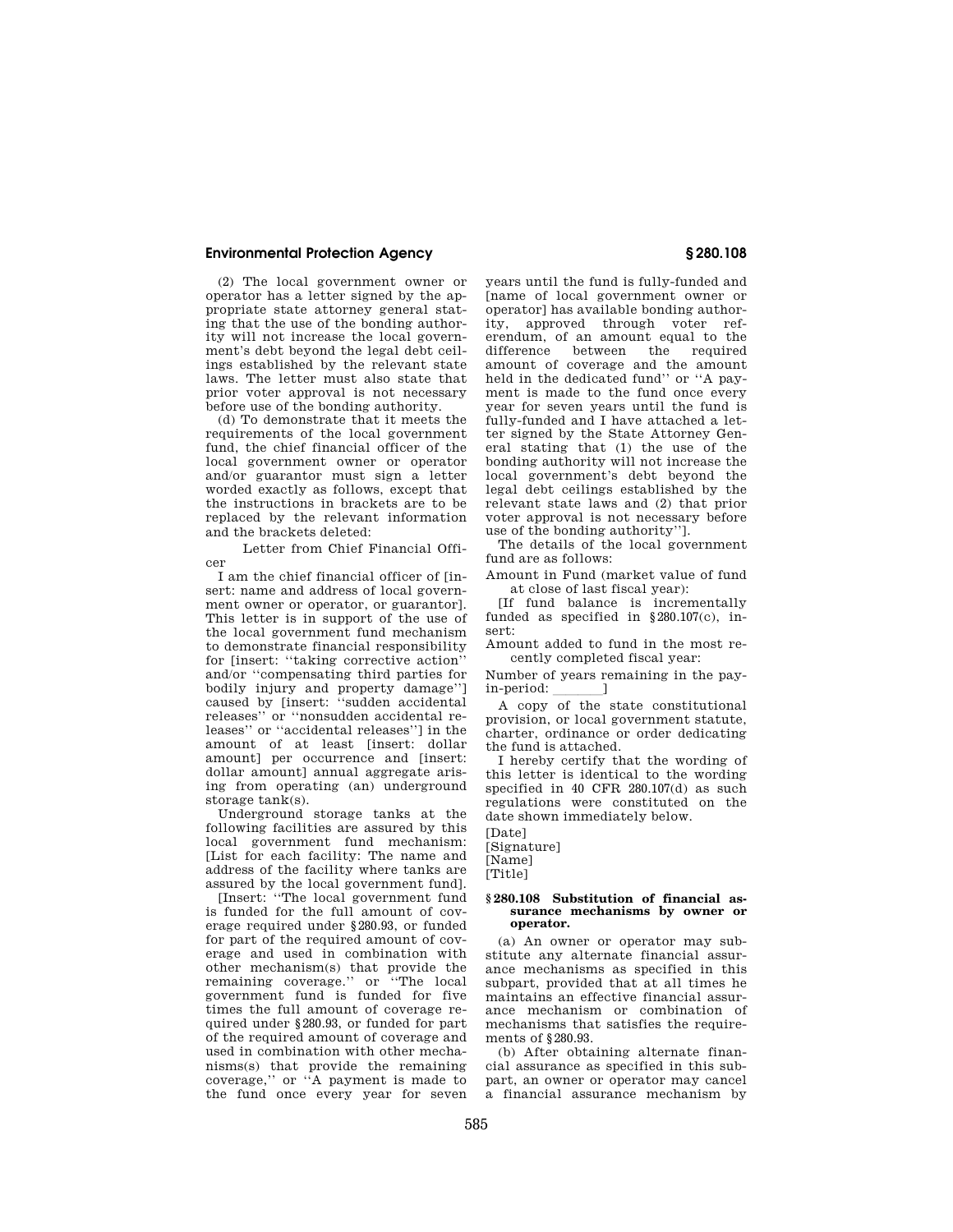providing notice to the provider of financial assurance.

## **§ 280.109 Cancellation or nonrenewal by a provider of financial assurance.**

(a) Except as otherwise provided, a provider of financial assurance may cancel or fail to renew an assurance mechanism by sending a notice of termination by certified mail to the owner or operator.

(1) Termination of a local government guarantee, a guarantee, a surety bond, or a letter of credit may not occur until 120 days after the date on which the owner or operator receives the notice of termination, as evidenced by the return receipt.

(2) Termination of insurance or risk retention coverage, except for non-payment or misrepresentation by the insured, or state-funded assurance may not occur until 60 days after the date on which the owner or operator receives the notice of termination, as evidenced by the return receipt. Termination for non-payment of premium or misrepresentation by the insured may not occur until a minimum of 10 days after the date on which the owner or operator receives the notice of termination, as evidenced by the return receipt.

(b) If a provider of financial responsibility cancels or fails to renew for reasons other than incapacity of the provider as specified in §280.114, the owner or operator must obtain alternate coverage as specified in this section within 60 days after receipt of the notice of termination. If the owner or operator fails to obtain alternate coverage within 60 days after receipt of the notice of termination, the owner or operator must notify the Director of the implementing agency of such failure and submit:

(1) The name and address of the provider of financial assurance;

(2) The effective date of termination; and

(3) The evidence of the financial assistance mechanism subject to the termination maintained in accordance with §280.111(b).

## **§ 280.110 Reporting by owner or operator.**

(a) An owner or operator must submit the appropriate forms listed in §280.111(b) documenting current evidence of financial responsibility to the Director of the implementing agency:

(1) Within 30 days after the owner or operator identifies a release from an underground storage tank required to be reported under §280.53 or §280.61;

(2) If the owner or operator fails to obtain alternate coverage as required by this subpart, within 30 days after the owner or operator receives notice of:

(i) Commencement of a voluntary or involuntary proceeding under Title 11 (Bankruptcy), U.S. Code, naming a provider of financial assurance as a debtor;

(ii) Suspension or revocation of the authority of a provider of financial assurance to issue a financial assurance mechanism;

(iii) Failure of a guarantor to meet the requirements of the financial test;

(iv) Other incapacity of a provider of financial assurance; or

(3) As required by §§280.95(g) and 280.109(b).

(b) An owner or operator must certify compliance with the financial responsibility requirements of this part as specified in the new tank notification form when notifying the appropriate state or local agency of the installation of a new underground storage tank under §280.22.

(c) The Director of the Implementing Agency may require an owner or operator to submit evidence of financial assurance as described in §280.111(b) or other information relevant to compliance with this subpart at any time.

## **§ 280.111 Recordkeeping.**

(a) Owners or operators must maintain evidence of all financial assurance mechanisms used to demonstrate financial responsibility under this subpart for an underground storage tank until released from the requirements of this subpart under §208.113. An owner or operator must maintain such evidence at the underground storage tank site or the owner's or operator's place of work. Records maintained off-site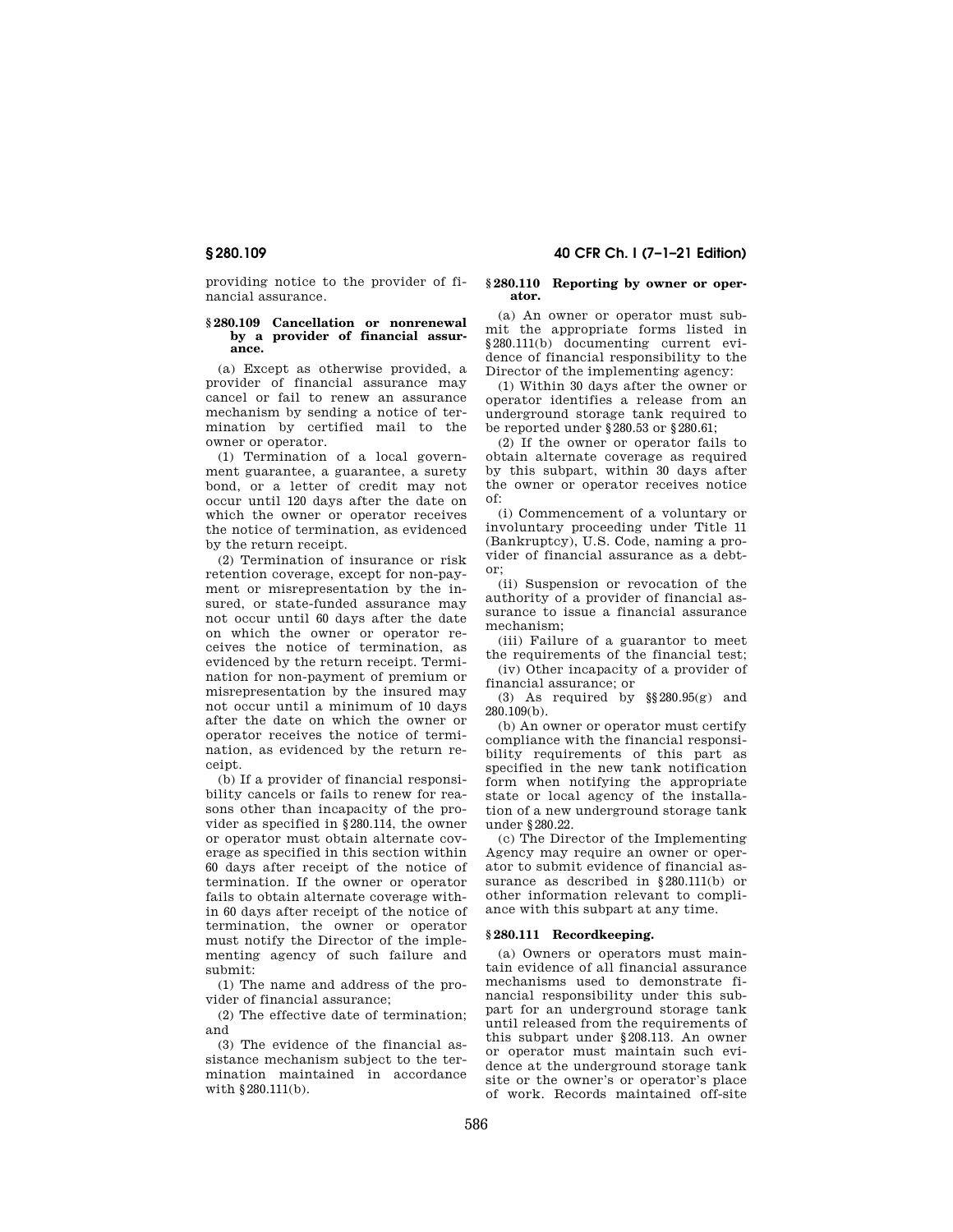must be made available upon request of the implementing agency.

(b) An owner or operator must maintain the following types of evidence of financial responsibility:

(1) An owner or operator using an assurance mechanism specified in §§280.95 through 280.100 or §280.102 or §§280.104 through 280.107 must maintain a copy of the instrument worded as specified.

(2) An owner or operator using a financial test or guarantee, or a local government financial test or a local government guarantee supported by the local government financial test must maintain a copy of the chief financial officer's letter based on yearend financial statements for the most recent completed financial reporting year. Such evidence must be on file no later than 120 days after the close of the financial reporting year.

(3) An owner or operator using a guarantee, surety bond, or letter of credit must maintain a copy of the signed standby trust fund agreement and copies of any amendments to the agreement.

(4) A local government owner or operator using a local government guarantee under §280.106(d) must maintain a copy of the signed standby trust fund agreement and copies of any amendments to the agreement.

(5) A local government owner or operator using the local government bond rating test under §280.104 must maintain a copy of its bond rating published within the last twelve months by Moody's or Standard & Poor's.

(6) A local government owner or operator using the local government guarantee under §280.106, where the guarantor's demonstration of financial responsibility relies on the bond rating test under §280.104 must maintain a copy of the guarantor's bond rating published within the last twelve months by Moody's or Standard & Poor's.

(7) An owner or operator using an insurance policy or risk retention group coverage must maintain a copy of the signed insurance policy or risk retention group coverage policy, with the endorsement or certificate of insurance and any amendments to the agreements.

(8) An owner or operator covered by a state fund or other state assurance must maintain on file a copy of any evidence of coverage supplied by or required by the state under §280.101(d).

(9) An owner or operator using a local government fund under §280.107 must maintain the following documents:

(i) A copy of the state constitutional provision or local government statute, charter, ordinance, or order dedicating the fund; and

(ii) Year-end financial statements for the most recent completed financial reporting year showing the amount in the fund. If the fund is established under §280.107(c) using incremental funding backed by bonding authority, the financial statements must show the previous year's balance, the amount of funding during the year, and the closing balance in the fund.

(iii) If the fund is established under §280.107(c) using incremental funding backed by bonding authority, the owner or operator must also maintain documentation of the required bonding authority, including either the results of a voter referendum (under  $§280.107(c)(1))$ , or attestation by the State Attorney General as specified under §280.107(c)(2).

(10) A local government owner or operator using the local government guarantee supported by the local government fund must maintain a copy of the guarantor's year-end financial statements for the most recent completed financial reporting year showing the amount of the fund.

(11)(i) An owner or operator using an assurance mechanism specified in §§280.95 through 280.107 must maintain an updated copy of a certification of financial responsibility worded as follows, except that instructions in brackets are to be replaced with the relevant information and the brackets deleted:

Certification of Financial Responsibility

[Owner or operator] hereby certifies that it is in compliance with the requirements of subpart H of 40 CFR part 280.

The financial assurance mechanism(s) used to demonstrate financial responsibility under subpart H of 40 CFR part 280 is (are) as follows: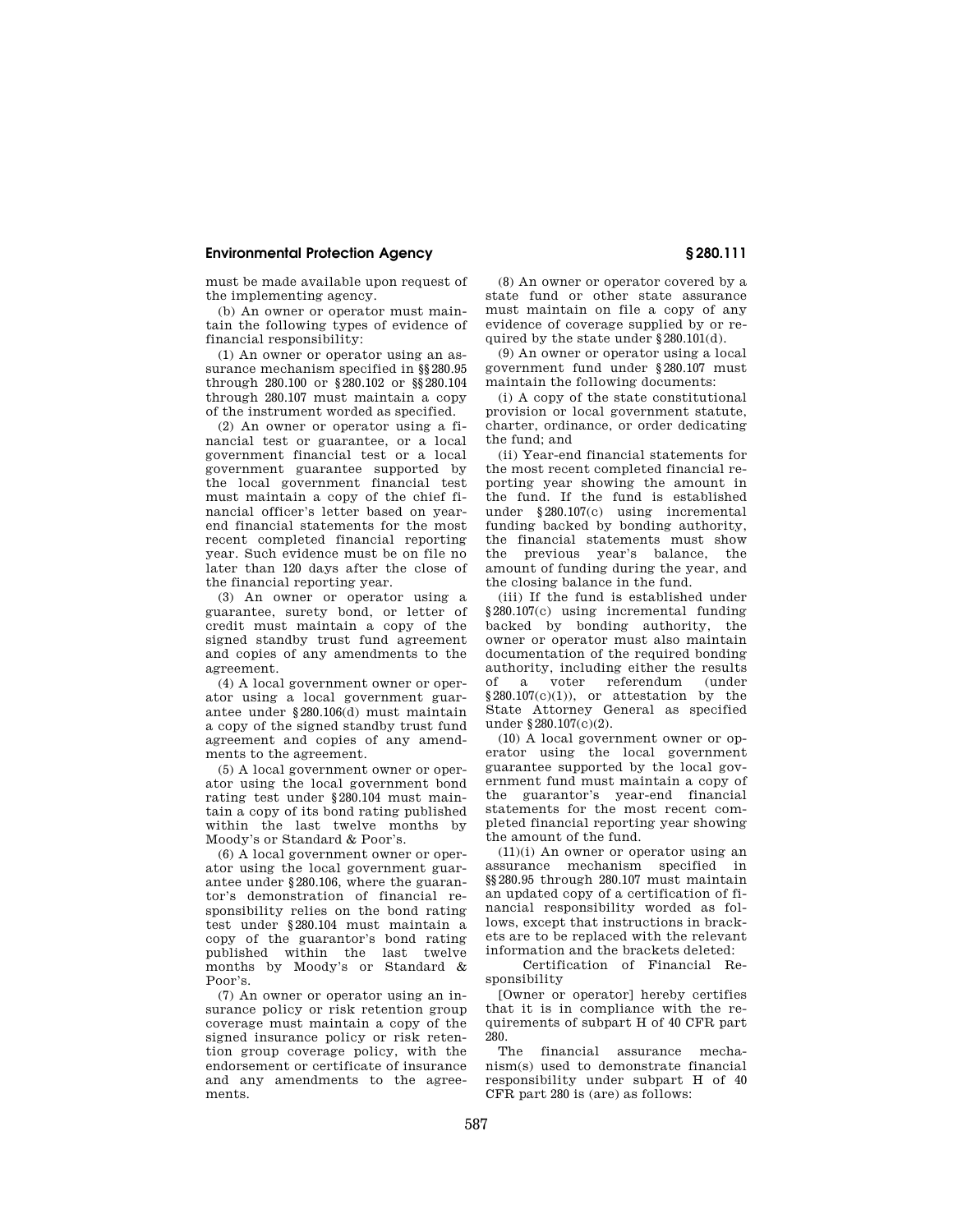[For each mechanism, list the type of mechanism, name of issuer, mechanism number (if applicable), amount of coverage, effective period of coverage and whether the mechanism covers ''taking corrective action'' and/or ''compensating third parties for bodily injury<br>and property damage caused by" either and property damage caused by' ''sudden accidental releases'' or ''nonsudden accidental releases'' or ''accidental releases.'']

[Signature of owner or operator] [Name of owner or operator] [Title] [Date] [Signature of witness or notary] [Name of witness or notary]

[Date]

(ii) The owner or operator must update this certification whenever the financial assurance mechanism(s) used to demonstrate financial responsibility change(s).

## **§ 280.112 Drawing on financial assurance mechanisms.**

(a) Except as specified in paragraph (d) of this section, the Director of the implementing agency shall require the guarantor, surety, or institution issuing a letter of credit to place the amount of funds stipulated by the Director, up to the limit of funds provided by the financial assurance mechanism, into the standby trust if:

(1)(i) The owner or operator fails to establish alternate financial assurance within 60 days after receiving notice of cancellation of the guarantee, surety bond, letter of credit, or, as applicable, other financial assurance mechanism; and

(ii) The Director determines or suspects that a release from an underground storage tank covered by the mechanism has occurred and so notifies the owner or operator or the owner or operator has notified the Director pursuant to subparts E or F of a release from an underground storage tank covered by the mechanism; or

(2) The conditions of paragraph (b)(1) or  $(b)(2)(i)$  or  $(ii)$  of this section are satisfied.

(b) The Director of the implementing agency may draw on a standby trust fund when:

(1) The Director makes a final determination that a release has occurred

# **§ 280.112 40 CFR Ch. I (7–1–21 Edition)**

and immediate or long-term corrective action for the release is needed, and the owner or operator, after appropriate notice and opportunity to comply, has not conducted corrective action as required under subpart F of this part; or

(2) The Director has received either:

(i) Certification from the owner or operator and the third-party liability claimant(s) and from attorneys representing the owner or operator and the third-party liability claimant(s) that a third-party liability claim should be paid. The certification must be worded as follows, except that instructions in brackets are to be replaced with the relevant information and the brackets deleted:

Certification of Valid Claim

The undersigned, as principals and as legal representatives of [insert: owner or operator] and [insert: name and address of third-party claimant], hereby certify that the claim of bodily injury [and/or] property damage caused by an accidental release arising from operating [owner's or operator's] underground storage tank should be paid in the amount of  $[$ ].

[Signatures] Owner or Operator

Attorney for Owner or Operator (Notary) Date [Signatures] Claimant(s) Attorney(s) for Claimant(s) (Notary)

Date or

(ii) A valid final court order establishing a judgment against the owner or operator for bodily injury or property damage caused by an accidental release from an underground storage tank covered by financial assurance under this subpart and the Director determines that the owner or operator has not satisfied the judgment.

(c) If the Director of the implementing agency determines that the amount of corrective action costs and third-party liability claims eligible for payment under paragraph (b) of this section may exceed the balance of the standby trust fund and the obligation of the provider of financial assurance, the first priority for payment shall be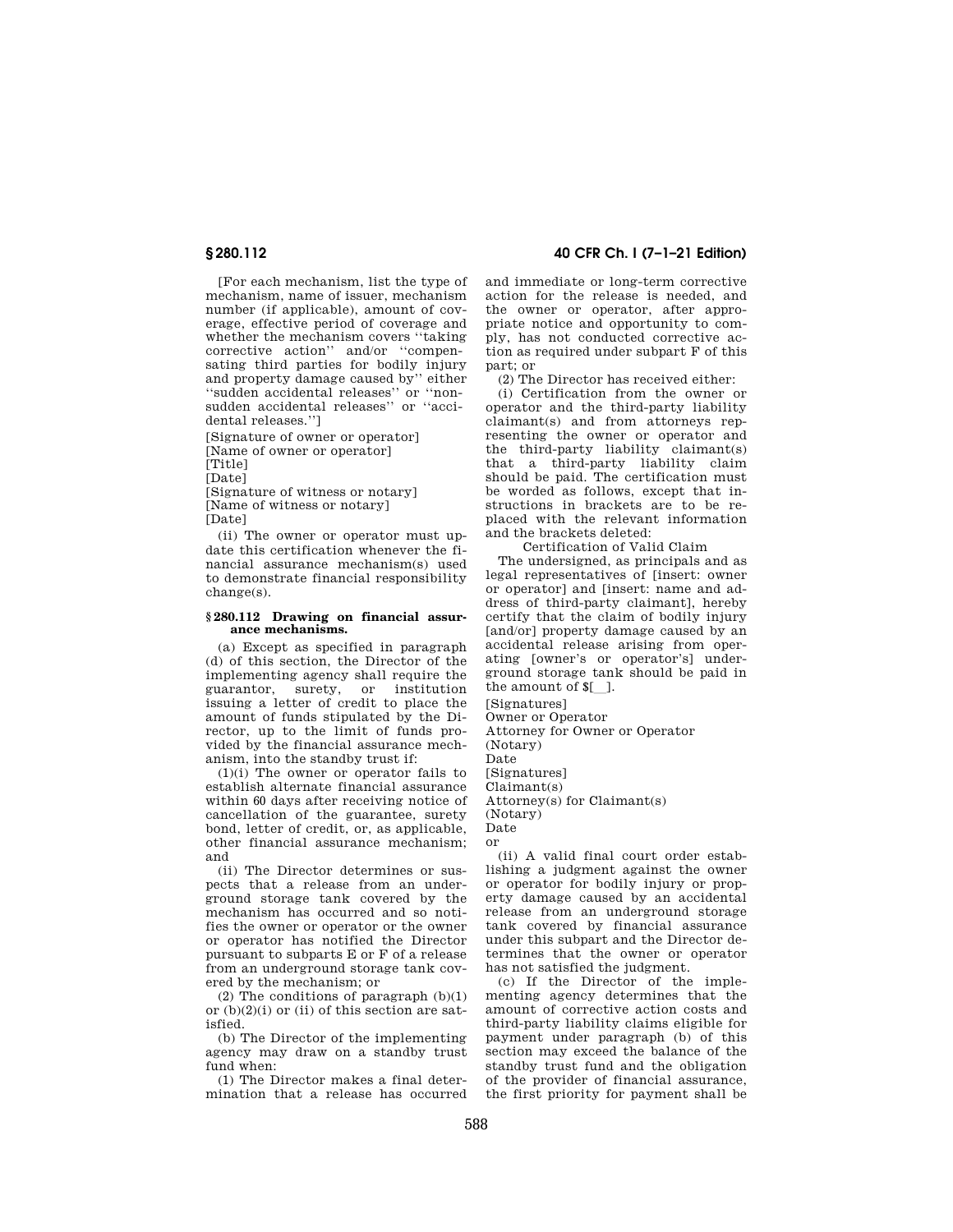corrective action costs necessary to protect human health and the environment. The Director shall pay thirdparty liability claims in the order in which the Director receives certifications under paragraph (b)(2)(i) of this section, and valid court orders under paragraph (b)(2)(ii) of this section.

(d) A governmental entity acting as guarantor under §280.106(e), the local government guarantee without standby trust, shall make payments as directed by the Director under the circumstances described in §280.112(a), (b), and (c).

# **§ 280.113 Release from the requirements.**

An owner or operator is no longer required to maintain financial responsibility under this subpart for an underground storage tank after the tank has been permanently closed or undergoes a change-in-service or, if corrective action is required, after corrective action has been completed and the tank has been permanently closed or undergoes a change-in-service as required by subpart G of this part.

### **§ 280.114 Bankruptcy or other incapacity of owner or operator or provider of financial assurance.**

(a) Within 10 days after commencement of a voluntary or involuntary proceeding under Title 11 (Bankruptcy), U.S. Code, naming an owner or operator as debtor, the owner or operator must notify the Director of the implementing agency by certified mail of such commencement and submit the appropriate forms listed in §280.111(b) documenting current financial responsibility.

(b) Within 10 days after commencement of a voluntary or involuntary proceeding under Title 11 (Bankruptcy), U.S. Code, naming a guarantor providing financial assurance as debtor, such guarantor must notify the owner or operator by certified mail of such commencement as required under the terms of the guarantee specified in §280.96.

(c) Within 10 days after commencement of a voluntary or involuntary proceeding under Title 11 (Bankruptcy), U.S. Code, naming a local government owner or operator as debtor, the local government owner or operator must notify the Director of the implementing agency by certified mail of such commencement and submit the appropriate forms listed in §280.111(b) documenting current financial responsibility.

(d) Within 10 days after commencement of a voluntary or involuntary proceeding under Title 11 (Bankruptcy), U.S. Code, naming a guarantor providing a local government financial assurance as debtor, such guarantor must notify the local government owner or operator by certified mail of such commencement as required under the terms of the guarantee specified in §280.106.

(e) An owner or operator who obtains financial assurance by a mechanism other than the financial test of self-insurance will be deemed to be without the required financial assurance in the event of a bankruptcy or incapacity of its provider of financial assurance, or a suspension or revocation of the authority of the provider of financial assurance to issue a guarantee, insurance policy, risk retention group coverage policy, surety bond, letter of credit, or state-required mechanism. The owner or operator must obtain alternate financial assurance as specified in this subpart within 30 days after receiving notice of such an event. If the owner or operator does not obtain alternate coverage within 30 days after such notification, he must notify the Director of the implementing agency.

(f) Within 30 days after receipt of notification that a state fund or other state assurance has become incapable of paying for assured corrective action or third-party compensation costs, the owner or operator must obtain alternate financial assurance.

## **§ 280.115 Replenishment of guarantees, letters of credit, or surety bonds.**

(a) If at any time after a standby trust is funded upon the instruction of the Director of the implementing agency with funds drawn from a guarantee, local government guarantee with standby trust, letter of credit, or surety bond, and the amount in the standby trust is reduced below the full amount of coverage required, the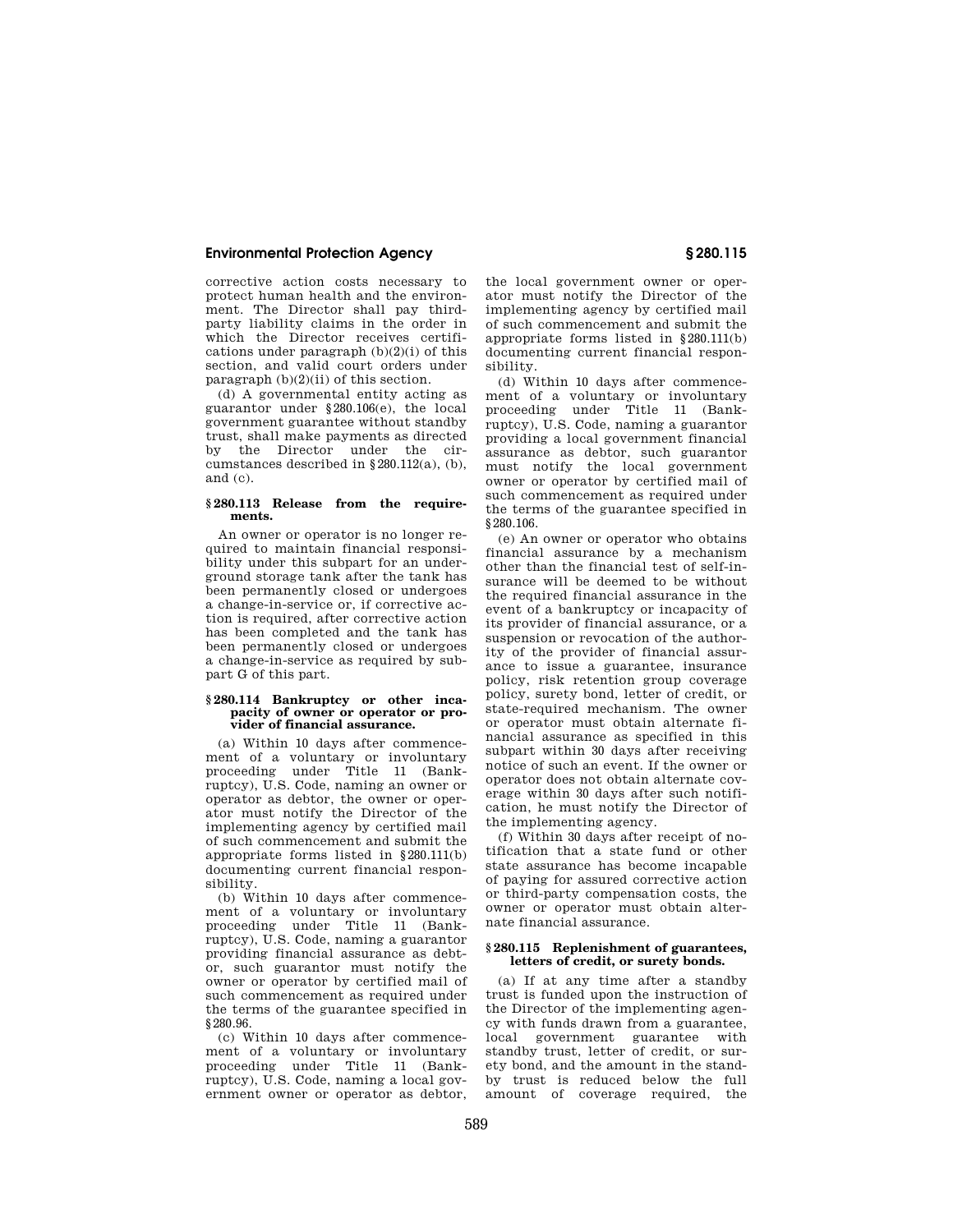owner or operator shall by the anniversary date of the financial mechanism from which the funds were drawn:

(1) Replenish the value of financial assurance to equal the full amount of coverage required; or

(2) Acquire another financial assurance mechanism for the amount by which funds in the standby trust have been reduced.

(b) For purposes of this section, the full amount of coverage required is the amount of coverage to be provided by §280.93. If a combination of mechanisms was used to provide the assurance funds which were drawn upon, replenishment shall occur by the earliest anniversary date among the mechanisms.

## **§ 280.116 Suspension of enforcement. [Reserved]**

# **Subpart I—Lender Liability**

# **§ 280.200 Definitions.**

(a) UST technical standards, as used in this subpart, refers to the UST preventative and operating requirements under subparts  $\overline{B}$ , C, D, G, J, and K of this part and §280.50.

(b) *Petroleum production, refining, and marketing.* (1) *Petroleum production*  means the production of crude oil or other forms of petroleum (as defined in §280.12) as well as the production of petroleum products from purchased materials.

(2) *Petroleum refining* means the cracking, distillation, separation, conversion, upgrading, and finishing of refined petroleum or petroleum products.

(3) *Petroleum marketing* means the distribution, transfer, or sale of petroleum or petroleum products for wholesale or retail purposes.

(c) *Indicia of ownership* means evidence of a secured interest, evidence of an interest in a security interest, or evidence of an interest in real or personal property securing a loan or other obligation, including any legal or equitable title or deed to real or personal property acquired through or incident to foreclosure. Evidence of such interests include, but are not limited to, mortgages, deeds of trust, liens, surety bonds and guarantees of obligations, title held pursuant to a lease financing

# **§ 280.116 40 CFR Ch. I (7–1–21 Edition)**

transaction in which the lessor does not select initially the leased property (hereinafter ''lease financing transaction''), and legal or equitable title obtained pursuant to foreclosure. Evidence of such interests also includes assignments, pledges, or other rights to or other forms of encumbrance against property that are held primarily to protect a security interest. A person is not required to hold title or a security interest in order to maintain indicia of ownership.

(d) *A holder* is a person who, upon the effective date of this regulation or in the future, maintains indicia of ownership (as defined in §280.200(c)) primarily to protect a security interest (as defined in  $§280.200(f)(1)$ ) in a petroleum UST or UST system or facility or property on which a petroleum UST or UST system is located. A holder includes the initial holder (such as a loan originator); any subsequent holder (such as a successor-in-interest or subsequent purchaser of the security interest on the secondary market); a guarantor of an obligation, surety, or any other person who holds ownership indicia primarily to protect a security interest; or a receiver or other person who acts on behalf or for the benefit of a holder.

(e) *A borrower, debtor, or obligor* is a person whose UST or UST system or facility or property on which the UST or UST system is located is encumbered by a security interest. These terms may be used interchangeably.

(f) *Primarily to protect a security interest* means that the holder's indicia of ownership are held primarily for the purpose of securing payment or performance of an obligation.

(1) *Security interest* means an interest in a petroleum UST or UST system or in the facility or property on which a petroleum UST or UST system is located, created or established for the purpose of securing a loan or other obligation. Security interests include but are not limited to mortgages, deeds of trusts, liens, and title pursuant to lease financing transactions. Security interests may also arise from transactions such as sale and leasebacks, conditional sales, installment sales,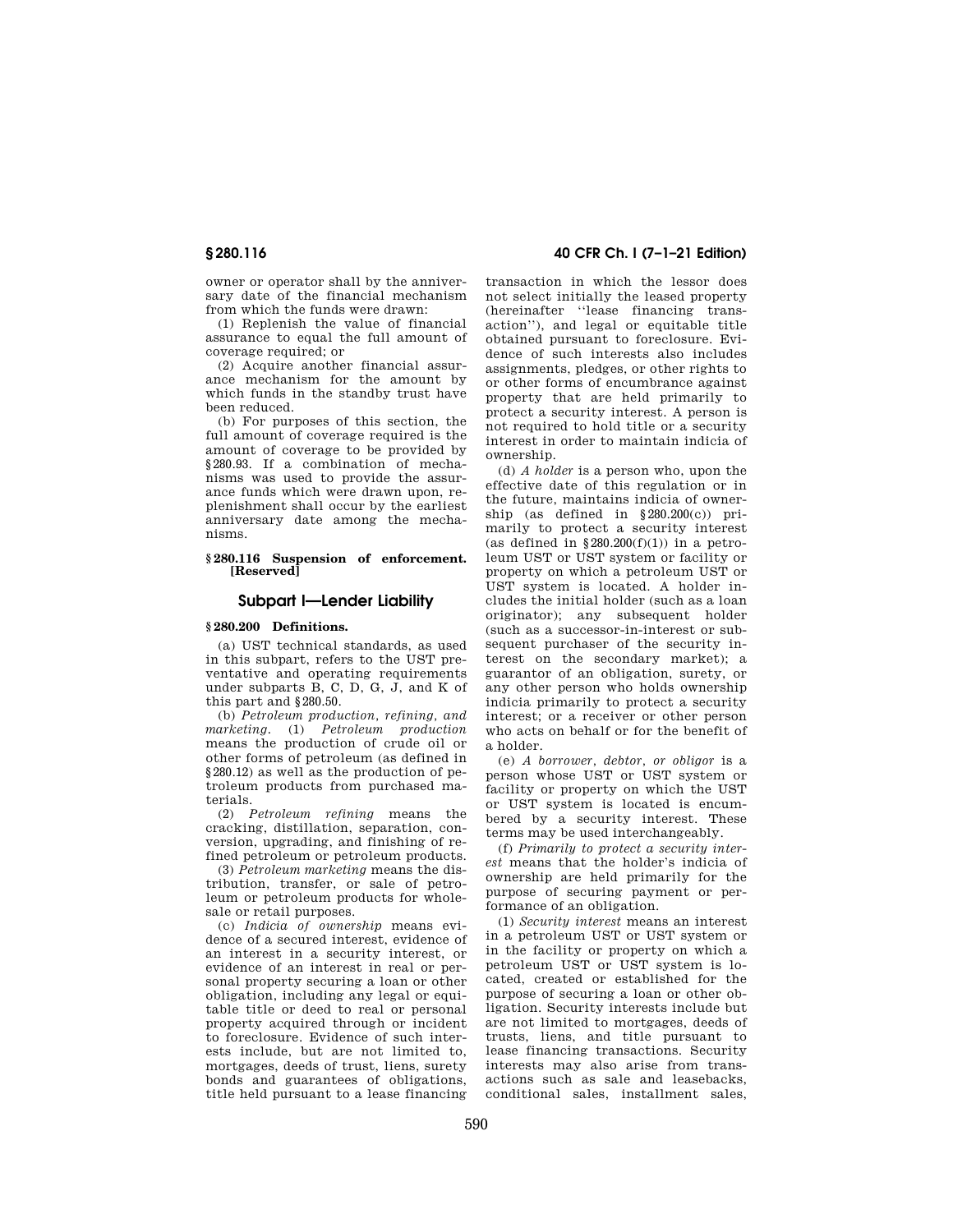trust receipt transactions, certain assignments, factoring agreements, accounts receivable financing arrangements, and consignments, if the transaction creates or establishes an interest in an UST or UST system or in the facility or property on which the UST or UST system is located, for the purpose of securing a loan or other obligation.

(2) *Primarily to protect a security interest,* as used in this subpart, does not include indicia of ownership held primarily for investment purposes, nor ownership indicia held primarily for purposes other than as protection for a security interest. A holder may have other, secondary reasons for maintaining indicia of ownership, but the primary reason why any ownership indicia are held must be as protection for a security interest.

(g) *Operation* means, for purposes of this subpart, the use, storage, filling, or dispensing of petroleum contained in an UST or UST system.

## **§ 280.210 Participation in management.**

The term ''participating in the management of an UST or UST system'' means that, subsequent to the effective date of this subpart, December 6, 1995, the holder is engaging in decisionmaking control of, or activities related to, operation of the UST or UST system, as defined herein.

(a) *Actions that are participation in management.* (1) Participation in the management of an UST or UST system means, for purposes of this subpart, actual participation by the holder in the management or control of decisionmaking related to the operation of an UST or UST system. Participation in management does not include the mere capacity or ability to influence or the unexercised right to control UST or UST system operations. A holder is participating in the management of the UST or UST system only if the holder either:

(i) Exercises decisionmaking control over the operational (as opposed to financial or administrative) aspects of the UST or UST system, such that the holder has undertaken responsibility for all or substantially all of the management of the UST or UST system; or

(ii) Exercises control at a level comparable to that of a manager of the borrower's enterprise, such that the holder has assumed or manifested responsibility for the overall management of the enterprise encompassing the day-to-day decisionmaking of the enterprise with respect to all, or substantially all, of the operational (as opposed to financial or administrative) aspects of the enterprise.

(2) Operational aspects of the enterprise relate to the use, storage, filling, or dispensing of petroleum contained in an UST or UST system, and include functions such as that of a facility or plant manager, operations manager, chief operating officer, or chief executive officer. Financial or administrative aspects include functions such as that of a credit manager, accounts payable/receivable manager, personnel manager, controller, chief financial officer, or similar functions. Operational aspects of the enterprise do not include the financial or administrative aspects of the enterprise, or actions associated with environmental compliance, or actions undertaken voluntarily to protect the environment in accordance with applicable requirements in this part or applicable state requirements in those states that have been delegated authority by EPA to administer the UST program pursuant to 42 U.S.C. 6991c and 40 CFR part 281.

(b) *Actions that are not participation in management pre-foreclosure.* (1) *Actions at the inception of the loan or other transaction.* No act or omission prior to the time that indicia of ownership are held primarily to protect a security interest constitutes evidence of participation in management within the meaning of this subpart. A prospective holder who undertakes or requires an environmental investigation (which could include a site assessment, inspection, and/or audit) of the UST or UST system or facility or property on which the UST or UST system is located (in which indicia of ownership are to be held), or requires a prospective borrower to clean up contamination from the UST or UST system or to comply or come into compliance (whether prior or subsequent to the time that indicia of ownership are held primarily to protect a security interest) with any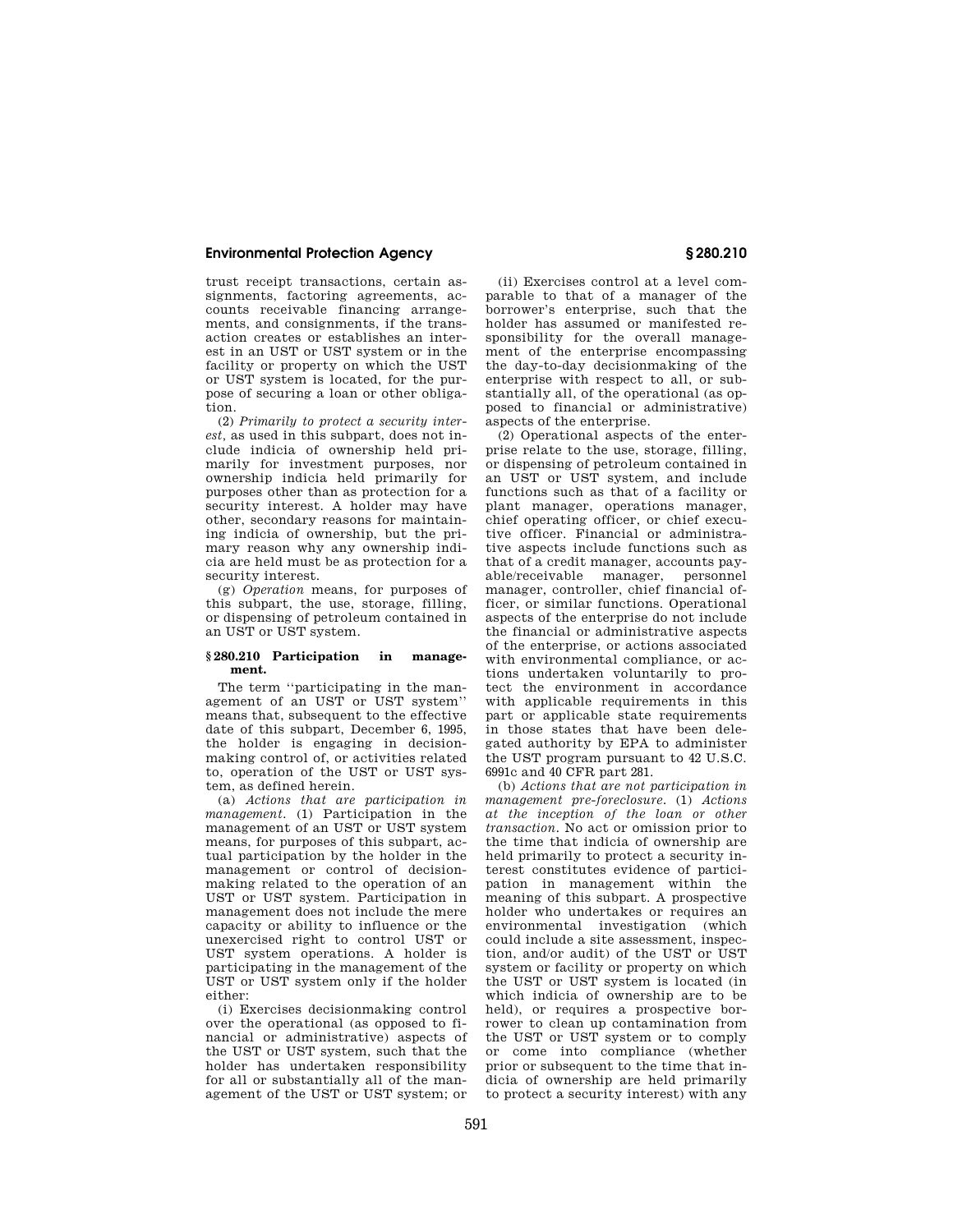applicable law or regulation, is not by such action considered to be participating in the management of the UST or UST system or facility or property on which the UST or UST system is located.

(2) *Loan policing and work out.* Actions that are consistent with holding ownership indicia primarily to protect a security interest do not constitute participation in management for purposes of this subpart. The authority for the holder to take such actions may, but need not, be contained in contractual or other documents specifying requirements for financial, environmental, and other warranties, covenants, conditions, representations or promises from the borrower. Loan policing and work out activities cover and include all such activities up to foreclosure, exclusive of any activities that constitute participation in management.

(i) *Policing the security interest or loan.*  (A) A holder who engages in policing activities prior to foreclosure will remain within the exemption provided that the holder does not together with other actions participate in the management of the UST or UST system as provided in §280.210(a). Such policing actions include, but are not limited to, requiring the borrower to clean up contamination from the UST or UST system during the term of the security interest; requiring the borrower to comply or come into compliance with applicable federal, state, and local environmental and other laws, rules, and regulations during the term of the security interest; securing or exercising authority to monitor or inspect the UST or UST system or facility or property on which the UST or UST system is located (including on-site inspections) in which indicia of ownership are maintained, or the borrower's business or financial condition during the term of the security interest; or taking other actions to adequately police the loan or security interest (such as requiring a borrower to comply with any warranties, covenants, conditions, representations, or promises from the borrower).

(B) Policing activities also include undertaking by the holder of UST environmental compliance actions and vol-

# **§ 280.210 40 CFR Ch. I (7–1–21 Edition)**

untary environmental actions taken in compliance with this part, provided that the holder does not otherwise participate in the management or daily operation of the UST or UST system as provided in §280.210(a) and §280.230. Such allowable actions include, but are not limited to, release detection and release reporting, release response and corrective action, temporary or permanent closure of an UST or UST system, UST upgrading or replacement, and maintenance of corrosion protection. A holder who undertakes these actions must do so in compliance with the applicable requirements in this part or applicable state requirements in those states that have been delegated authority by EPA to administer the UST program pursuant to 42 U.S.C. 6991c and 40 CFR part 281. A holder may directly oversee these environmental compliance actions and voluntary environmental actions, and directly hire contractors to perform the work, and is not by such action considered to be participating in the management of the UST or UST system.

(ii) *Loan work out.* A holder who engages in work out activities prior to foreclosure will remain within the exemption provided that the holder does not together with other actions participate in the management of the UST or UST system as provided in §280.210(a). For purposes of this rule, ''work out'' refers to those actions by which a holder, at any time prior to foreclosure, seeks to prevent, cure, or mitigate a default by the borrower or obligor; or to preserve, or prevent the diminution of, the value of the security. Work out activities include, but are not limited to, restructuring or renegotiating the terms of the security interest; requiring payment of additional rent or interest; exercising forbearance; requiring or exercising rights pursuant to an assignment of accounts or other amounts owing to an obligor; requiring or exercising rights pursuant to an escrow agreement pertaining to amounts owing to an obligor; providing specific or general financial or other advice, suggestions, counseling, or guidance; and exercising any right or remedy the holder is entitled to by law or under any warranties, covenants,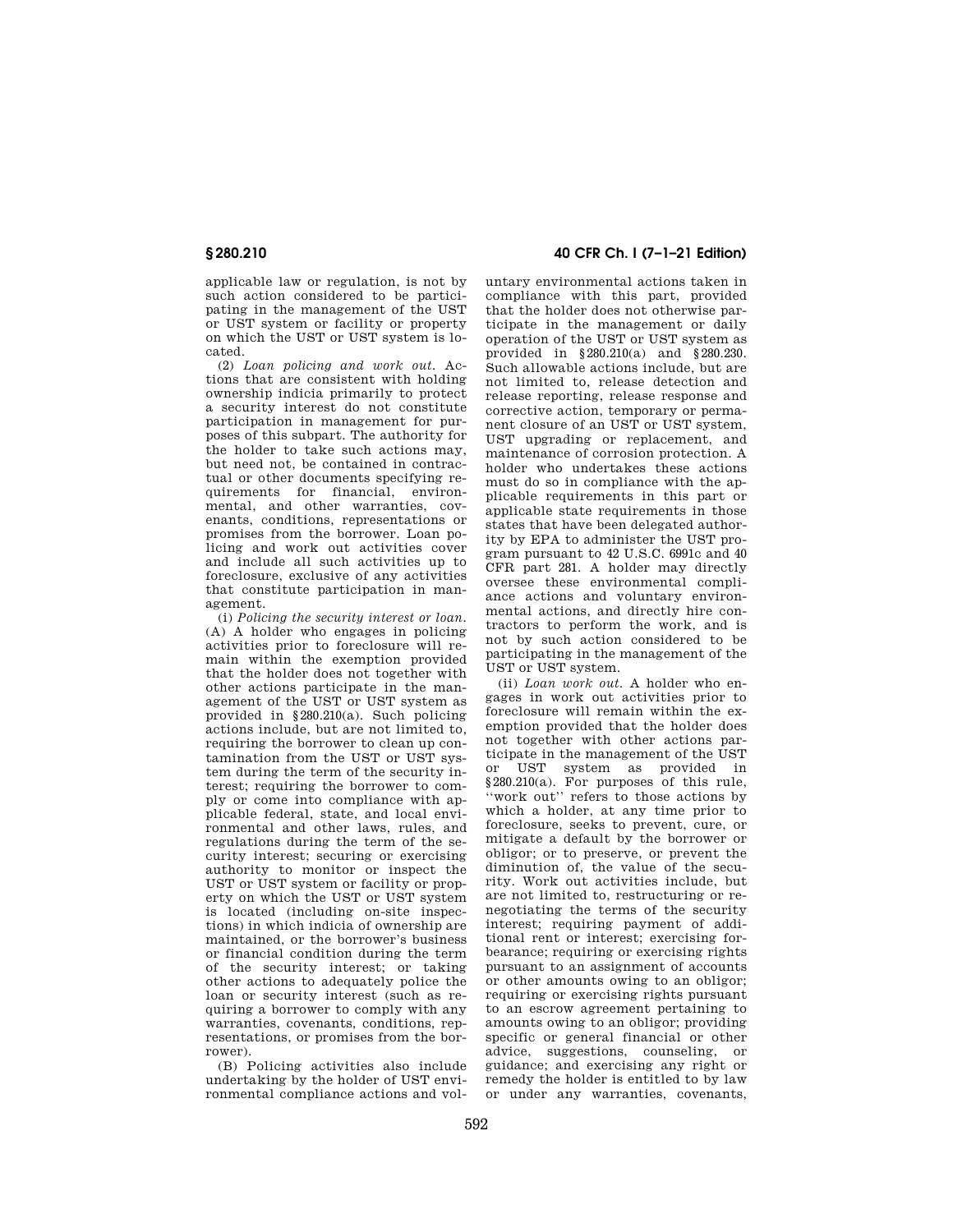conditions, representations, or promises from the borrower.

(c) Foreclosure on an UST or UST system or facility or property on which an UST or UST system is located, and participation in management activities post-foreclosure.

(1) *Foreclosure.* (i) Indicia of ownership that are held primarily to protect a security interest include legal or equitable title or deed to real or personal property acquired through or incident to foreclosure. For purposes of this subpart, the term ''foreclosure'' means that legal, marketable or equitable title or deed has been issued, approved, and recorded, and that the holder has obtained access to the UST, UST system, UST facility, and property on which the UST or UST system is located, provided that the holder acted diligently to acquire marketable title or deed and to gain access to the UST, UST system, UST facility, and property on which the UST or UST system is located. The indicia of ownership held after foreclosure continue to be maintained primarily as protection for a security interest provided that the holder undertakes to sell, re-lease an UST or UST system or facility or property on which the UST or UST system is located, held pursuant to a lease financing transaction (whether by a new lease financing transaction or substitution of the lessee), or otherwise divest itself of the UST or UST system or facility or property on which the UST or UST system is located, in a reasonably expeditious manner, using whatever commercially reasonable means are relevant or appropriate with respect to the UST or UST system or facility or property on which the UST or UST system is located, taking all facts and circumstances into consideration, and provided that the holder does not participate in management (as defined in  $§280.210(a)$  prior to or after foreclosure.

(ii) For purposes of establishing that a holder is seeking to sell, re-lease pursuant to a lease financing transaction (whether by a new lease financing transaction or substitution of the lessee), or divest in a reasonably expeditious manner an UST or UST system or facility or property on which the UST or UST system is located, the holder

may use whatever commercially reasonable means as are relevant or appropriate with respect to the UST or UST system or facility or property on which the UST or UST system is located, or may employ the means specified in  $§280.210(c)(2)$ . A holder that outbids, rejects, or fails to act upon a written *bona fide,* firm offer of fair consideration for the UST or UST system or facility or property on which the UST or UST system is located, as provided in §280.210(c)(2), is not considered to hold indicia of ownership primarily to protect a security interest.

(2) Holding foreclosed property for disposition and liquidation. A holder, who does not participate in management prior to or after foreclosure, may sell, re-lease, pursuant to a lease financing transaction (whether by a new lease financing transaction or substitution of the lessee), an UST or UST system or facility or property on which the UST or UST system is located, liquidate, wind up operations, and take measures, prior to sale or other disposition, to preserve, protect, or prepare the secured UST or UST system or facility or property on which the UST or UST system is located. A holder may also arrange for an existing or new operator to continue or initiate operation of the UST or UST system. The holder may conduct these activities without voiding the security interest exemption, subject to the requirements of this subpart.

(i) A holder establishes that the ownership indicia maintained after foreclosure continue to be held primarily to protect a security interest by, within 12 months following foreclosure, listing the UST or UST system or the facility or property on which the UST or UST system is located, with a broker, dealer, or agent who deals with the type of property in question, or by advertising the UST or UST system or facility or property on which the UST or UST system is located, as being for sale or disposition on at least a monthly basis in either a real estate publication or a trade or other publication suitable for the UST or UST system or facility or property on which the UST or UST system is located, or a newspaper of general circulation (defined as one with a circulation over 10,000, or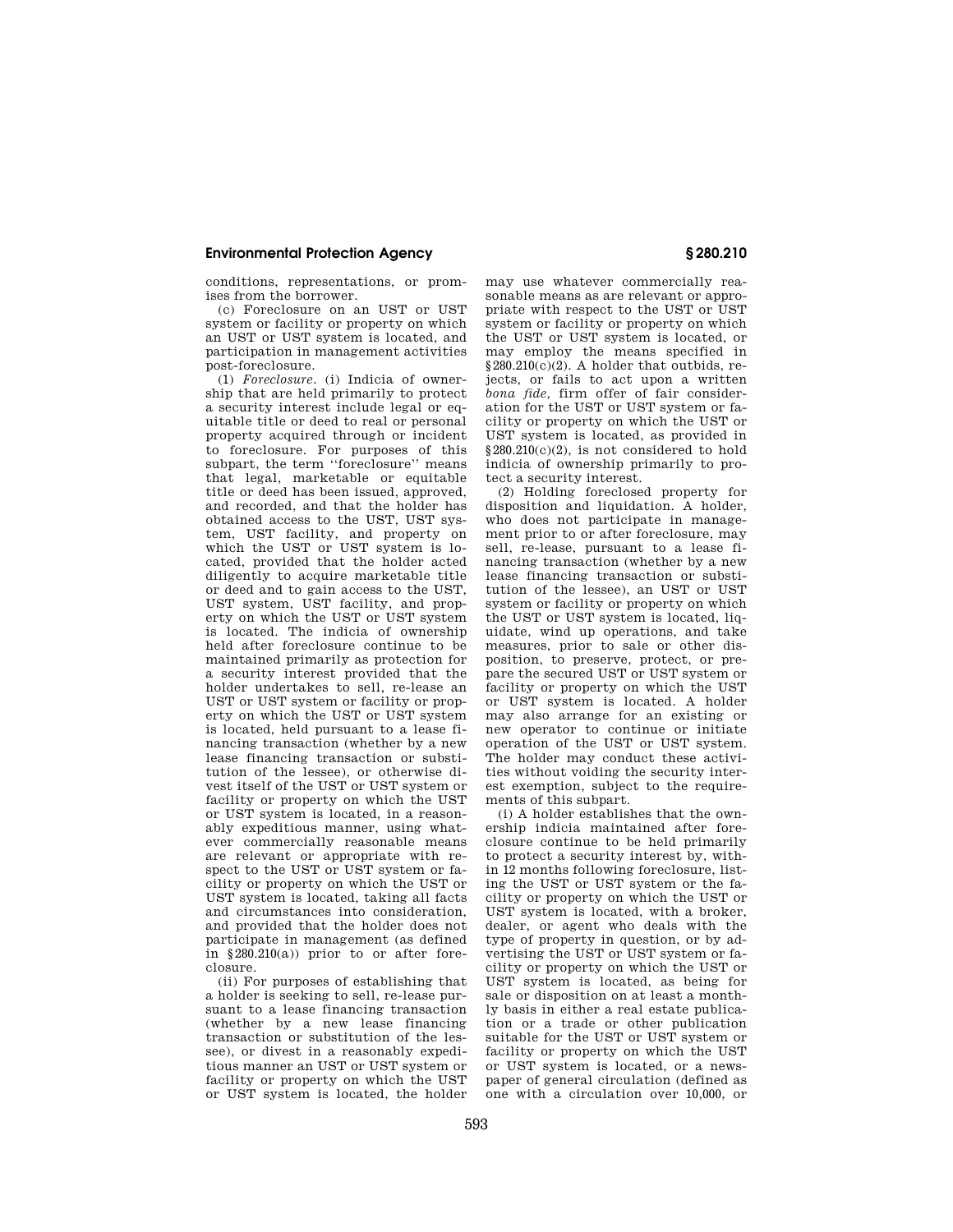one suitable under any applicable federal, state, or local rules of court for publication required by court order or rules of civil procedure) covering the location of the UST or UST system or facility or property on which the UST or UST system is located. For purposes of this provision, the 12-month period begins to run from December 6, 1995 or from the date that the marketable title or deed has been issued, approved and recorded, and the holder has obtained access to the UST, UST system, UST facility and property on which the UST or UST system is located, whichever is later, provided that the holder acted diligently to acquire marketable title or deed and to obtain access to the UST, UST system, UST facility and property on which the UST or UST system is located. If the holder fails to act diligently to acquire marketable title or deed or to gain access to the UST or UST system, the 12-month period begins to run from December 6, 1995 or from the date on which the holder first acquires either title to or possession of the secured UST or UST system, or facility or property on which the UST or UST system is located, whichever is later.

(ii) A holder that outbids, rejects, or fails to act upon an offer of fair consideration for the UST or UST system or the facility or property on which the UST or UST system is located, establishes by such outbidding, rejection, or failure to act, that the ownership indicia in the secured UST or UST system or facility or property on which the UST or UST system is located are not held primarily to protect the security interest, unless the holder is required, in order to avoid liability under federal or state law, to make a higher bid, to obtain a higher offer, or to seek or obtain an offer in a different manner.

(A) Fair consideration, in the case of a holder maintaining indicia of ownership primarily to protect a senior security interest in the UST or UST system or facility or property on which the UST or UST system is located, is the value of the security interest as defined in this section. The value of the security interest includes all debt and costs incurred by the security interest holder, and is calculated as an amount equal to or in excess of the sum of the

## **§ 280.210 40 CFR Ch. I (7–1–21 Edition)**

outstanding principal (or comparable amount in the case of a lease that constitutes a security interest) owed to the holder immediately preceding the acquisition of full title (or possession in the case of a lease financing transaction) pursuant to foreclosure, plus any unpaid interest, rent, or penalties (whether arising before or after foreclosure). The value of the security interest also includes all reasonable and necessary costs, fees, or other charges incurred by the holder incident to work out, foreclosure, retention, preserving, protecting, and preparing, prior to sale, the UST or UST system or facility or property on which the UST or UST system is located, re-lease, pursuant to a lease financing transaction (whether by a new lease financing transaction or substitution of the lessee), of an UST or UST system or facility or property on which the UST or UST system is located, or other disposition. The value of the security interest also includes environmental investigation costs (which could include a site assessment, inspection, and/or audit of the UST or UST system or facility or property on which the UST or UST system is located), and corrective action costs incurred under §§280.51 through 280.67 or any other costs incurred as a result of reasonable efforts to comply with any other applicable federal, state or local law or regulation; less any amounts received by the holder in connection with any partial disposition of the property and any amounts paid by the borrower (if not already applied to the borrower's obligations) subsequent to the acquisition of full title (or possession in the case of a lease financing transaction) pursuant to foreclosure. In the case of a holder maintaining indicia of ownership primarily to protect a junior security interest, fair consideration is the value of all outstanding higher priority security interests plus the value of the security interest held by the junior holder, each calculated as set forth in this paragraph (c).

(B) Outbids, rejects, or fails to act upon an offer of fair consideration means that the holder outbids, rejects, or fails to act upon within 90 days of receipt, a written, *bona fide,* firm offer of fair consideration for the UST or UST system or facility or property on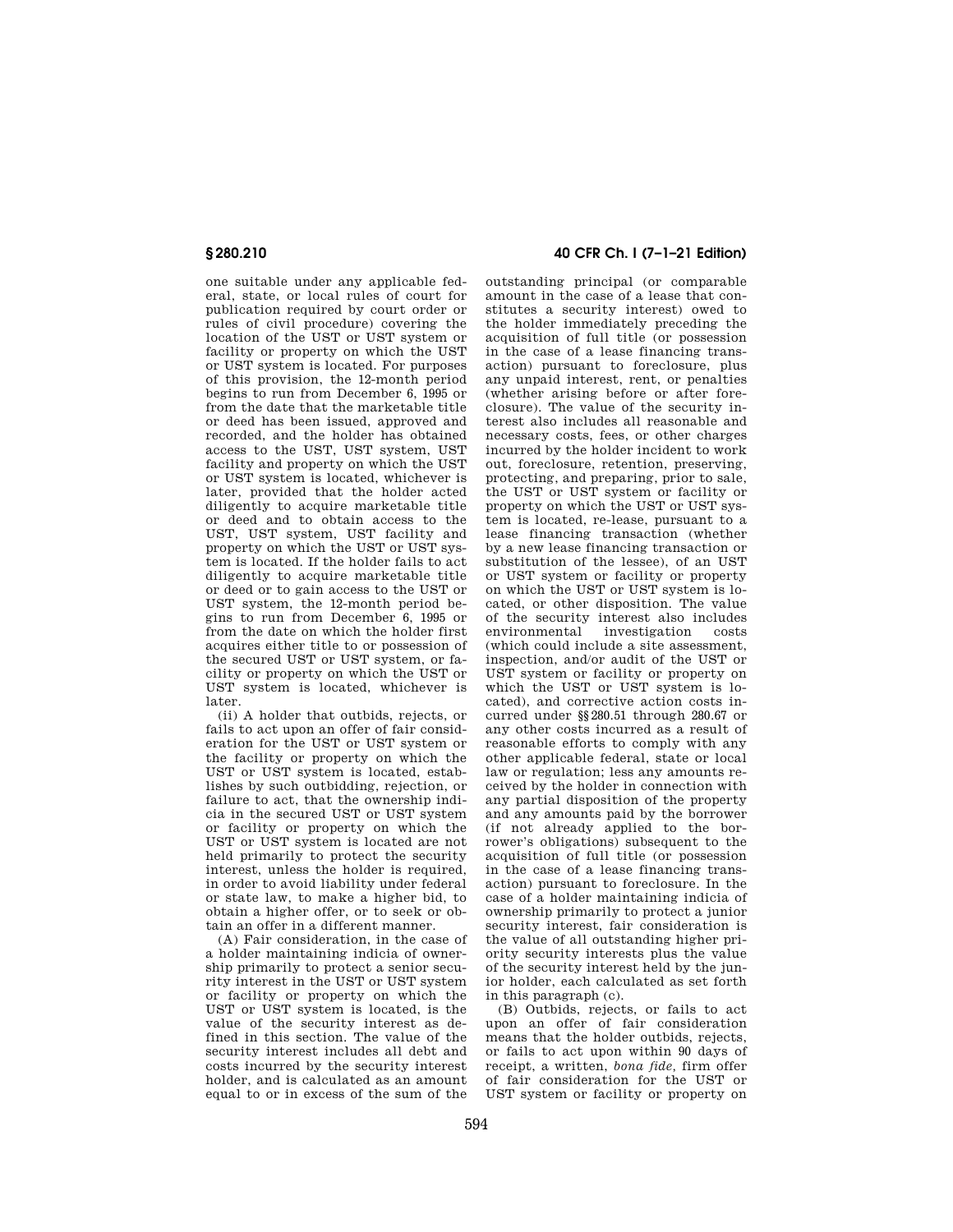which the UST or UST system is located received at any time after six months following foreclosure, as defined in §280.210(c). A ''written, *bona fide,* firm offer'' means a legally enforceable, commercially reasonable, cash offer solely for the foreclosed UST or UST system or facility or property on which the UST or UST system is located, including all material terms of the transaction, from a ready, willing, and able purchaser who demonstrates to the holder's satisfaction the ability to perform. For purposes of this provision, the six-month period begins to run from December 6, 1995 or from the date that marketable title or deed has been issued, approved and recorded to the holder, and the holder has obtained access to the UST, UST system, UST facility and property on which the UST or UST system is located, whichever is later, provided that the holder was acting diligently to acquire marketable title or deed and to obtain access to the UST or UST system, UST facility and property on which the UST or UST system is located. If the holder fails to act diligently to acquire marketable title or deed or to gain access to the UST or UST system, the six-month period begins to run from December 6, 1995 or from the date on which the holder first acquires either title to or possession of the secured UST or UST system, or facility or property on which the UST or UST system is located, whichever is later.

(3) Actions that are not participation in management post-foreclosure. A holder is not considered to be participating in the management of an UST or UST system or facility or property on which the UST or UST system is located when undertaking actions under this part, provided that the holder does not otherwise participate in the management or daily operation of the UST or UST system as provided in §280.210(a) and §280.230. Such allowable actions include, but are not limited to, release detection and release reporting, release response and corrective action, temporary or permanent closure of an UST or UST system, UST upgrading or replacement, and maintenance of corrosion protection. A holder who undertakes these actions must do so in compliance with the applicable requirements in this part or applicable state requirements in those states that have been delegated authority by EPA to administer the UST program pursuant to 42 U.S.C. 6991c and 40 CFR part 281. A holder may directly oversee these environmental compliance actions and voluntary environmental actions, and directly hire contractors to perform the work, and is not by such action considered to be participating in the management of the UST or UST system.

#### **§ 280.220 Ownership of an under**ground storage tank or **ground storage tank system or facility or property on which an underground storage tank or underground storage tank system is located.**

Ownership of an UST or UST system or facility or property on which an UST or UST system is located. A holder is not an ''owner'' of a petroleum UST or UST system or facility or property on which a petroleum UST or UST system is located for purposes of compliance with the UST technical standards as defined in §280.200(a), the UST corrective action requirements under §§280.51 through 280.67, and the UST financial responsibility requirements under §§280.90 through 280.111, provided the person:

(a) Does not participate in the management of the UST or UST system as defined in §280.210; and

(b) Does not engage in petroleum production, refining, and marketing as defined in §280.200(b).

#### **§ 280.230 Operating an underground storage tank or underground storage tank system.**

(a) *Operating an UST or UST system prior to foreclosure.* A holder, prior to foreclosure, as defined in §280.210(c), is not an ''operator'' of a petroleum UST or UST system for purposes of compliance with the UST technical standards as defined in §280.200(a), the UST corrective action requirements under §§280.51 through 280.67, and the UST financial responsibility requirements under §§280.90 through 280.111, provided that, after December 6, 1995, the holder is not in control of or does not have responsibility for the daily operation of the UST or UST system.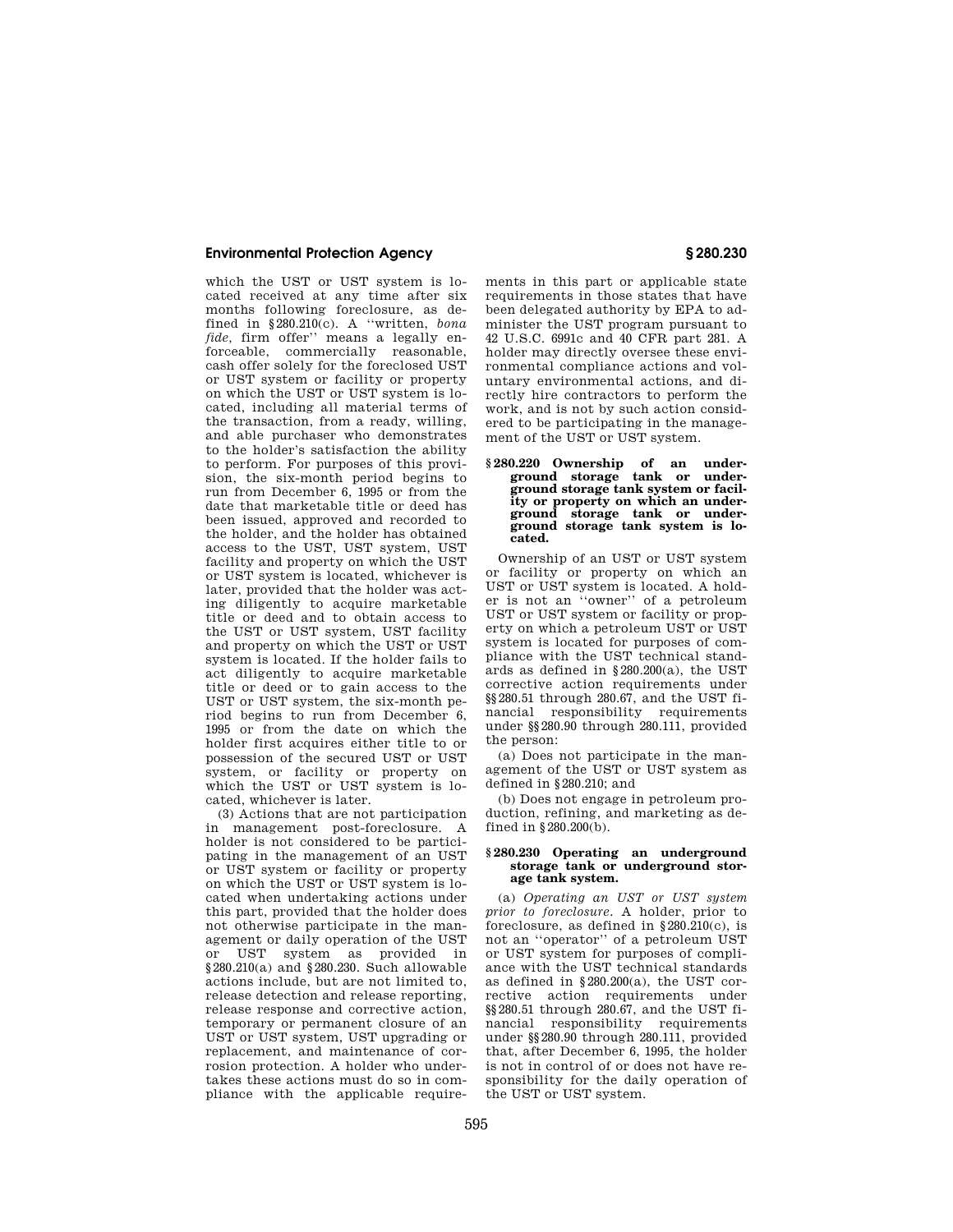(b) *Operating an UST or UST system after foreclosure.* The following provisions apply to a holder who, through foreclosure, as defined in §280.210(c), acquires a petroleum UST or UST system or facility or property on which a petroleum UST or UST system is located.

(1) A holder is not an ''operator'' of a petroleum UST or UST system for purposes of compliance with this part if there is an operator, other than the holder, who is in control of or has responsibility for the daily operation of the UST or UST system, and who can be held responsible for compliance with applicable requirements of this part or applicable state requirements in those states that have been delegated authority by EPA to administer the UST program pursuant to 42 U.S.C. 6991c and 40 CFR part 281.

(2) If another operator does not exist, as provided for under paragraph  $(b)(1)$ of this section, a holder is not an ''operator'' of the UST or UST system, for purposes of compliance with the UST technical standards as defined in §280.200(a), the UST corrective action requirements under §§280.51 through 280.67, and the UST financial responsibility requirements under §§280.90 through 280.111, provided that the holder:

(i) Empties all of its known USTs and UST systems within 60 calendar days after foreclosure or within 60 calendar days after December 6, 1995, whichever is later, or another reasonable time period specified by the implementing agency, so that no more than 2.5 centimeters (one inch) of residue, or 0.3 percent by weight of the total capacity of the UST system, remains in the system; leaves vent lines open and functioning; and caps and secures all other lines, pumps, manways, and ancillary equipment; and

(ii) Empties those USTs and UST systems that are discovered after foreclosure within 60 calendar days after discovery or within 60 calendar days after December 6, 1995, whichever is later, or another reasonable time period specified by the implementing agency, so that no more than 2.5 centimeters (one inch) of residue, or 0.3 percent by weight of the total capacity of the UST system, remains in the sys-

## **§ 280.230 40 CFR Ch. I (7–1–21 Edition)**

tem; leaves vent lines open and functioning; and caps and secures all other lines, pumps, manways, and ancillary equipment.

(3) If another operator does not exist, as provided for under paragraph (b)(1) of this section, in addition to satisfying the conditions under paragraph (b)(2) of this section, the holder must either:

(i) Permanently close the UST or UST system in accordance with §§280.71 through 280.74, except §280.72(b); or

(ii) Temporarily close the UST or UST system in accordance with the following applicable provisions of §280.70:

(A) Continue operation and maintenance of corrosion protection in accordance with §280.31;

(B) Report suspected releases to the implementing agency; and

(C) Conduct a site assessment in accordance with §280.72(a) if the UST system is temporarily closed for more than 12 months and the UST system does not meet either the performance standards in §280.20 for new UST systems or the upgrading requirements in §280.21, except that the spill and overfill equipment requirements do not have to be met. The holder must report any suspected releases to the implementing agency. For purposes of this provision, the 12-month period begins to run from December 6, 1995 or from the date on which the UST system is emptied and secured under paragraph (b)(2) of this section, whichever is later.

(4) The UST system can remain in temporary closure until a subsequent purchaser has acquired marketable title to the UST or UST system or facility or property on which the UST or UST system is located. Once a subsequent purchaser acquires marketable title to the UST or UST system or facility or property on which the UST or UST system is located, the purchaser must decide whether to operate or close the UST or UST system in accordance with applicable requirements in this part or applicable state requirements in those states that have been delegated authority by EPA to administer the UST program pursuant to 42 U.S.C. 6991c and 40 CFR part 281.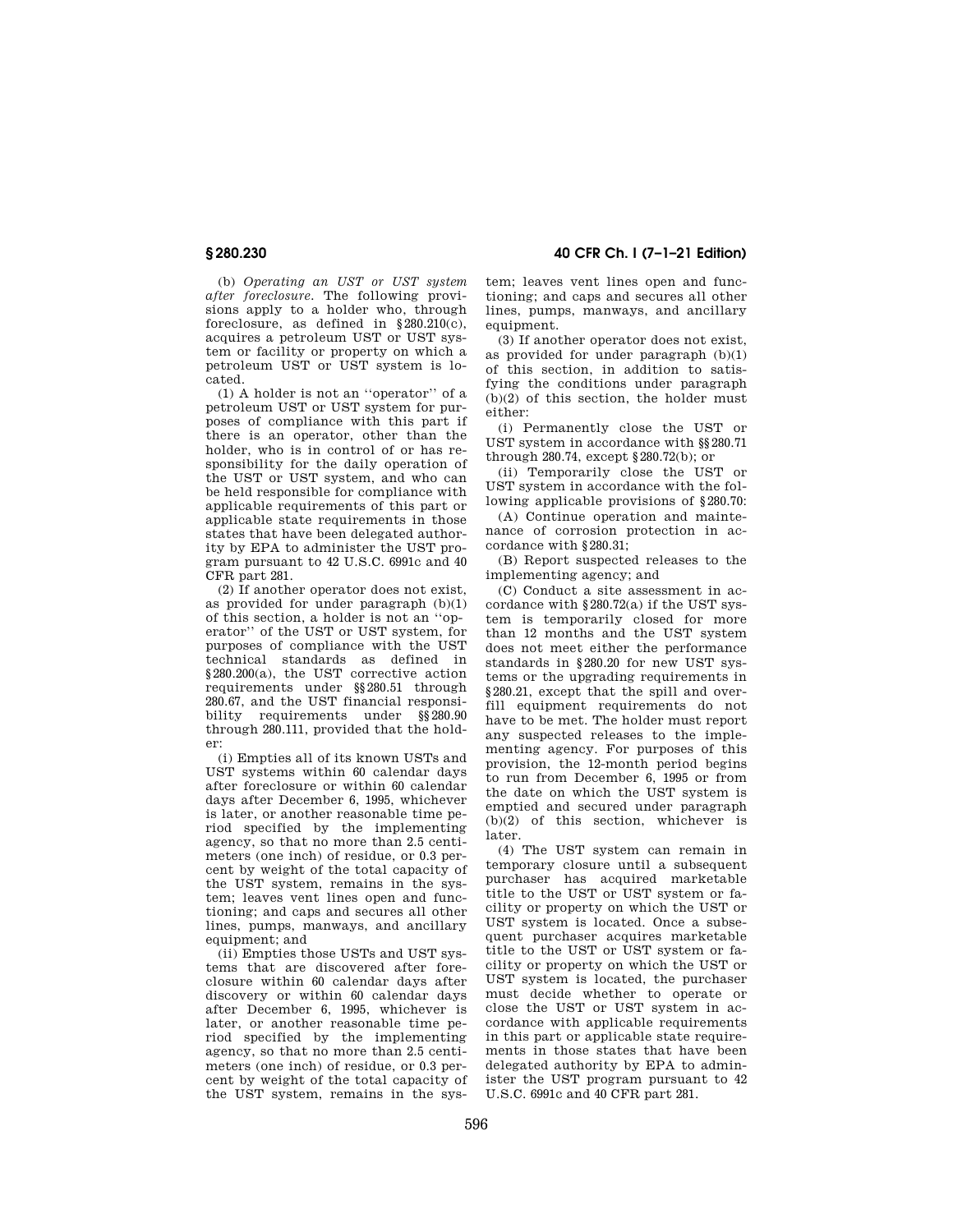## **Subpart J—Operator Training**

#### **§ 280.240 General requirement for all UST systems.**

Not later than October 13, 2018, all owners and operators of UST systems must ensure they have designated Class A, Class B, and Class C operators who meet the requirements of this subpart.

#### **§ 280.241 Designation of Class A, B, and C operators.**

UST system owners and operators must designate:

(a) At least one Class A and one Class B operator for each UST or group of USTs at a facility; and

(b) Each individual who meets the definition of Class C operator at the UST facility as a Class C operator.

### **§ 280.242 Requirements for operator training.**

UST system owners and operators must ensure Class A, Class B, and Class C operators meet the requirements of this section. Any individual designated for more than one operator class must successfully complete the required training program or comparable examination according to the operator class in which the individual is designated.

(a) *Class A operators.* Each designated Class A operator must either be trained in accordance with paragraphs  $(a)(1)$ and (2) of this section or pass a comparable examination in accordance with paragraph (e) of this section.

(1) At a minimum, the training program for the Class A operator must provide general knowledge of the requirements in this paragraph (a). At a minimum, the training must teach the Class A operators, as applicable, about the purpose, methods, and function of:

(i) Spill and overfill prevention;

(ii) Release detection;

(iii) Corrosion protection;

(iv) Emergency response;

(v) Product and equipment compatibility and demonstration;

(vi) Financial responsibility;

(vii) Notification and storage tank registration;

(viii) Temporary and permanent closure;

(ix) Related reporting, recordkeeping, testing, and inspections;

(x) Environmental and regulatory consequences of releases; and

(xi) Training requirements for Class B and Class C operators.

(2) At a minimum, the training program must evaluate Class A operators to determine these individuals have the knowledge and skills to make informed decisions regarding compliance and determine whether appropriate individuals are fulfilling the operation, maintenance, and recordkeeping requirements for UST systems in accordance with paragraph  $(a)(1)$  of this section.

(b) *Class B operators.* Each designated Class B operator must either receive training in accordance with paragraphs  $(b)(1)$  and  $(2)$  of this section or pass a comparable examination, in accordance with paragraph (e) of this section.

(1) At a minimum, the training program for the Class B operator must cover either: general requirements that encompass all regulatory requirements and typical equipment used at UST facilities; or site-specific requirements which address only the regulatory requirements and equipment specific to the facility. At a minimum, the training program for Class B operators must teach the Class B operator, as applicable, about the purpose, methods, and function of:

(i) Operation and maintenance;

(ii) Spill and overfill prevention;

(iii) Release detection and related reporting;

(iv) Corrosion protection;

(v) Emergency response;

(vi) Product and equipment compatibility and demonstration;

(vii) Reporting, recordkeeping, testing, and inspections;

(viii) Environmental and regulatory consequences of releases; and

(ix) Training requirements for Class C operators.

(2) At a minimum, the training program must evaluate Class B operators to determine these individuals have the knowledge and skills to implement applicable UST regulatory requirements in the field on the components of typical UST systems or, as applicable, site-specific equipment used at an UST facility in accordance with paragraph (b)(1) of this section.

(c) *Class C operators.* Each designated Class C operator must either: be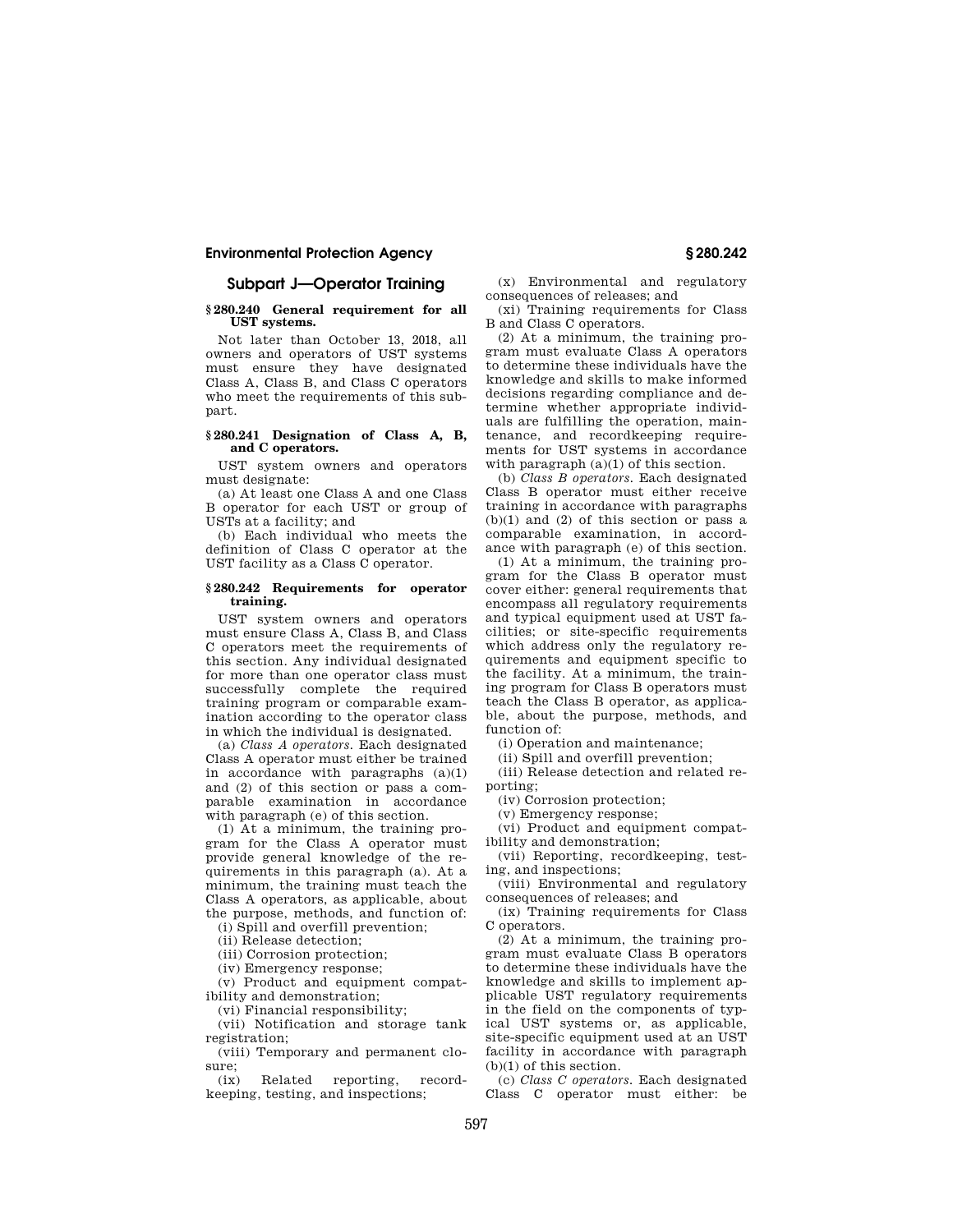trained by a Class A or Class B operator in accordance with paragraphs  $(c)(1)$  and  $(2)$  of this section; complete a training program in accordance with paragraphs (c)(1) and (2) of this section; or pass a comparable examination, in accordance with paragraph (e) of this section.

(1) At a minimum, the training program for the Class C operator must teach the Class C operators to take appropriate actions (including notifying appropriate authorities) in response to emergencies or alarms caused by spills or releases resulting from the operation of the UST system.

(2) At a minimum, the training program must evaluate Class C operators to determine these individuals have the knowledge and skills to take appropriate action (including notifying appropriate authorities) in response to emergencies or alarms caused by spills or releases from an underground storage tank system.

(d) *Training program.* Any training program must meet the minimum requirements of this section and include an evaluation through testing, a practical demonstration, or another approach acceptable to the implementing agency.

(e) *Comparable examination.* A comparable examination must, at a minimum, test the knowledge of the Class A, Class B, or Class C operators in accordance with the requirements of paragraphs (a), (b), or (c) of this section, as applicable.

### **§ 280.243 Timing of operator training.**

(a) An owner and operator must ensure that designated Class A, Class B, and Class C operators meet the requirements in §280.242 not later than October 13, 2018.

(b) Class A and Class B operators designated after October 13, 2018 must meet requirements in §280.242 within 30 days of assuming duties.

(c) Class C operators designated after October 13, 2018 must be trained before assuming duties of a Class C operator.

### **§ 280.244 Retraining.**

Class A and Class B operators of UST systems determined by the implementing agency to be out of compliance must complete a training program

## **§ 280.243 40 CFR Ch. I (7–1–21 Edition)**

or comparable examination in accordance with requirements in §280.242. The training program or comparable examination must be developed or administered by an independent organization, the implementing agency, or a recognized authority. At a minimum, the training must cover the area(s) determined to be out of compliance. UST system owners and operators must ensure Class A and Class B operators are retrained pursuant to this section no later than 30 days from the date the implementing agency determines the facility is out of compliance except in one of the following situations:

(a) Class A and Class B operators take annual refresher training. Refresher training for Class A and Class B operators must cover all applicable requirements in §280.242, or

(b) The implementing agency, at its discretion, waives this retraining requirement for either the Class A or Class B operator or both.

#### **§ 280.245 Documentation.**

Owners and operators of underground storage tank systems must maintain a list of designated Class A, Class B, and Class C operators and maintain records verifying that training and retraining, as applicable, have been completed, in accordance with §280.34 as follows:

(a) The list must:

(1) Identify all Class A, Class B, and Class C operators currently designated for the facility; and

(2) Include names, class of operator trained, date assumed duties, date each completed initial training, and any retraining.

(b) Records verifying completion of training or retraining must be a paper or electronic record for Class A, Class B, and Class C operators. The records, at a minimum, must identify name of trainee, date trained, operator training class completed, and list the name of the trainer or examiner and the training company name, address, and telephone number. Owners and operators must maintain these records for as long as Class A, Class B, and Class C operators are designated. The following requirements also apply to the following types of training:

(1) Records from classroom or field training programs (including Class C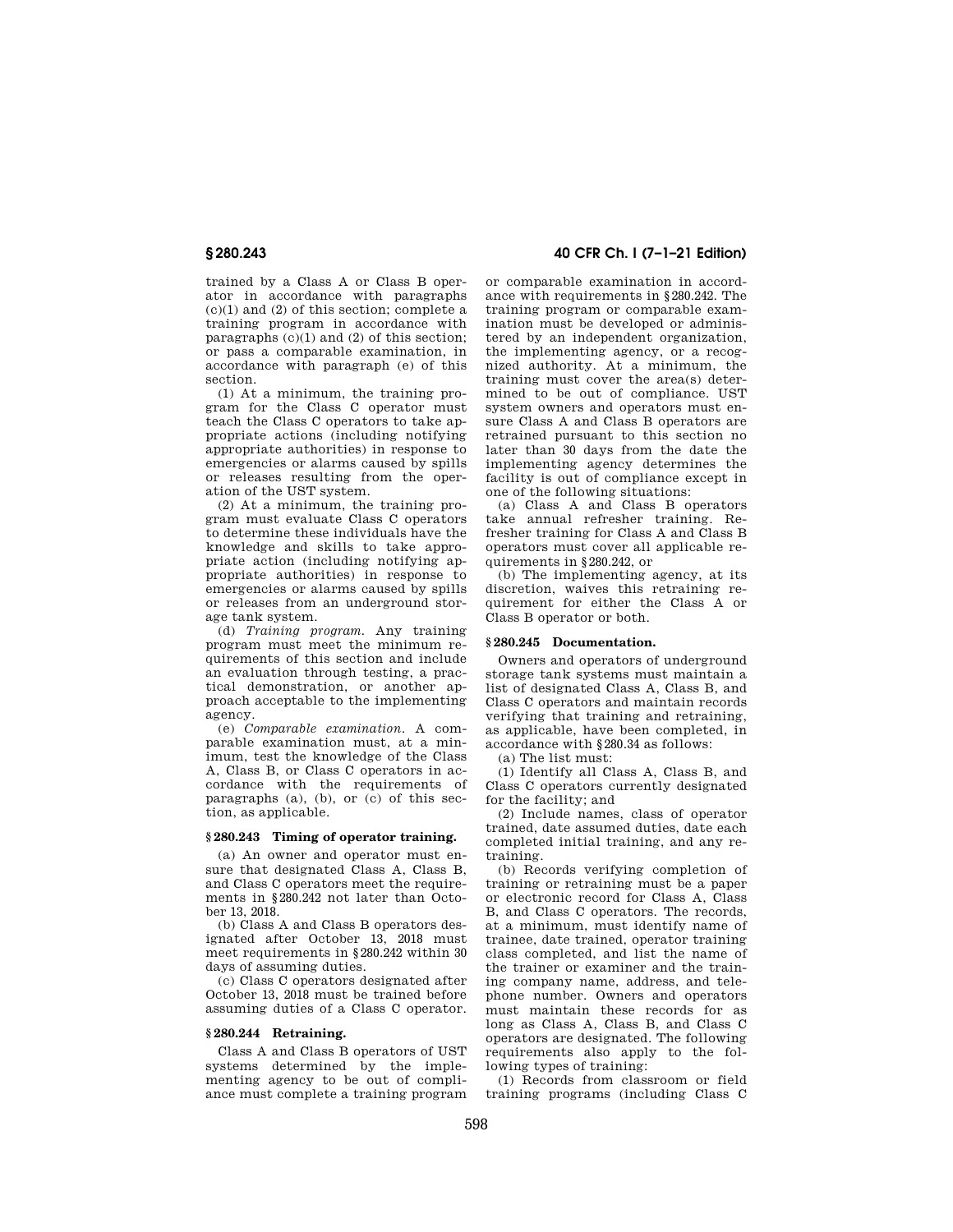operator training provided by the Class A or Class B operator) or a comparable examination must, at a minimum, be signed by the trainer or examiner;

(2) Records from computer based training must, at a minimum, indicate the name of the training program and web address, if Internet based; and

(3) Records of retraining must include those areas on which the Class A or Class B operator has been retrained.

## **Subpart K—UST Systems with Field-Constructed Tanks and Airport Hydrant Fuel Distribution Systems**

### **§ 280.250 Definitions.**

For purposes of this subpart, the following definitions apply:

*Airport hydrant fuel distribution system*  (also called airport hydrant system) means an UST system which fuels aircraft and operates under high pressure

with large diameter piping that typically terminates into one or more hydrants (fill stands). The airport hydrant system begins where fuel enters one or more tanks from an external source such as a pipeline, barge, rail car, or other motor fuel carrier.

*Field-constructed tank* means a tank constructed in the field. For example, a tank constructed of concrete that is poured in the field, or a steel or fiberglass tank primarily fabricated in the field is considered field-constructed.

#### **§ 280.251 General requirements.**

(a) *Implementation of requirements.*  Owners and operators must comply with the requirements of this part for UST systems with field-constructed tanks and airport hydrant systems as follows:

(1) For UST systems installed on or before October 13, 2015 the requirements are effective according to the following schedule:

| Requirement                                                                                                                                                                      | Effective date    |
|----------------------------------------------------------------------------------------------------------------------------------------------------------------------------------|-------------------|
| Release reporting, response, and investigation; closure; financial responsibility and notification   October 13, 2015.<br>(except as provided in paragraph (b) of this section). | October 13, 2018. |

(2) For UST systems installed after October 13, 2015, the requirements apply at installation.

(b) Not later than October 13, 2018, all owners of previously deferred UST systems must submit a one-time notice of tank system existence to the implementing agency, using the form in appendix I of this part or a state form in accordance with §280.22(c). Owners and operators of UST systems in use as of October 13, 2015 must demonstrate financial responsibility at the time of submission of the notification form.

(c) Except as provided in §280.252, owners and operators must comply with the requirements of subparts A through H and J of this part.

(d) In addition to the codes of practice listed in §280.20, owners and operators may use military construction criteria, such as Unified Facilities Criteria (UFC) 3–460–01, *Petroleum Fuel Facilities,* when designing, constructing, and installing airport hydrant systems and UST systems with field-constructed tanks.

#### **§ 280.252 Additions, exceptions, and alternatives for UST systems with field-constructed tanks and airport hydrant systems.**

(a) *Exception to piping secondary containment requirements.* Owners and operators may use single walled piping when installing or replacing piping associated with UST systems with fieldconstructed tanks greater than 50,000 gallons and piping associated with airport hydrant systems. Piping associated with UST systems with field-constructed tanks less than or equal to 50,000 gallons not part of an airport hydrant system must meet the secondary containment requirement when installed or replaced.

(b) *Upgrade requirements.* Not later than October 13, 2018, airport hydrant systems and UST systems with fieldconstructed tanks where installation commenced on or before October 13,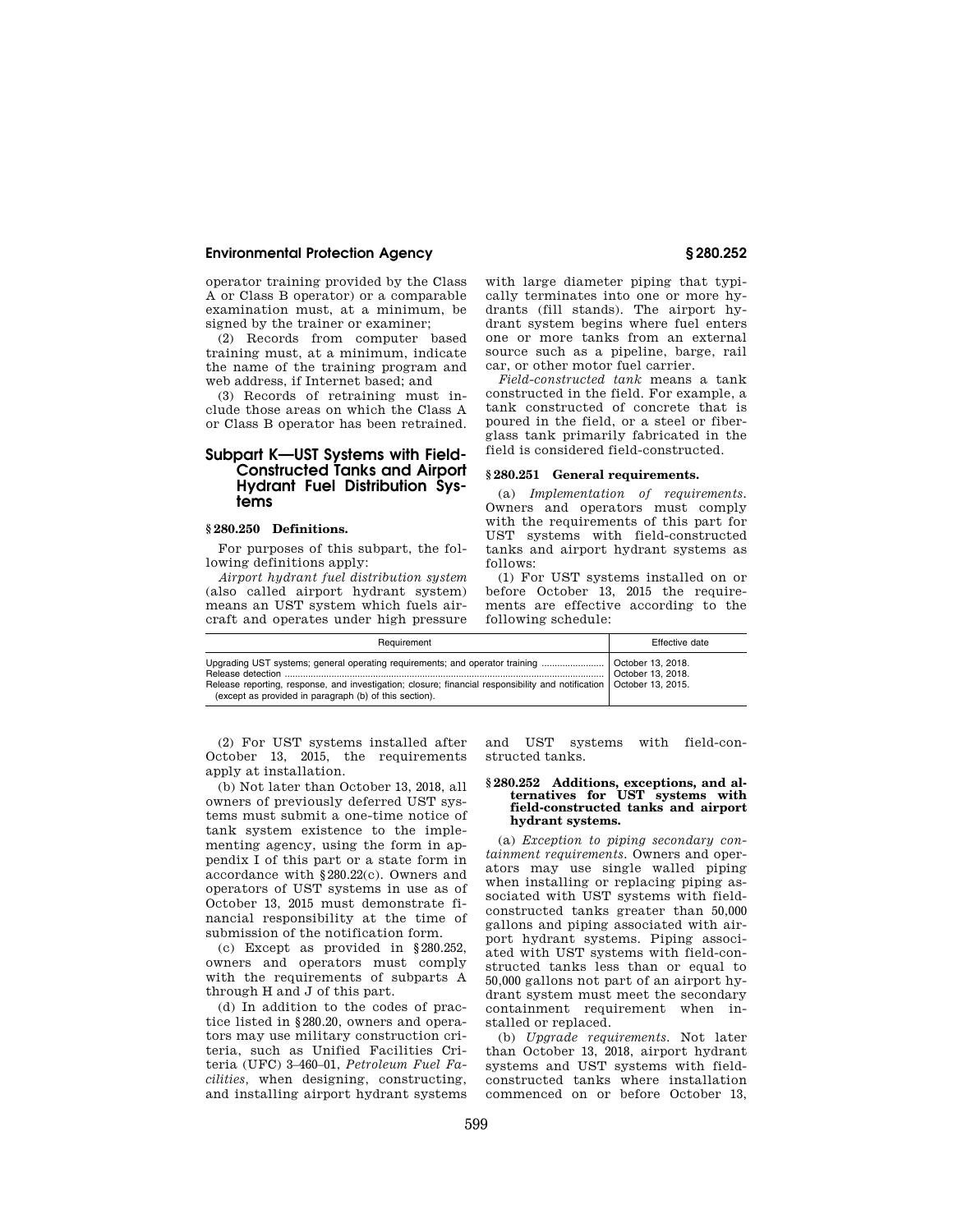2015 must meet the following requirements or be permanently closed pursuant to subpart G of this part.

(1) *Corrosion protection.* UST system components in contact with the ground that routinely contain regulated substances must meet one of the following:

(i) Except as provided in paragraph (a) of this section, the new UST system performance standards for tanks at §280.20(a) and for piping at §280.20(b); or

(ii) Be constructed of metal and cathodically protected according to a code of practice developed by a nationally recognized association or independent testing laboratory and meets the following:

(A) Cathodic protection must meet the requirements of  $§280.20(a)(2)(ii)$ , (iii), and (iv) for tanks, and  $§280.20(b)(2)(ii)$ , (iii), and (iv) for piping.

(B) Tanks greater than 10 years old without cathodic protection must be assessed to ensure the tank is structurally sound and free of corrosion holes prior to adding cathodic protection. The assessment must be by internal inspection or another method determined by the implementing agency to adequately assess the tank for structural soundness and corrosion holes.

NOTE TO PARAGRAPH (b). The following codes of practice may be used to comply with this paragraph (b):

(A) NACE International Standard Practice SP 0285, ''External Control of Underground Storage Tank Systems by Cathodic Protection'';

(B) NACE International Standard Practice SP 0169, ''Control of External Corrosion on Underground or Submerged Metallic Piping Systems'';

(C) National Leak Prevention Association Standard 631, Chapter C, ''Internal Inspection of Steel Tanks for Retrofit of Cathodic Protection''; or

(D) American Society for Testing and Materials Standard G158, ''Standard Guide for Three Methods of Assessing Buried Steel Tanks''.

(2) *Spill and overfill prevention equip*ment. To prevent spilling and overfilling associated with product transfer to the UST system, all UST systems with field-constructed tanks and airport hydrant systems must comply with new UST system spill and overfill prevention equipment requirements specified in  $$280.20(c)$ .

**§ 280.252 40 CFR Ch. I (7–1–21 Edition)** 

(c) *Walkthrough inspections.* In addition to the walkthrough inspection requirements in §280.36, owners and operators must inspect the following additional areas for airport hydrant systems at least once every 30 days if confined space entry according to the Occupational Safety and Health Administration (see 29 CFR part 1910) is not required or at least annually if confined space entry is required and keep documentation of the inspection according to §280.36(b).

(1) Hydrant pits—visually check for any damage; remove any liquid or debris; and check for any leaks, and

(2) Hydrant piping vaults—check for any hydrant piping leaks.

(d) *Release detection.* Owners and operators of UST systems with field-constructed tanks and airport hydrant systems must begin meeting the release detection requirements described in this subpart not later than October 13, 2018.

(1) *Methods of release detection for field-constructed tanks.* Owners and operators of field-constructed tanks with a capacity less than or equal to 50,000 gallons must meet the release detection requirements in subpart D of this part. Owners and operators of field-constructed tanks with a capacity greater than 50,000 gallons must meet either the requirements in subpart D (except §280.43(e) and (f) must be combined with inventory control as stated below) or use one or a combination of the following alternative methods of release detection:

(i) Conduct an annual tank tightness test that can detect a 0.5 gallon per hour leak rate;

(ii) Use an automatic tank gauging system to perform release detection at least every 30 days that can detect a leak rate less than or equal to one gallon per hour. This method must be combined with a tank tightness test that can detect a 0.2 gallon per hour leak rate performed at least every three years;

(iii) Use an automatic tank gauging system to perform release detection at least every 30 days that can detect a leak rate less than or equal to two gallons per hour. This method must be combined with a tank tightness test that can detect a 0.2 gallon per hour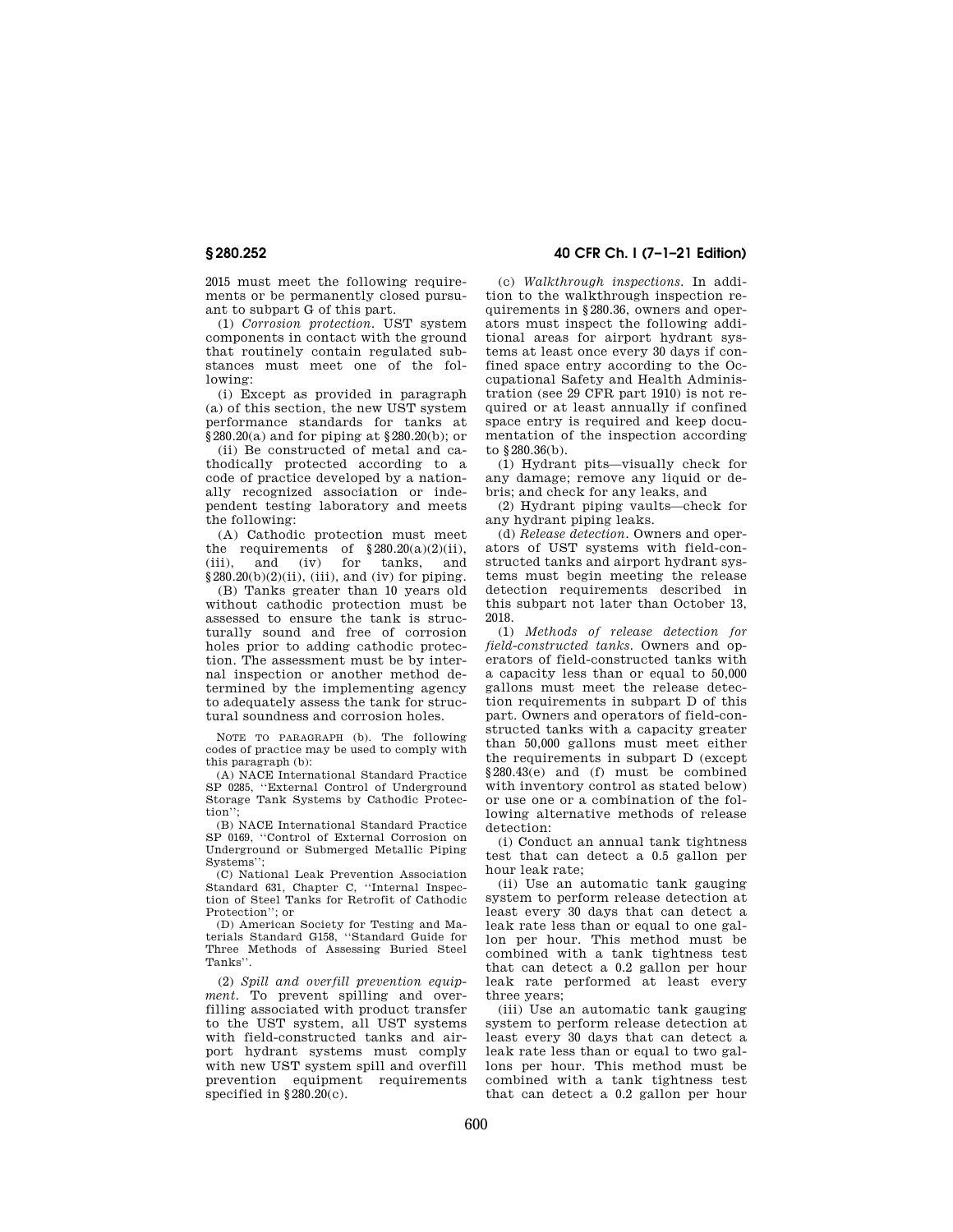leak rate performed at least every two years;

(iv) Perform vapor monitoring (conducted in accordance with §280.43(e) for a tracer compound placed in the tank system) capable of detecting a 0.1 gallon per hour leak rate at least every two years;

(v) Perform inventory control (conducted in accordance with Department of Defense Directive 4140.25; ATA Airport Fuel Facility Operations and Maintenance Guidance Manual; or equivalent procedures) at least every 30 days that can detect a leak equal to or less than 0.5 percent of flow-through; and

(A) Perform a tank tightness test that can detect a 0.5 gallon per hour leak rate at least every two years; or

(B) Perform vapor monitoring or groundwater monitoring (conducted in accordance with §280.43(e) or (f), respectively, for the stored regulated substance) at least every 30 days; or

(vi) Another method approved by the implementing agency if the owner and operator can demonstrate that the method can detect a release as effectively as any of the methods allowed in paragraphs  $(d)(1)(i)$  through  $(v)$  of this section. In comparing methods, the implementing agency shall consider the size of release that the method can detect and the frequency and reliability of detection.

(2) *Methods of release detection for piping.* Owners and operators of underground piping associated with fieldconstructed tanks less than or equal to 50,000 gallons must meet the release detection requirements in subpart D of this part. Owners and operators of underground piping associated with airport hydrant systems and field-constructed tanks greater than 50,000 gallons must follow either the requirements in subpart D (except §280.43(e) and (f) must be combined with inventory control as stated below) or use one or a combination of the following alternative methods of release detection:

(i)(A) Perform a semiannual or annual line tightness test at or above the piping operating pressure in accordance with the table below.

MAXIMUM LEAK DETECTION RATE PER TEST **SECTION VOLUME** 

| Test section volume<br>(gallons) | Semiannual<br>test-leak<br>detection rate<br>not to exceed<br>(gallons per<br>hour) | Annual test-<br>leak detection<br>rate not to<br>exceed<br>(gallons per<br>hour) |  |
|----------------------------------|-------------------------------------------------------------------------------------|----------------------------------------------------------------------------------|--|
|                                  | 1.0                                                                                 | 0.5                                                                              |  |
| ≥50,000 to <75,000               | 1.5                                                                                 | 0.75                                                                             |  |
| ≥75,000 to <100,000              | 2.0                                                                                 | 1.0                                                                              |  |
| ≥100.000                         | 3.0                                                                                 | 1.5                                                                              |  |

(B) Piping segment volumes ≥100,000 gallons not capable of meeting the maximum 3.0 gallon per hour leak rate for the semiannual test may be tested at a leak rate up to 6.0 gallons per hour according to the following schedule:

PHASE IN FOR PIPING SEGMENTS ≥100,000 GALLONS IN VOLUME

| First test       | Not later than October 13, 2018 (may use up to 6.0 gph leak rate).                                                                                              |
|------------------|-----------------------------------------------------------------------------------------------------------------------------------------------------------------|
|                  | Second test  Between October 13, 2018 and October 13, 2021 (may use up to 6.0 gph<br>leak rate).                                                                |
| Third test       | Between October 13, 2021 and October 13, 2022 (must use 3.0 gph for<br>leak rate).                                                                              |
| Subsequent tests | After October 13, 2022, begin using semiannual or annual line testing ac-<br>cording to the Maximum Leak Detection Rate Per Test Section Volume<br>table above. |

(ii) Perform vapor monitoring (conducted in accordance with §280.43(e) for a tracer compound placed in the tank system) capable of detecting a 0.1 gallon per hour leak rate at least every two years;

(iii) Perform inventory control (conducted in accordance with Department

of Defense Directive 4140.25; ATA Airport Fuel Facility Operations and Maintenance Guidance Manual; or equivalent procedures) at least every 30 days that can detect a leak equal to or less than 0.5 percent of flow-through; and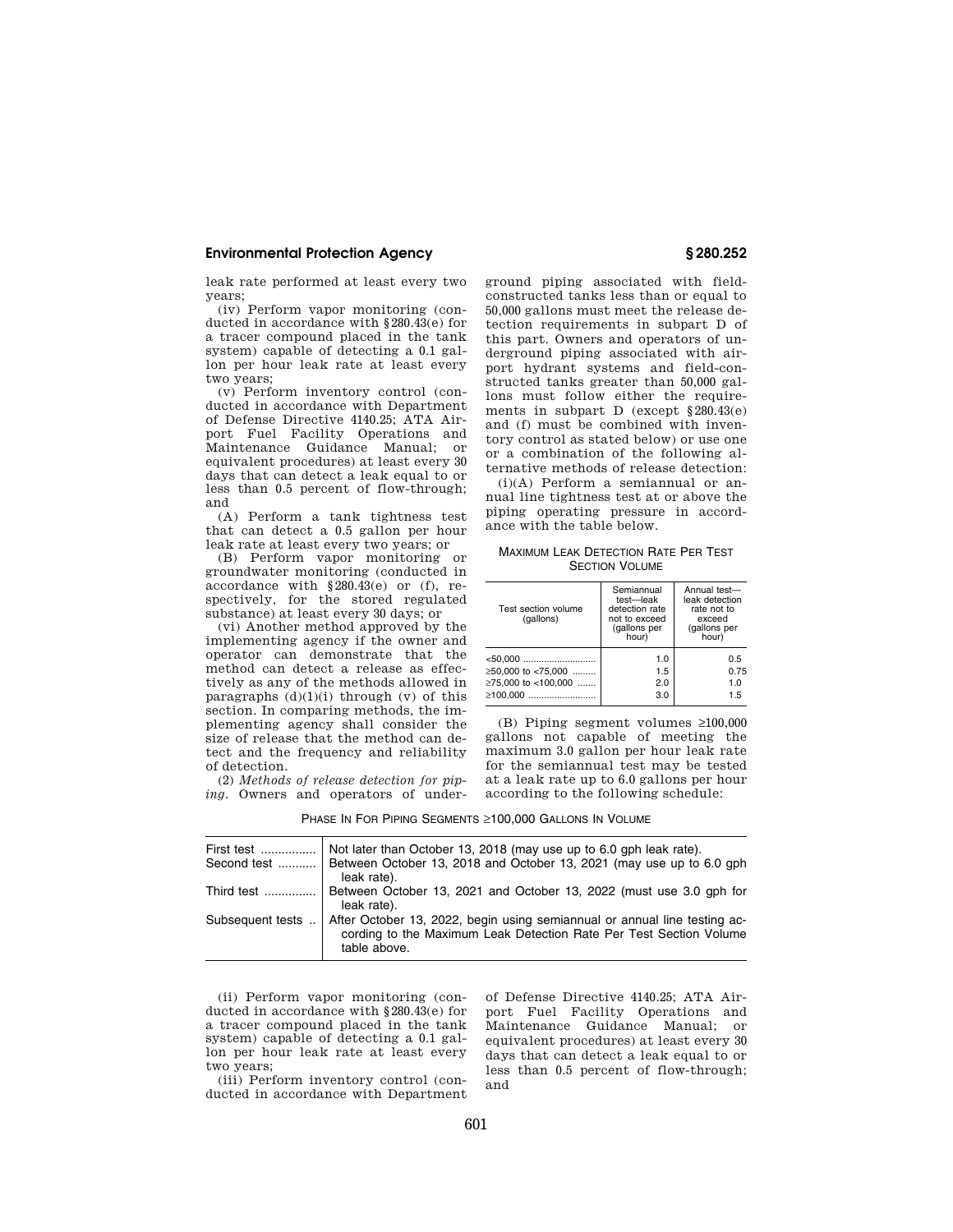**§ 280.252 40 CFR Ch. I (7–1–21 Edition)** 

(A) Perform a line tightness test (conducted in accordance with paragraph  $(d)(2)(i)$  of this section using the leak rates for the semiannual test) at least every two years; or

(B) Perform vapor monitoring or groundwater monitoring (conducted in accordance with §280.43(e) or (f), respectively, for the stored regulated substance) at least every 30 days; or

(iv) Another method approved by the implementing agency if the owner and operator can demonstrate that the method can detect a release as effectively as any of the methods allowed in paragraphs  $(d)(2)(i)$  through (iii) of this section. In comparing methods, the implementing agency shall consider the size of release that the method can detect and the frequency and reliability of detection.

(3) *Recordkeeping for release detection.*  Owners and operators must maintain release detection records according to the recordkeeping requirements in §280.45.

(e) *Applicability of closure requirements to previously closed UST systems.* When directed by the implementing agency, the owner and operator of an UST system with field-constructed tanks or airport hydrant system permanently closed before October 13, 2015 must assess the excavation zone and close the UST system in accordance with subpart G of this part if releases from the UST may, in the judgment of the implementing agency, pose a current or potential threat to human health and the environment.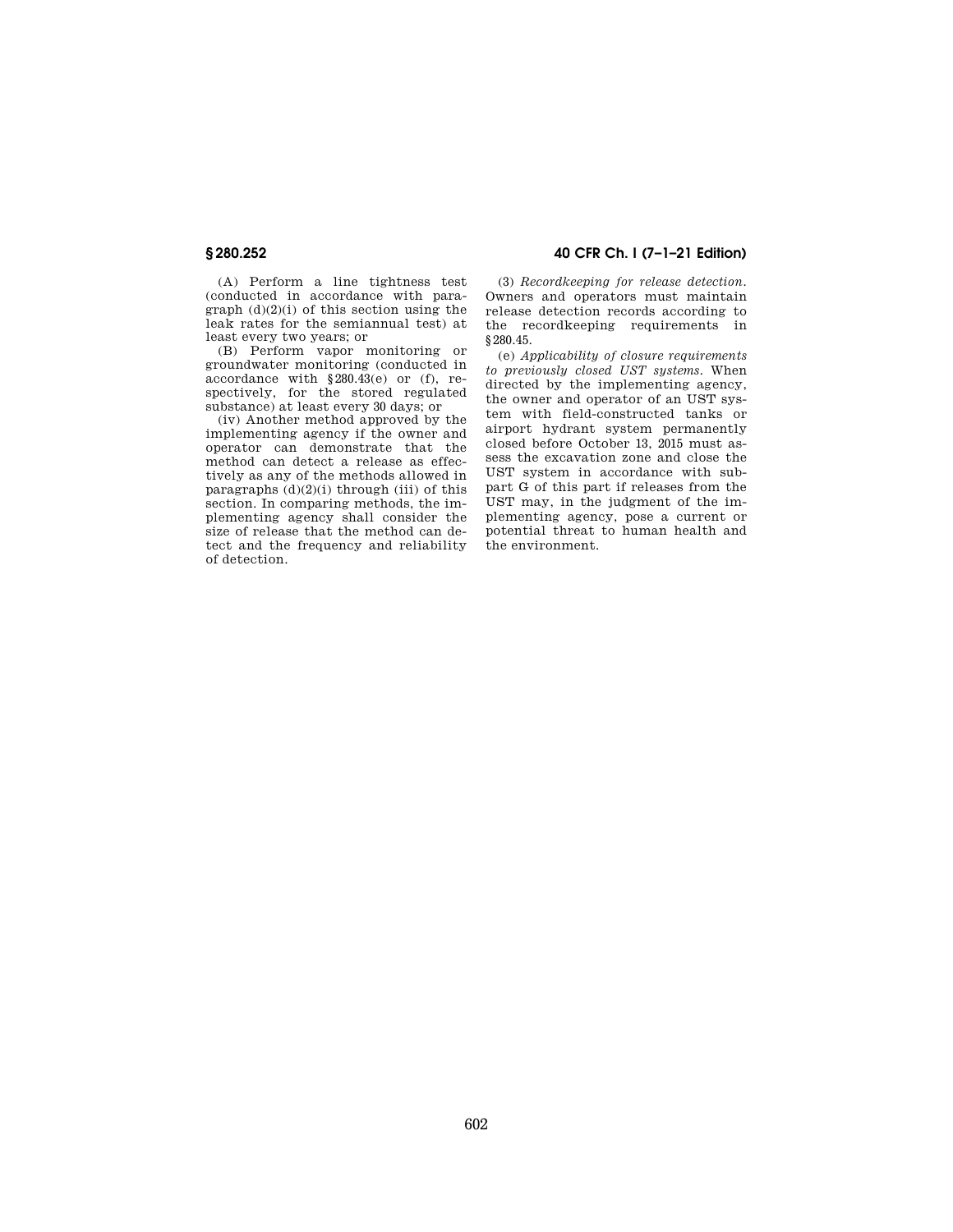# **Environmental Protection Agency Pt. 280, App. I**

APPENDIX I TO PART 280—NOTIFICATION FOR UNDERGROUND STORAGE TANKS (FORMS)

| <b>United States</b><br>⊕.ЕРД<br><b>Environmental Protection Agency</b><br>Washington, DC 20460                                                                                                                                                                                                                                                                                                                                                                                                                                                                                                                                                                                                                                                                                                                                                                                                                                                                                                                                                                                                                                                                                                                                                                                                                                                                                                                                                                                                                                                                                                                                                                                                                                                                                                                                                                                                                                                                                                                                                                                                                                                                                                                                                             |                             |                                                         |                                                                     |                                                                                                                                                                                                                                                                                                                                                                                                                                                                                                                                                                                                                                                                                                                                                                                                                                                                                                                                                                                                                                                                                                                                                                                                                                                                                                                                                                                                                                                                                                                                                                                                                                                                                                                                                                                                                                                                                                                                                                                                                                                                                                                                                                                                                                                                                                                                                                                                                           |           | OMB Control No. 2050-0068<br>Approval expires XX/XX/XX |
|-------------------------------------------------------------------------------------------------------------------------------------------------------------------------------------------------------------------------------------------------------------------------------------------------------------------------------------------------------------------------------------------------------------------------------------------------------------------------------------------------------------------------------------------------------------------------------------------------------------------------------------------------------------------------------------------------------------------------------------------------------------------------------------------------------------------------------------------------------------------------------------------------------------------------------------------------------------------------------------------------------------------------------------------------------------------------------------------------------------------------------------------------------------------------------------------------------------------------------------------------------------------------------------------------------------------------------------------------------------------------------------------------------------------------------------------------------------------------------------------------------------------------------------------------------------------------------------------------------------------------------------------------------------------------------------------------------------------------------------------------------------------------------------------------------------------------------------------------------------------------------------------------------------------------------------------------------------------------------------------------------------------------------------------------------------------------------------------------------------------------------------------------------------------------------------------------------------------------------------------------------------|-----------------------------|---------------------------------------------------------|---------------------------------------------------------------------|---------------------------------------------------------------------------------------------------------------------------------------------------------------------------------------------------------------------------------------------------------------------------------------------------------------------------------------------------------------------------------------------------------------------------------------------------------------------------------------------------------------------------------------------------------------------------------------------------------------------------------------------------------------------------------------------------------------------------------------------------------------------------------------------------------------------------------------------------------------------------------------------------------------------------------------------------------------------------------------------------------------------------------------------------------------------------------------------------------------------------------------------------------------------------------------------------------------------------------------------------------------------------------------------------------------------------------------------------------------------------------------------------------------------------------------------------------------------------------------------------------------------------------------------------------------------------------------------------------------------------------------------------------------------------------------------------------------------------------------------------------------------------------------------------------------------------------------------------------------------------------------------------------------------------------------------------------------------------------------------------------------------------------------------------------------------------------------------------------------------------------------------------------------------------------------------------------------------------------------------------------------------------------------------------------------------------------------------------------------------------------------------------------------------------|-----------|--------------------------------------------------------|
| Notification for Underground Storage Tanks                                                                                                                                                                                                                                                                                                                                                                                                                                                                                                                                                                                                                                                                                                                                                                                                                                                                                                                                                                                                                                                                                                                                                                                                                                                                                                                                                                                                                                                                                                                                                                                                                                                                                                                                                                                                                                                                                                                                                                                                                                                                                                                                                                                                                  |                             |                                                         |                                                                     |                                                                                                                                                                                                                                                                                                                                                                                                                                                                                                                                                                                                                                                                                                                                                                                                                                                                                                                                                                                                                                                                                                                                                                                                                                                                                                                                                                                                                                                                                                                                                                                                                                                                                                                                                                                                                                                                                                                                                                                                                                                                                                                                                                                                                                                                                                                                                                                                                           |           |                                                        |
| Implementing Agency Name And Address:                                                                                                                                                                                                                                                                                                                                                                                                                                                                                                                                                                                                                                                                                                                                                                                                                                                                                                                                                                                                                                                                                                                                                                                                                                                                                                                                                                                                                                                                                                                                                                                                                                                                                                                                                                                                                                                                                                                                                                                                                                                                                                                                                                                                                       |                             |                                                         |                                                                     | IMPLEMENTING AGENCY USE ONLY                                                                                                                                                                                                                                                                                                                                                                                                                                                                                                                                                                                                                                                                                                                                                                                                                                                                                                                                                                                                                                                                                                                                                                                                                                                                                                                                                                                                                                                                                                                                                                                                                                                                                                                                                                                                                                                                                                                                                                                                                                                                                                                                                                                                                                                                                                                                                                                              |           |                                                        |
|                                                                                                                                                                                                                                                                                                                                                                                                                                                                                                                                                                                                                                                                                                                                                                                                                                                                                                                                                                                                                                                                                                                                                                                                                                                                                                                                                                                                                                                                                                                                                                                                                                                                                                                                                                                                                                                                                                                                                                                                                                                                                                                                                                                                                                                             |                             |                                                         |                                                                     | <b>ID NUMBER:</b>                                                                                                                                                                                                                                                                                                                                                                                                                                                                                                                                                                                                                                                                                                                                                                                                                                                                                                                                                                                                                                                                                                                                                                                                                                                                                                                                                                                                                                                                                                                                                                                                                                                                                                                                                                                                                                                                                                                                                                                                                                                                                                                                                                                                                                                                                                                                                                                                         |           |                                                        |
|                                                                                                                                                                                                                                                                                                                                                                                                                                                                                                                                                                                                                                                                                                                                                                                                                                                                                                                                                                                                                                                                                                                                                                                                                                                                                                                                                                                                                                                                                                                                                                                                                                                                                                                                                                                                                                                                                                                                                                                                                                                                                                                                                                                                                                                             |                             |                                                         |                                                                     | DATE RECEIVED:                                                                                                                                                                                                                                                                                                                                                                                                                                                                                                                                                                                                                                                                                                                                                                                                                                                                                                                                                                                                                                                                                                                                                                                                                                                                                                                                                                                                                                                                                                                                                                                                                                                                                                                                                                                                                                                                                                                                                                                                                                                                                                                                                                                                                                                                                                                                                                                                            |           |                                                        |
|                                                                                                                                                                                                                                                                                                                                                                                                                                                                                                                                                                                                                                                                                                                                                                                                                                                                                                                                                                                                                                                                                                                                                                                                                                                                                                                                                                                                                                                                                                                                                                                                                                                                                                                                                                                                                                                                                                                                                                                                                                                                                                                                                                                                                                                             | <b>TYPE OF NOTIFICATION</b> |                                                         |                                                                     | DATE ENTERED INTO COMPUTER                                                                                                                                                                                                                                                                                                                                                                                                                                                                                                                                                                                                                                                                                                                                                                                                                                                                                                                                                                                                                                                                                                                                                                                                                                                                                                                                                                                                                                                                                                                                                                                                                                                                                                                                                                                                                                                                                                                                                                                                                                                                                                                                                                                                                                                                                                                                                                                                |           |                                                        |
| A. NEW FACILITY<br>OR ONE-TIME<br><b>NOTIFICATION</b>                                                                                                                                                                                                                                                                                                                                                                                                                                                                                                                                                                                                                                                                                                                                                                                                                                                                                                                                                                                                                                                                                                                                                                                                                                                                                                                                                                                                                                                                                                                                                                                                                                                                                                                                                                                                                                                                                                                                                                                                                                                                                                                                                                                                       | $\square$ B. AMENDED        | $\square$ c. closure or<br>CHANGE-IN-<br><b>SERVICE</b> |                                                                     | DATA ENTRY CLERK INITIALS<br>OWNER WAS CONTACTED TO CLARIFY RESPONSES, COMMENTS:                                                                                                                                                                                                                                                                                                                                                                                                                                                                                                                                                                                                                                                                                                                                                                                                                                                                                                                                                                                                                                                                                                                                                                                                                                                                                                                                                                                                                                                                                                                                                                                                                                                                                                                                                                                                                                                                                                                                                                                                                                                                                                                                                                                                                                                                                                                                          |           |                                                        |
| (previously deferred<br>system)                                                                                                                                                                                                                                                                                                                                                                                                                                                                                                                                                                                                                                                                                                                                                                                                                                                                                                                                                                                                                                                                                                                                                                                                                                                                                                                                                                                                                                                                                                                                                                                                                                                                                                                                                                                                                                                                                                                                                                                                                                                                                                                                                                                                                             |                             |                                                         |                                                                     |                                                                                                                                                                                                                                                                                                                                                                                                                                                                                                                                                                                                                                                                                                                                                                                                                                                                                                                                                                                                                                                                                                                                                                                                                                                                                                                                                                                                                                                                                                                                                                                                                                                                                                                                                                                                                                                                                                                                                                                                                                                                                                                                                                                                                                                                                                                                                                                                                           |           |                                                        |
| Number of tanks at facility                                                                                                                                                                                                                                                                                                                                                                                                                                                                                                                                                                                                                                                                                                                                                                                                                                                                                                                                                                                                                                                                                                                                                                                                                                                                                                                                                                                                                                                                                                                                                                                                                                                                                                                                                                                                                                                                                                                                                                                                                                                                                                                                                                                                                                 |                             |                                                         |                                                                     | What USTs Are Included? An UST system is defined as any one or<br>combination of tanks that is used to contain an accumulation of regulated                                                                                                                                                                                                                                                                                                                                                                                                                                                                                                                                                                                                                                                                                                                                                                                                                                                                                                                                                                                                                                                                                                                                                                                                                                                                                                                                                                                                                                                                                                                                                                                                                                                                                                                                                                                                                                                                                                                                                                                                                                                                                                                                                                                                                                                                               |           |                                                        |
|                                                                                                                                                                                                                                                                                                                                                                                                                                                                                                                                                                                                                                                                                                                                                                                                                                                                                                                                                                                                                                                                                                                                                                                                                                                                                                                                                                                                                                                                                                                                                                                                                                                                                                                                                                                                                                                                                                                                                                                                                                                                                                                                                                                                                                                             |                             |                                                         |                                                                     | substances, and whose volume (including connected underground piping) is 10                                                                                                                                                                                                                                                                                                                                                                                                                                                                                                                                                                                                                                                                                                                                                                                                                                                                                                                                                                                                                                                                                                                                                                                                                                                                                                                                                                                                                                                                                                                                                                                                                                                                                                                                                                                                                                                                                                                                                                                                                                                                                                                                                                                                                                                                                                                                               |           |                                                        |
| Number of continuation sheets attached<br><b>INSTRUCTIONS AND GENERAL INFORMATION</b><br>Please type or print in ink. Also, be sure you have signatures in ink<br>for sections VIII and XI. Complete a notification form for each location<br>containing underground storage tanks. If more than 5 tanks are<br>owned at this location, you may photocopy pages 3 through 6 and use<br>them for additional tanks.<br>The primary purpose of this notification form is to provide information<br>about the installation, existence, changes to, and closure of<br>underground storage tank systems (USTs) that store or have stored<br>petroleum or hazardous substances. The information you provide will<br>be based on reasonably available records, or in the absence of such<br>records, your knowledge or recollection.<br>Federal law requires UST owners to use this notification form for<br>all USTs storing regulated substances that are brought into use<br>after May 8, 1986, or USTs in the ground as of May 8, 1986 that<br>have stored regulated substances at any time since January 1,<br>1974. The information requested is required by Section 9002 of<br>the Solid Waste Disposal Act (SWDA), as amended.<br>Who Must Notify? 40 CFR part 280, as amended, requires owners<br>of USTs that store regulated substances (unless exempted) to notify<br>implementing agencies of the existence of their USTs. Owner is<br>defined as:<br>In the case of an UST in use on November 8, 1984, or brought into use<br>after that date, any person who owns an UST used for storage, use, or<br>dispensing of regulated substances; or<br>In the case of an UST in use before November 8, 1984, but no longer in<br>use on that date, any person who owned the UST immediately before its<br>discontinuation.<br>Also, owners of previously deferred UST systems with field-<br>constructed tanks and airport hydrant fuel distribution systems in the<br>ground as of October 13, 2015 must submit a one-time notification of<br>existence by October 13, 2018. Owners of UST systems with field-<br>constructed tanks and airport hydrant fuel distribution systems<br>brought into use after October 13, 2015 are considered new facilities |                             |                                                         | and must follow the same notification requirements as all other UST | percent or more beneath the ground. Regulated USTs store petroleum or<br>hazardous substances (see What Substances Are Covered below). This<br>includes UST systems with field-constructed tanks and airport hydrant fuel<br>distribution systems.<br>What Tanks Are Excluded From Notification (see § 280.10 and § 280.12)?<br>Tanks removed from the ground before May 8, 1986;<br>Farm or residential tanks of 1,100 gallons or less capacity storing motor fuel for<br>noncommercial purposes;<br>Tanks storing heating oil for use on the premises where stored;<br>Septic tanks;<br>Certain pipeline facilities regulated under chapters 601 and 603 of Title 49;<br>Surface impoundments, pits, ponds, or lagoons;<br>Storm water or wastewater collection systems:<br>Flow-through process tanks;<br>Liquid traps or associated gathering lines directly related to oil or gas production<br>and gathering operations;<br>Tanks on or above the floor of underground areas, such as basements or tunnels;<br>Tanks with a capacity of 110 gallons or less;<br>Wastewater treatment tank systems;<br>UST systems containing radioactive material that are regulated under the Atomic<br>Energy Act of 1954:<br>UST systems that are part of an emergency generator system at nuclear power<br>generation facilities regulated by the Nuclear Regulatory Commission under 10<br>CFR part 50.<br>What Substances Are Covered? The notification requirements apply to<br>USTs containing petroleum or certain hazardous substances. Petroleum<br>includes gasoline, used oil, diesel fuel, crude oil or any fraction thereof which is<br>liquid at standard conditions of temperature and pressure (60 degrees<br>Fahrenheit and 14.7 pounds per square inch absolute). Hazardous<br>substances are those found in Section 101 (14) of the Comprehensive<br>Environmental Response, Compensation and Liability Act of 1980, with the<br>exception of those substances regulated as hazardous waste under Subtitle C<br>of the Resource Conservation and Recovery Act.<br>When And Who To Notify? Owners who bring USTs into use after May 8,<br>1986 must submit this notification form to the implementing agency within 30<br>days of bringing the UST into use. If the implementing agency requires<br>notification of any amendments to the facility, send information to the<br>implementing agency immediately. |           |                                                        |
|                                                                                                                                                                                                                                                                                                                                                                                                                                                                                                                                                                                                                                                                                                                                                                                                                                                                                                                                                                                                                                                                                                                                                                                                                                                                                                                                                                                                                                                                                                                                                                                                                                                                                                                                                                                                                                                                                                                                                                                                                                                                                                                                                                                                                                                             |                             |                                                         |                                                                     | tank for which notification is not given or for which false information is given.                                                                                                                                                                                                                                                                                                                                                                                                                                                                                                                                                                                                                                                                                                                                                                                                                                                                                                                                                                                                                                                                                                                                                                                                                                                                                                                                                                                                                                                                                                                                                                                                                                                                                                                                                                                                                                                                                                                                                                                                                                                                                                                                                                                                                                                                                                                                         |           |                                                        |
| I. OWNERSHIP OF USTs<br>Owner Name (Corporation, Individual, Public Agency, Or Other Entity)                                                                                                                                                                                                                                                                                                                                                                                                                                                                                                                                                                                                                                                                                                                                                                                                                                                                                                                                                                                                                                                                                                                                                                                                                                                                                                                                                                                                                                                                                                                                                                                                                                                                                                                                                                                                                                                                                                                                                                                                                                                                                                                                                                |                             |                                                         |                                                                     | <b>II. LOCATION OF USTs</b><br>If required by implementing agency, give the geographic location of USTs either in decimal<br>degrees, or degrees, minutes, and seconds. Example: Latitude: 36.123480 (or 36° 7'<br>24.4"), Longitude: -106.549876 (or -106° 32' 59.6")<br>Latitude                                                                                                                                                                                                                                                                                                                                                                                                                                                                                                                                                                                                                                                                                                                                                                                                                                                                                                                                                                                                                                                                                                                                                                                                                                                                                                                                                                                                                                                                                                                                                                                                                                                                                                                                                                                                                                                                                                                                                                                                                                                                                                                                        |           |                                                        |
| <b>Street Address</b>                                                                                                                                                                                                                                                                                                                                                                                                                                                                                                                                                                                                                                                                                                                                                                                                                                                                                                                                                                                                                                                                                                                                                                                                                                                                                                                                                                                                                                                                                                                                                                                                                                                                                                                                                                                                                                                                                                                                                                                                                                                                                                                                                                                                                                       |                             |                                                         |                                                                     | Facility Name Or Company Site Identifier, As Applicable                                                                                                                                                                                                                                                                                                                                                                                                                                                                                                                                                                                                                                                                                                                                                                                                                                                                                                                                                                                                                                                                                                                                                                                                                                                                                                                                                                                                                                                                                                                                                                                                                                                                                                                                                                                                                                                                                                                                                                                                                                                                                                                                                                                                                                                                                                                                                                   | Longitude |                                                        |
| County                                                                                                                                                                                                                                                                                                                                                                                                                                                                                                                                                                                                                                                                                                                                                                                                                                                                                                                                                                                                                                                                                                                                                                                                                                                                                                                                                                                                                                                                                                                                                                                                                                                                                                                                                                                                                                                                                                                                                                                                                                                                                                                                                                                                                                                      |                             |                                                         |                                                                     | If address is the same as in Section I, check the box and proceed to section III.<br>п.<br>If address is different, enter address below:<br><b>Street Address</b>                                                                                                                                                                                                                                                                                                                                                                                                                                                                                                                                                                                                                                                                                                                                                                                                                                                                                                                                                                                                                                                                                                                                                                                                                                                                                                                                                                                                                                                                                                                                                                                                                                                                                                                                                                                                                                                                                                                                                                                                                                                                                                                                                                                                                                                         |           |                                                        |
| City                                                                                                                                                                                                                                                                                                                                                                                                                                                                                                                                                                                                                                                                                                                                                                                                                                                                                                                                                                                                                                                                                                                                                                                                                                                                                                                                                                                                                                                                                                                                                                                                                                                                                                                                                                                                                                                                                                                                                                                                                                                                                                                                                                                                                                                        | State                       | Zip Code                                                |                                                                     | County                                                                                                                                                                                                                                                                                                                                                                                                                                                                                                                                                                                                                                                                                                                                                                                                                                                                                                                                                                                                                                                                                                                                                                                                                                                                                                                                                                                                                                                                                                                                                                                                                                                                                                                                                                                                                                                                                                                                                                                                                                                                                                                                                                                                                                                                                                                                                                                                                    |           |                                                        |
| Phone Number (Include Area Code)                                                                                                                                                                                                                                                                                                                                                                                                                                                                                                                                                                                                                                                                                                                                                                                                                                                                                                                                                                                                                                                                                                                                                                                                                                                                                                                                                                                                                                                                                                                                                                                                                                                                                                                                                                                                                                                                                                                                                                                                                                                                                                                                                                                                                            |                             |                                                         |                                                                     | City                                                                                                                                                                                                                                                                                                                                                                                                                                                                                                                                                                                                                                                                                                                                                                                                                                                                                                                                                                                                                                                                                                                                                                                                                                                                                                                                                                                                                                                                                                                                                                                                                                                                                                                                                                                                                                                                                                                                                                                                                                                                                                                                                                                                                                                                                                                                                                                                                      | State     | Zip Code                                               |
| EPA Form 7530-1 (Rev. 6-2015) Electronic and paper versions acceptable<br>Previous editions may be used while supplies last.                                                                                                                                                                                                                                                                                                                                                                                                                                                                                                                                                                                                                                                                                                                                                                                                                                                                                                                                                                                                                                                                                                                                                                                                                                                                                                                                                                                                                                                                                                                                                                                                                                                                                                                                                                                                                                                                                                                                                                                                                                                                                                                                |                             |                                                         |                                                                     |                                                                                                                                                                                                                                                                                                                                                                                                                                                                                                                                                                                                                                                                                                                                                                                                                                                                                                                                                                                                                                                                                                                                                                                                                                                                                                                                                                                                                                                                                                                                                                                                                                                                                                                                                                                                                                                                                                                                                                                                                                                                                                                                                                                                                                                                                                                                                                                                                           |           |                                                        |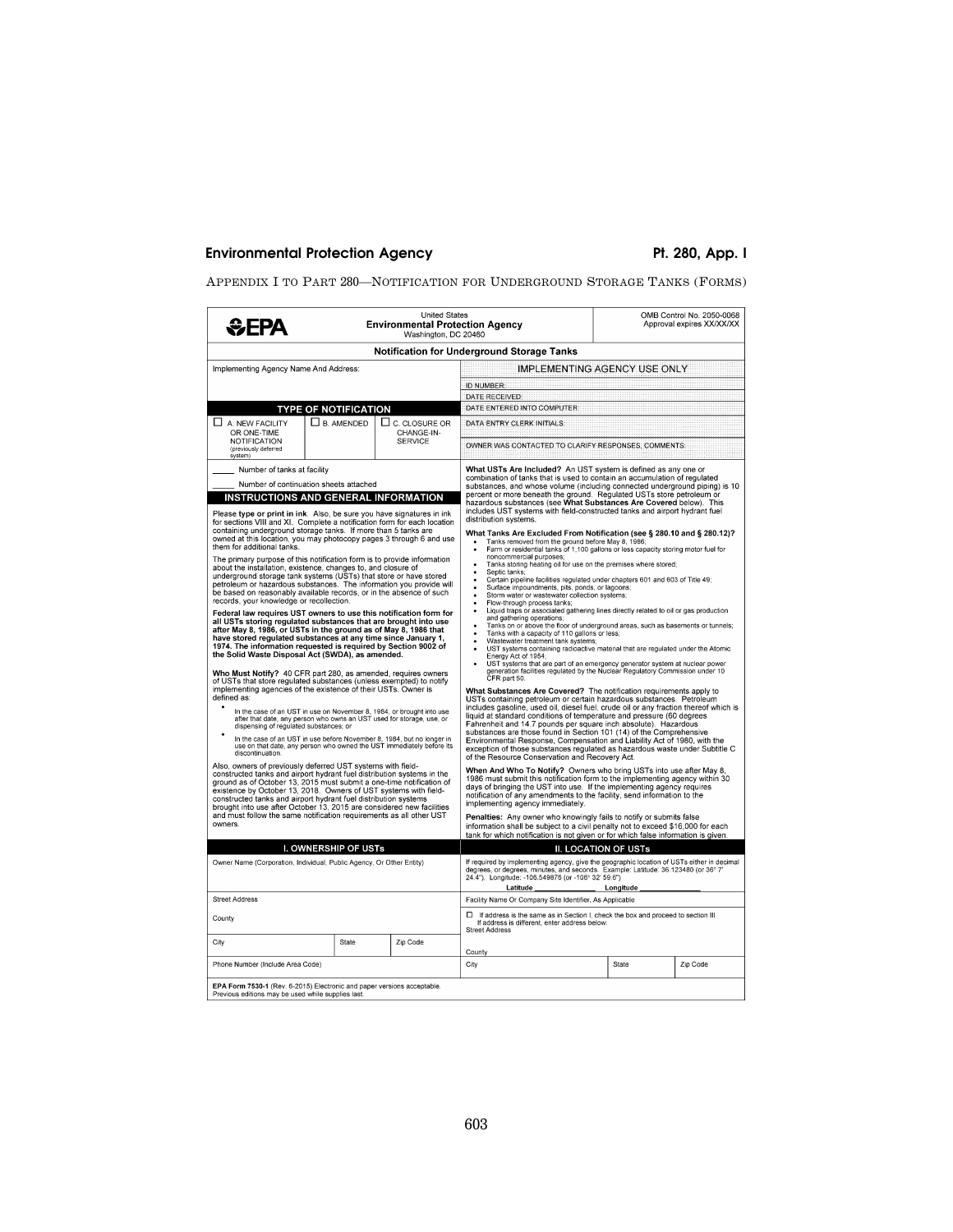# **Pt. 280, App. I 40 CFR Ch. I (7–1–21 Edition)**

| <b>Environmental Protection Agency</b>                                                                                                                                                                                                                                                                                                                                                                                                                                                                                                                                                                                                                                        | OMB Control No. 2050-0068<br>Approval expires XX/XX/XX                                                                                                                                                                               |                                                                  |  |  |  |  |
|-------------------------------------------------------------------------------------------------------------------------------------------------------------------------------------------------------------------------------------------------------------------------------------------------------------------------------------------------------------------------------------------------------------------------------------------------------------------------------------------------------------------------------------------------------------------------------------------------------------------------------------------------------------------------------|--------------------------------------------------------------------------------------------------------------------------------------------------------------------------------------------------------------------------------------|------------------------------------------------------------------|--|--|--|--|
| <b>Notification For Underground Storage Tanks</b>                                                                                                                                                                                                                                                                                                                                                                                                                                                                                                                                                                                                                             |                                                                                                                                                                                                                                      |                                                                  |  |  |  |  |
| <b>III. TYPE OF OWNER</b>                                                                                                                                                                                                                                                                                                                                                                                                                                                                                                                                                                                                                                                     | IV. INDIAN COUNTRY                                                                                                                                                                                                                   |                                                                  |  |  |  |  |
| Federal<br>Tribal<br>Government<br>Government<br>State<br>Local<br>Government<br>Government<br>Commercial<br>Private<br>V. TYPE OF FACILITY                                                                                                                                                                                                                                                                                                                                                                                                                                                                                                                                   | USTs are located on land within an<br>Indian reservation or on trust lands<br>outside reservation boundaries                                                                                                                         | Federally recognized tribe where USTs are<br>located:            |  |  |  |  |
|                                                                                                                                                                                                                                                                                                                                                                                                                                                                                                                                                                                                                                                                               | Federal - Military                                                                                                                                                                                                                   |                                                                  |  |  |  |  |
| Auto Dealership                                                                                                                                                                                                                                                                                                                                                                                                                                                                                                                                                                                                                                                               | Gas Station                                                                                                                                                                                                                          | Residential                                                      |  |  |  |  |
| Commercial Airport Or Airline<br>Contractor                                                                                                                                                                                                                                                                                                                                                                                                                                                                                                                                                                                                                                   | Industrial                                                                                                                                                                                                                           | Trucking Or Transport<br><b>Utilities</b>                        |  |  |  |  |
| Farm                                                                                                                                                                                                                                                                                                                                                                                                                                                                                                                                                                                                                                                                          | Petroleum Distributor                                                                                                                                                                                                                | Other (Explain)                                                  |  |  |  |  |
| Federal - Non-military                                                                                                                                                                                                                                                                                                                                                                                                                                                                                                                                                                                                                                                        | Railroad                                                                                                                                                                                                                             |                                                                  |  |  |  |  |
| VI. CONTACT PERSON IN CHARGE OF TANKS                                                                                                                                                                                                                                                                                                                                                                                                                                                                                                                                                                                                                                         |                                                                                                                                                                                                                                      |                                                                  |  |  |  |  |
| Job Title:<br>Name:                                                                                                                                                                                                                                                                                                                                                                                                                                                                                                                                                                                                                                                           | Address:                                                                                                                                                                                                                             | Phone Number (Include Area Code):                                |  |  |  |  |
| VII. FINANCIAL RESPONSIBILITY                                                                                                                                                                                                                                                                                                                                                                                                                                                                                                                                                                                                                                                 |                                                                                                                                                                                                                                      |                                                                  |  |  |  |  |
| (check all that apply)<br><b>Bond Rating Test</b><br>Commercial Insurance<br>Guarantee                                                                                                                                                                                                                                                                                                                                                                                                                                                                                                                                                                                        | I have met the financial responsibility requirements (in accordance with 40 CFR part 280 Subpart H) by using the following mechanisms:<br>Local Government Financial Test<br>Risk Retention Group<br>Self-insurance (Financial Test) | Surety Bond<br><b>Trust Fund</b><br>Other Method (describe here) |  |  |  |  |
| Letter Of Credit                                                                                                                                                                                                                                                                                                                                                                                                                                                                                                                                                                                                                                                              | State Fund                                                                                                                                                                                                                           |                                                                  |  |  |  |  |
| I do not have to meet financial responsibility requirements because 40 CFR part 280 Subpart H is not applicable to me (e.g., if you are a state or<br>federal owner)<br>VIII. CERTIFICATION (Read and sign after completing ALL SECTIONS of this notification form)                                                                                                                                                                                                                                                                                                                                                                                                           |                                                                                                                                                                                                                                      |                                                                  |  |  |  |  |
| I certify under penalty of law that I have personally examined and am familiar with the information submitted in Sections I through XI of this notification<br>form and all attached documents, and that based on my inquiry of those individuals immediately responsible for obtaining the information, I believe that<br>the submitted information is true, accurate, and complete.                                                                                                                                                                                                                                                                                         |                                                                                                                                                                                                                                      |                                                                  |  |  |  |  |
| Name and official title of owner or owner's<br>authorized representative (Print)                                                                                                                                                                                                                                                                                                                                                                                                                                                                                                                                                                                              | Signature                                                                                                                                                                                                                            | Date Signed                                                      |  |  |  |  |
| <b>Paperwork Reduction Act Notice</b><br>The public reporting and recordkeeping burden for this collection of information is estimated to average 30 minutes per response. Send comments on the Agency's need for<br>this information, the accuracy of the provided burden estimates, and any suggested methods for minimizing respondent burden, including through the use of automated<br>collection techniques to the Director, Collection Strategies Division, U.S. Environmental Protection Agency (2822T), 1200 Pennsylvania Ave., NW, Washington, D.C. 20460.<br>Include the OMB control number in any correspondence. Do not send the completed form to this address. |                                                                                                                                                                                                                                      |                                                                  |  |  |  |  |
| EPA Form 7530-1 (Rev. 6-2015) Electronic and paper versions acceptable<br>Previous editions may be used while supplies last.                                                                                                                                                                                                                                                                                                                                                                                                                                                                                                                                                  |                                                                                                                                                                                                                                      |                                                                  |  |  |  |  |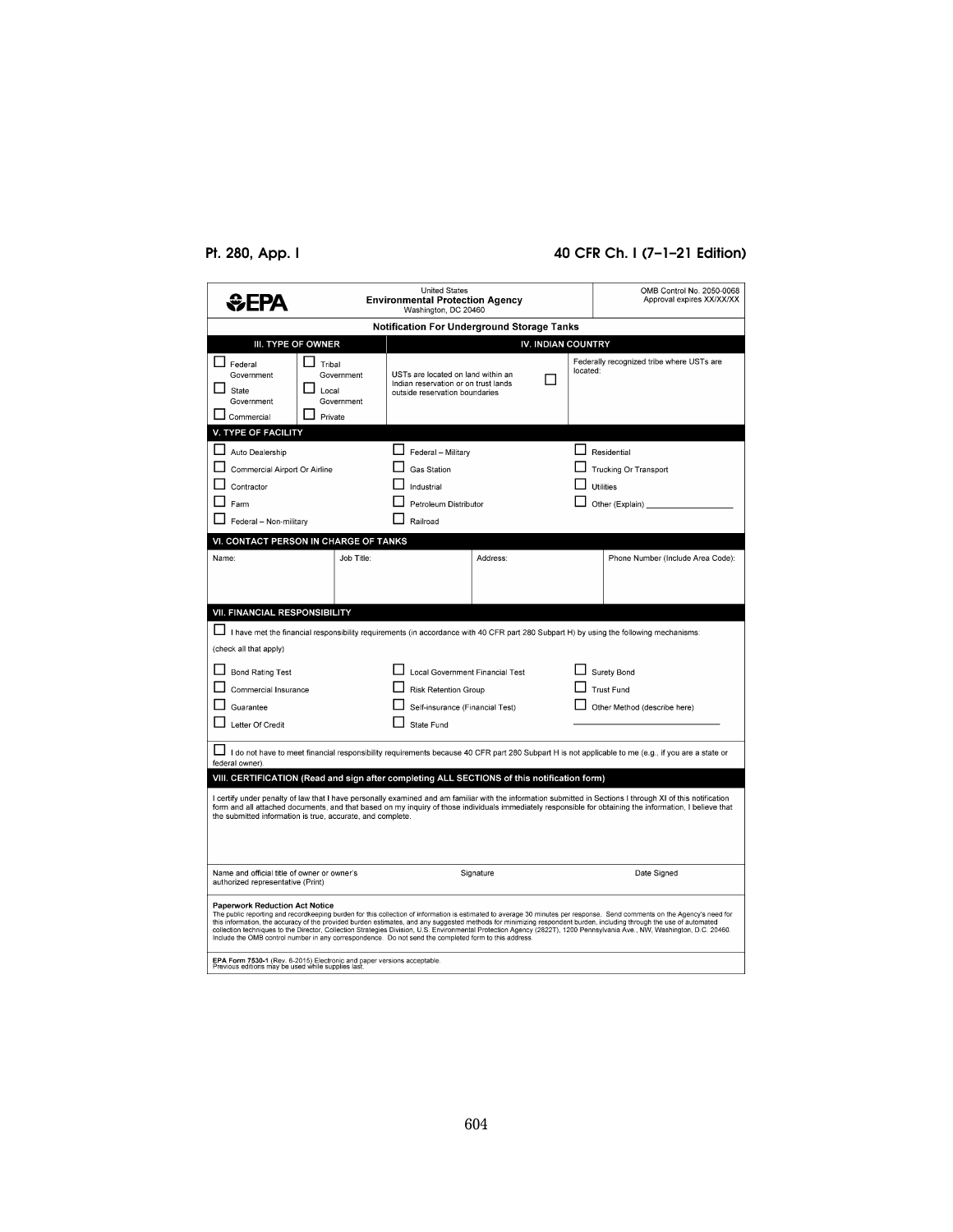# **Environmental Protection Agency Pt. 280, App. I**

| <b>&amp;EPA</b>                                                                                                                                                                          |                                      | OMB Control No. 2050-0068<br>Approval expires XX/XX/XX |          |                                 |                                      |
|------------------------------------------------------------------------------------------------------------------------------------------------------------------------------------------|--------------------------------------|--------------------------------------------------------|----------|---------------------------------|--------------------------------------|
|                                                                                                                                                                                          |                                      | <b>Notification For Underground Storage Tanks</b>      |          |                                 |                                      |
| IX. DESCRIPTION OF UNDERGROUND STORAGE TANKS (Complete for all tanks and piping at this location)                                                                                        |                                      |                                                        |          |                                 |                                      |
| <b>Tank Identification Number</b>                                                                                                                                                        | Tank No.                             | Tank No.                                               | Tank No. | Tank No.                        | Tank No.                             |
| 1. Status Of Tank (check only one)<br>Currently In Use<br><b>Temporarily Closed</b>                                                                                                      | □<br>□                               | □<br>□                                                 | □<br>п   | □<br>□                          | □<br>П                               |
| Permanently Closed                                                                                                                                                                       | □                                    | □                                                      | П        | ⊓                               | П                                    |
| 2. Date Of Installation (month/year)                                                                                                                                                     |                                      |                                                        |          |                                 |                                      |
| 3. Estimated Total Capacity (gallons)                                                                                                                                                    |                                      |                                                        |          |                                 |                                      |
| 4. Tank Attributes<br>(check all that apply)                                                                                                                                             |                                      |                                                        |          |                                 |                                      |
| Asphalt Coated Or Bare Steel                                                                                                                                                             | п                                    | п                                                      | П        | □                               | П                                    |
| Cathodically Protected Steel<br>(impressed current)                                                                                                                                      | □                                    | п                                                      | П        | П                               | П                                    |
| Cathodically Protected Steel<br>(sacrificial anodes)                                                                                                                                     | □                                    | П                                                      | П        | □                               | П                                    |
| Coated and Cathodically Protected Steel<br>(impressed current)                                                                                                                           | □                                    | □                                                      | П        | П                               | □                                    |
| Coated and Cathodically Protected Steel<br>(sacrificial anodes)                                                                                                                          | □                                    | □                                                      | П        | □                               | □                                    |
| Composite<br>(steel clad with noncorrodible material)<br>Concrete                                                                                                                        | □<br>п                               | □<br>п                                                 |          | □<br>П                          | □<br>П                               |
| Fiberglass Reinforced Plastic                                                                                                                                                            | □                                    | п                                                      | П        | П                               | П                                    |
| Noncorrodible Tank Jacket<br><b>Lined Interior</b><br><b>Excavation Liner</b><br>Double Walled<br>Manifolded<br>Compartmentalized<br>Field-constructed<br>Unknown<br>Other, Specify Here | □<br>п<br>п<br>□<br>П<br>п<br>□<br>□ | п<br>п<br>п<br>П<br>п<br>□<br>П                        | П<br>П   | □<br>□<br>⊓<br>п<br>⊓<br>□<br>П | □<br>П<br>□<br>□<br>П<br>п<br>□<br>П |
| Check Box If Tank Has Ever Been<br>Repaired                                                                                                                                              | □                                    | □                                                      | □        | □                               | $\Box$                               |
| 5. Overfill Protection Installed<br>(check all that apply)<br>Automatic Shutoff<br>Flow Restrictor<br>High-level Alarm                                                                   |                                      |                                                        |          |                                 |                                      |
| Other, Specify Here                                                                                                                                                                      |                                      |                                                        |          |                                 |                                      |
| 6. Spill Prevention Installed<br>Double Walled                                                                                                                                           | П<br>П                               | П<br>Π                                                 | □<br>П   | □<br>E                          | ◘<br>П                               |
| EPA Form 7530-1 (Rev. 6-2015) Electronic and paper versions acceptable.<br>Previous editions may be used while supplies last.                                                            |                                      |                                                        |          |                                 |                                      |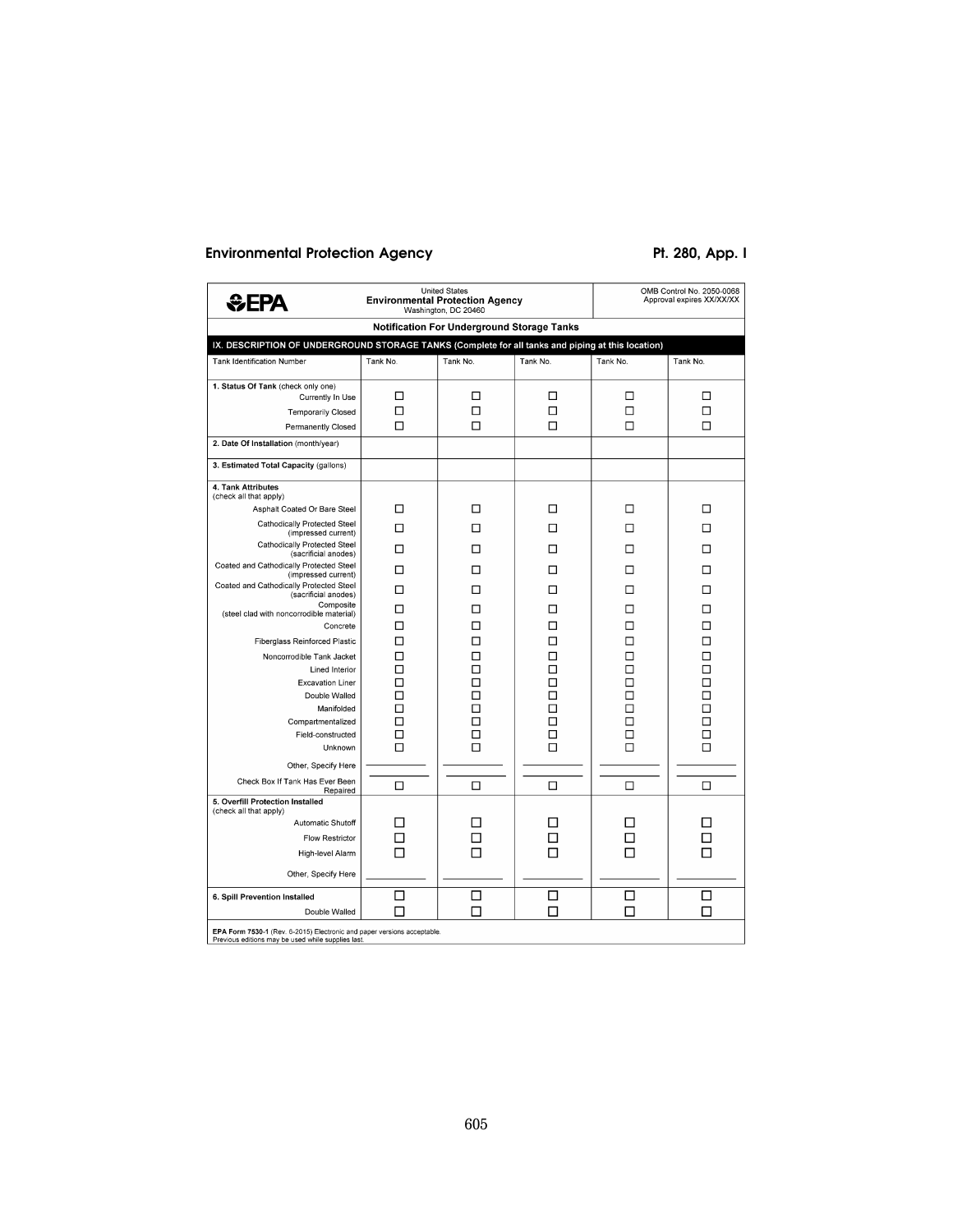# **Pt. 280, App. I 40 CFR Ch. I (7–1–21 Edition)**

| <b><i><b></b></i></b> <del></del>                                                                                             |          | OMB Control No. 2050-0068<br>Approval expires XX/XX/XX |          |          |          |  |
|-------------------------------------------------------------------------------------------------------------------------------|----------|--------------------------------------------------------|----------|----------|----------|--|
| <b>Notification For Underground Storage Tanks</b>                                                                             |          |                                                        |          |          |          |  |
| Tank Identification Number                                                                                                    | Tank No. | Tank No.                                               | Tank No. | Tank No. | Tank No. |  |
| 7. Piping Attributes<br>(check all that apply)                                                                                |          |                                                        |          |          |          |  |
| <b>Bare Steel</b>                                                                                                             | □        | □                                                      | П        | □        | □        |  |
| Galvanized Steel<br>Fiberglass Reinforced Plastic                                                                             | □<br>□   | □<br>п                                                 | П        | □<br>□   | □<br>□   |  |
| <b>Flexible Plastic</b>                                                                                                       | П        | П                                                      |          | п        | П        |  |
| Copper                                                                                                                        | □        | □                                                      |          | □        | П        |  |
| Cathodically Protected                                                                                                        |          | П                                                      |          | □        | □        |  |
| (impressed current)                                                                                                           | □        |                                                        |          |          |          |  |
| Cathodically Protected<br>(sacrificial anodes)                                                                                | ◻        | □                                                      |          | □        | □        |  |
| Double Walled                                                                                                                 | □        | □                                                      |          | □        | $\Box$   |  |
| Secondary Containment                                                                                                         | ◻        | П                                                      |          | □        | □        |  |
| Airport Hydrant Piping                                                                                                        | □        | П                                                      |          | □        | П        |  |
| Unknown                                                                                                                       | ◻        | □                                                      | п        | □        | □        |  |
| Other, Specify Here                                                                                                           |          |                                                        |          |          |          |  |
| 8. Piping Delivery Type<br>(check all that apply)                                                                             |          |                                                        |          |          |          |  |
| Safe Suction (no valve at tank)                                                                                               |          |                                                        |          |          |          |  |
| U.S. Suction (valve at tank)                                                                                                  |          |                                                        |          |          |          |  |
| Pressure                                                                                                                      |          |                                                        |          |          |          |  |
| <b>Gravity Feed</b>                                                                                                           | П        |                                                        |          |          |          |  |
| 9. Substance Currently Stored (or last<br>stored in the case of closed tanks)<br>(check all that apply)                       |          |                                                        |          |          |          |  |
| Gasoline (containing ≤ 10% ethanol)                                                                                           | П        |                                                        |          | П        | П        |  |
| Diesel                                                                                                                        |          |                                                        |          |          |          |  |
| Biodiesel                                                                                                                     |          |                                                        |          |          |          |  |
| Kerosene                                                                                                                      |          |                                                        |          |          |          |  |
|                                                                                                                               |          |                                                        |          |          |          |  |
| <b>Heating Oil</b>                                                                                                            |          |                                                        |          |          |          |  |
| Used Oil                                                                                                                      | П        |                                                        |          | $\Box$   |          |  |
| Gasoline Containing >10% Ethanol<br>(specify amount of ethanol)                                                               |          |                                                        |          |          |          |  |
| Diesel Containing >20% Biodiesel<br>(specify amount of biodiesel)                                                             |          |                                                        |          |          |          |  |
| Other, specify here                                                                                                           |          |                                                        |          |          |          |  |
| Hazardous Substance                                                                                                           | $\Box$   | П                                                      | □        | П        | Ξ        |  |
| CERCLA Name Or CAS Number                                                                                                     |          |                                                        |          |          |          |  |
| Mixture Of Substances                                                                                                         | П        | □                                                      | $\Box$   | П        | П        |  |
| Please Specify Substances Here                                                                                                |          |                                                        |          |          |          |  |
| EPA Form 7530-1 (Rev. 6-2015) Electronic and paper versions acceptable.<br>Previous editions may be used while supplies last. |          |                                                        |          |          |          |  |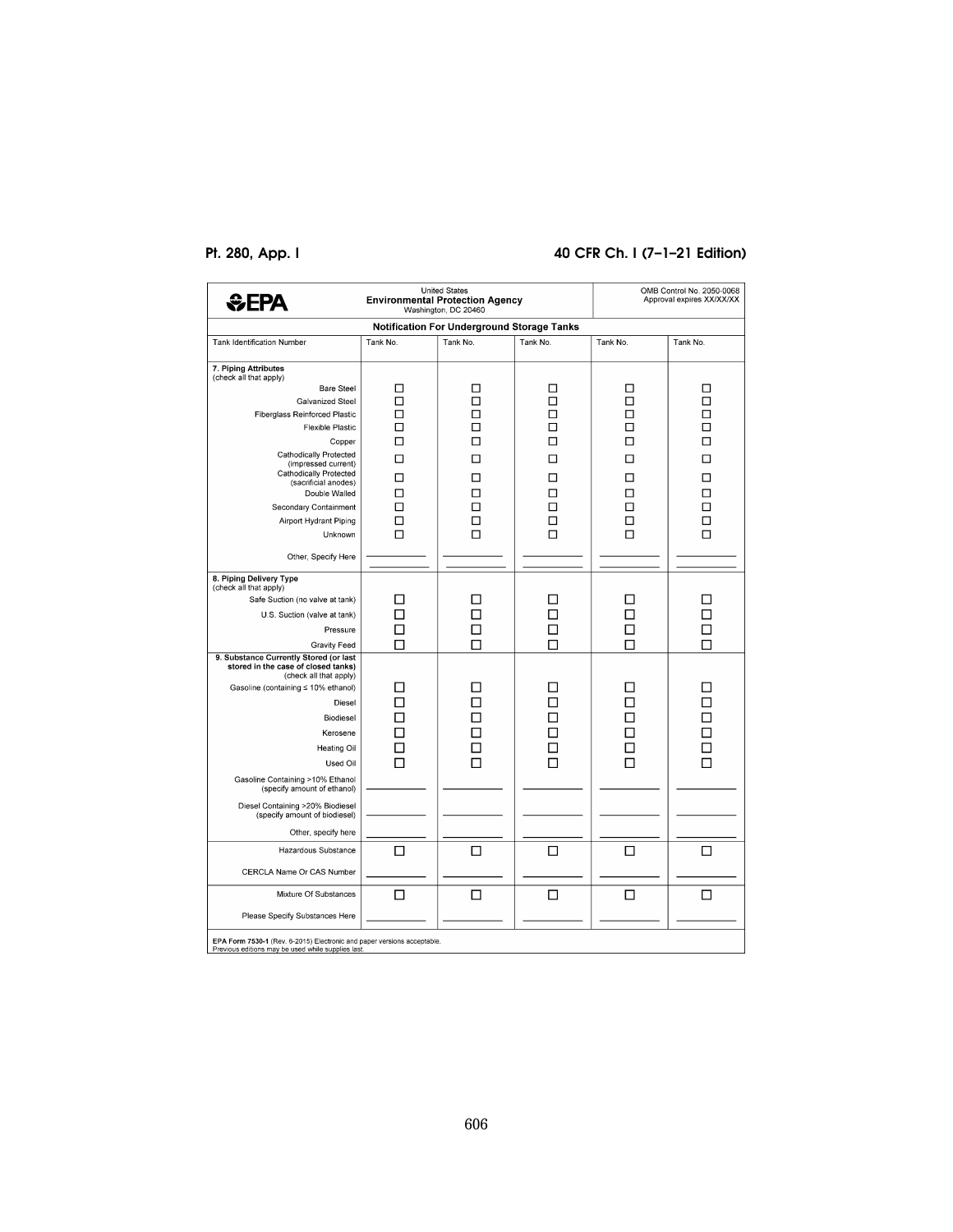# **Environmental Protection Agency Pt. 280, App. I**

| <b>United States</b><br><del>©EPA</del><br><b>Environmental Protection Agency</b><br>Washington, DC 20460                                                                                                                                                                                                                                                                                                                                                                                                                |                                                                     |                                               |                                                                                |                                |                                                          |                                              | OMB Control No. 2050-0068<br>Approval expires XX/XX/XX |                                          |                                                               |      |
|--------------------------------------------------------------------------------------------------------------------------------------------------------------------------------------------------------------------------------------------------------------------------------------------------------------------------------------------------------------------------------------------------------------------------------------------------------------------------------------------------------------------------|---------------------------------------------------------------------|-----------------------------------------------|--------------------------------------------------------------------------------|--------------------------------|----------------------------------------------------------|----------------------------------------------|--------------------------------------------------------|------------------------------------------|---------------------------------------------------------------|------|
|                                                                                                                                                                                                                                                                                                                                                                                                                                                                                                                          | <b>Notification For Underground Storage Tanks</b>                   |                                               |                                                                                |                                |                                                          |                                              |                                                        |                                          |                                                               |      |
| Tank Identification Number                                                                                                                                                                                                                                                                                                                                                                                                                                                                                               | Tank No.                                                            |                                               | Tank No.                                                                       |                                | Tank No.                                                 |                                              | Tank No.                                               |                                          | Tank No.                                                      |      |
| 10. Release Detection<br>(check all that apply)<br>Manual Tank Gauging<br><b>Tank Tightness Testing</b><br>Inventory Control<br>Automatic Tank Gauging<br>Vapor Monitoring<br><b>Groundwater Monitoring</b><br><b>Interstitial Monitoring</b><br>(required for new or replaced<br>tanks or piping)<br>Statistical Inventory Reconciliation<br>Automatic Line Leak Detectors<br>Line Tightness Testing<br>No Release Detection Required<br>(such as some types of suction piping)<br>Other Method Allowed By Implementing | <b>TANK</b><br>$\Box$<br>П<br>П<br>◘<br>П<br>$\mathsf{L}$<br>П<br>□ | PIPE<br>⊔<br>П<br>П<br>ΙI<br>П<br>П<br>П<br>П | <b>TANK</b><br>$\Box$<br>L.<br>П<br>Π<br>□<br>П<br>$\mathsf{L}$<br>П<br>$\Box$ | PIPE<br>$\mathsf{L}$<br>П<br>H | <b>TANK</b><br>П<br>П<br>П<br>П<br>п<br>П<br>П<br>П<br>□ | PIPE<br>ш<br>Π<br>П<br>ш<br>П<br>П<br>П<br>П | <b>TANK</b><br>□<br>П<br>l I<br>П<br>П<br>П<br>□       | PIPE<br>ΙI<br>П<br>П<br>П<br>П<br>П<br>П | <b>TANK</b><br>□<br>$\Box$<br>□<br>□<br>□<br>П<br>П<br>П<br>□ | PIPE |
| Agency                                                                                                                                                                                                                                                                                                                                                                                                                                                                                                                   | П                                                                   | П                                             | П                                                                              | П                              | П                                                        | П                                            | □                                                      |                                          | $\Box$                                                        |      |
| Other, Specify Here<br>X. CLOSURE OR CHANGE IN SERVICE                                                                                                                                                                                                                                                                                                                                                                                                                                                                   |                                                                     |                                               |                                                                                |                                |                                                          |                                              |                                                        |                                          |                                                               |      |
| 1. Closure Or Change In Service                                                                                                                                                                                                                                                                                                                                                                                                                                                                                          |                                                                     |                                               |                                                                                |                                |                                                          |                                              |                                                        |                                          |                                                               |      |
| Estimated Date The UST Was Last Used<br>For Storing Regulated Substances<br>(month/day/year)<br>Check Box If This Is A Change In<br>Service<br>(i.e., Change of storage to a non-<br>regulated substance)                                                                                                                                                                                                                                                                                                                |                                                                     | П                                             |                                                                                | П                              |                                                          | п                                            |                                                        | П                                        |                                                               | п    |
| 2. Tank Closure                                                                                                                                                                                                                                                                                                                                                                                                                                                                                                          |                                                                     |                                               |                                                                                |                                |                                                          |                                              |                                                        |                                          |                                                               |      |
| <b>Estimated Date Tank Closed</b><br>(month/day/year)<br>(check all that apply below)<br>Tank Removed From Ground<br>Tank Closed In Ground<br>Tank Filled With Inert Material<br>Describe The Inert Fill Material Here                                                                                                                                                                                                                                                                                                   |                                                                     | ٦<br>┐                                        |                                                                                |                                |                                                          |                                              |                                                        | $\overline{\phantom{0}}$                 |                                                               |      |
| 3. Site Assessment<br>Check Box If The Site Assessment Was<br>Completed<br>Check Box If Evidence Of A Release<br>Was Detected<br>Other, Specify Here                                                                                                                                                                                                                                                                                                                                                                     |                                                                     | Ш<br>п                                        |                                                                                |                                |                                                          |                                              |                                                        | $\mathsf{L}$                             |                                                               |      |
| EPA Form 7530-1 (Rev. 6-2015) Electronic and paper versions acceptable.                                                                                                                                                                                                                                                                                                                                                                                                                                                  |                                                                     |                                               |                                                                                |                                |                                                          |                                              |                                                        |                                          |                                                               |      |
| Previous editions may be used while supplies last.                                                                                                                                                                                                                                                                                                                                                                                                                                                                       |                                                                     |                                               |                                                                                |                                |                                                          |                                              |                                                        |                                          |                                                               |      |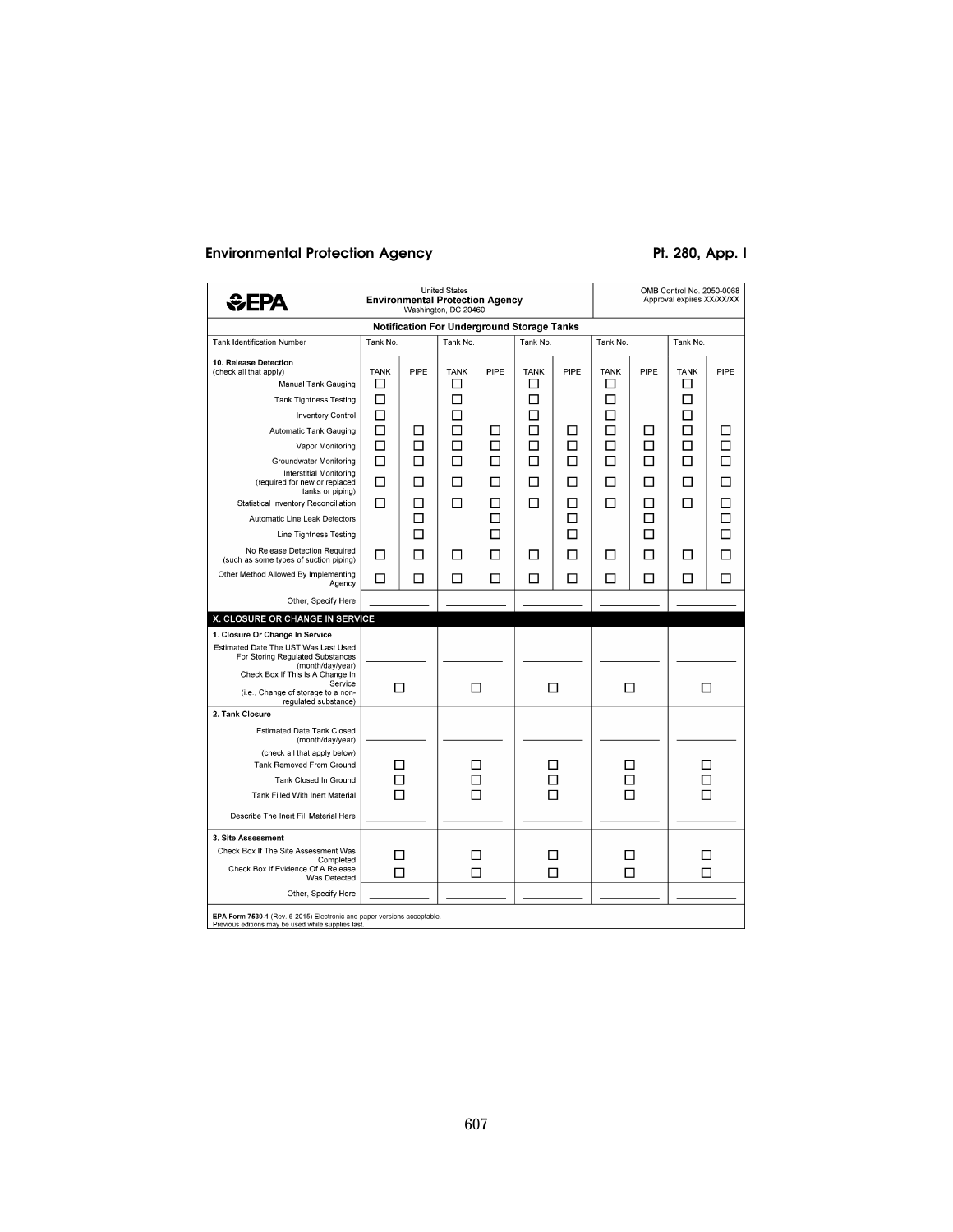# **Pt. 280, App. II 40 CFR Ch. I (7–1–21 Edition)**

| <b><i>SEPA</i></b>                                                                                                                                                                                         |               | OMB Control No. 2050-0068<br>Approval expires XX/XX/XX |          |          |          |
|------------------------------------------------------------------------------------------------------------------------------------------------------------------------------------------------------------|---------------|--------------------------------------------------------|----------|----------|----------|
|                                                                                                                                                                                                            |               | <b>Notification For Underground Storage Tanks</b>      |          |          |          |
| <b>Tank Identification Number</b>                                                                                                                                                                          | Tank No.      | Tank No.                                               | Tank No. | Tank No. | Tank No. |
| XI. CERTIFICATION OF INSTALLATION (Complete For UST Systems Installed After December 22, 1988 And For Airport<br>Hydrant Distribution Systems And Field-Constructed USTs Installed After October 13, 2015) |               |                                                        |          |          |          |
| Installer Of Tank And Piping<br>(check all that apply)                                                                                                                                                     |               |                                                        |          |          |          |
| Installer Certified By Tank And Piping<br>Manufacturers                                                                                                                                                    | П             | п                                                      |          | П        | □        |
| Installer Certified Or Licensed By The<br>Implementing Agency                                                                                                                                              | $\mathbf{r}$  |                                                        |          |          | ΙI       |
| Installation Inspected By A Registered<br>Engineer                                                                                                                                                         | П             |                                                        |          |          | П        |
| Installation Inspected And Approved By<br><b>Implementing Agency</b>                                                                                                                                       | П             |                                                        |          |          | □        |
| Manufacturer's Installation Checklists<br>Have Been Completed                                                                                                                                              | Π             |                                                        |          |          | H        |
| Another Method Allowed By<br><b>Implementing Agency</b>                                                                                                                                                    | <b>Talent</b> |                                                        |          |          |          |
| Specify Other Method Here                                                                                                                                                                                  |               |                                                        |          |          |          |
| Signature Of UST Installer Certifying Proper Installation Of UST System                                                                                                                                    |               |                                                        |          |          |          |
| Signature<br>Name<br>Date                                                                                                                                                                                  |               |                                                        |          |          |          |
| Position<br>Company                                                                                                                                                                                        |               |                                                        |          |          |          |
| EPA Form 7530-1 (Rev. 6-2015) Electronic and paper versions acceptable.<br>Previous editions may be used while supplies last.                                                                              |               |                                                        |          |          |          |

APPENDIX II TO PART 280—NOTIFICATION OF OWNERSHIP FOR UNDERGROUND STORAGE TANKS (FORM)